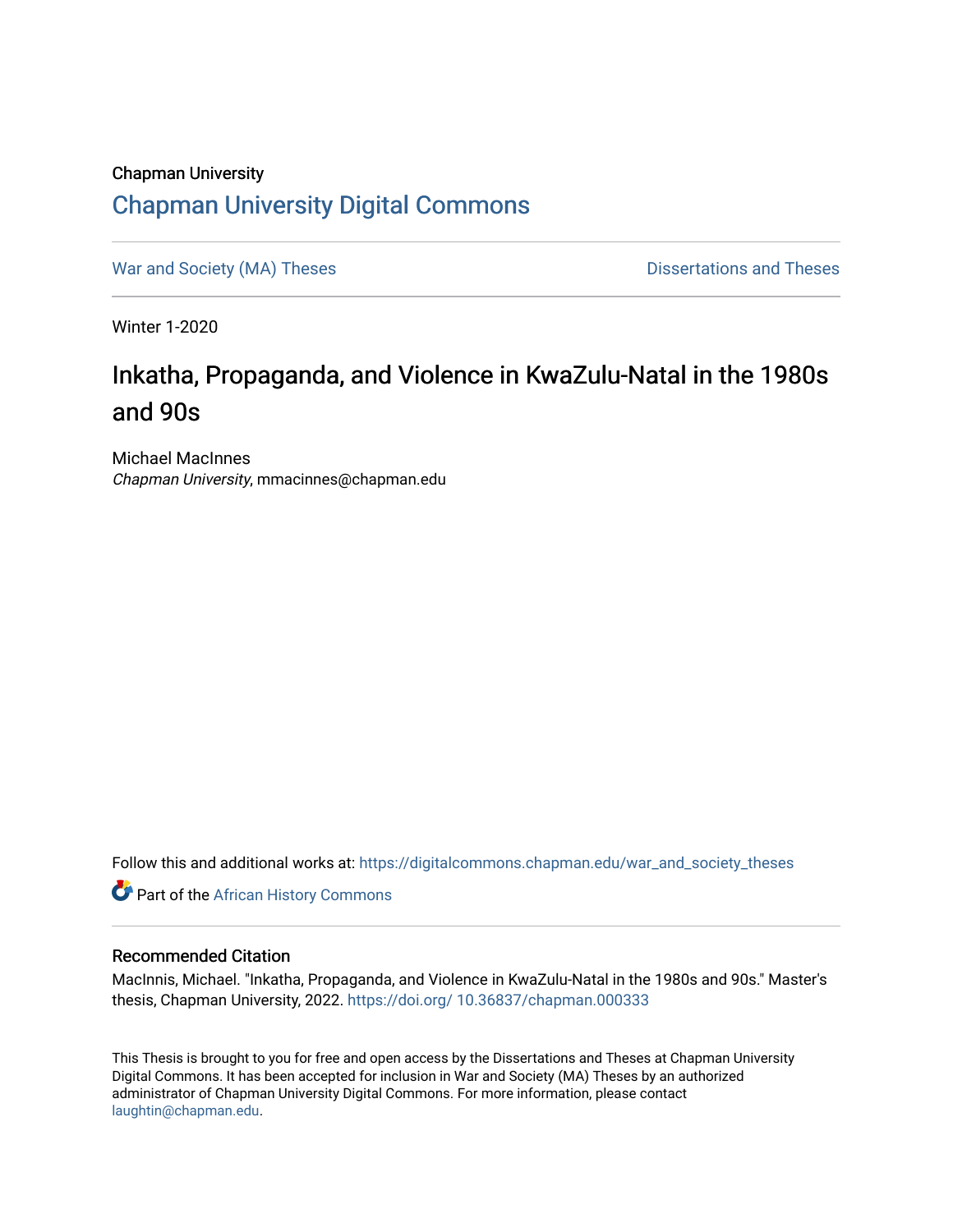## Inkatha, Propaganda, and Violence in KwaZulu-Natal in the 1980s and 90s

A Thesis by

Michael MacInnes

Chapman University

Orange, CA

Wilkinson College of Arts, Humanities, and Social Sciences

Submitted in partial fulfillment of the requirements for the degree of

Master of Arts in War and Society

January 2022

Committee in charge:

Dr. Kyle Longley, Chair

Dr. Mateo Jarquin

Rozell "Prexy" Nesbit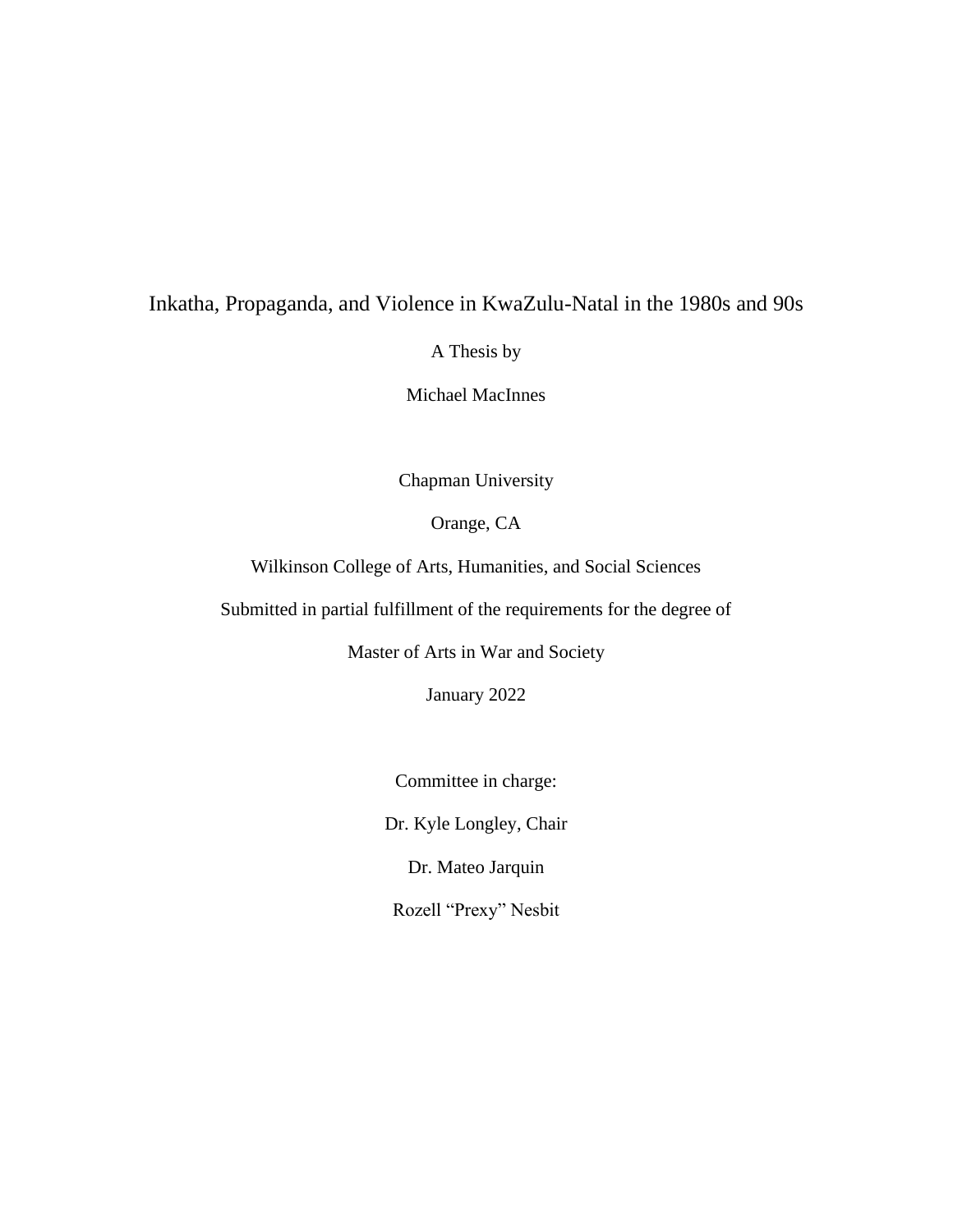The Thesis of Michael MacInnes is approved.

Kyle hona

Dr. Kyle Longley, Chair

Mr fix

Dr. Mateo Jarquin

Regall Whithow Nacht

Rozell "Prexy" Nesbitt

December 2021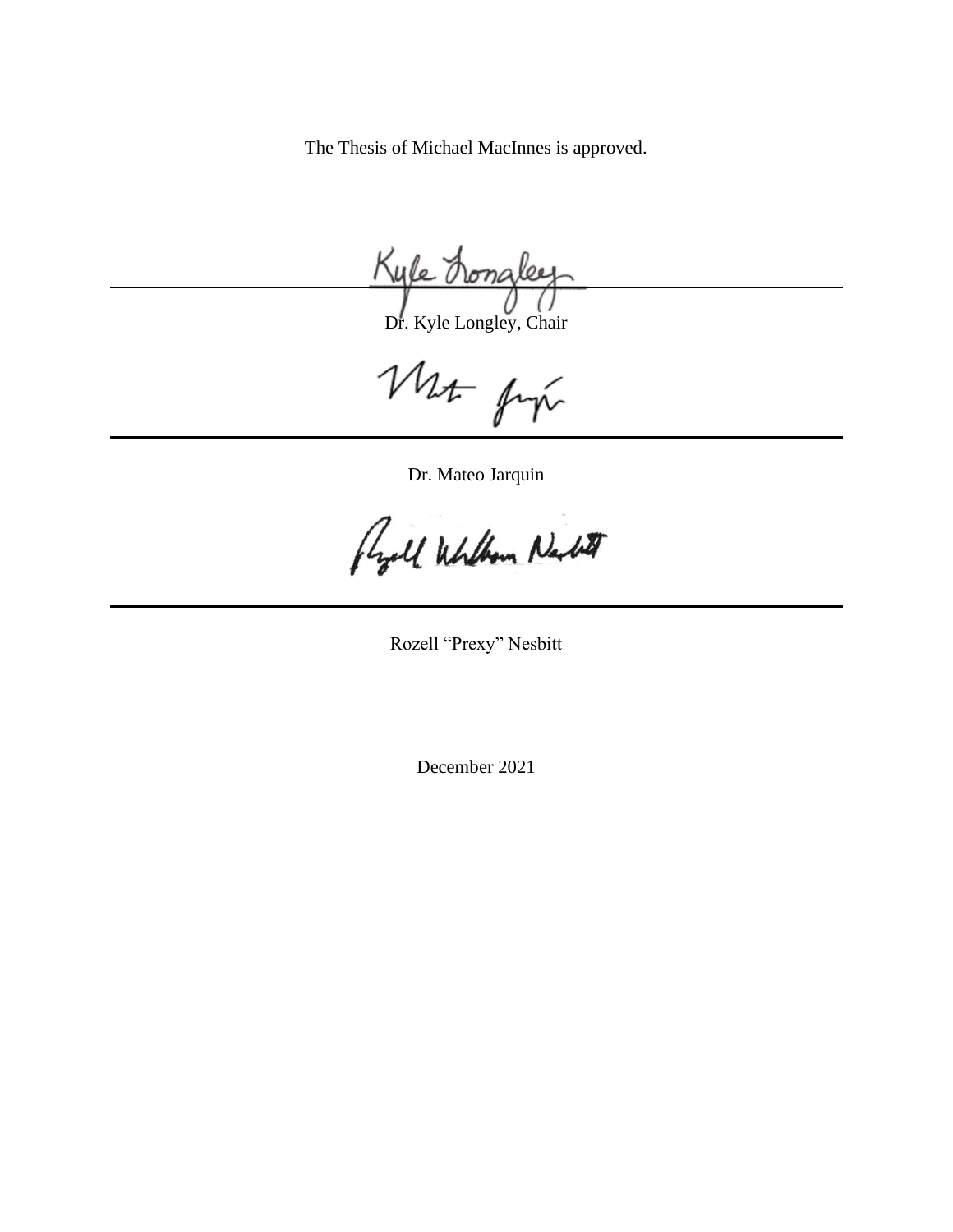# Inkatha, Propaganda, and Violence in KwaZulu-Natal in the 1980s and 90s

Copyright © 2022

by Michael MacInnes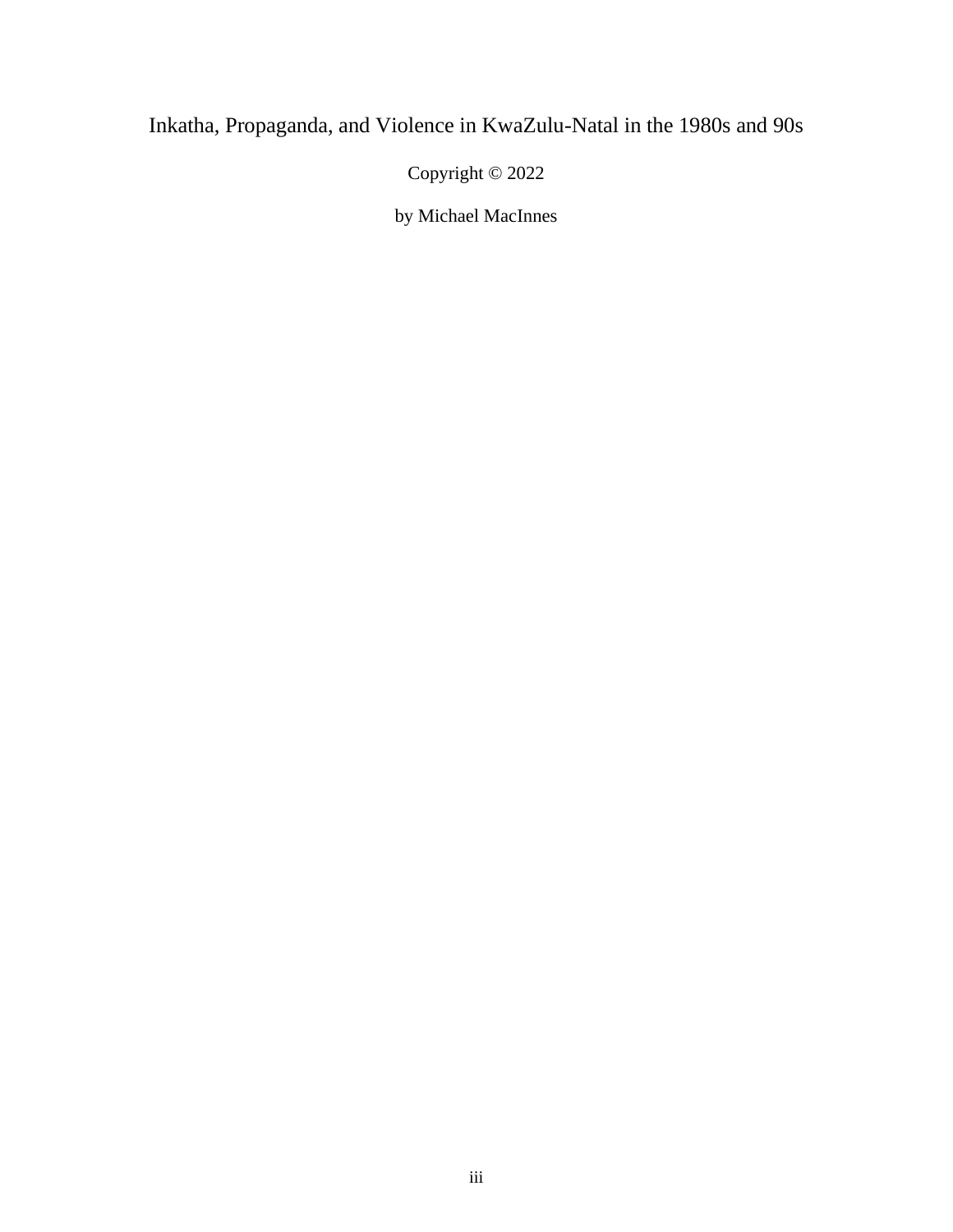#### **ACKNOWLEDGEMENTS**

There are many mentors, peers, friends, and family I would like to thank for their help both directly in this thesis and in my studies throughout my academic life so far. Unfortunately, I simply do not have the space and will have to settle for mentioning just a few.

I would firstly like to thank Dr. Kyle Longley for stepping into the role of advisor and committee chair and being a rock in a time of great uncertainty and stress. I would like to thank Prexy Nesbitt for his insight, stories, and support in my quest for knowledge surrounding the history of African liberation and counter-revolutionary movements. I would similarly like to thank Dr. Mateo Jarquin for engaging with me in finer points of Cold War politics and expanding my horizons on the Cold War in the Third World. Dr. Erin Mosely should also be thanked for her mentorship even when I am not in her time zone and the invaluable feedback and advice she has given me. Dr. Bill Cumiford, Dr. Alexander Bay, Dr. Shira Klein, Dr. Robert Slayton, Dr. Greg Daddis, and Dr. David Fouser have all been amazing professors throughout my time at Chapman University and this would not have been possible without you all.

Many students have also been amazing scholars to work alongside and even better friends. To just name a few I would like to thank Joseph Dickinson, Bo Kent, Lee Sottile, Lou Marshall, Wally Zermeno, Johnathon Banks, Greg Falcon, and Christen Kadkhodai.

Finally, I would like to thank my family who have supported me so much throughout my life and more specifically in my quest to become a historian. Their help, reassurance, and love I will be forever grateful for. Thank you.

iv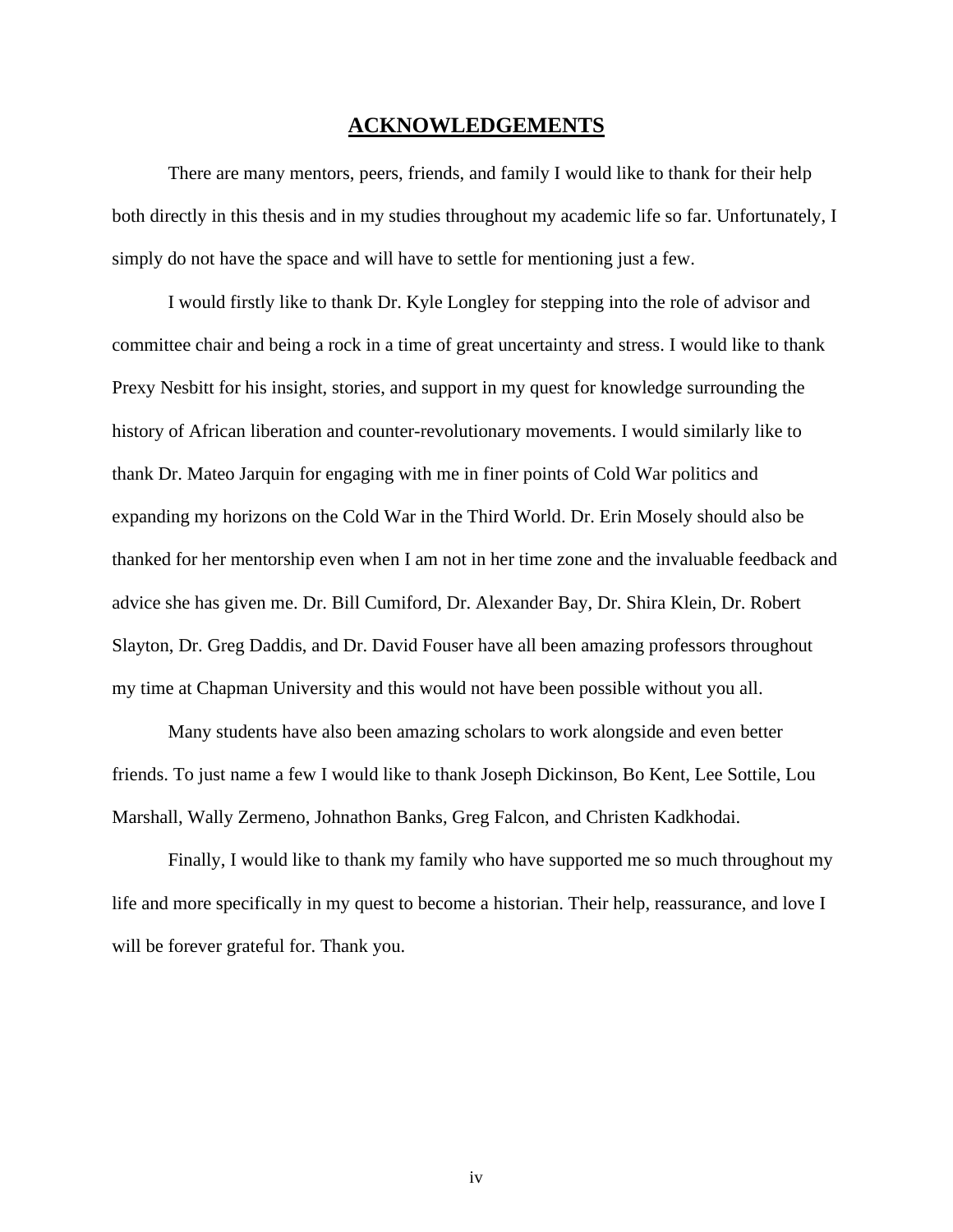#### **ABSTRACT**

Inkatha, Propaganda, and Violence in KwaZulu-Natal in the 1980s and 90s by Michael MacInnes

The 1980s and 1990s marked the beginning of the end of Apartheid in South Africa but before the first fully democratic election in 1994, the KwaZulu-Natal region was being torn apart by a low level civil war. This conflict was not the black majority fighting against white minority, but part of so-called black on black violence. One side was the African National Congress (ANC) and the United Democratic Front (UDF) and on the other was Inkatha, secretly backed by the Apartheid state. Originally a Zulu nationalist liberation movement aligned with the ANC, Inkatha separated with the ANC over issues of ideology and politics. Instead, Inkatha secretly began working with the Apartheid government and engaging in violence against the ANC and their successor the UDF.

This thesis seeks to understand Inkatha's role in the violence in KwaZulu-Natal by looking at what motivated Inkatha's supporters to engage in violence. The main motivators examined in this thesis can be understood in the three categories of propaganda, coercion, and opportunistic and survival based violence. By utilizing interviews, newspapers, testimony, and more this thesis seeks to explore the experience of both those who were affected and perpetrated the violence to answer this question.

Finally, this thesis will follow the story of the Caprivi operatives, a group of Inkatha supporters trained by the Apartheid state to engage in violence and murder against the ANC and their allies during the transition period. By following the stories of these men and particularly

v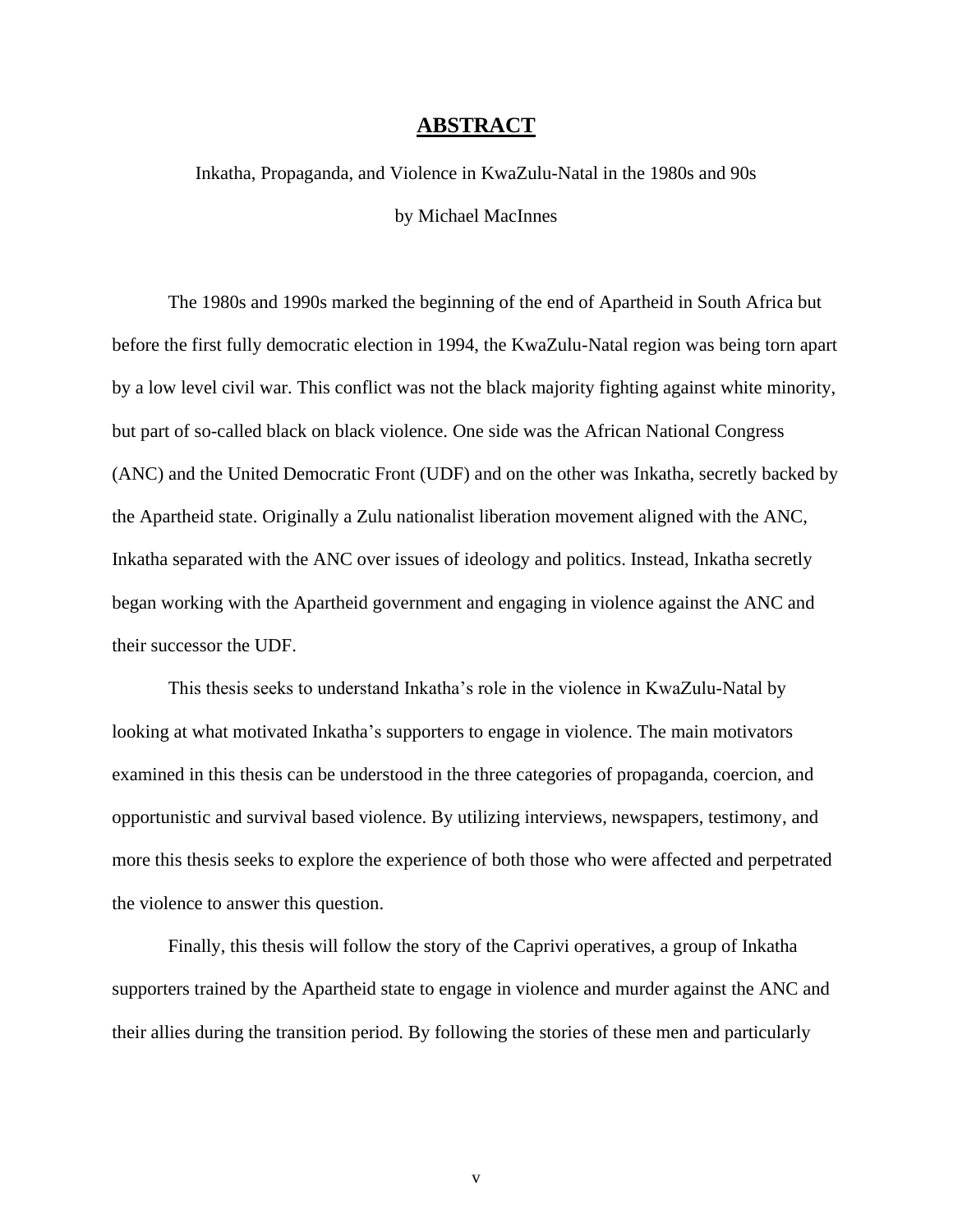their leader, Daluxolo Luthuli, this thesis will illustrate how the same motives explored above affect their decisions to engage in violence.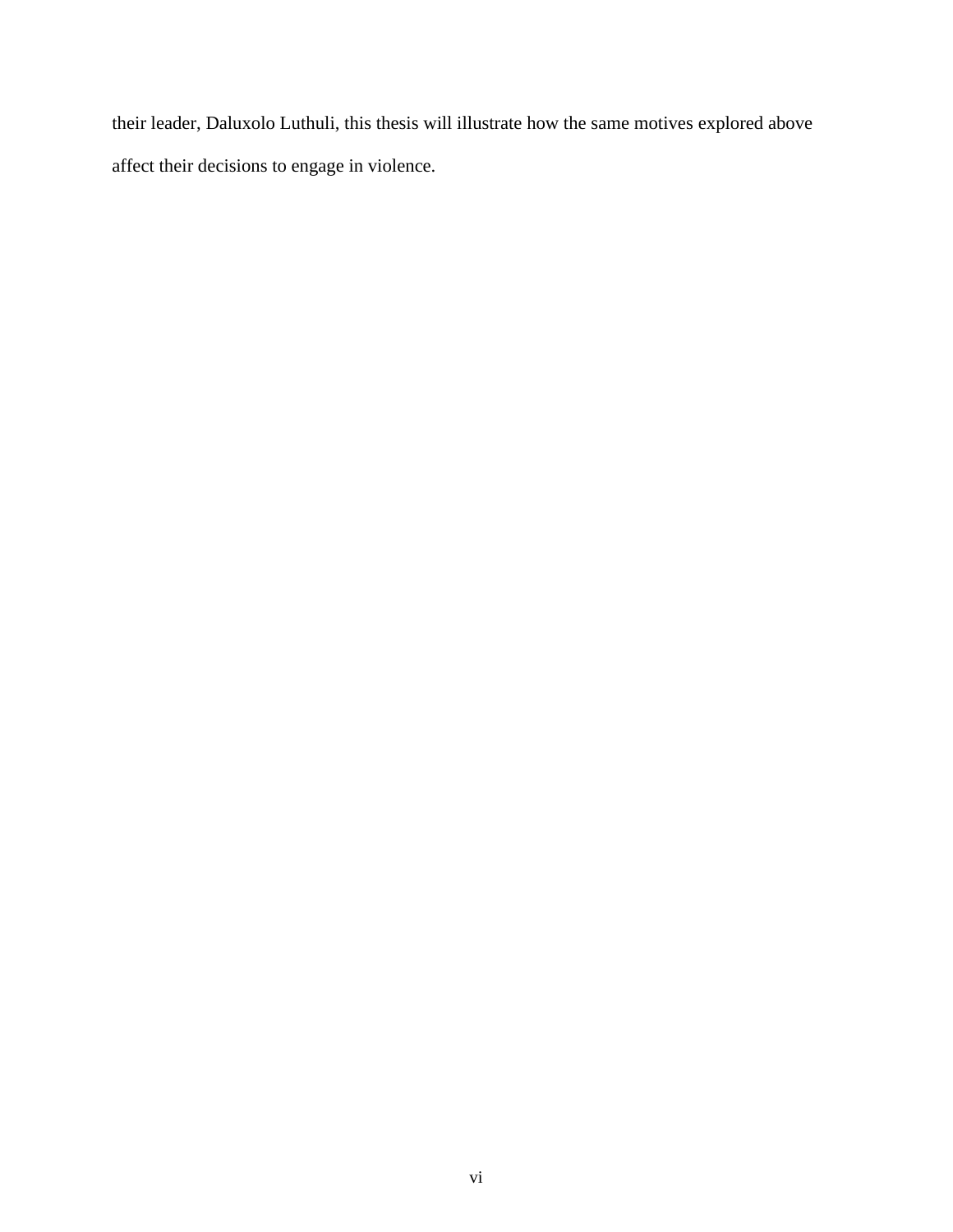# **TABLE OF CONTENTS**

| Abbreviations<br><b>Maps</b>                                              | viii<br>ix   |
|---------------------------------------------------------------------------|--------------|
| Introduction                                                              | $\mathbf{1}$ |
| Chapter 1: Historical Literature on Inkatha and Violence in KwaZulu-Natal | 11           |
| Chapter 2: Political Propaganda and Indoctrination                        | 18           |
| Chapter 3: Coercion                                                       | 31           |
| Chapter 4: Opportunistic Violence and the Struggle to Survive             | 38           |
| Chapter 5: Caprivi Operatives and the Truth and Reconciliation Commission | 46           |
| Conclusion                                                                | 88           |
| Bibliography                                                              | 94           |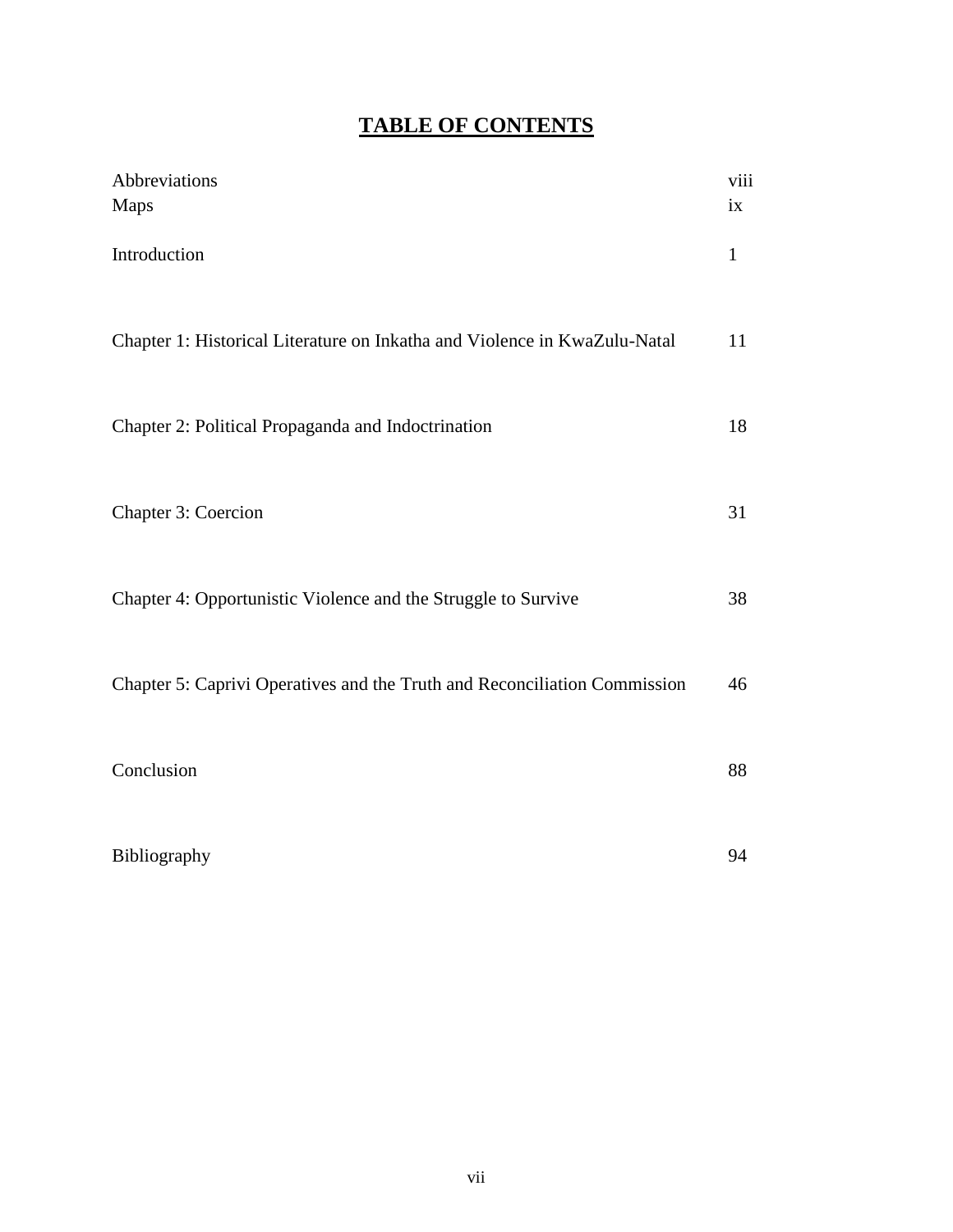## **ABBREVIATIONS**

- ANC- African National Congress
- COSATU- Congress of South African Trade Unions
- IFP- Inkatha Freedom Party
- KZN- KwaZulu-Natal
- MI- Military Intelligence
- MK- uMkhonto we Sizwe (Spear of the Nation)
- RENAMO- Resistência Nacional Moçambicana (Mozambican National Resistance)
- SADF- South African Defense Force
- SAP- South African Police
- TEC- Transitional Executive Council
- TRC- Truth and Reconciliation Commission
- UDF- United Democratic Front

UNITA- União Nacional para a Independência Total de Angola (National Union for the Total

Liberation of Angola)

UWUSA- United Workers Union of South Africa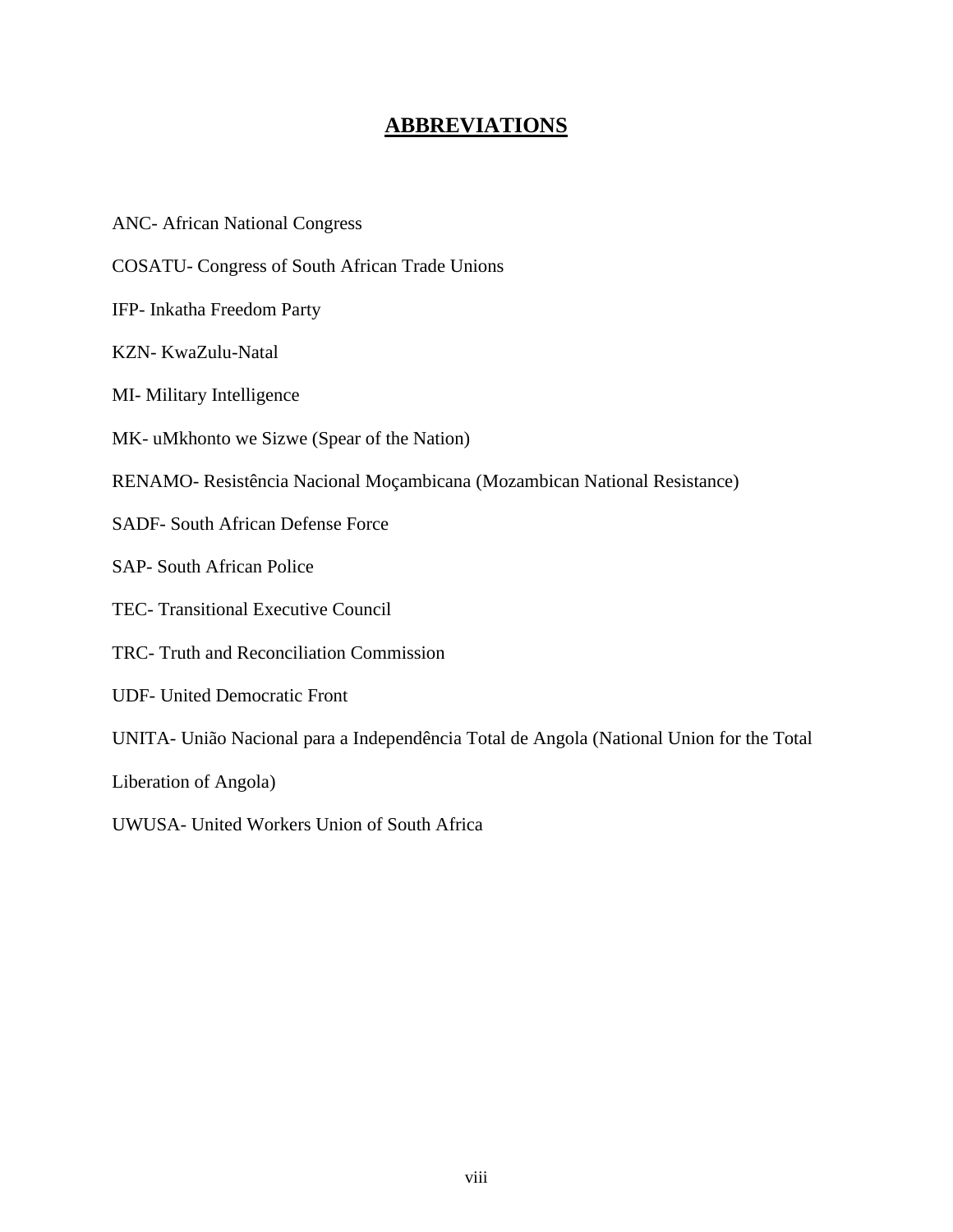## **MAPS**

### Political map of South Africa

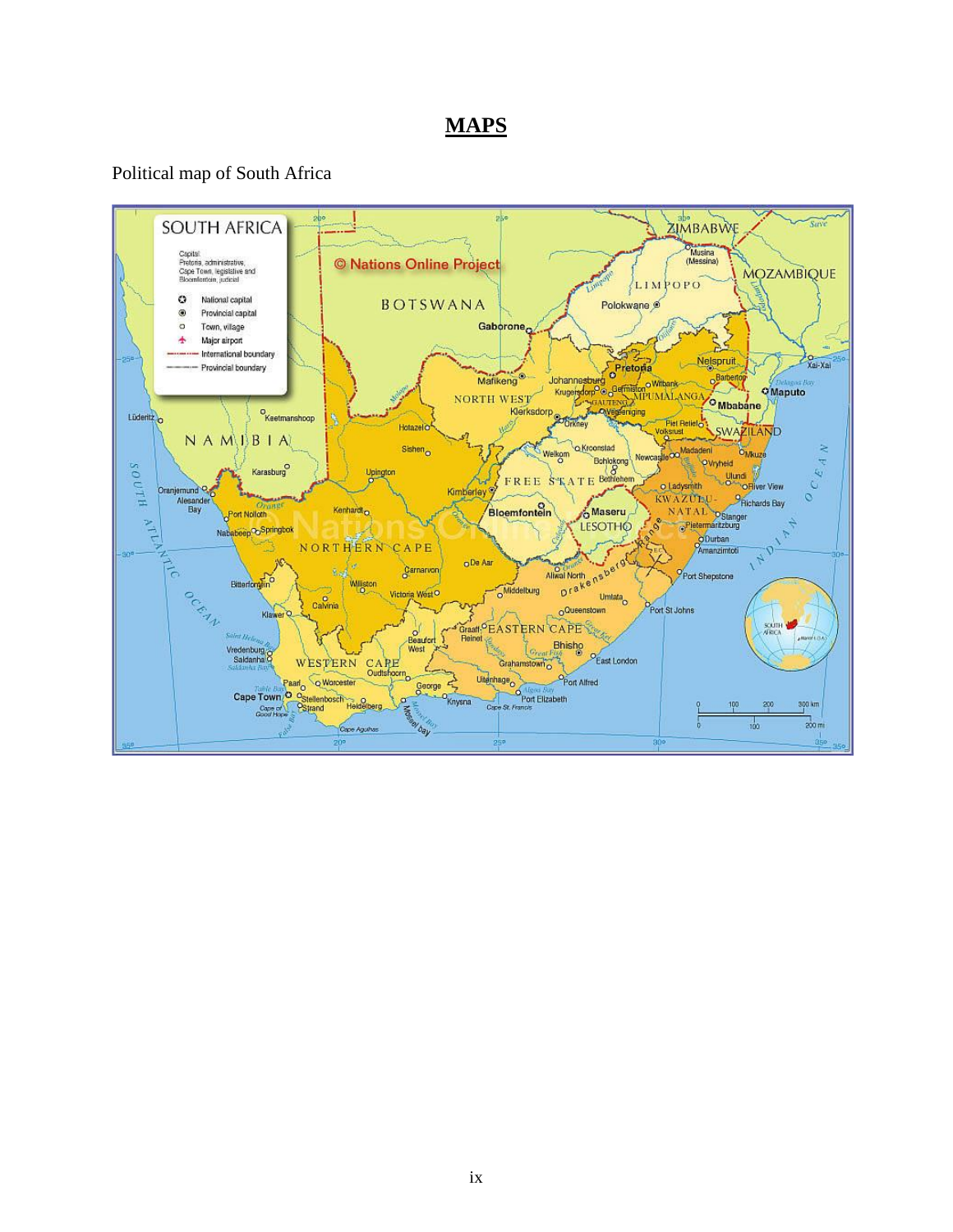### Modern map of KwaZulu-Natal



x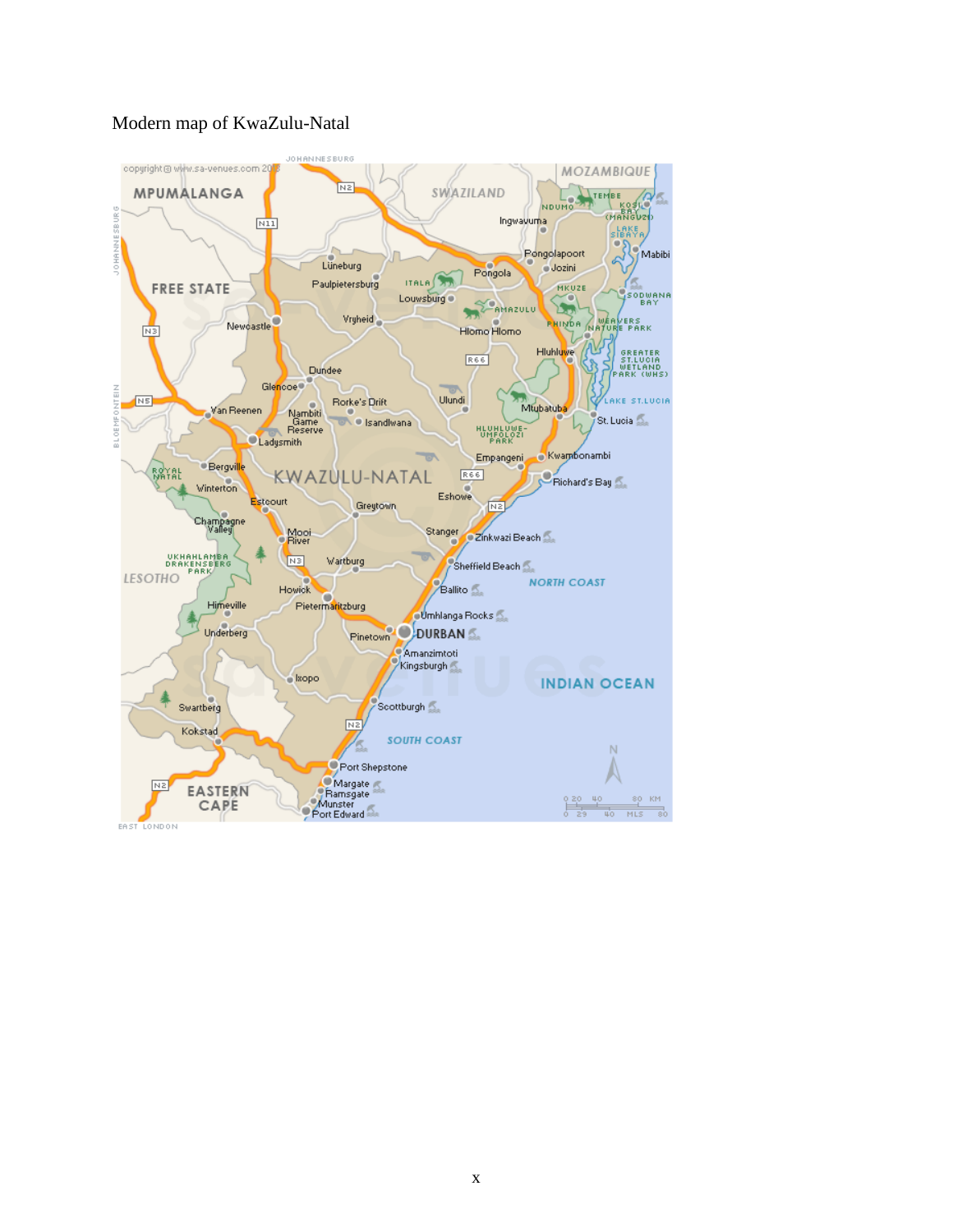### **Introduction**

On March 25, 1990, in the twilight years of South African Apartheid, the low-intensity civil war that had been raging in the eastern region of KwaZulu-Natal between the African National Congress/United Democratic Front (ANC/UDF) and their political rival Inkatha entered a new, bloody phase. After an Inkatha rally, hundreds of armed men, aided by white and black police, engaged in organized raids on regional villages and townships viewed as supporting the UDF. For example, in the township of Kwamnyandu that afternoon, three Inkatha members armed with pistols shot twelve unarmed men in a store. A few hours later, several others had their homes burned and belongings taken.<sup>1</sup>

By March 28, the violence had only escalated. Somewhere between 800 and 1000 Inkatha members entered Gezubuso both by truck and on foot. They targeted specific houses for arson and moved through the township to find more UDF homes. In response, nearly 150 comrades (term for UDF fighters) moved to a nearby hill and prepared for a fight. However, when they confronted the Inkatha men they found themselves out-flanked and out-gunned by the superior Inkatha force and retreated. Fighting resumed later that day, creating an untold number killed and wounded.<sup>2</sup> Across KwaZulu-Natal, the fighting lasted seven days and took the lives of approximately 100 people, with tens of thousands more left homeless, robbed, or both.

Soberingly, this was only one of many bloody episodes of the extreme political violence that characterized KwaZulu-Natal in the early 1990s, which itself was constituted only a limited chapter in an almost two-decade long violent struggle between Inkatha and the ANC/UDF. The Inkatha leadership obviously organized the raids and attacks seeking to eliminate, or at the very

<sup>&</sup>lt;sup>1</sup> John Aitchison, *The Seven Days War: 25-31 March 1990 The victim's narrative*, Centre for Adult Education, May 9, 1991, KZN Political Violence, Alan Paton Centre and Struggle Archive, PC126/8/5, 3-5.

<sup>2</sup> Aitchison, *The Seven Days War*, 10-14.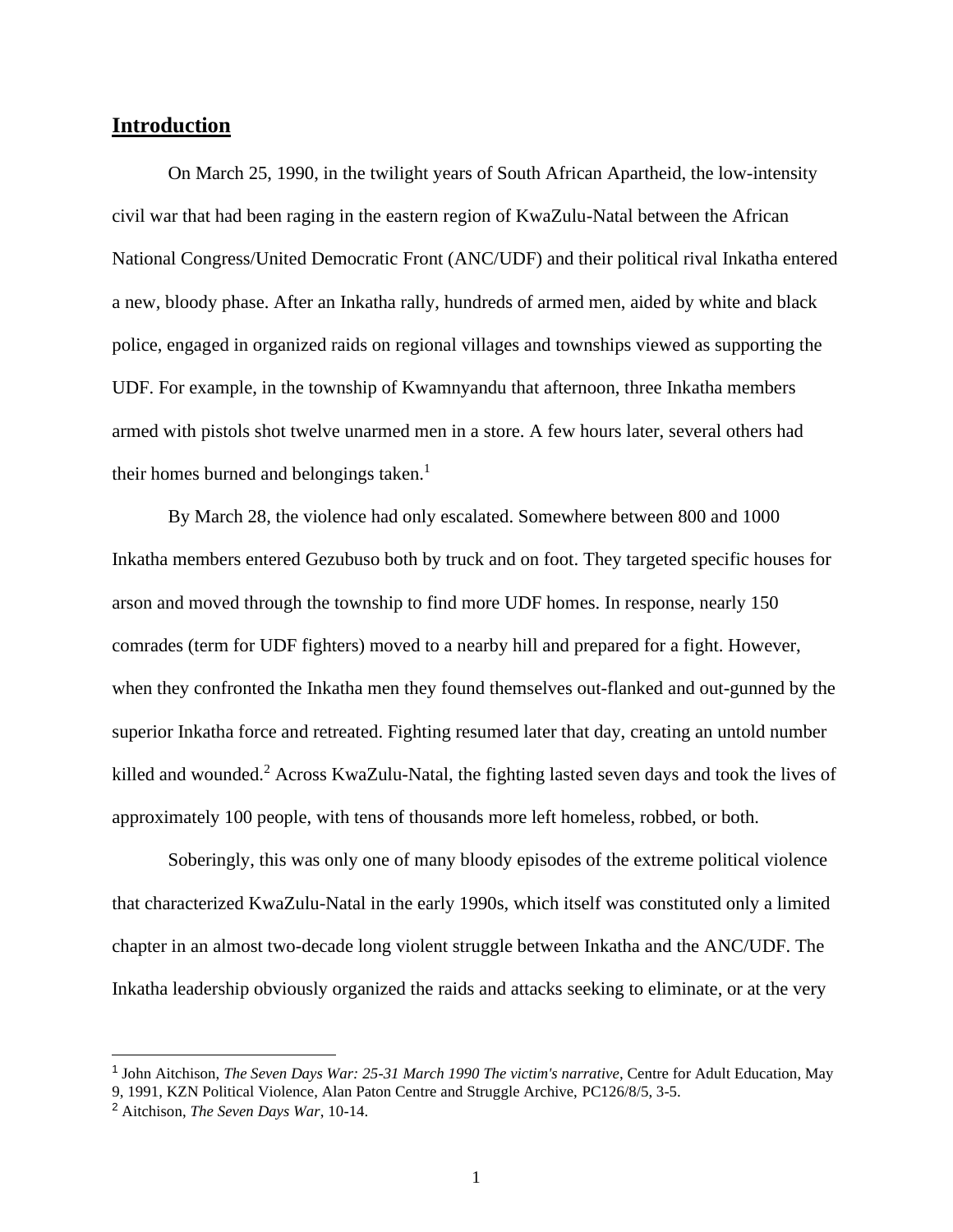least intimidate, the opposition. A question remains, however; of why did the men actually doing the fighting— the Inkatha supporters— get involved? What drove these men to engage in such extreme violence within their own communities?

Today many mythologically remember the first free and democratic elections in South Africa in 1994, which ended Apartheid, to be a miracle of non-violence. This popular mythology also places a united black African majority against the white minority. However, these parts of the common narrative are partially true at best. While South Africa managed to avoid a feared race war, political violence still factored into everyday life. The style of political violence in Kwamnyandu and Gezubuso appeared during the 1980s and early 1990s in what is today, KwaZulu-Natal. There, a virtual state of civil war once existed, not between the government and democratic opposition, but between black African movements. The movement that was centered in much of this violence was the self-styled cultural liberation movement and Zulu nationalist organization called Inkatha. This thesis will examine this phenomenon of violence and this movement, and how it relates to a new understanding of the violence of the transition period.

#### *Historical Background*

The political violence in the 1980s and 90s in KwaZulu-Natal existed within the wider history of the struggle against Apartheid in South Africa. In 1948, South Africa entered a new phase of white minority rule with the ascension of the National Party and their implementation of Apartheid that only ended with the election of Nelson Mandela in 1994. Apartheid enforced segregation on the basis of race and constituted a brutal economic domination of black Africans and forced removal from their homes.<sup>3</sup> Under Apartheid, Africans could only legally own land in

<sup>&</sup>lt;sup>3</sup> For the remainder of this thesis, whenever the term "African" is used it should be read as black or black African.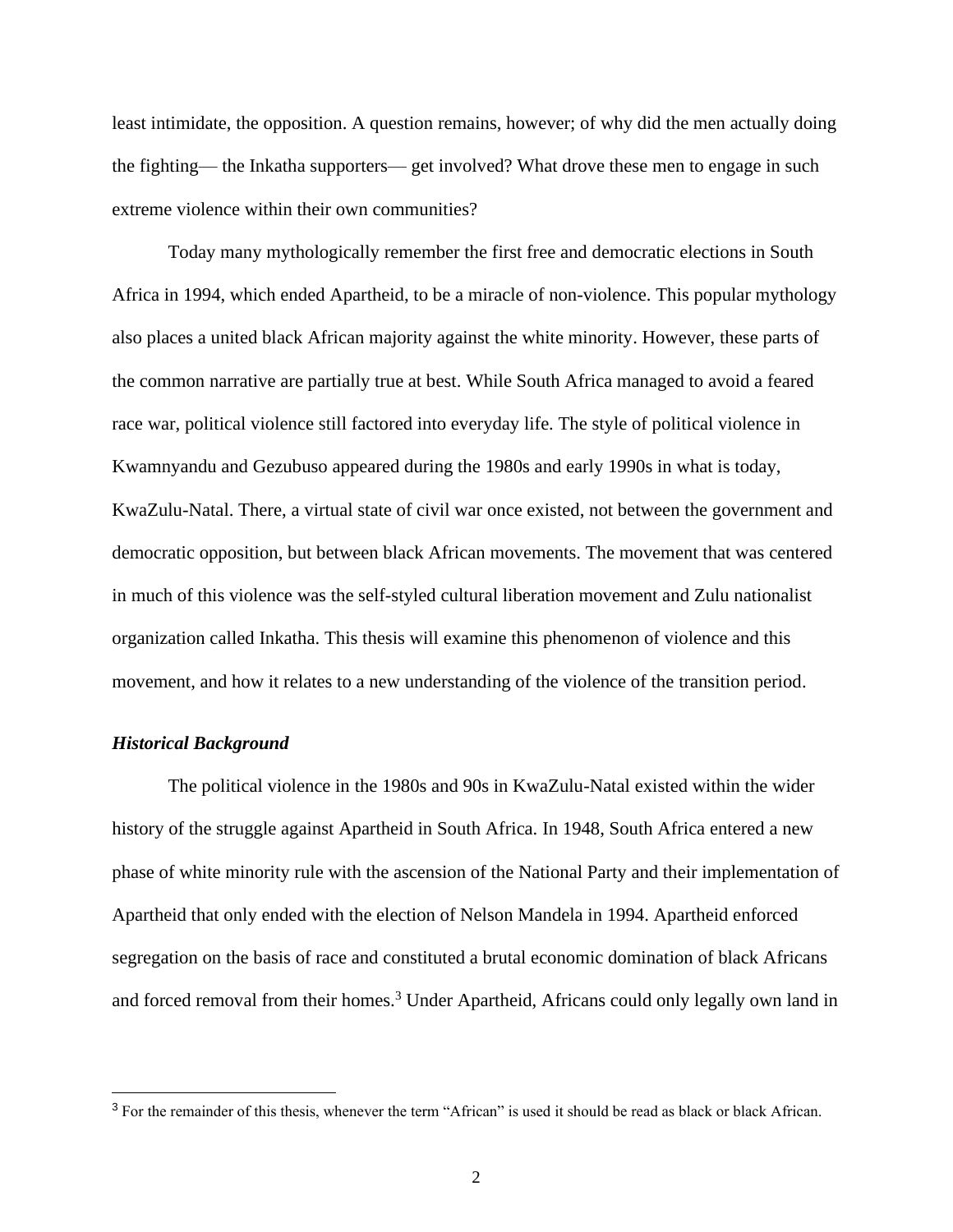designated zones called homelands or Bantustans, each designed to house a separate native ethnic group.<sup>4</sup>

Additionally, homelands included only around 11% of all land in South Africa and usually were the worst lands which could not sustain the large populations that were forced to live on them. <sup>5</sup> This was intentional and also gave South Africa's white-owned businesses (primarily mining and agriculture) access to large amounts of cheap, migrant labor. Traditional leaders, such as chiefs, usually ruled these lands causing some to support Apartheid, while others were bitterly opposed it.<sup>6</sup>

This thesis focuses on the predominantly Zulu homeland of KwaZulu, as well as Natal, the white owned area that surrounded KwaZulu. Today these are joined together as KwaZulu-Natal and the region will be referred to as such throughout this thesis. In understanding the political situation in KwaZulu-Natal, people must comprehend the deep history of the people that lived there- the Zulu. The Zulu are the largest ethnic group in South Africa and dominated the region before and during the arrival of the first Europeans. Zulus continued to draw on this history as did Inkatha, who used Zulu culture, imagery, and history heavily in its politics. The powerful kingdom formed under the famous King Shaka in the early 1800s, for example, had a central role. Inkatha's leadership utilized its ties to the Zulu Royal Family (which continues to exist) to garner support and legitimacy for the movement.

<sup>&</sup>lt;sup>4</sup> Note that the Apartheid government's ideas of ethnic groups were complex and often incorrect and did not include all ethnic groups, gave land to some ethnic groups while others had none, etc.

<sup>5</sup> Nancy L. Clark and William H. Worger, *South Africa: The Rise and Fall of Apartheid* (Edinburgh: Pearson Education Limited, 2011), 22-23.

<sup>&</sup>lt;sup>6</sup> Indirect rule through chiefs is in fact a system that predates Apartheid with its own complex history. For more information and theory on indirect rule, Mahmood Mamdani is an excellent starting point. Mahmood Mamdani, "Indirect Rule, Civil Society, and Ethnicity: The African Dilemma," *Social Justice* 23, no. 1/2 (63-64) (1996), 145- 150.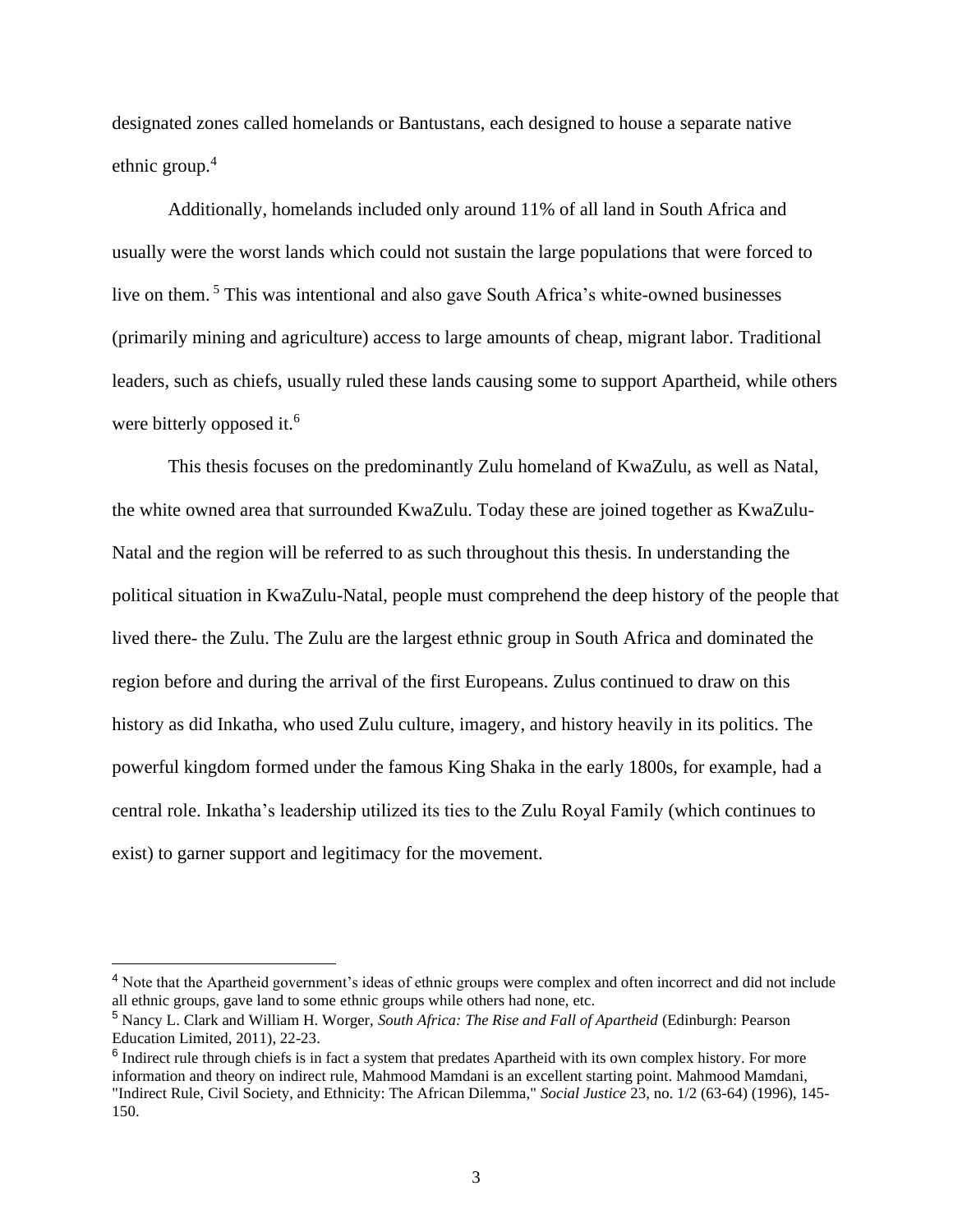Inkatha has a complex history of simultaneously being a Zulu cultural movement, a selfidentified black liberation movement, and eventually a political party.<sup>7</sup> Formed in the 1975 by Chief Mangosuthu Buthelezi, Inkatha was intended to organize the Zulu people and create a platform for liberation. The banning and forced exile of several liberation movements in the 1960s by the Apartheid regime made Inkatha a crucial movement in the 1970s and early 80s as it attempted to fill this void. In South Africa, Inkatha is referred to today as the Inkatha Freedom Party after Africans were legally allowed to form political parties starting in 1990. For the sake of simplicity, the organization and party will be referred solely as Inkatha. Inkatha's founder, Chief Buthelezi is often described by various titles: Gatsha, Doctor, or Chief Minister. He will be referred to here as Chief Buthelezi. It is important to note that Chief Buthelezi also led the KwaZulu homeland government (often referred to by its legislative body, the KwaZulu Assembly) which was predominantly made up of Inkatha members.

Inkatha and Chief Buthelezi started with strong links to the ANC, as shown by Chief Buthelezi's participation in the ANC youth league before he founded Inkatha. The organization adopted ANC slogans, symbols, and tactics. The group initially held fast to its nonviolent ideals and worked in with the ANC after its exile in 1960 in opposition to the Apartheid state.

The African National Congress or ANC is one of the oldest African liberation movements and can trace its history all the way back to the 1910s when it was originally known as the South African Native National Congress. The ANC has throughout its history supported the extension of rights and liberties to black Africans in South Africa and early on opposed the 1913 Native's Land Act and homeland system.<sup>8</sup> The ANC transitioned to a more mass

<sup>7</sup> Despite Inkatha's description of itself as a liberation movement, most of its opposition did not share that view. Instead, the ANC would often call Inkatha reactionary and counter-revolutionary.

<sup>&</sup>lt;sup>8</sup> The 1913 Native's Land Act is legislation that set the stage for Apartheid. This legislation demarcated limited areas where the African population could legally own land and helped to cement white ownership of much of South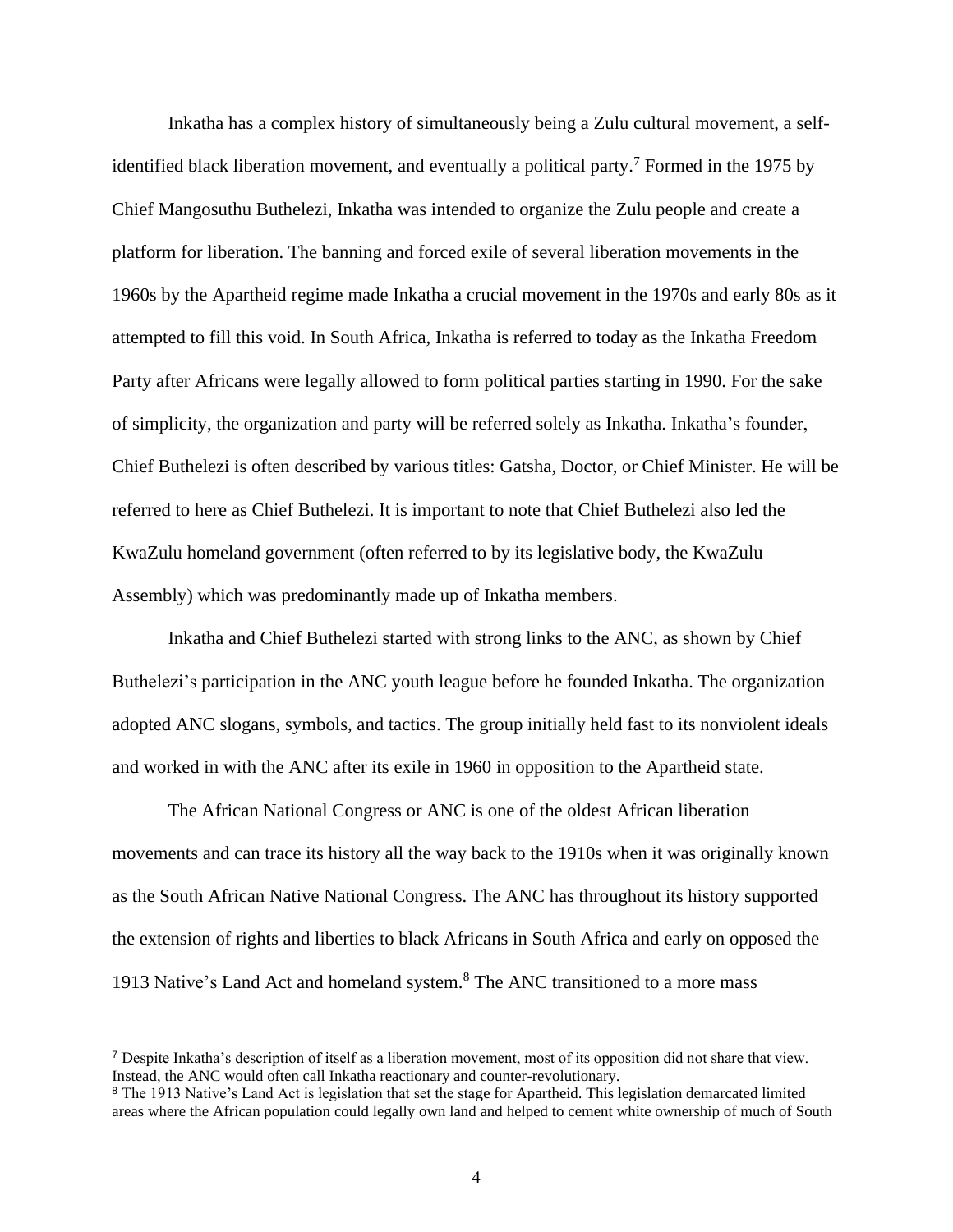movement and began to work more co-operatively with the South African Communist Party in the 1940s.<sup>9</sup> In response to Apartheid the ANC began to engage more regularly in civil disobedience tactics and strikes throughout the 1950s but remained committed to non-violence. After party leaders were jailed or forced into exile and the Sharpeville massacre in 1960, several ANC members (particularly the younger and/or communist aligned members) decided that only through violence would the ANC prevail and began to engage in a guerilla war against the Apartheid state. Those involved in the violent struggle organized themselves as uMkhonto we Sizwe (The Spear of the Nation) or MK. The violent struggle became the official policy of the ANC and MK became the military wing of the ANC. The violent struggle was only ended with the settlement with the government and resulting free election in 1994.<sup>10</sup>

Animosity arose between Inkatha and the ANC due to a falling out at a London conference in 1979-1980. After the fact, Inkatha argued the ANC tried to force Inkatha to compromise on its adherence to non-violence.<sup>11</sup> Some historians have argued that Inkatha sought to expand its influence in the vacuum the ANC left and opposed being controlled by the ANC in exile.<sup>12</sup> Regardless, this animosity grew into a state of violent conflict with assassinations and violent attacks being carried out on both sides, although the violence subsided when ANC activity inside South Africa decreased in the early 1980s.

The primary opponent of Inkatha became the United Democratic Front (UDF), a broad coalition of liberation movements, labor movements, and everyday people formed in 1983. The

Africa. It also further segregated Indians and Coloureds legally from the white population. Clark and Worger, *South Africa: The Rise and Fall of Apartheid*, 22-23.

<sup>9</sup> Clark and Worger, *South Africa: The Rise and Fall of Apartheid*, 26-28.

<sup>10</sup> Clark and Worger, *South Africa: The Rise and Fall of Apartheid*, 60-63.

<sup>11</sup> KwaZulu Ministry of Communications, "Pietermaritzburg Peace Plan And now will the agony end?", *Clarion Call*, Special Edition, 1988, Killie Campbell Africana Library, KCJ2937, 3.

<sup>12</sup> Laurence Piper, "Nationalism without a Nation: The rise and fall of Zulu nationalism in South Africa's transition to democracy, 1975-1999," *Nations and Nationalism*, January 2002, Vol.8.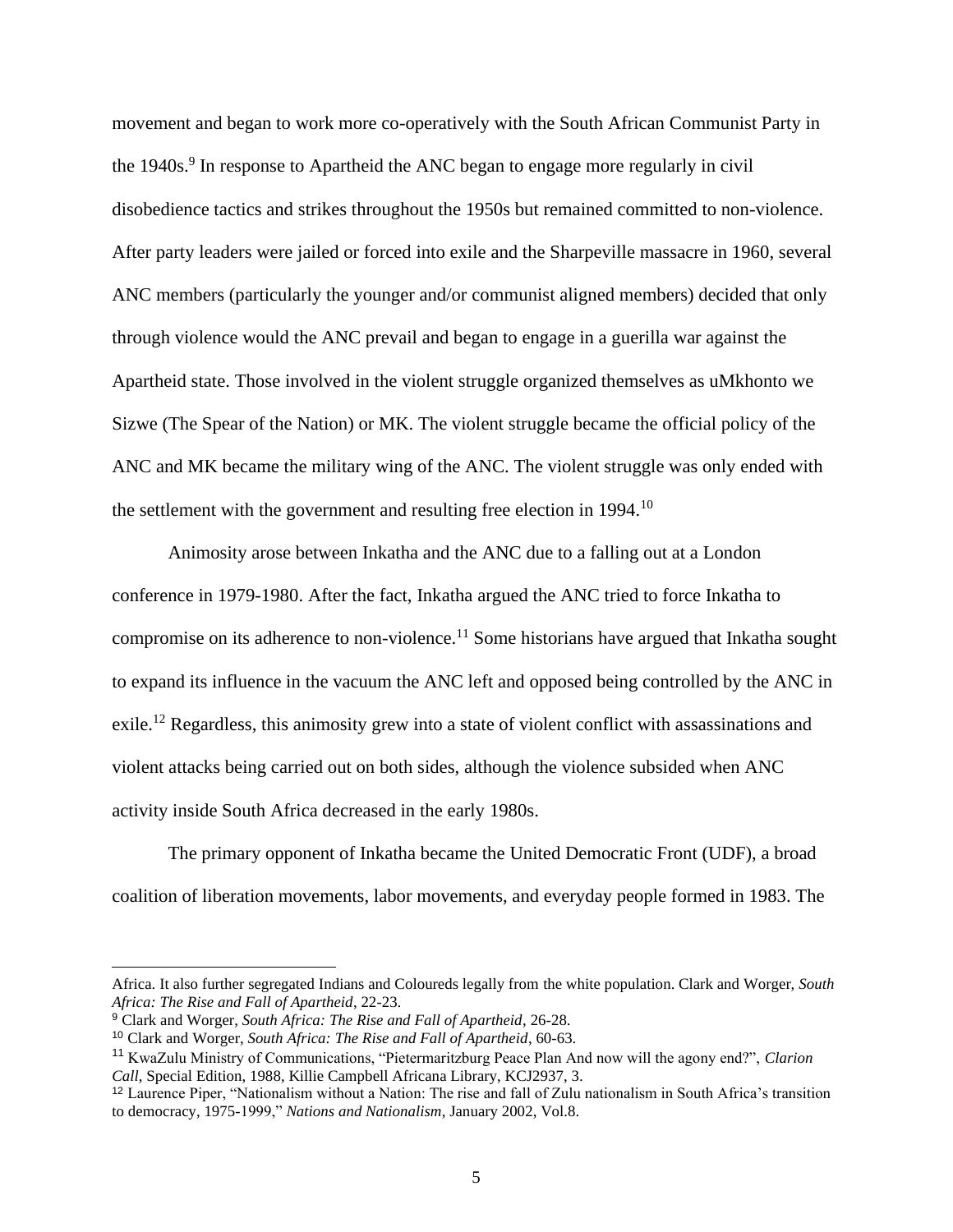UDF's composition meant that its political platform primarily revolved around ending Apartheid and implementing a truly non-racial democracy. Since the UDF continued operating in South Africa during the ANC's exile, many South Africans viewed it as the successor to, or at least tied to, the ANC.

This climate changed over time, however. In 1990, the government lifted the ban on political organizations and the ANC resumed its operations in South Africa and supported the UDF more directly. This placed the ANC back into more direct conflict with Inkatha. The ANC/UDF clashed with Inkatha often caused by the younger, more radical nature of their members as compared to the more conservative, traditionalist focus of Inkatha. ANC/UDF members frequently accused Inkatha of collaborating with the Apartheid state and instigating violence. Inkatha responded by accusing comrades (the name for the ANC's and UDF's members) of being little more than criminals and instigating the violence.

Despite Inkatha's claim to be a nonviolent liberation movement, it often perpetrated violence in KwaZulu-Natal during these decades of late Apartheid, more than any other organization.<sup>13</sup> The growing influence and differing agenda of the UDF from Inkatha in the mid-1980s created a low-intensity civil war in KwaZulu-Natal. Simultaneously, Inkatha cultivated a close relationship with its professed enemy, the Apartheid State and by the late 1980s, Inkatha acted as a surrogate for Apartheid state violence.<sup>14</sup>

Why Inkatha worked with the Apartheid regime has stirred considerable scholarly debate, but many generally agree that Inkatha felt it needed the government's support to survive and

<sup>13</sup> Archbishop Desmond Tutu, et al, *Truth and Reconciliation Commission of South Africa Report*, Vol. 3, Chapter 1, 8-10, October 29, 1998, [https://www.justice.gov.za/trc/report/finalreport/Volume%203.pdf.](https://www.justice.gov.za/trc/report/finalreport/Volume%203.pdf)

<sup>&</sup>lt;sup>14</sup> Because of this whenever Inkatha is referred to as a liberation movement this will be put in quotes or have a moniker in front of it such as "self-styled."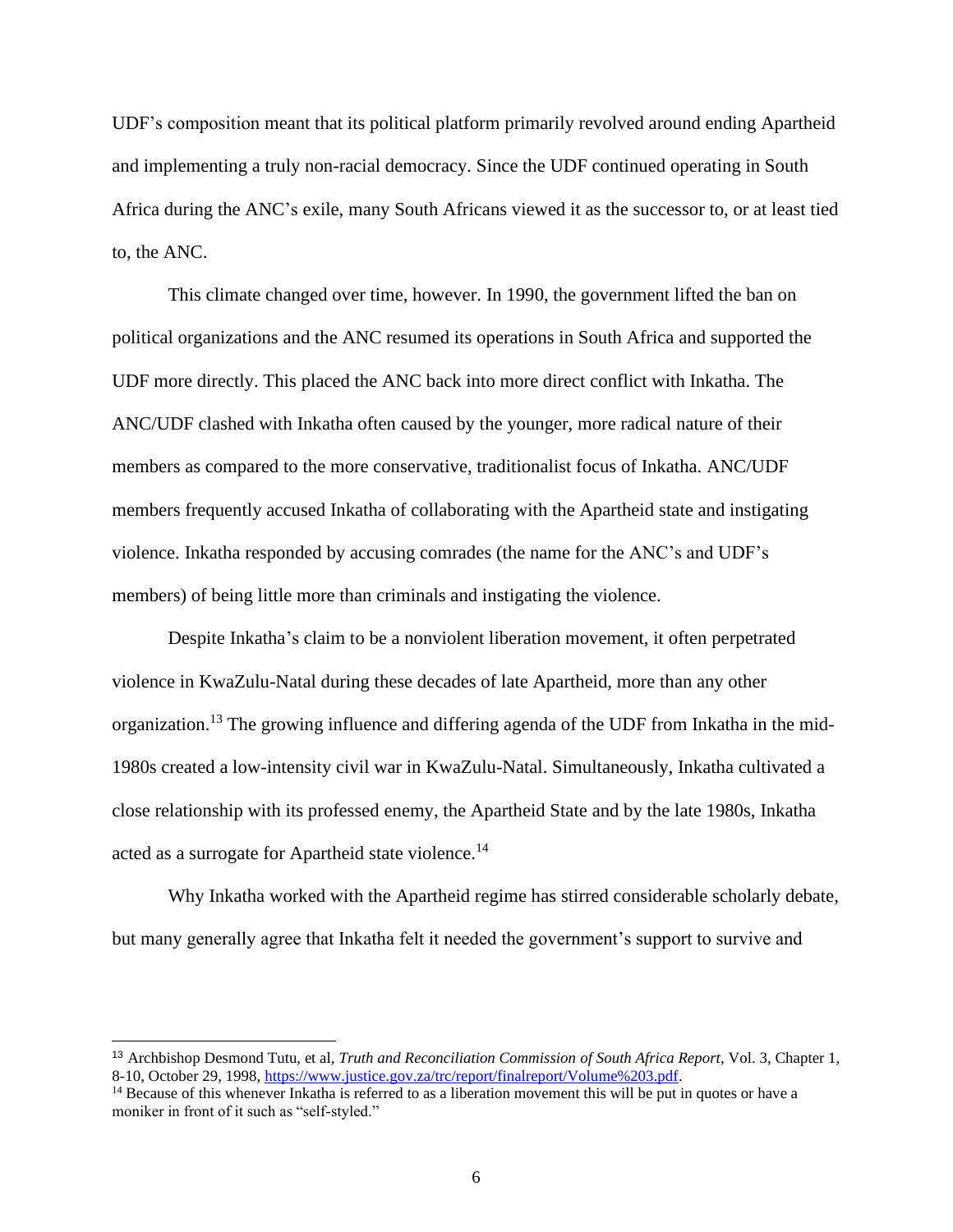continue its war against the UDF and ANC.<sup>15</sup> A symbiotic relationship thus evolved between Inkatha and the Apartheid government created by Inkatha's desire for political control over KwaZulu and the government's desire to weaken black opposition (UDF and ANC) in the region. The Apartheid government granted Inkatha greater control over the KwaZulu homeland in exchange for Inkatha continuing to fight the UDF and ANC. By creating the model "loyal" homeland, with leaders who were traditional, ethno-nationalist, and deferential to the whiteminority regime, the government achieved its goals including making Inkatha an acceptable alternative to the ANC for global conservatives.

In exchange for loyalty, South African security forces secretly but directly backed Inkatha with equipment and training. Inkatha's decision to collaborate revolved around its perception that the ANC/UDF constituted the bigger threat, with the underlying logic of "the enemy of my enemy is my friend." After the fall of Apartheid, Inkatha discontinued its program of political violence, and continues to operate as a legitimate political party, though with considerably less widespread support than it once enjoyed in South Africa or even the KwaZulu-Natal region.<sup>16</sup>

It is finally worth noting the backdrop of much of this violence in South Africa was during a period of economic decline, largely due to the international disinvestment from South Africa campaign. Disinvestment was a global protest against Apartheid which started with the boycott of South African products and grew into calls for large international businesses to pull out from South Africa. The idea for disinvestment began from ANC protests inside South Africa in the 1950s but was only largely supported by other African countries whose economies were

<sup>15</sup> Stephen Ellis, "The Historical Significance of South Africa's Third Force," *Journal of Southern African Studies* 24, no. 2 (1998), 261-299.

<sup>&</sup>lt;sup>16</sup> "Election for South African National Assembly," South Africa, ElectionGuide: Democracy Assistance and Election News, accessed September 13, 2021, https://www.electionguide.org/elections/id/2721/.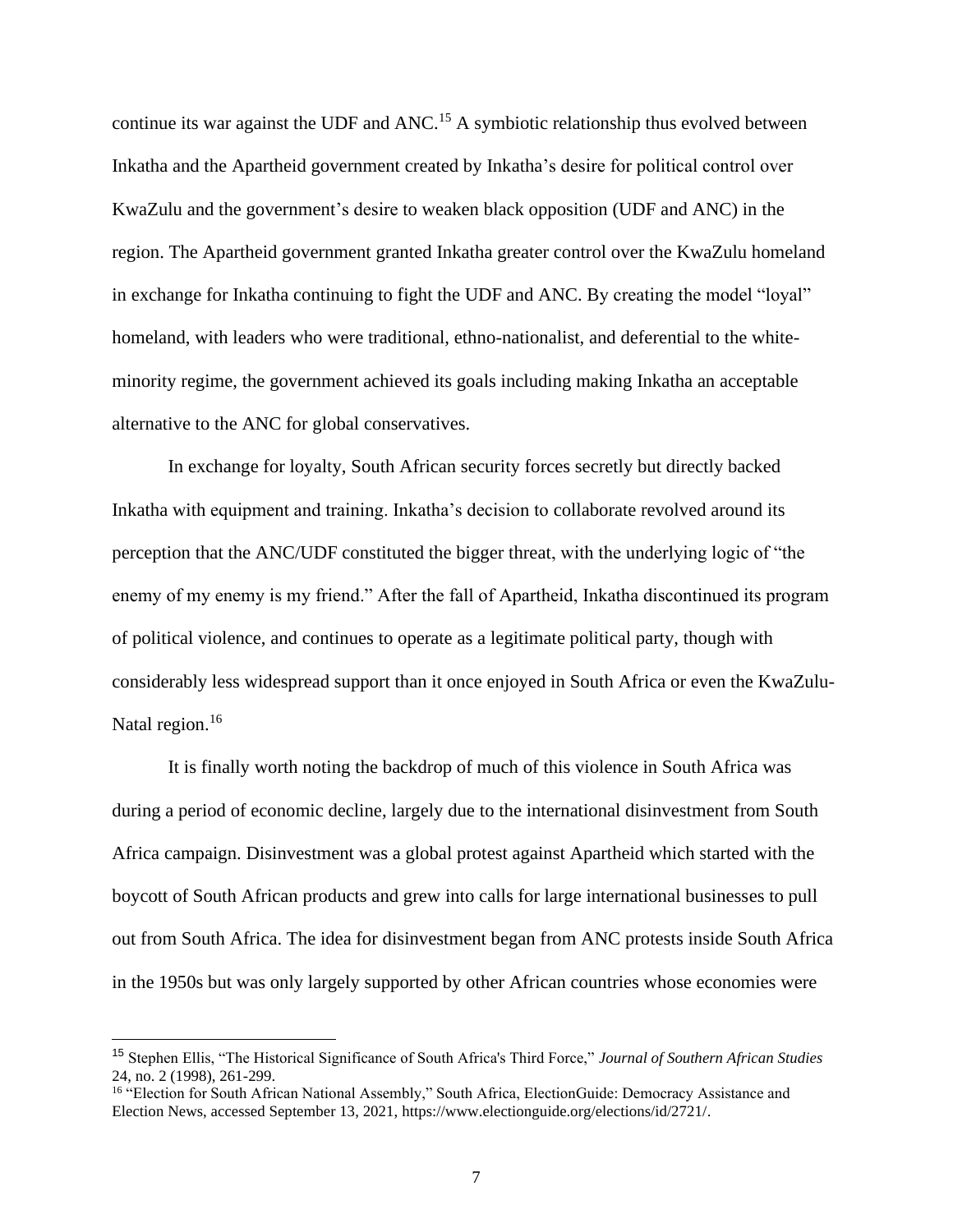too small to have a real impact on South Africa. In the mid-1980s the United States and several other western nations signed disinvestment into law which greatly impacted the South African economy.<sup>17</sup> Many regard the international disinvestment campaign as a success which forced the South African government to negotiate on crucial issues with some even advocating it as the real reason for the end of Apartheid.

Inkatha was very much opposed to disinvestment due to their ties with the Apartheid government and belief in free markets and providing jobs to Africans. Inkatha's outward declaration was that disinvestment would hinder African growth in South Africa's economy and the ANC's calls for disinvestment were misguided. Inkatha was able to position itself as pro-jobs while receiving support form big businesses and the Apartheid government.<sup>18</sup> Inkatha's position on disinvestment will be mentioned as is required throughout this thesis.

#### *Thesis Focus*

Inkatha's direct violence toward other liberation movements despite its professed nonviolent platform reflects an obvious contradiction, that continues to engage scholars. One question not receiving as much attention is why the *supporters* of Inkatha engaged in this violence, particularly when superficially they appear to have had little to gain directly. This thesis explores how and why Inkatha supporters engaged in violence in KwaZulu-Natal from the 1980s to the 1990s by analyzing the individual factors that motivated them.

These motivating factors exist within three categories: political propaganda, coercion, and opportunism. Inkatha utilized propaganda highlighting ANC/UDF violence thus providing a rationale for making them an enemy and supporting Inkatha's "defensive" violent acts. Inkatha

<sup>17</sup> Richard Knight, "Sanctions, Disinvestment, and U.S. Corporations in South Africa," in *Sanctioning Apartheid*, edited by Robert E. Edgar, (African World Press, 1990).

<sup>18</sup> Gerhard Maré and Georgina Hamilton, *An Appetite for Power: Buthelezi's Inkatha and South Africa* (Johannesburg, Ravan Press, 1988).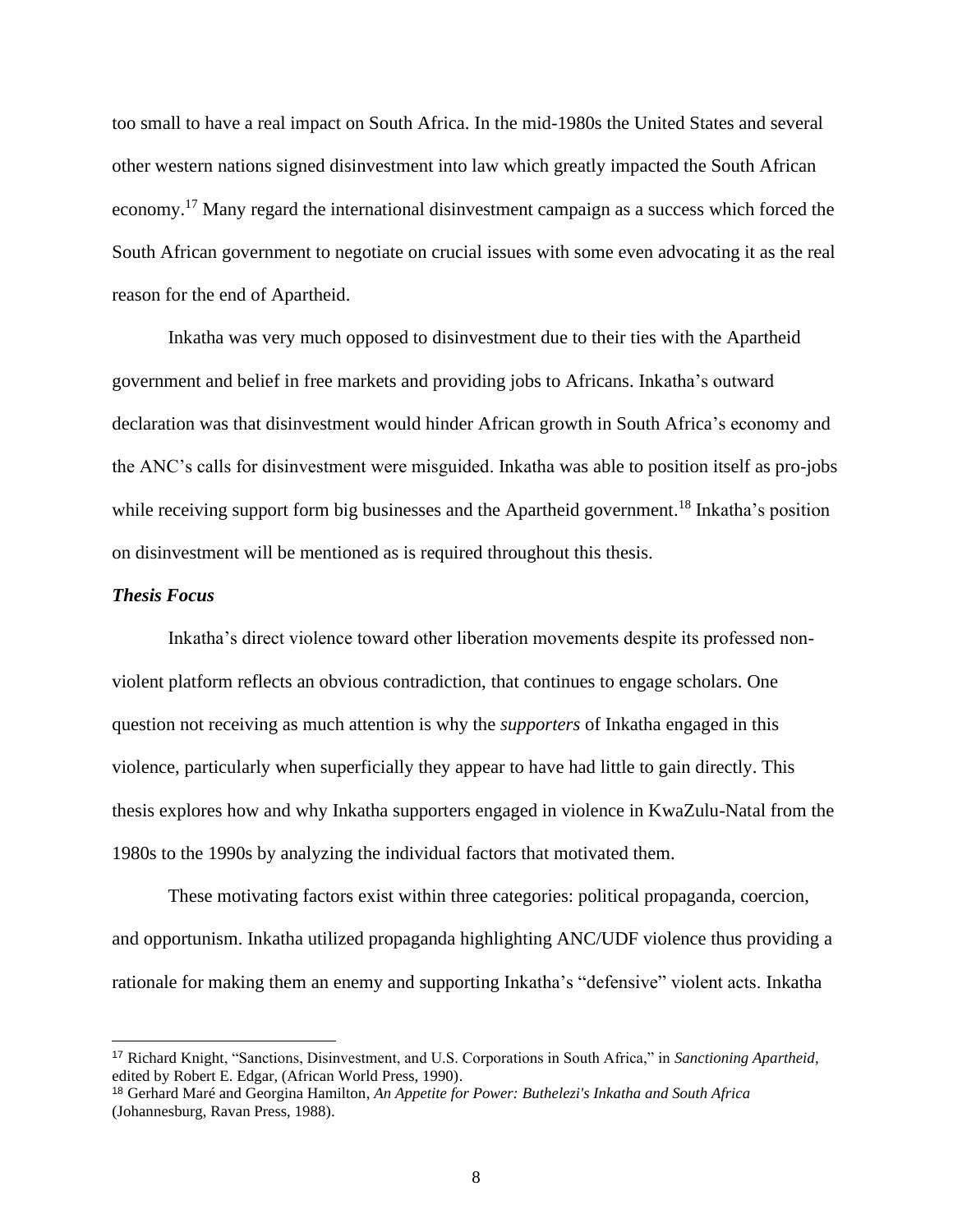also used propaganda and indoctrination to create loyal cadres of youth and students who were prepared for violence and act as a counter to growing ANC/UDF influence in the younger generation. Coercion was also used as a tactic to compel the hesitant into engaging in political violence. Particularly at the local leader level the use or threat of force installed fear in the local populace to create support for Inkatha. The stories of those coerced into violence will also be explored and how their experience questions the monolithic support Inkatha claimed to have. Finally, opportunism pushed some Inkatha supporters toward violence when it had the potential to benefit them directly, usually financially, given the dire economic situation in South Africa in the 1980s and 90s. The desire for personal wealth and status pushed both Inkatha supporters and leaders towards raiding politically opposed townships and settlements where looting was common. The economic situation in South Africa at this time also meant that in some cases violence was necessary to survive as the struggle for resources meant individual Inkatha supporters committed violence for necessities like groceries. Each of these motivators will be discussed in turn and explain how individuals reacted to them in the, at times confusing, political and violent landscape of KwaZulu-Natal.

Finally, the experience of an individual, Daluxolo Luthuli, in Inkatha and the men under him is used to examine how they reacted to these motivations how it influenced their participation in intense violence as professional hitmen for Inkatha. Daluxolo and around 200 other men were trained by the Apartheid government to act as a private force for Inkatha and were known as the Caprivi Operatives or Caprivians. These men's activities will be explored in relation to how they operated in both public and memorable conflicts and little known covert operations. Through the experiences of these men, particularly Daluxolo, their justification of

9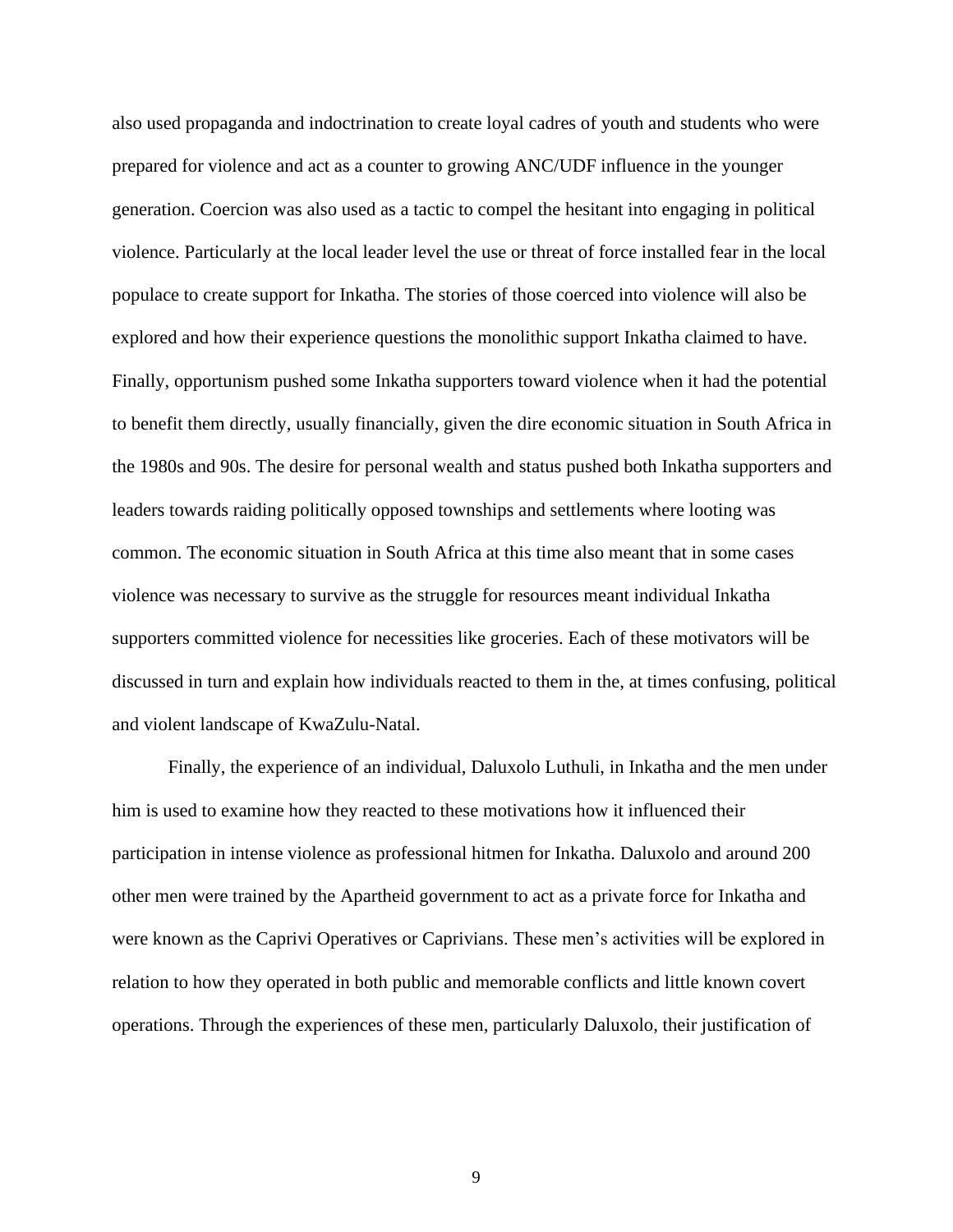their involvement will be analyzed as well as how the previously described motives effect this group's decisions.

The same motivators of propaganda, coercion, and opportunism will be seen in this highly trained and involved group of men whose profession became one of violence. Their stories and involvement, particularly in the transition period will also be examined in relation to their importance both to the troubles and successes of the democratic transition and looming election in 1994.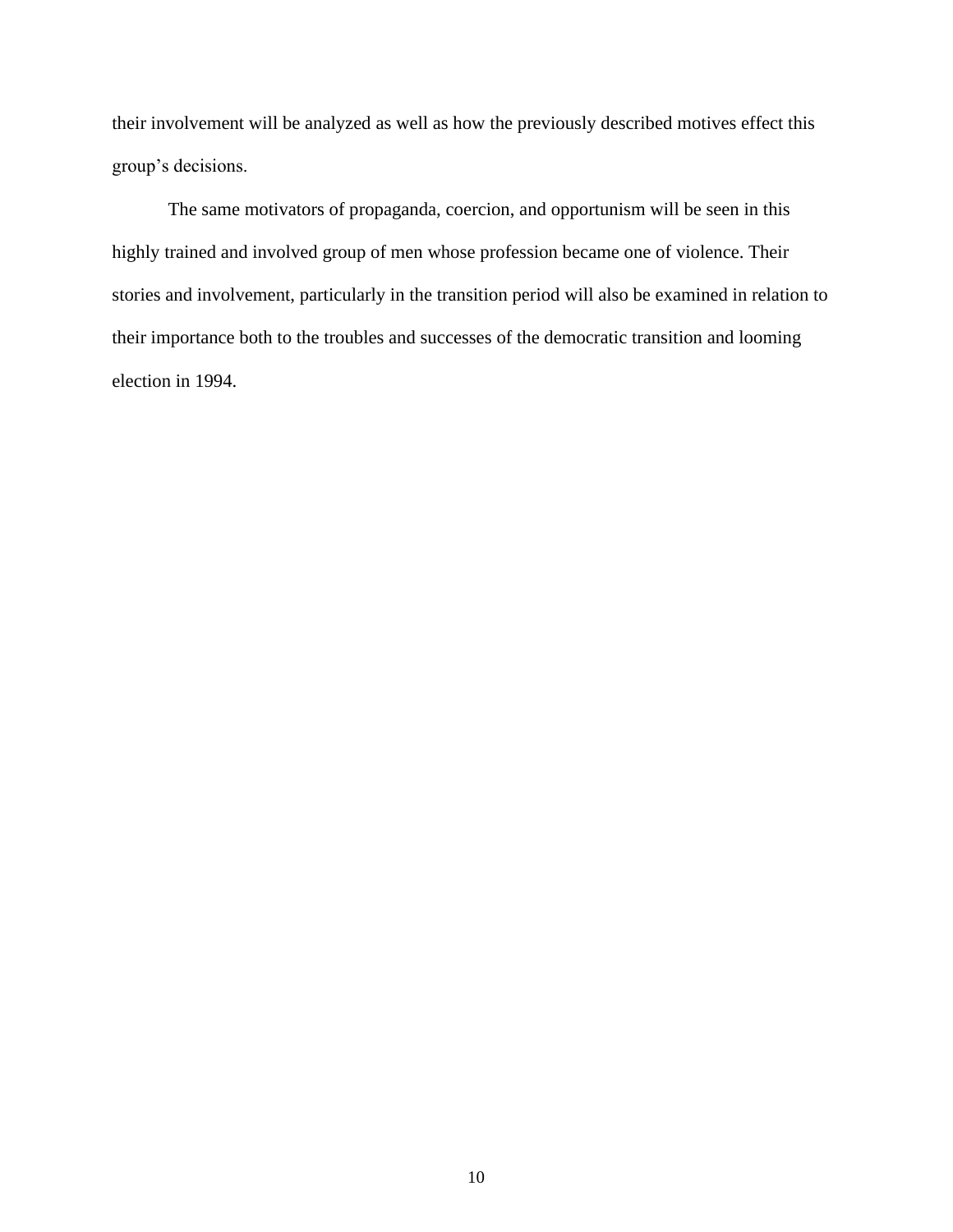### **Chapter 1: Historical Literature on Inkatha and Violence in KwaZulu-Natal**

Previous scholarship on Inkatha has often focused on three main factors: Inkatha as a "Third Force," the ethno-nationalism utilized by Inkatha, and Inkatha's political motivations. The "Third Force" generally refers to an outside organization- or "force" which manipulates a violent situation to their advantage. Here, the Third Force concept argues that a clandestine force caused the surge in violence in KwaZulu-Natal. Research supports this argument, particularly as Inkatha's secret relationship with the Apartheid State was uncovered. Most scholars agree that the Apartheid state and Inkatha as its surrogate fit the role of the Third Force. To many historians, Inkatha's relationship with the Apartheid state has explained the violence perpetrated by Inkatha and in the KwaZulu-Natal region.

This relationship has been well documented by historians, such as Stephen Ellis, Peter Stiff, and Daniel Douek, and confirmed by multiple sources.<sup>19</sup> Ellis and Stiff led the discussion on Third Force activities with Ellis highlighting the relationship between certain organizations like Inkatha and the Apartheid state.<sup>20</sup> Before these authors, the idea of a Third Force was popularized and discussed in Nelson Mandela's speeches relating to the rise in conflict after 1990. Mandela and others in the ANC suggested that it was a subset of the security forces, not the Apartheid government as a whole.<sup>21</sup> Ellis in his work "The Historical Significance of South Africa's Third Force" argues that Third Force activities were not separate from the government or even a subsection of the government but rather the active policy of the National Party and the

<sup>19</sup> Stephen Ellis, "The Historical Significance of South Africa's Third Force," *Journal of Southern African Studies* 24, no. 2 (1998), 261-299; Peter Stiff, *Warfare by Other Means: South Africa in the 1980s and 1990s*, (Alberton: Galago Publishing, 2001); Daniel L. Douek, *Insurgency and Counterinsurgency in South Africa*, (London: Hurst and Company, 2020).

 $20$  Ellis, "The Historical Significance of South Africa's Third Force," 262.

<sup>&</sup>lt;sup>21</sup> Ellis, "The Historical Significance of South Africa's Third Force," 262. Likely Mandela and other leaders in the ANC did not push to call Third Force activities express policy of the government because they wanted to maintain good relations with de Klerk and his peace faction in the government during crucial negotiations.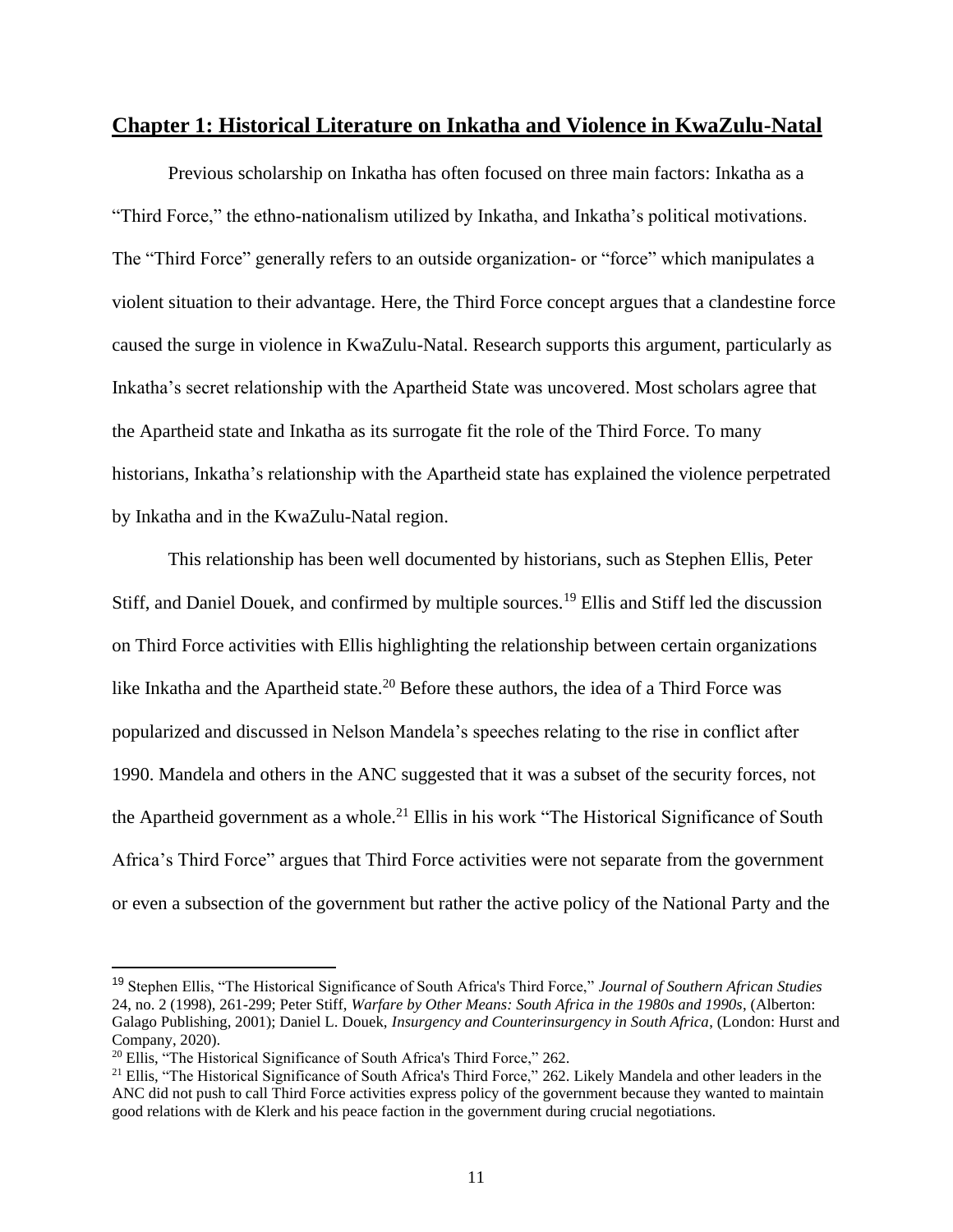Apartheid government. Ellis heavily utilized documents and testimony from the *Truth and Reconciliation Commission of South Africa* which held many of the crucial "Third Force" hearings and released its final report in 1998, the same year Ellis published his work.

Ellis even contends that the term Third Force is a "misnomer" as it is simply the government operating in a covert manner.<sup>22</sup> Ellis notes that military members making the necessary actions to aid the Third Force were in constant contact with higher officials in both military and civilian agencies. Because of this, it would be impossible for the highest echelons of the government to not know about these activities. Ellis relies on the government's own Goldstone Commission into the violence in 1991 as evidence.<sup>23</sup> Ellis' discussion of Inkatha is comparatively small, but he argues that the government used Inkatha as pawn to help combat the rising threat to the government posed by the UDF in the late 1980s and through the 1990s.<sup>24</sup>

Stiff makes a similar argument to Ellis in his work, *Warfare by Other Means: South Africa in the 1980s and 1990s*, published in 2001. Stiff emphasizes that the Apartheid government undeniably knew about the Third Force activities being organized by their security forces. Stiff goes further, however, by providing more information such as government documents released during Mandela's presidency and interviews with former security personnel that Ellis did not utilize or have access to. This allows Stiff to describe specific events as well as overall trends and what middle level to high ranking officials hoped to achieve. This analysis of the bureaucracy and goals of the Apartheid state explains the role of Inkatha as a Third Force.<sup>25</sup> Stiff looks at similar examples of Inkatha Third Force activity as Ellis (such as the Caprivi Operatives and the Trust Feed Massacre), but he provides a much more an in depth analysis of

<sup>22</sup> Ellis, "The Historical Significance of South Africa's Third Force," 262-263.

<sup>&</sup>lt;sup>23</sup> Ellis, "The Historical Significance of South Africa's Third Force," 263-264.

<sup>24</sup> Ellis, "The Historical Significance of South Africa's Third Force," 274-276.

<sup>25</sup> Stiff, *Warfare by Other Means*, 156-183.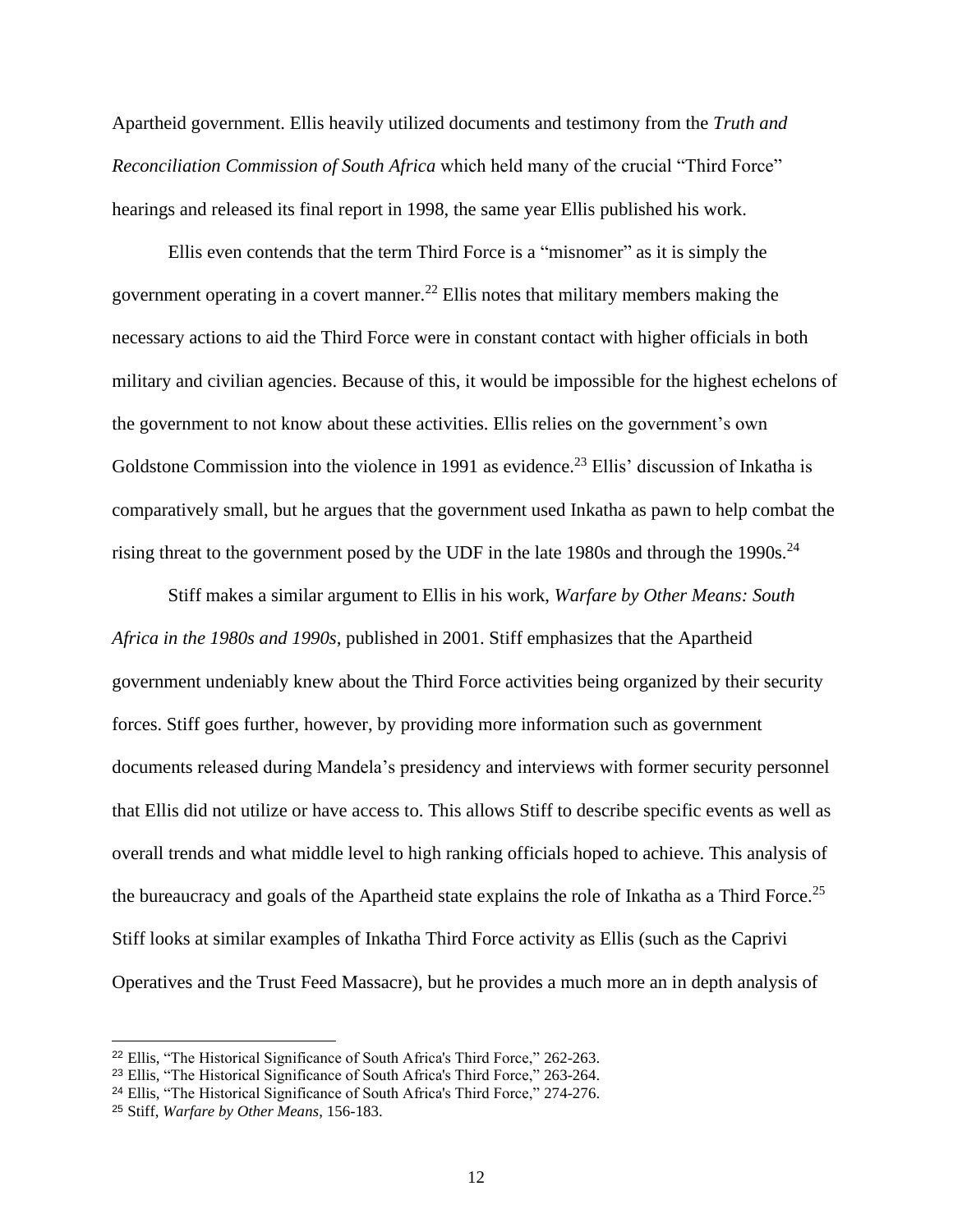these cases as well as how local low level security officials operated extensively and without informing the higher levels of government. Additionally, Stiff begins a limited effort to discuss the agency or motivation of those operating under the Apartheid state security forces (such as Inkatha members). $26$ 

Other scholars have more recently joined the conversation. In *Insurgency and Counterinsurgency in South Africa*, Douek focuses on Third Force violence during the transition period in South Africa in the early 1990s. Writing in 2020, Douek provides the most robust and intriguing argument about the extent of Third Force activities and the Apartheid security state's involvement. He goes beyond linking Inkatha (and other operatives and organizations) to the Apartheid state and argues that Military and Security Branch members established parallel structures and loyalties within the government.

In some ways Douek undermines Ellis and Stiff's arguments that the government knew and controlled the activities of its security branch. Instead, Douek describes the immense ability of the security branch to conceal the full extent of its operations and its ability to evade oversight. This ensured when other sections of government became aware of security branch activities, they lacked a full understanding and typically proved powerless or unwilling to reign it in.

Douek also argues that this securocrat shadow government used Third Force violence not only to try and curb the ANC but to hold onto power to spoil any democratic elections. Thus, government factions were actively trying to subvert President F. W. de Klerk and members of his "peace faction" with Douek arguing some diehard members of the "shadow government"

<sup>26</sup> Stiff, *Warfare by Other Means*, 180-193.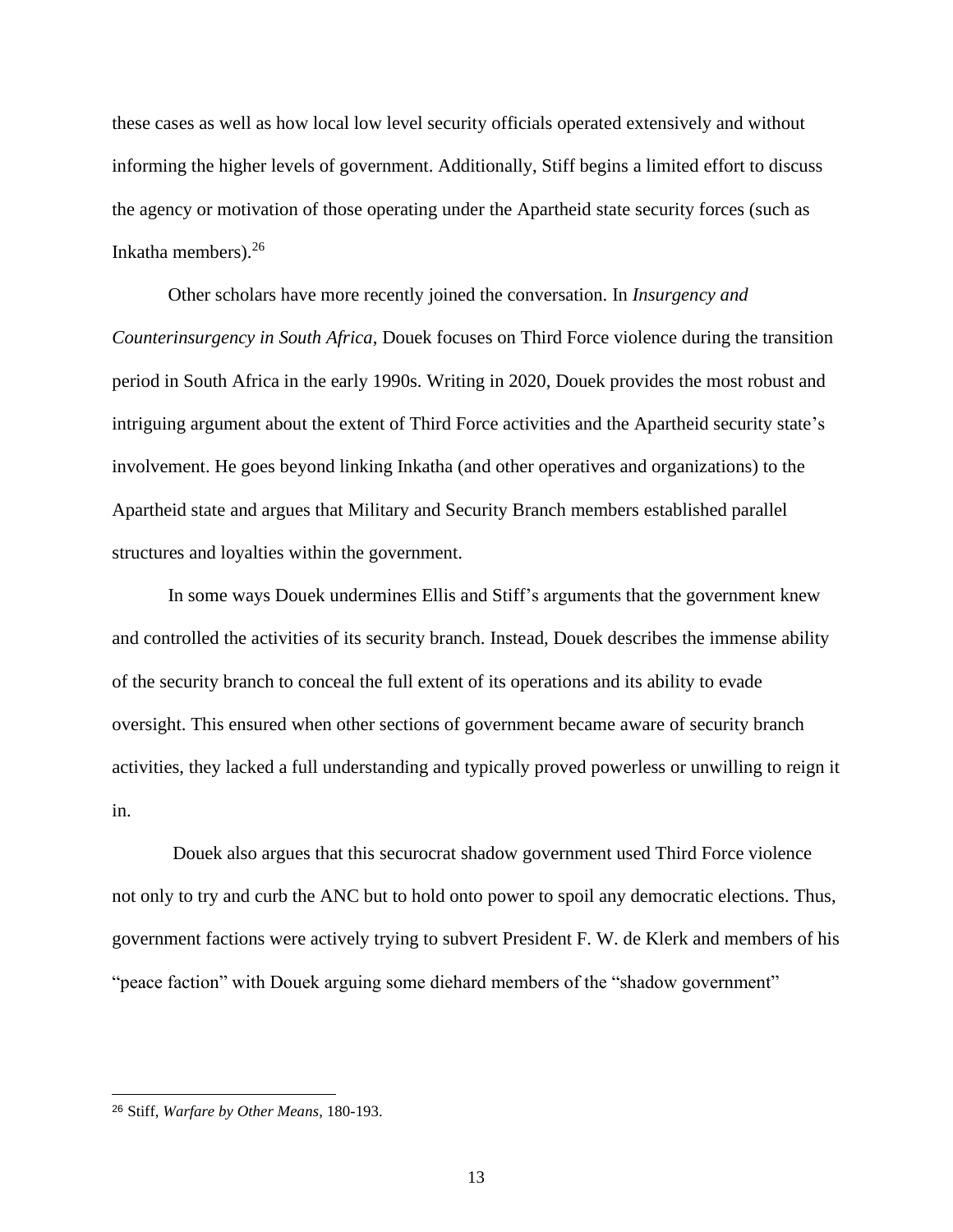considered a coup.<sup>27</sup> In contrast, Ellis largely rejected the notion of an organized coup.<sup>28</sup> While Douek's discussion of Inkatha had more examples and analysis of these events, his arguments largely parallel Ellis and Stiff. Each author provided a through discussion on the motivations of the Apartheid state and some Inkatha leadership (largely meaning Chief Buthelezi) motivations but with little review of what motivated individuals in Inkatha.

Similarly, some historians, such as S. Nombuso Dlamini, in her work "The Construction, Meaning and Negotiation of Ethnic Identities in KwaZulu-Natal" published in 1998, concentrated on the "Zulu-ness" of Inkatha to explain its role as an ethno-nationalist group. Dlamini stresses the importance of the ethno-nationalism of Inkatha as a motivation for the violence. This in-group/out-group style thinking predates the late Apartheid era conflict in KwaZulu, but it continued to be utilized by Inkatha. To this end "Zulu-ness" can be seen as both a manufactured rationale and also a preexisting cultural thought process that had created violent opposition between Inkatha and their opponents.<sup>29</sup>

Gerhard Maré and John Wright have posed a similar argument in "Ethnicity, Society and Conflict in Natal" published in 1994. They contend Inkatha capitalized on separating themselves into a separate ethnic group and argued that Inkatha narrowed the definition of what a Zulu was into a political alignment. Mare and Wright described this definition as "ethnic bourgeois in alliance with big capital" and Inkatha targeted those outside this mold.<sup>30</sup>

Their argument does not recognize Inkatha had a mass support beyond the bourgeoise class, and Inkatha made frequent concessions to mobilize labor. Furthermore, while ethnicity

<sup>27</sup> Douek, *Insurgency and Counterinsurgency in South Africa*, 73-100.

<sup>28</sup> Ellis, "The Historical Significance of South Africa's Third Force," 262.

<sup>29</sup> S. Nombuso Dlamini, "The construction, meaning and negotiation of ethnic identities in KwaZulu-Natal," *Social Identities*, October 1998, Vol. 4.

<sup>30</sup> Gerhard Maré and John Wright, "Ethnicity, Society and Conflict in Natal," *Review of African Political Economy* 21, no. 59 (1994), 122.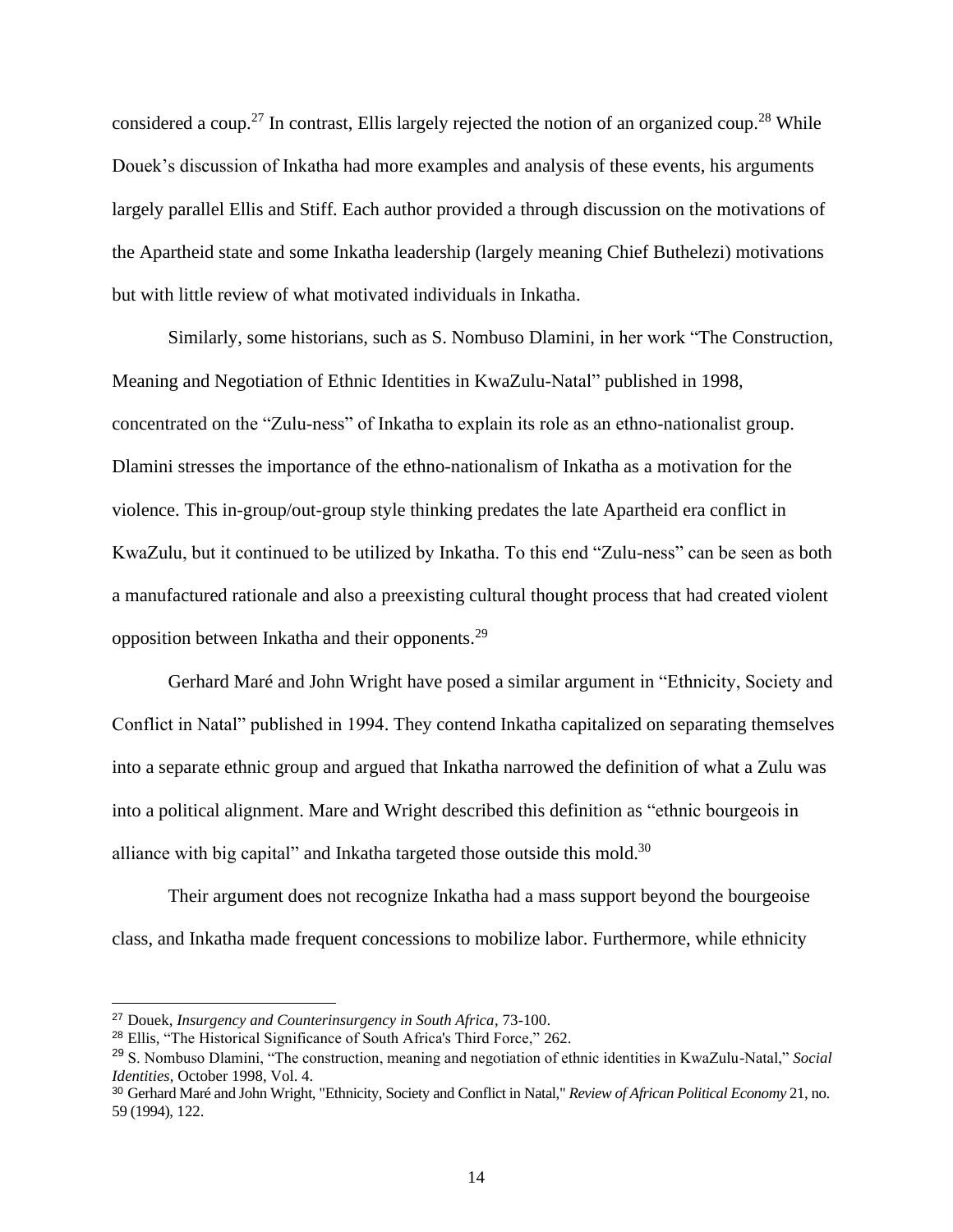affected Inkatha's popularity and violent actions, it was not the sole reason for the violence of the 1980s and 90s, particularly in the case of KwaZulu-Natal. The ethno-nationalist nature of Inkatha was not absolute as many Zulus also participated in the ANC and UDF. Inkatha's focus on ethnicity better explains urban violence in areas like Pretoria, Johannesburg, and surrounding townships. Large groups of ethnic Zulu migratory workers housed in hostels in non-Zulu majority areas created tensions along ethnic lines which exploded into ethnic violence.

Gary Kynoch expertly covers this understanding of violence in his book *Township Violence and the End of Apartheid: War on the Reef* published in 2018. Kynoch focuses on the violence on the Reef (areas around Johannesburg) and aptly covers the motivators of ethnicity and belonging in this multicultural setting.<sup>31</sup> This thesis will apply a similar methodology by looking at individual cases and factors as Kynoch does, but in the region of KwaZulu-Natal. In KwaZulu-Natal, most Africans belong to the Zulu ethnic group making ethnicity a much smaller factor. Instead, different conclusions must be drawn to the cause of violence. Outside of Kynoch's discussion on ethnicity as a factor, he discusses what motivated individuals (or at least the large number of Inkatha supporters as opposed to the few leaders). This thesis will take a similar approach to understanding violence but localized to KwaZulu-Natal. Like Kynoch's work, a case study will be utilized that encapsulates the argument and points of this thesis. However, the focus in this case study will be on a static group of people, as opposed to a specific locale as Kynoch does.

Other historians, such Gerhard Maré, Georgina Hamilton, and Chris Lowe, have looked at the motives of Inkatha's leadership, namely Chief Buthelezi, as an explanation for the violence. Chief Buthelezi is a figure who was at the center of South African politics and

<sup>31</sup> Gary Kynoch, *Township Violence and the End of Apartheid: War on the Reef* (Johannesburg: Wits University Press, 2018).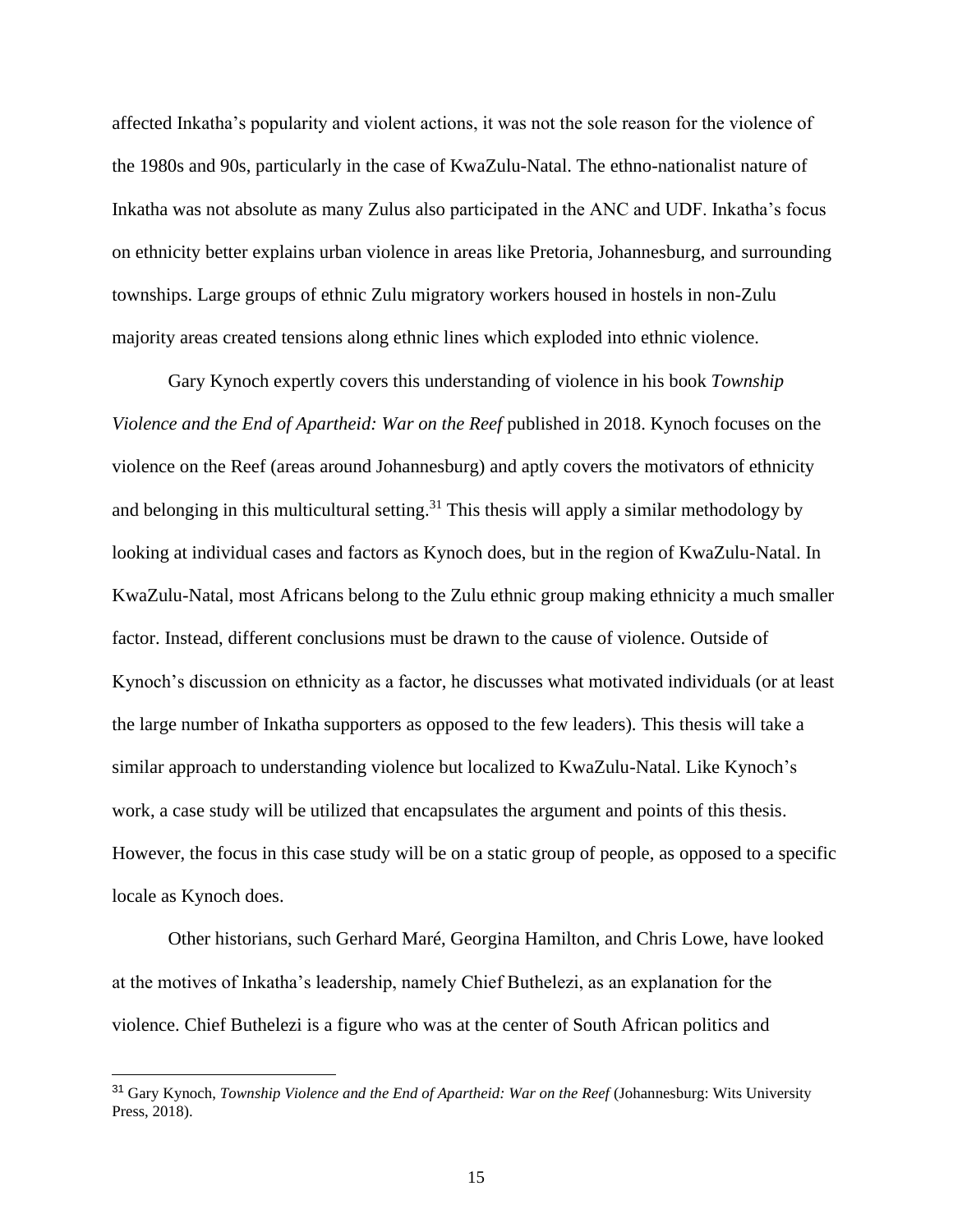historiography in the 1980s and 90s.<sup>32</sup> Maré, an influential historian in South Africa's later Apartheid history, was among the first and most prolific writers about Inkatha specifically. His and Hamilton's work, *An Appetite for Power: Buthelezi's Inkatha and South Africa* published in 1998, has set the stage for this thesis with his top down approach to Inkatha and their motives. This top down approach has proven that Chief Buthelezi and Inkatha are inseparable, and Chief Buthelezi was undeniably a driving force in Inkatha policy. Chief Buthelezi' cult of personality cannot be ignored in order to have any serious discussion about Inkatha.<sup>33</sup> Maré has also effectively argued for the motivations of Inkatha's leadership in the framework of Apartheid as a whole and in key areas like homeland governance, disinvestment, and collaboration with the State.<sup>34</sup> This top down approach does not, however, explain the motives of Inkatha's numerous followers and why they chose to engage in violence.

Chris Lowe has focused even more closely on Chief Buthelezi and has come to many of the same conclusions as Maré on his motivations in his work, "Buthelezi, Inkatha, and the Problem of Ethnic Nationalism in South Africa" published in 1990. Lowe dives into Chief Buthelezi's role in homeland governance and his cultural role in Zulu society as explanations for Inkatha policy.<sup>35</sup> For these reasons, Chief Buthelezi will be discussed throughout this thesis, but counter to these authors, he will not act as a stand in for the motivations of Inkatha as a whole. While Chief Buthelezi is an influential figure, he is but one part of Inkatha's propaganda apparatus which will be discussed at length in this thesis. Furthermore, the motivations of one man do not adequately explain why others fight for him or on his behalf.

<sup>32</sup> Gerhard Maré and Georgina Hamilton, *An Appetite for Power: Buthelezi's Inkatha and South Africa* (Johannesburg, Ravan Press, 1988).

<sup>33</sup> Chris Lowe, "Buthelezi, Inkatha, and the Problem of Ethnic Nationalism in South Africa," *Radical History Review*, Vol. 1990, issue 46-47.

<sup>34</sup> Gerhard Mare, "Inkatha and Regional Control: Policing Liberation Politics," *Review of African Political Economy*, no. 45/46, 1989, 179–189.

<sup>35</sup> Lowe, "Buthelezi, Inkatha, and the Problem of Ethnic Nationalism in South Africa."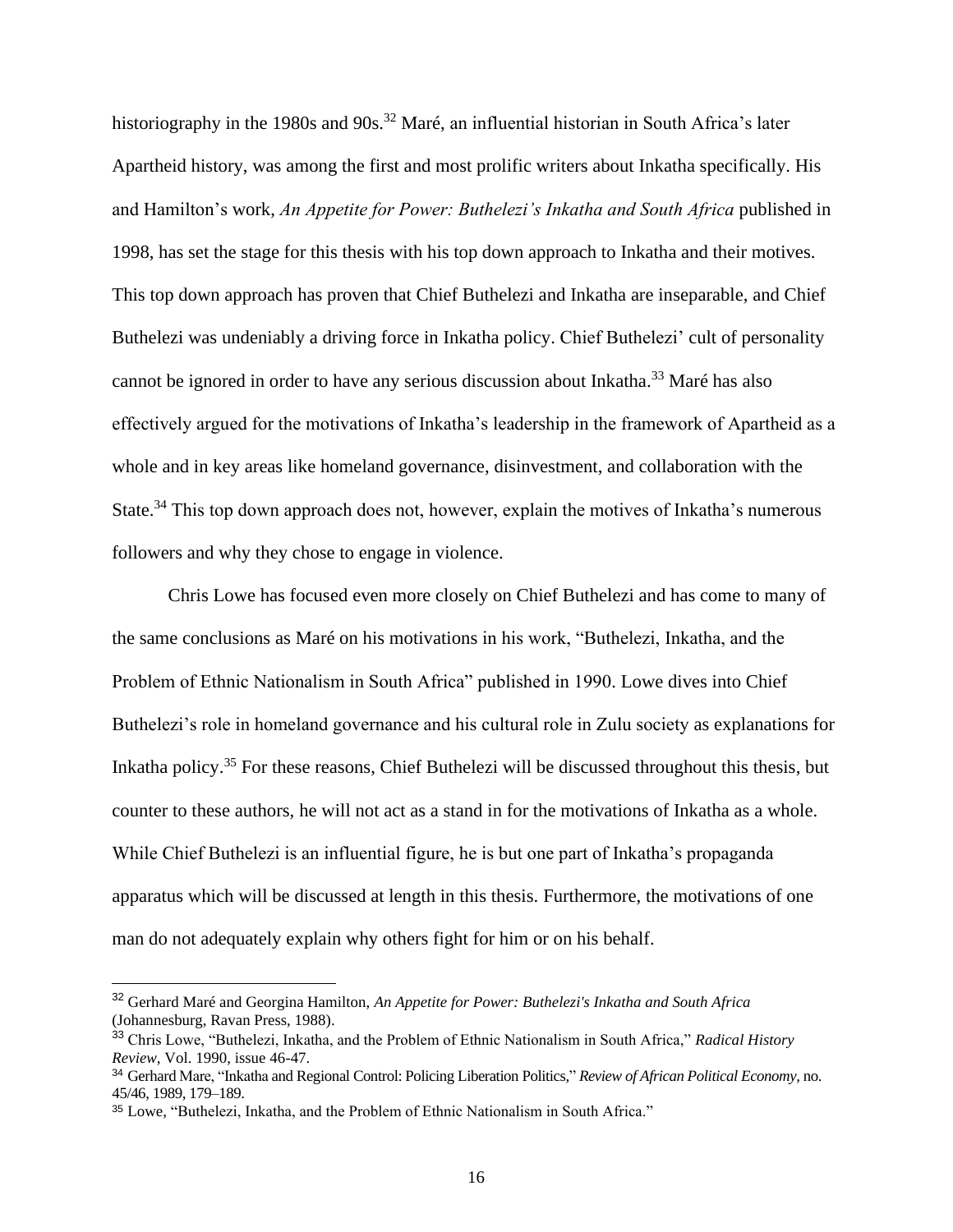Still others, such as Laurence Piper in his work, "Nationalism without a Nation: The rise and fall of Zulu nationalism in South Africa's transition to democracy" published in 2002, explored Inkatha through the lens of political science. Piper explores how violence evolved from political motives and became a viable strategy to achieve the organization's political goals. Violence was an effective method of controlling territory and the people on that territory. These were both crucial for Inkatha to extract the necessary money, manpower, and above all voting support it needed in the transition era.<sup>36</sup> However, these political factors did not always motivate (or even occur to) those that directly participated in the violence and this analysis often falls into the same trap of limiting the focus to the leadership of Inkatha.

Almost all of this previous scholarship takes a top-down approach that often does not consider the individuals needed to operationalize violence. This study joins a growing number of scholars seeking to understand the nature of political violence through previously unconsidered factors, such as Jill Kelly, who has focused on land and intrapersonal relationships in her work *To Swim with Crocodiles: Land, Violence, and Belonging in South Africa, 1800-1996* published in 2018.<sup>37</sup> Similar to these new approaches to Inkatha and the complex narratives in South Africa during this period, this thesis will adopt a view "from below," paying close attention to individual rationales while maintaining how these relate to the broader organization of Inkatha.

<sup>&</sup>lt;sup>36</sup> Laurence Piper, "Nationalism without a Nation: The rise and fall of Zulu nationalism in South Africa's transition to democracy, 1975-1999," *Nations and Nationalism*, January 2002, Vol.8.

<sup>37</sup> Jill E. Kelly, *To Swim with Crocodiles: Land, Violence, and Belonging in South Africa, 1800-1996* (East Lansing: Michigan State University Press, 2018).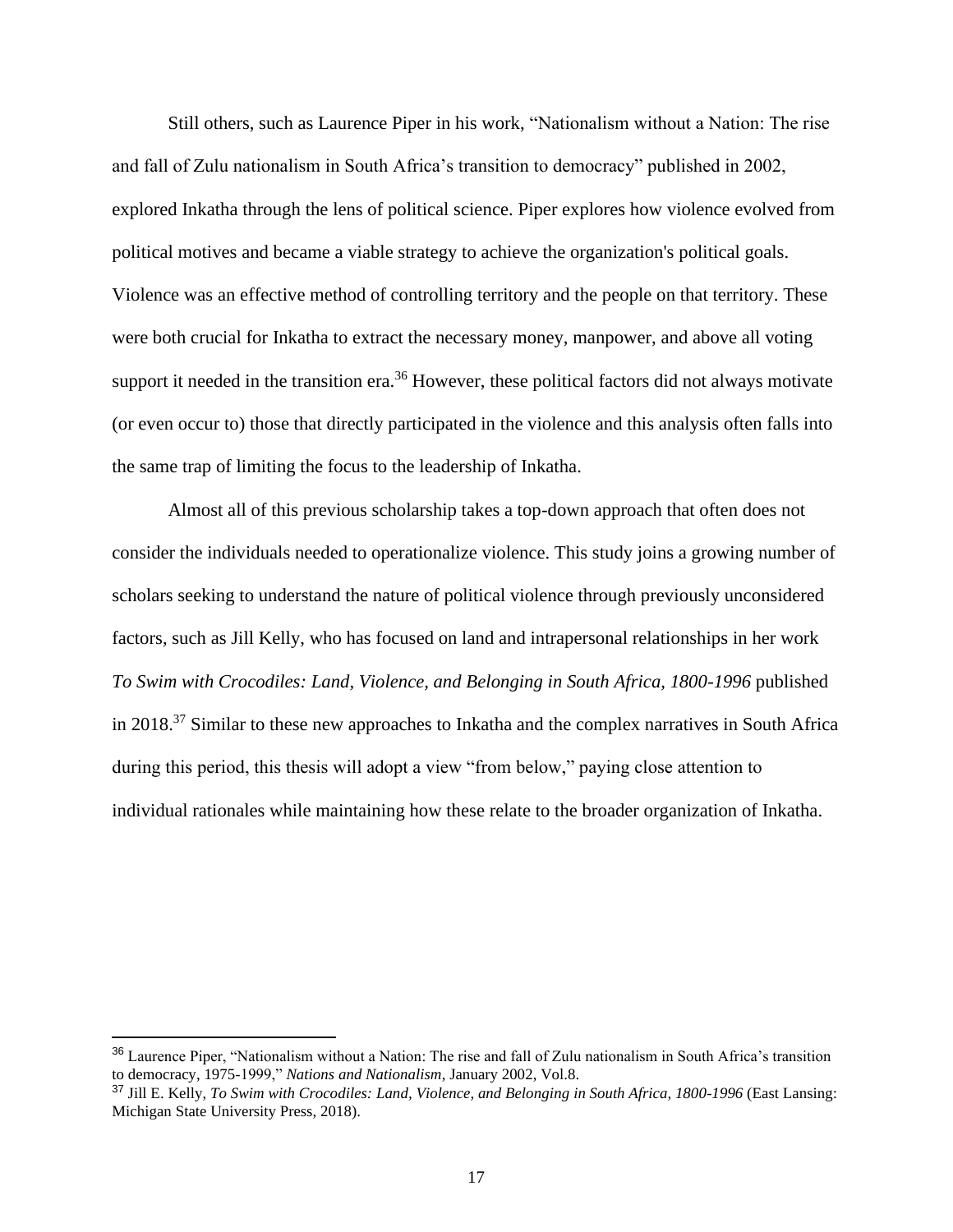## **Chapter 2: Political Propaganda and Indoctrination**

# *"They would talk about peace, but covertly they would be speaking about violence"- Daluxolo Luthuli*

Relatively little has been written about Inkatha's use of propaganda besides Inkatha's education system *Ubuntu* (this will be discussed later in this chapter). What has been written about Inkatha's utilization of propaganda is often limited to discussions on the utilization of ethno-nationalism. For example, scholars will stress Zulu culture, Zulu history, and Zulu imagery as used by Inkatha.<sup>38</sup> These discussions of Inkatha's education program also have a tendency to solely focus on the Zulu cultural aspect of the education, however there is a more diverse historiography in this particular area.<sup>39</sup> While Inkatha utilized all of these and more, this argument fails similarly to pervious scholarly works mentioned which characterized Inkatha as a monolithic Zulu organization that all Zulus adhered to.

Past scholarship in this area only begins to discuss propaganda in a more nuanced way when analyzing Chief Buthelezi's speeches. While Chief Buthelezi's speeches are important as he is the leader of Inkatha and the KwaZulu homeland government they are only part of the whole. Chief Buthelezi was (perhaps unsurprisingly in hindsight) shrewd enough to not outright state his position, particularly in the case of violence. Chief Buthelezi was also well versed in the art of spin. For example, he claimed that Inkatha is the successor to the ANC-in-exile while at the same time denouncing the ANC for their armed struggle against the Apartheid government

<sup>38</sup> Daphna Golan, "Inkatha and Its Use of the Zulu Past," *History in Africa* 18 (1991), 113-26.

<sup>39</sup> Doug Tilton, "Creating an 'Educated Workforce': Inkatha, Big Business, and Educational Reform in KwaZulu," *Journal of Southern African Studies* 18, no. 1 (1992), 166-89; Gerhard Maré has also commented on education in several articles on Inkatha. For an article dedicated to Inkatha's education program, start with Gerhard Maré, "Education in a 'liberated zone': Inkatha and education in KwaZulu," *South-North Cultural and Media Studies* Vol. 5, Issue 1, 1988.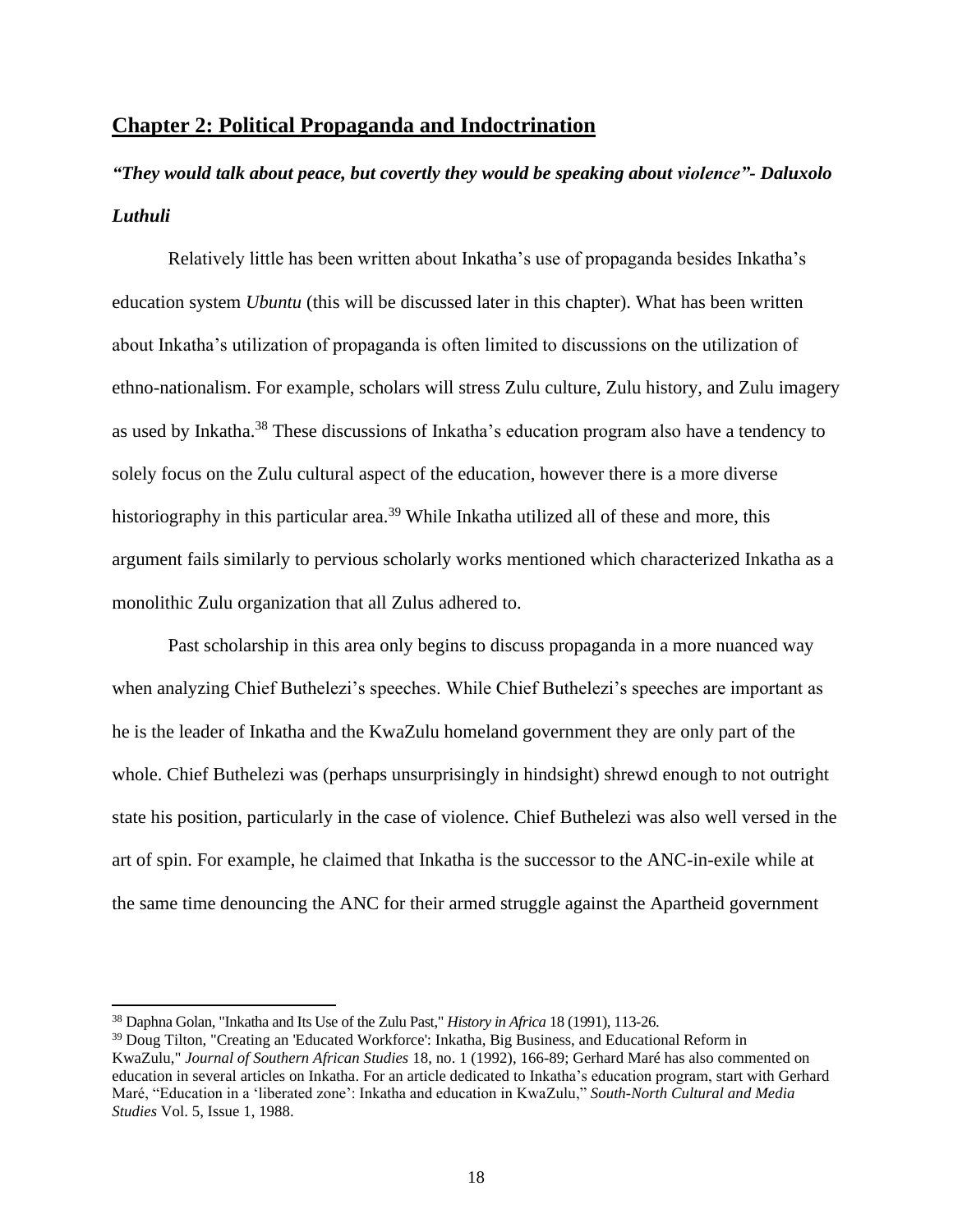all in the same speech without losing coherence.<sup>40</sup> His speeches can thus often not stand on their own and must be considered in a wider context (with a few rare exceptions).

This thesis will begin by looking at how Inkatha used propaganda to motivate its supporters and justify the use of violence to them. This was primarily achieved by pushing the cause of violence onto their political opponents and defending any actions by Inkatha fighters as justified self-defense. The utilization of propaganda saw widespread use by Inkatha as conflict escalated and continued to rage between Inkatha and the ANC/UDF in the 1980s. The organization moved quickly to present its side of the story and construct an oft-repeated narrative that sought to explain the violence and push the blame away from themselves.

#### *Inkatha's Propaganda Apparatus*

Inkatha had a relatively robust apparatus to engage in its propaganda work and seemed to understand the important role of propaganda in the confusing atmosphere of violence and competing ideologies in KwaZulu-Natal. Precisely because KwaZulu-Natal was majority one ethnic group (for Africans) and a hotbed for many kinds of political activity made Inkatha's propaganda and arguments therein all the more important. By studying Inkatha's propaganda and attacks we get a window into understanding why people were motived to participate in the Inkatha cause.

Inkatha utilized the KwaZulu homeland government heavily to give its message legitimacy and reach. The KwaZulu Ministry of Communications acted as a mouthpiece for Inkatha and the media it produced will be discussed at length in this chapter (particularly its periodical *Clarion Call*). Additionally, Inkatha realized that for its propaganda and political messaging to have the most impact, it had to control the medium that reached the most people.

<sup>40</sup> Chief M. G. Buthelezi, "Why I established Inkatha", in *Inkatha and the Struggle for Liberation in South Africa*, Inkatha Pamphlet Collection, Hoover Institution, JQ2099 K9I5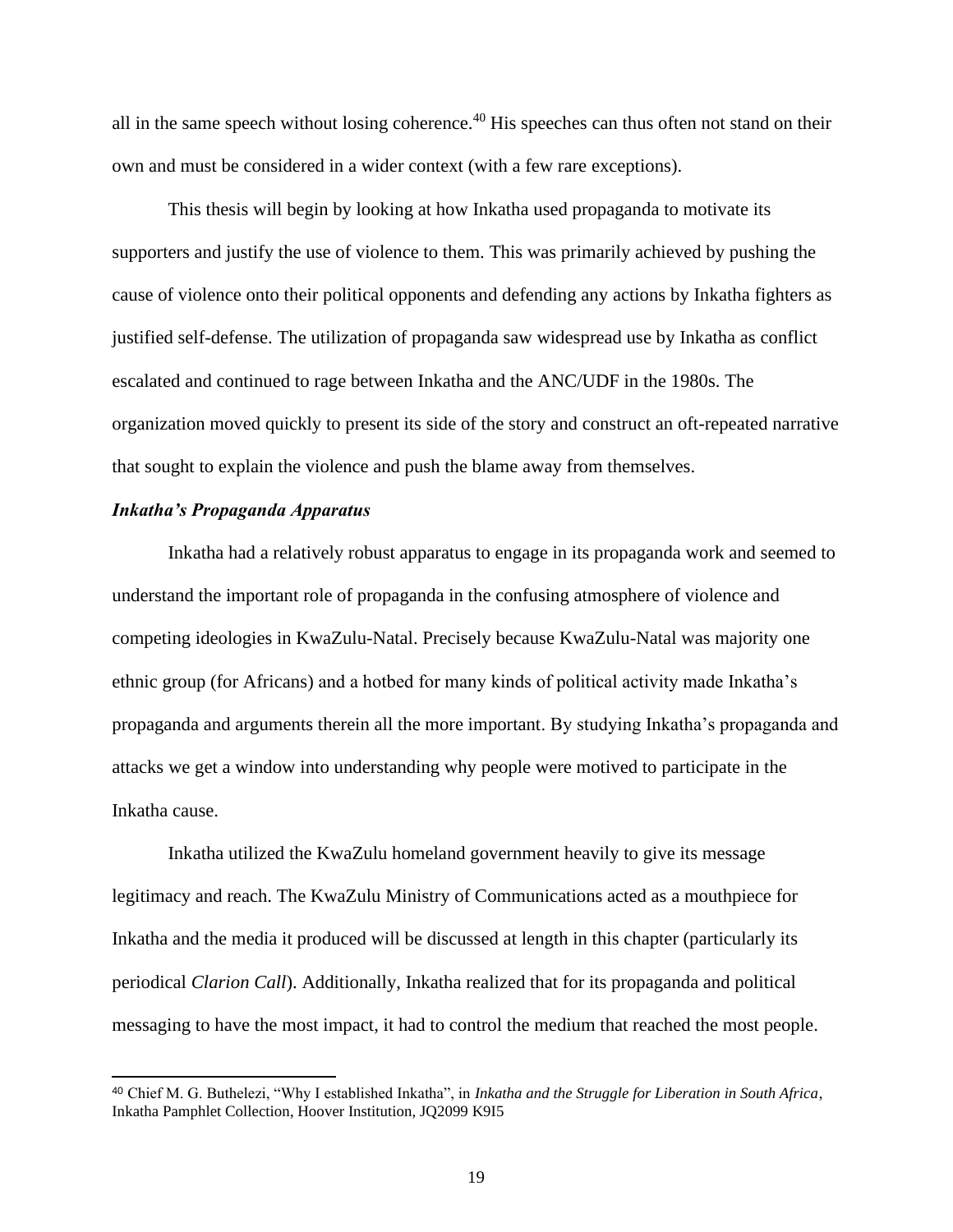That is why Inkatha chairman Oscar Dhlomo bought out the Zulu language newspaper *Ilanga*. 41 *Ilanga* was (and still is) one of the most widely read newspapers in South Africa. As a Zulu language paper (at one point the only Zulu language paper) it had the exact demographic Inkatha wanted to reach.

The buyout of *Ilanga* was not a complete propaganda victory because Dhlomo and Inkatha were faced with opposition from the existing staff on the paper who went on strike and condemnation from several other newspapers. This brought national attention to the sale and criticism that Dhlomo along with the rest of Inkatha was going to transform the paper into a "political rag."<sup>42</sup> Dhlomo and Chief Buthelezi countered claims by other newspapers by stating that the buyout should be celebrated as a "black coup" over white-owned media and stated their goal of maintaining journalistic integrity in *Ilanga*. <sup>43</sup> In response the striking workers and other newspapers were quick to ask- why else would a political organization attempt to buy out a widely circulated newspaper if they did not intend to use it for themselves? All the workers that continued the strike were eventually fired or rejoined the newspaper. The positions of the fired workers were filled by writers from the KwaZulu Ministry of Communications and, against the previous promises of Dhlomo and Chief Buthelezi, the first issue under their control immediately displayed overwhelming support for Inkatha. On top of this an editorial and ad for writers wanted in the first issue tried to spin the issue as Inkatha and the paper providing jobs.<sup>44</sup>

<sup>41</sup> Ilanga means sun, day, or daytime in isiZulu.

<sup>42</sup> Daily News Reporters, "Takeover: Ilanga's news staff go on strike," *The Daily News*, 04/16/1987, APCSA, PC126/3/11.

<sup>43</sup> Daily News Reporters, "Takeover: Ilanga's news staff go on strike."

<sup>44</sup> "Ilanga battles without staff", *The Natal Mercury*, 04/18/1987, APCSA, PC126/3/11; An ad in the paper for new writers directly criticized liberals and radicals that supported disinvestment (something Inkatha eagerly opposed) and placed the newly Inkatha supporting newspaper offering jobs as a more productive foil.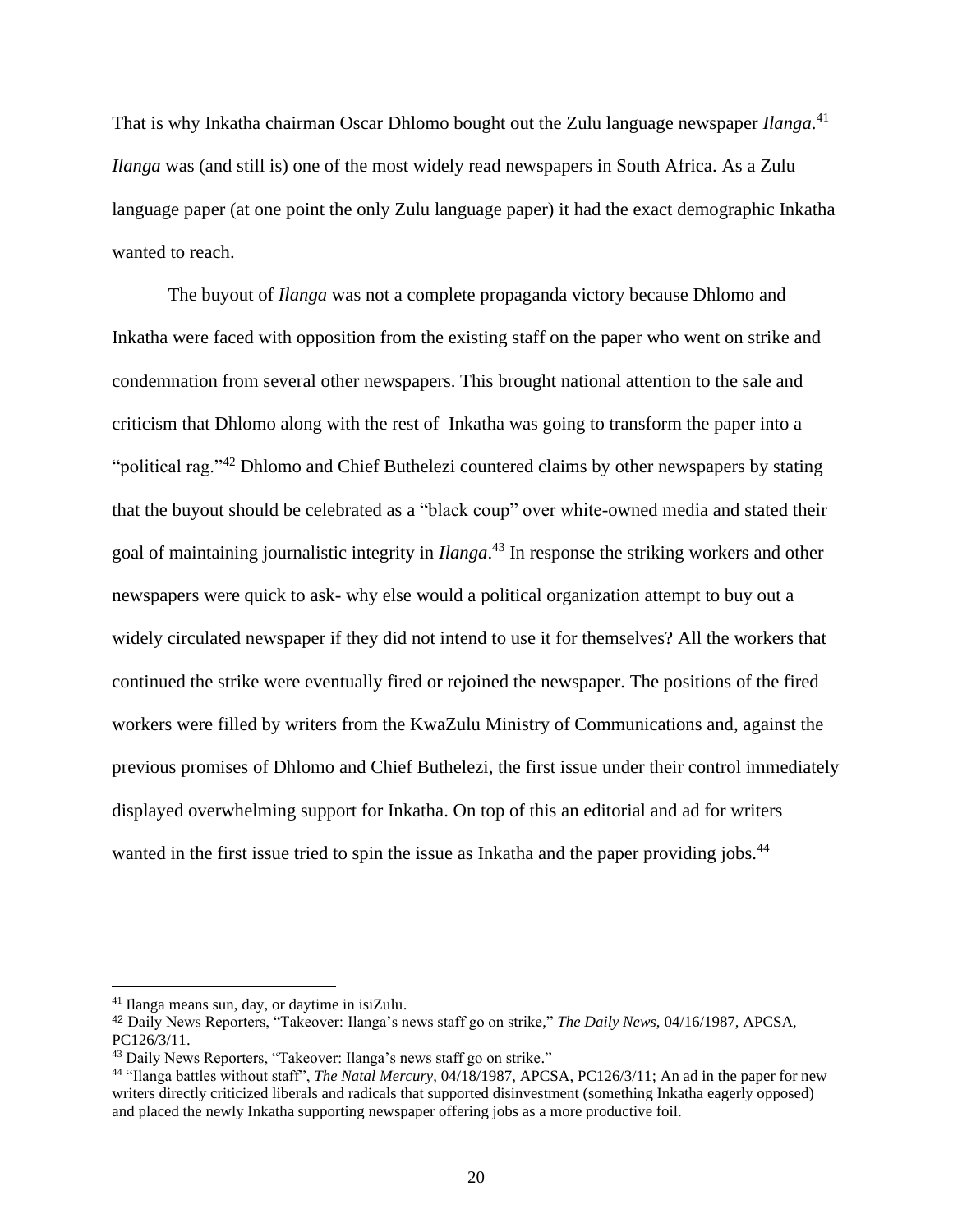Despite the opposition, Inkatha remained in control of the paper (even contemporarily Inkatha owns a stake in the newspaper) and had access to its large number of readers.<sup>45</sup> Inkatha's ability to recognize and control a critical medium shows a certain awareness of propaganda that is not often afforded to Inkatha. The deception, shrewdness, and nuance used in their attempt to control the narrative was not unique to the battle over *Ilanga*. The argument and methods used by Inkatha were recuring and will be put in focus throughout this chapter.

In the late 1980s, the KwaZulu homeland government appointed the Inkatha Institute to investigate the problem of violence in the region and its causes. This organization claimed to be independent and non-partisan, but was clearly politically aligned with Inkatha, as noted by its contemporary detractors.<sup>46</sup> The Inkatha Institute was another mouthpiece for Inkatha but this time staking its legitimacy in the supposed impartiality of academia and think tanks. This was likely to counter criticism Inkatha was facing from academics who frequently aligned with the UDF. The Inkatha Institute carried out its own study and came to the conclusion that the violence was perpetrated by unemployed and rebellious youth, referred to as comrades (the term used by ANC/UDF supporters). In describing these youths, the Inkatha Institute stated, "They kill political persons indiscriminately but also indulge in murdering ordinary people in the townships."<sup>47</sup> Furthermore, the youth were described as an "onslaught," against the general public and communities were simply fighting back against an unwanted invasion by these comrades. Here, Inkatha did two things which were subtle but effective.

<sup>45</sup> Sapa, "Ilanga owners accuse strikers," *Independent Online*, 04/11/2012, [https://www.iol.co.za/business](https://www.iol.co.za/business-report/companies/ilanga-owners-accuse-strikers-1273901)[report/companies/ilanga-owners-accuse-strikers-1273901;](https://www.iol.co.za/business-report/companies/ilanga-owners-accuse-strikers-1273901) As the article shows the paper's owner and purpose appears to be in flux.

<sup>46</sup> Carmel Rickard, "John Aitcheson on KwaZulu-Natal Violence Statistics," May 3, 1990, Carmel Rickard Cassette Donation, Killie Campbell Africana Library.

<sup>47</sup> KwaZulu Ministry of Communications, "Pietermaritzburg Peace Plan And now will the agony end?", *Clarion Call*, Special Edition, 1988, Killie Campbell Africana Library, KCJ2937, 10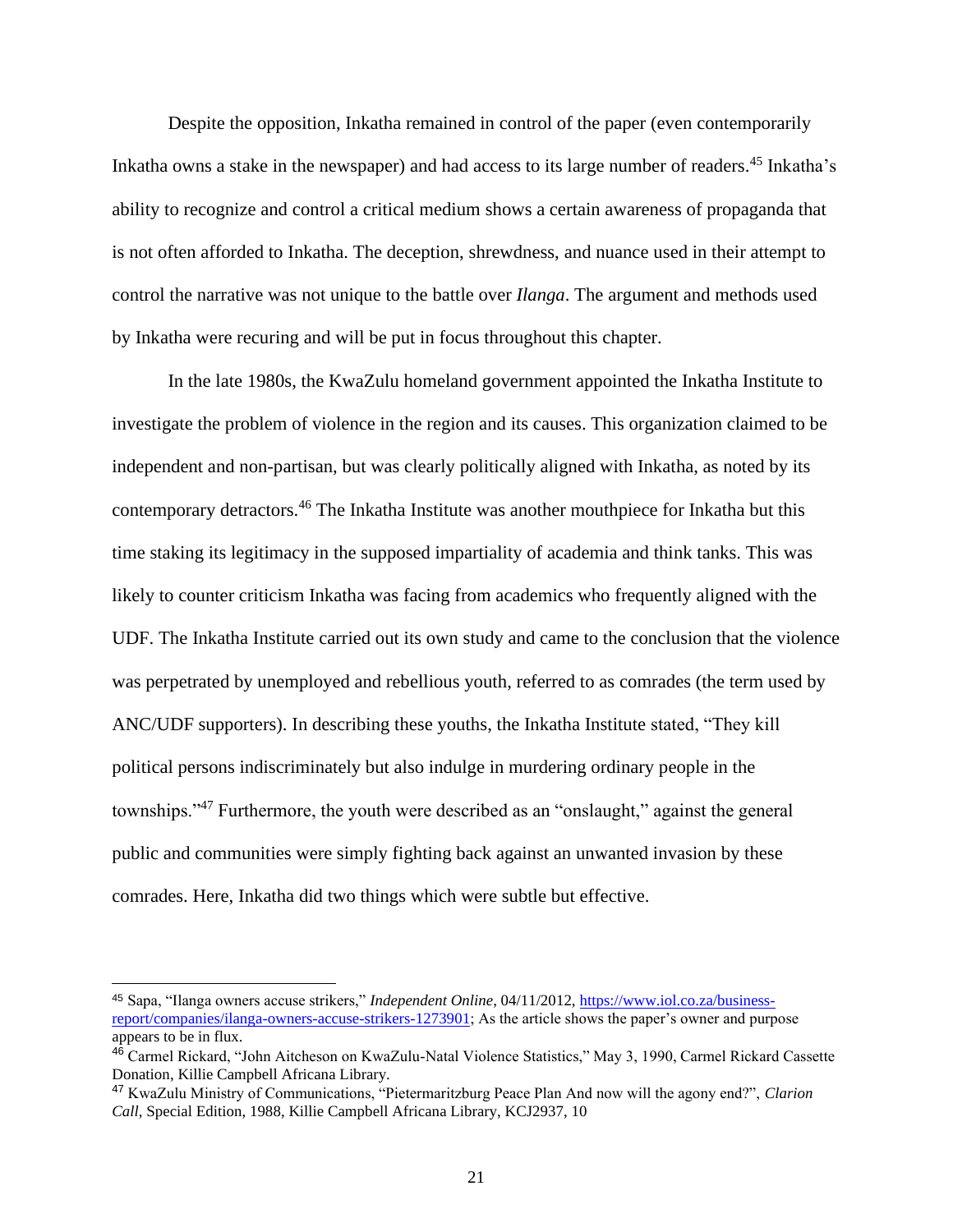Firstly, Inkatha stated the target of the comrades was the community and it was motivated by economics and gang warfare. This made the comrades seem motivated by personal gain and affected by the deteriorating economy of South Africa. This is intended to give the reader the impression that the UDF and its supporters did not truly have a political motive or platform. Even if they did, one of their major pillars- disinvestment- was only worsening the economy and this worsening economy caused the upsurge in violence. Inkatha had creatively painted the UDF as both the cause and perpetrators of violence. Secondly, it gave Inkatha an opportunity to expand its support. By characterizing itself and the community as equally affected, Inkatha presented the idea that a joint effort to fight against the UDF was a logical progression to stop the violence. This assertion was aided by the fact that ANC/UDF membership and supporters were largely radical youth who wished to rebel against traditional norms. Inkatha was making an appeal to traditional ideals and preserving a conservative version of the community. Through this claim, Inkatha additionally suggested that either the violence was being directly perpetrated by the ANC/UDF or that these youths were motivated by them and could not be controlled by the leadership of these organizations.

Indeed, a spokesperson for the Inkatha Institute said as much when he described the violence being committed by comrades, and Inkatha continued to directly attack various leaders of the UDF for sponsoring or encouraging violence.<sup>48</sup> In effect, Inkatha sought to again tarnish the motives of the UDF and its members. This explanation and characterization of the violence became part of the Inkatha party line and was repeated frequently in speeches, press interviews, in party periodicals, and by sympathetic news outlets. Inkatha, of course, provided the remedy to

<sup>48</sup> Rickard, "John Aitcheson on KwaZulu-Natal Violence Statistics."; KwaZulu Ministry of Communications, "Pietermaritzburg Peace Plan And now will the agony end?", 13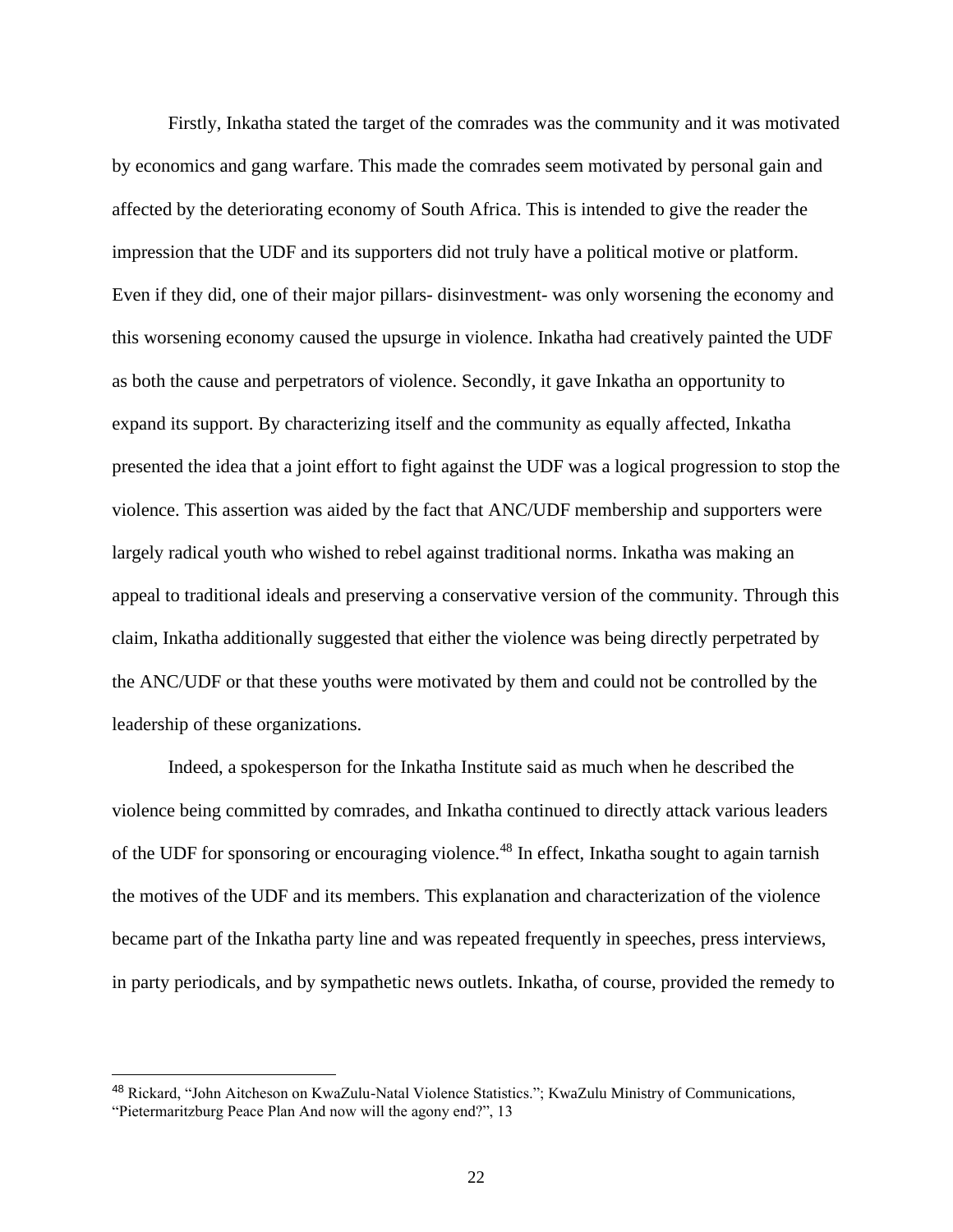these problems later in this same periodical with articles on their own union, UWUSA (which was anti-disinvestment and "pro jobs") and Inkatha's "Peace Plan."<sup>49</sup>

By placing the blame for the initiation of violence on the ANC and UDF, Inkatha was better able to explain their involvement as reactive, and therefore justified. This was especially important as Inkatha officials and members were increasingly implicated in violence during the mid-1980s.<sup>50</sup> Inkatha could not overtly claim responsibility for these members and support their actions publicly because it ran counter to Inkatha's platform as an ostensibly non-violent organization. The organization skirted this issue by stating that violence committed by its members was justified when it was in self-defense. They had already begun using this argument in tandem with the Inkatha Institute report, which claimed that communities were acting in selfdefense against the violent youth. $51$ 

Chief Buthelezi's position as both a traditional and political leader meant his words had power and as such defended Inkatha's position by stating, "We reserve the right to defend our persons and our property against the onslaughts which are now being mounted against us."<sup>52</sup> This allowed Inkatha to maintain its platform of non-violence (of a sort) while also providing a way to legitimize the violence its supporters committed. This became a cemented part of Inkatha policy as both its leadership and supporters started to use the phrase, "A political eye for an eye and a political tooth for a tooth," which became increasingly popular in the late 1980s and

<sup>49</sup> KwaZulu Ministry of Communications, "Pietermaritzburg Peace Plan And now will the agony end?", 16-17, 20- 24

<sup>50</sup> Legal Resources Centre*, Names of Inkatha Functionaries and Police Officers Involved in Violence*, May 1986, KZ/Inkatha Politics, PC16/3/19.

<sup>51</sup> Rickard, "John Aitcheson on KwaZulu-Natal Violence Statistics."

<sup>52</sup> KwaZulu Ministry of Communications, "South Africa: World Spotlight," Clarion Call, Vol. 4, 1985, Killie Campbell Africana Library, KCJ2938.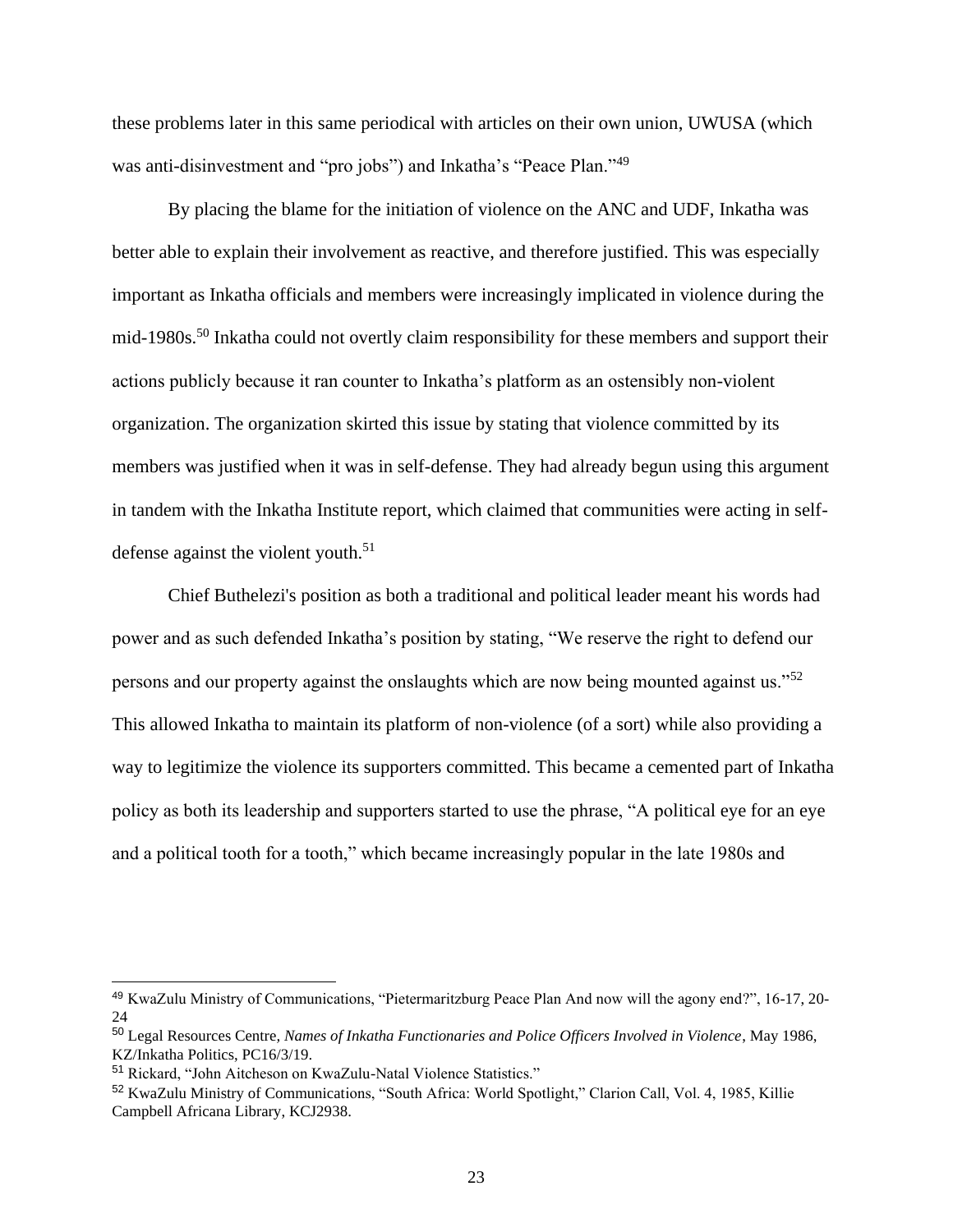continued into the 1990s (in effect, the word political was only used for propaganda, and the phrase was largely shortened to just "an eye for an eye").<sup>53</sup>

The mantra of an "eye for an eye" and its line of thinking provided an avenue for Inkatha leadership to indirectly encourage the commission of violent acts and for Inkatha supporters to justify their violent actions. While the phrase was probably initially intended to relate to political rhetoric and policy actions, it quickly became related to politically motivated violence as well.

An example of this line of thinking can be seen when Inkatha Youth Brigade members were pressured by journalists in 1988 to describe their ideas of self-defense. The Youth Brigade members had a much looser idea than, for example, the legal definition. "An eye for an eye," in the way that these Inkatha Youth Brigade members described it, meant that the defense of honor and status was of extreme importance.<sup>54</sup> For example, a verbal sleight by a political opponent against Chief Buthelezi could be grounds for physical violence to some Inkatha members (and this exact scenario would play out more than once). The idea of "an eye for an eye" also meant to supporters that they were justified if they wanted to get even. For example, if an Inkatha member was killed by a UDF supporter, Inkatha could feel justified in wanting to kill this man, or any other UDF supporter, and define it as a form of defense.<sup>55</sup> This only contributed to the cycle of violence that plagued KwaZulu-Natal.

<sup>53</sup> KwaZulu Ministry of Communications, "Inkatha and Violence," 1983, Inkatha Pamphlet Collection, Hoover Institution, JQ2099 K9I5.

<sup>54</sup> Carmel Rickard, "Interview with Inkatha (IFP) Youth Brigade- Carmel with Mary de Haas," 1988, Carmel Rickard Cassette Donation, Killie Campbell Africana Library, KCAV42481.

<sup>55</sup> Rickard, "Interview with Inkatha (IFP) Youth Brigade- Carmel with Mary de Haas."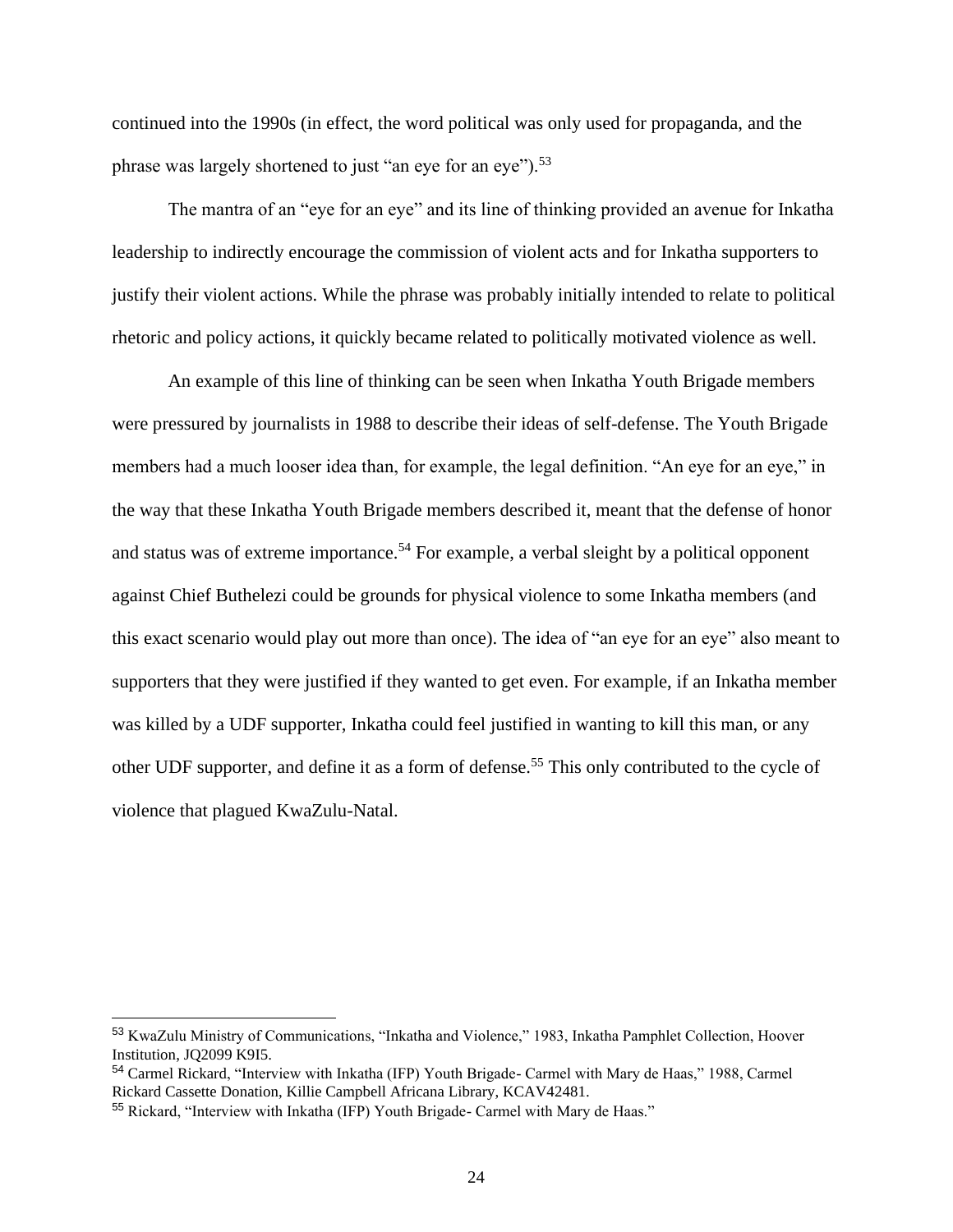### *Ubuntu and Indoctrination*

After black school children led the Soweto Uprising in 1976, it became clear to all groups and organizations involved in South Africa that the youth would have an extensive role to play.<sup>56</sup> Inkatha was no exception to this and moved quickly to integrate young people into the "cultural liberation movement" and later the party (as seen in the Youth Brigade mentioned above). Additionally, Inkatha used its wide powers inside KwaZulu to educate children according to their principles and indoctrinate them along Inkatha's party line. Inkatha developed its own syllabus called *Ubuntu* in early 1978 and began to implement it later that year.<sup>57</sup> Besides its obvious slant towards Zulu nationalism and its pro-Inkatha nature, the outline for the syllabus rather innocently included classes on community, health, history, and religious studies.<sup>58</sup> A closer look at the exact contents of the syllabus and how it was to be implemented in the troubled times of the 1980s reveals a much different story.

In information produced about the Inkatha syllabus, the KwaZulu Department of Education and Culture stated that the "syllabus is not static" and that it must conform to "the aims and objectives of the National Cultural Liberation Movement" (meaning Inkatha).<sup>59</sup> This

<sup>&</sup>lt;sup>56</sup> The Soweto Uprising was a mass protest the Apartheid regime's "Bantu education". The incident directly leading to the protest was the regime's attempt to implement Afrikaans as the official language in education for Black Africans which was flatly rejected. Beyond this however African students were protesting segregated and substandard education and facilities as well as the entire system of Apartheid.

<sup>57</sup> Ubuntu is the isiZulu world for humanity, also sometimes translated as unity. The word exists in several Bantu languages and is even written the same in Xhosa. Beyond the name for Inkatha's syllabus, the word has long existed in relation to a philosophical belief centered around community and peace. This philosophy has been utilized by various African leaders such as Nelson Mandela. Jacob Rugare Mugumbate and Admire Chereni describe Ubuntu as a "collection of values and practices that people of Africa or of African origin view as making people authentic human beings. While the nuances of these values and practices vary across different ethnic groups, they all point to one thing – an authentic individual human being is part of a larger and more significant relational, communal, societal, environmental and spiritual world." Jacob Rugare Mugumbate and Admire Chereni, "Now, the theory of Ubuntu has its space in social work," *African Journal of Social Work*, Vol. 10, No. 1: Special Issue on Ubuntu Social Work, April 2020.

<sup>58</sup> SA Institute of Race Relations- Natal Region, The Inkatha Syllabus, 1978, Education and Inkatha syllabus, APCSA, PC126/20/7.

<sup>59</sup> KwaZulu Dept of Education and Culture, Syllabus for Primary and Secondary/High Schools, 1978, Education and Inkatha syllabus, APCSA, PC126/20/7, 1.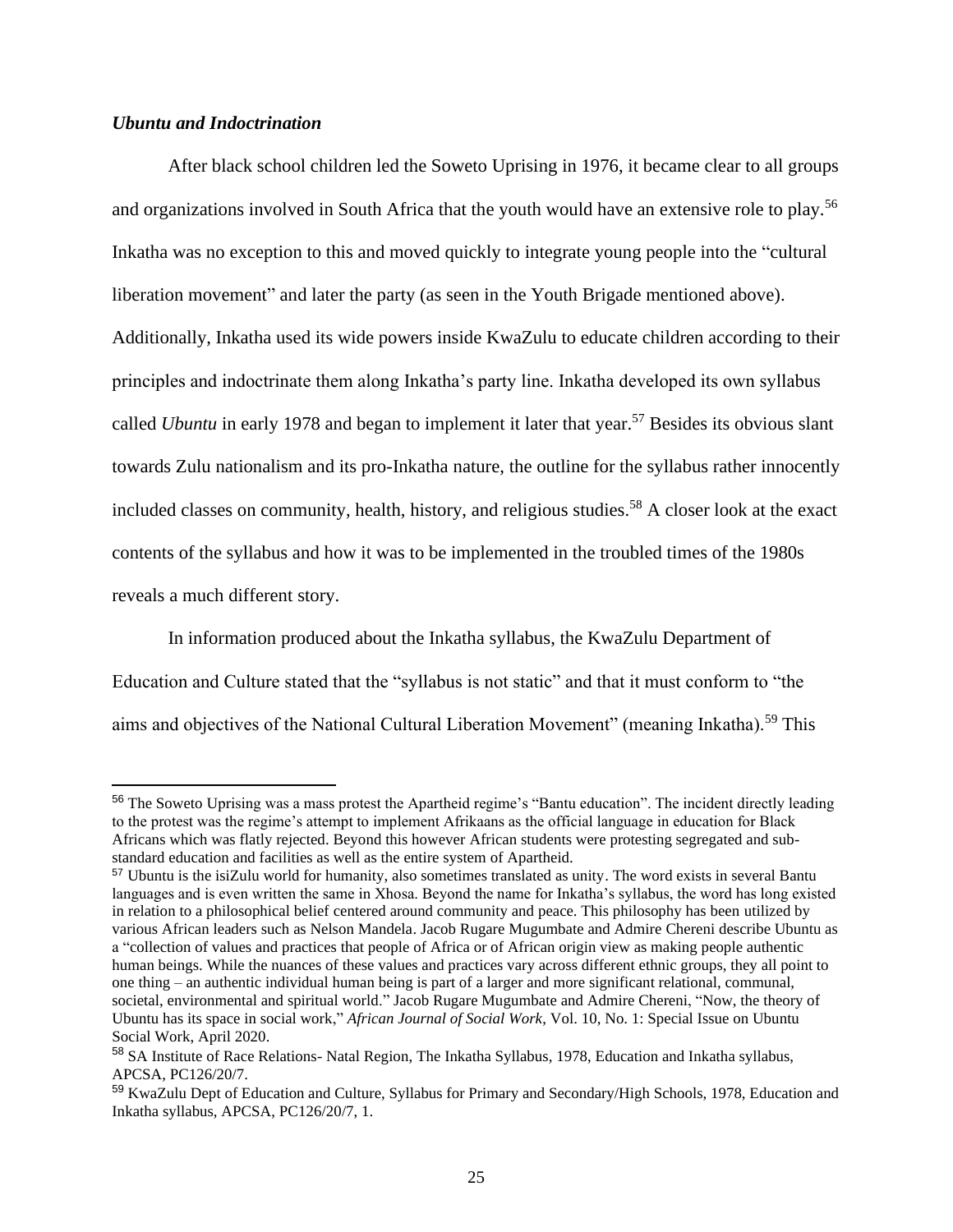point is doubly stressed as the document states, "many adults seem to hold divergent beliefs about Inkatha…. These are passed on to the young and cloud the youth's minds. This syllabus…will clear many doubts and thus create unified ideas to match with the goals of Inkatha."<sup>60</sup> Inkatha clearly intended to use this syllabus to combat opposing views on the organization and targeted children specifically for political education and indoctrination.

Furthermore, the content of the syllabus demonstrates the true motives of Inkatha with its politically charged history and traditionally focused community classes. The history sections of the syllabus focused on the importance of ethnic Zulus in South African history and placed Inkatha center stage in the struggle against Apartheid. Little mention is given to other liberation movements unless they are portrayed through a pro-Inkatha lens. For example, the ANC only receives brief mention, and the focus is on Albert Luthuli, a Zulu, heading the organization until his death. The ANC-in-exile is largely omitted and Inkatha is portrayed as the successor to Luthuli's ANC.

The syllabus also placed Chief Buthelezi in the same context as that of King Shaka and other influential Zulu leaders, even though he was already seen as a controversial figure during this period.<sup>61</sup> Students were also taught war cries and Inkatha songs, which became increasingly politically charged as the organization used them at rallies and other events, often leading to violence.<sup>62</sup> All students had to learn and perform these songs regardless of whether or not they agreed with their content. Similarly, teachers were required to teach the syllabus regardless of their personal beliefs.<sup>63</sup> The syllabus also increased its focus on political education for students

<sup>60</sup> KwaZulu Dept of Education, Syllabus, 2.

<sup>&</sup>lt;sup>61</sup> KwaZulu Dept of Education, Syllabus, 3; For an American equivalent- this would be like a school telling children that a current president is just as great as George Washington or Abraham Lincoln.

<sup>62</sup> KwaZulu Dept of Education, Syllabus, 3-5.

<sup>63</sup> KwaZulu Dept of Education, Syllabus, 17-19.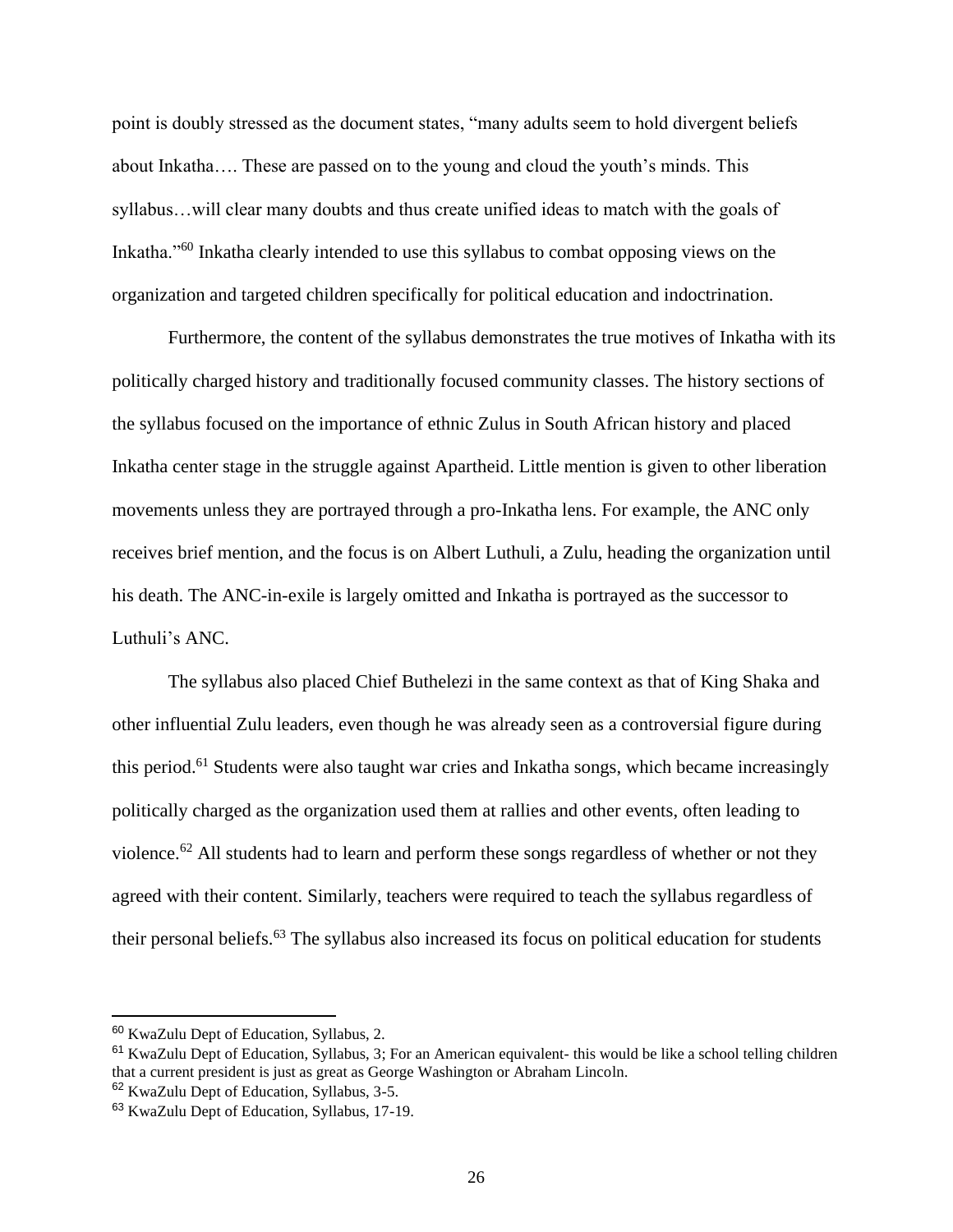as they aged, focusing on the greatness of Inkatha and installing "Inkatha discipline."<sup>64</sup> Similarly, students were encouraged to join the Inkatha Youth Brigade and participate in their events. Students were also taught self-defense, a term with a debated definition as explained above.<sup>65</sup>

Tensions arose from both students and teachers who did not agree with the syllabus, in whole or in part. Particularly in the 1980s, the syllabus became a point of conflict due to the political nature of its contents, adding more fuel to the fire of unrest already present in schools in South Africa during this period. Schools became battlegrounds as Inkatha Youth Brigade members fought their fellow classmates, who were often organized in youth and student organizations aligned with the UDF. Inkatha officials denied that acts of violence were committed by Inkatha Youth Brigade members, and instead often described these events as the Youth Brigade "maintaining the peace."<sup>66</sup> Inkatha and the KwaZulu Assembly (KwaZulu homeland government) briefly considered giving teachers guns to enforce the peace in schools, but the idea was ultimately shut down.<sup>67</sup>

A pamphlet, possibly authored by an Inkatha Youth Brigade member or supporter, was produced and spread in KwaMashu concerning the violence in schools and was directed largely towards parents.<sup>68</sup> The pamphlet claims that a separate group of unruly students were the cause of the violence in the area, and they acted in accordance with groups like the UDF and ANC. The pamphlet blames these students for theft, looting, and killing, and charges that these students are an affront to "the Nation" and family values.<sup>69</sup> The pamphlet pleads with parents to maintain

<sup>64</sup> KwaZulu Dept of Education, Syllabus, 13.

<sup>65</sup> KwaZulu Dept of Education, Syllabus, 10-17.

<sup>66</sup> Rand Daily Mail Reporters, "Teachers are told to join Inkatha," *Rand Daily Mail*, 6/11/78, Education and Inkatha syllabus, APCSA, PC126/20/7.

<sup>67</sup> Rand Daily Mail Reporters, "Anti-Inkatha teachers distress Buthelezi," *Rand Daily Mail,* 6/11/78, Education and Inkatha syllabus, APCSA, PC126/20/7.

<sup>68</sup> Weekly Mail Reporter, "Eight township violence cases pending in Natal," *The Weekly Mail*, 06/05/1986, KZN Political Violence, APCSA, PC126/8/5.

<sup>&</sup>lt;sup>69</sup> Here "the Nation" is referring to the Zulu nation, not South Africa as a whole.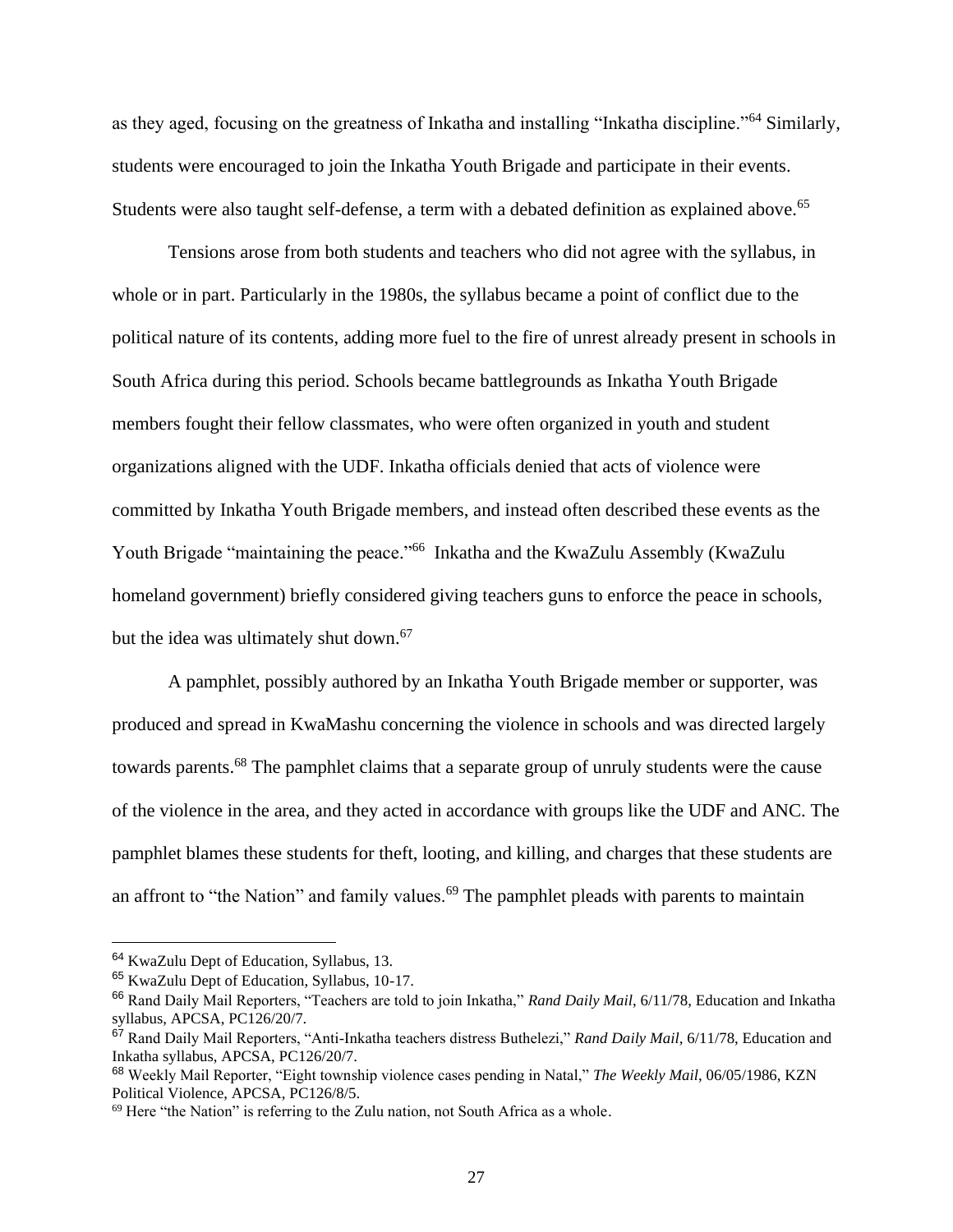their traditional authority and closes with a call for the community to arm themselves and "beat up" these students and their allies. This call to action was followed by a list of names and addresses directly calling out those they deem to be "provokers of violence".<sup>70</sup>

Children were also indoctrinated outside of schools through the organization's use of youth camps. These camps were open to both Youth Brigade members as well as the general Zulu youth population in KwaZulu (the camps were later opened to all Africans). The youth camps date back to the late 1970s, but their role changed over the course of the  $1980s$ .<sup>71</sup> Like many of Inkatha's policies and organizations, the youth camps started innocently enough, described as a way to uplift the local population and encourage them to support the goals of Inkatha as a cultural liberation movement. To this end, the youth camps taught and promoted skills in agriculture, trades, construction, etc.<sup>72</sup> Chief Buthelezi and Inkatha promoted these camps as an answer for unemployment and a way for the youth to be productive even if they had left school, were forced to abandon their education, or were otherwise unable to learn. This description and justification for the camps remained from the camps' inception through the 1980s and worked well with Inkatha's arguments that economic woes were the cause of violence. Additionally, by characterizing its youth as disciplined and forward thinking, Inkatha had another useful tool to attack the "unruly" youth of the UDF.<sup>73</sup>

Despite talks of ending unemployment and raising up the youth, Inkatha's youth camps, as well as the Youth Brigade itself, started to organize themselves on paramilitary lines. One

<sup>70</sup> Unknown author, *Students Who Want to Learn: Parents Who Want Their Students to Learn*, transcribed pamphlet, KZN Political Violence, APCSA, PC126/8/5.

<sup>71</sup> Suzanne Vos, "Gatsha's Zulu Juegbond," *Sunday Times*, 02/19/78, Inkatha Youth and Women's Brigade, APCSA PC126/3/9, 15.

<sup>72</sup> Daily News Reporter, "Inkatha Youth Reaffirms Policy of Non-Violence," *The Daily News*, 08/17/81, Inkatha Youth and Women's Brigade, APCSA, PC126/3/9.

<sup>73</sup> Post Reporter, "Buthelezi's answer to unemployment," *The Post*, 01/15/80, Inkatha Youth and Women's Brigade, APCSA, PC126/3/9, 10.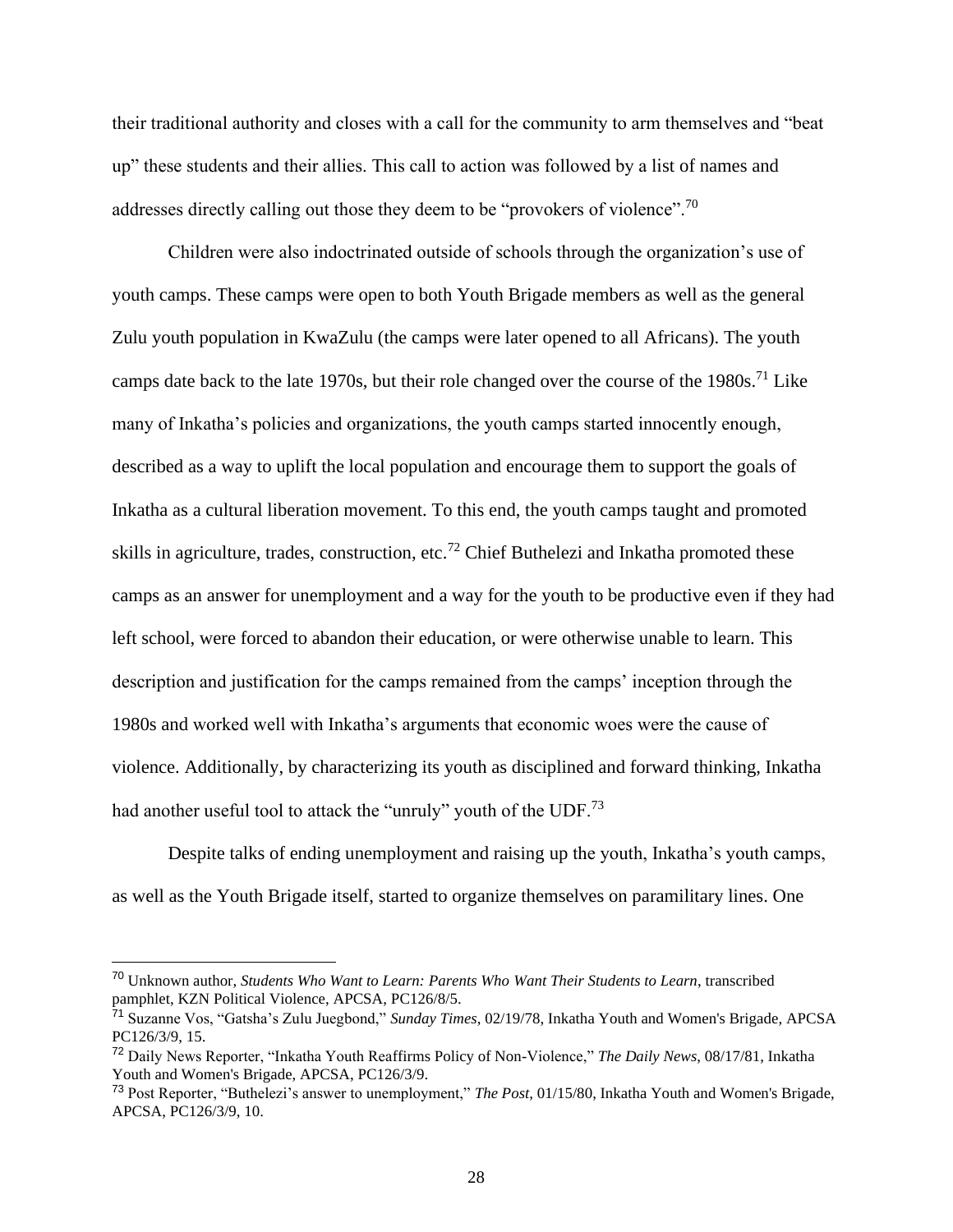reporter quoted that, "members of the movement addressed each other as comrade, that subcommittees of the central committee looked into things like defense and security, [and] that military-type uniforms were worn."<sup>74</sup> The article also notes the worry of an Apartheid State official at this militant development and how Inkatha should maintain its professed policy of non-violence.<sup>75</sup> Despite these claims, the future would prove the article to be wrong on both accounts. Firstly, the state official need not worry- Inkatha's main enemy was not the Apartheid State, but instead the UDF. Secondly, Inkatha youth supporters were not a force for peace, but directly engaged in violence against the UDF increasingly throughout the 1980s.

The organization of the youth into a paramilitary force was a direct response to school boycotts and student riots from 1978 to 1980. Fearful of radical youth not aligned with the organization, Inkatha created these camps and put greater focus on the Youth Brigade. These youths were trained as "warriors" and Chief Buthelezi stated that, "[they] were to be trained to maintain the peace and eradicate bad elements in the black community."<sup>76</sup> As with talks of "selfdefense" and "eye for an eye," "maintaining the peace" and "eradicat[ing] bad elements" should be read as euphemisms for violence and justifications for the actions of the Inkatha Youth Brigade and members of these youth camps.

Political propaganda was a useful tool for Inkatha to justify its position on violence to fence-sitters and particularly to its supporters. By giving a pretext or rationale for the use of violence, Inkatha believed it could avoid scrutiny and circumvent any potential backlash from its supporters. Furthermore, this allowed Inkatha supporters to be more comfortable engaging in

<sup>74</sup> Post Reporter, "Inkatha's Youth on the move," *The Post*, 01/15/80, Inkatha Youth and Women's Brigade, APCSA, PC126/3/9.

<sup>75</sup> Post Reporter, "Inkatha's Youth on the move."

<sup>76</sup> Daily News Reporter, "Inkatha Camp Call for More Youths," *The Daily News*, 12/17/81, Inkatha Youth and Women's Brigade, APCSA, PC126/3/9.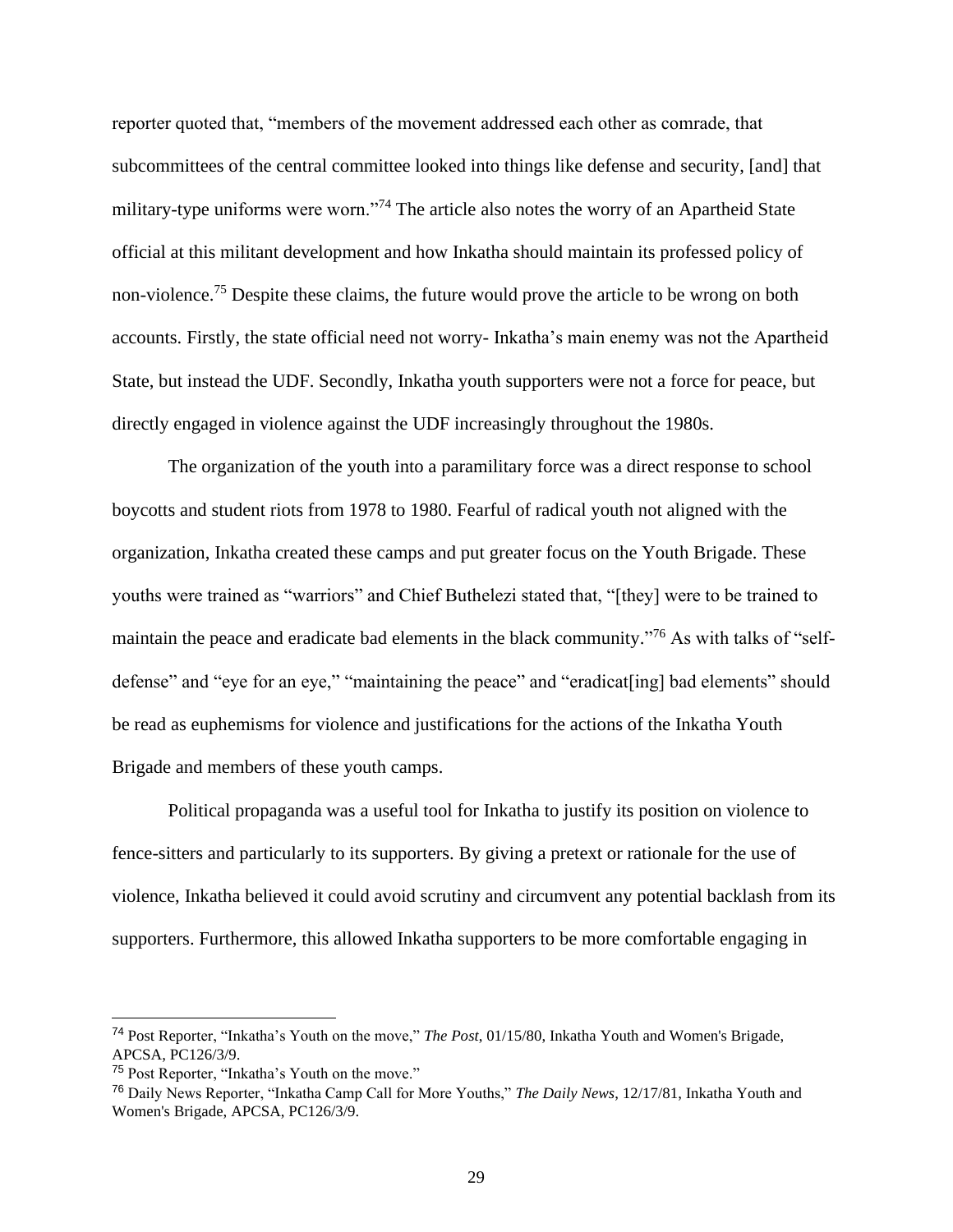violence, and perhaps even encouraged other supporters who had not previously taken part in violence on Inkatha's behalf to do so. Inkatha found propaganda to be a particularly useful tool for youth, who they could indoctrinate. Through the Inkatha Youth Brigade, Inkatha syllabus, and Inkatha youth camps, the organization was able to create a cadre of dedicated supporters and fighters. However, Inkatha could not always convince everyone through propaganda, and in those cases, they relied on coercion.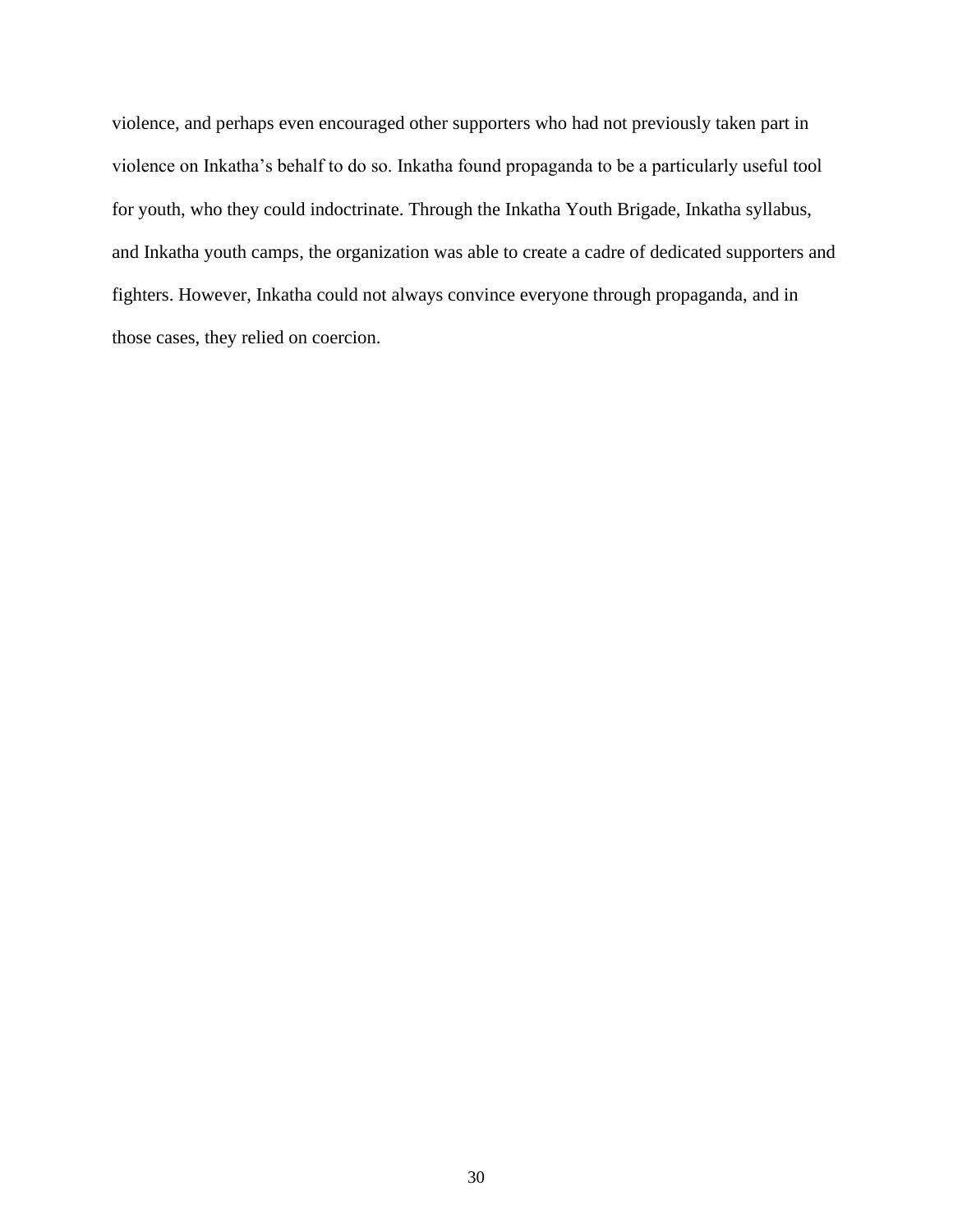# **Chapter 3: Coercion**

### *Sticks, Stones, and Threats*

On October  $9<sup>th</sup>$ , 1987, the silence of the night was broken by group of armed men pounding on the door of the main hut of the Mkhize residence in Mpumuza, a rural area outside Pietermaritzburg. The men were led by David Ntombela a local induna (headman) and Inkatha chairman.<sup>77</sup> He wanted to see the older brothers of the Mkhize family, Mandla, Mangethe, and Mntu who (fortunately for them) were not home at the time.<sup>78</sup> Ntombela was angered that the older brothers had been refusing to come to Inkatha meetings and rallies and refusing to pay their dues to Inkatha.<sup>79</sup> After searching all the huts on and around the Mkhize kraal, Ntombela and his men turned to leave and the Mkhize family returned to their huts to go to sleep. Ntombela either changed his mind or waited until the Mkhize family was caught off guard and turned around. The mother of the Mkhize family was outside her hut when Ntombela and his men quickly returned. Ntombela told the mother of the family to lean against the wall then shot her. The men with Ntombela quickly burst into the secondary hut killing the eldest sister. The rest of the family ran for their lives into the bush or to neighbors' houses. Ntombela and his men then left satisfied that the Mkhize family had gotten the message.<sup>80</sup>

This story and those like it played out frequently across the Natal midlands in the 1980s. Threats of violence kept the local population in line and failure to support Inkatha came with very real consequences as seen in the Mkhize family's case. Similar coercive activities can often

<sup>77</sup> Induna is the isiZulu world for headman or councilor and is a traditional role but also carries power in local areas under the KwaZulu government.

<sup>78</sup> Supreme Court of South Africa, *Mandla W. Mkhize and Mangethe Mkhize vs David Ntombela and others*, 11/01/1987, KZN Political Violence, Legal Papers, APCSA, PC126/8/9, 47-48.

<sup>79</sup> Supreme Court of South Africa, *Mandla W. Mkhize and Mangethe Mkhize vs David Ntombela and others*, 10-20.

<sup>80</sup> Supreme Court of South Africa, *Mandla W. Mkhize and Mangethe Mkhize vs David Ntombela and others*, 48-50.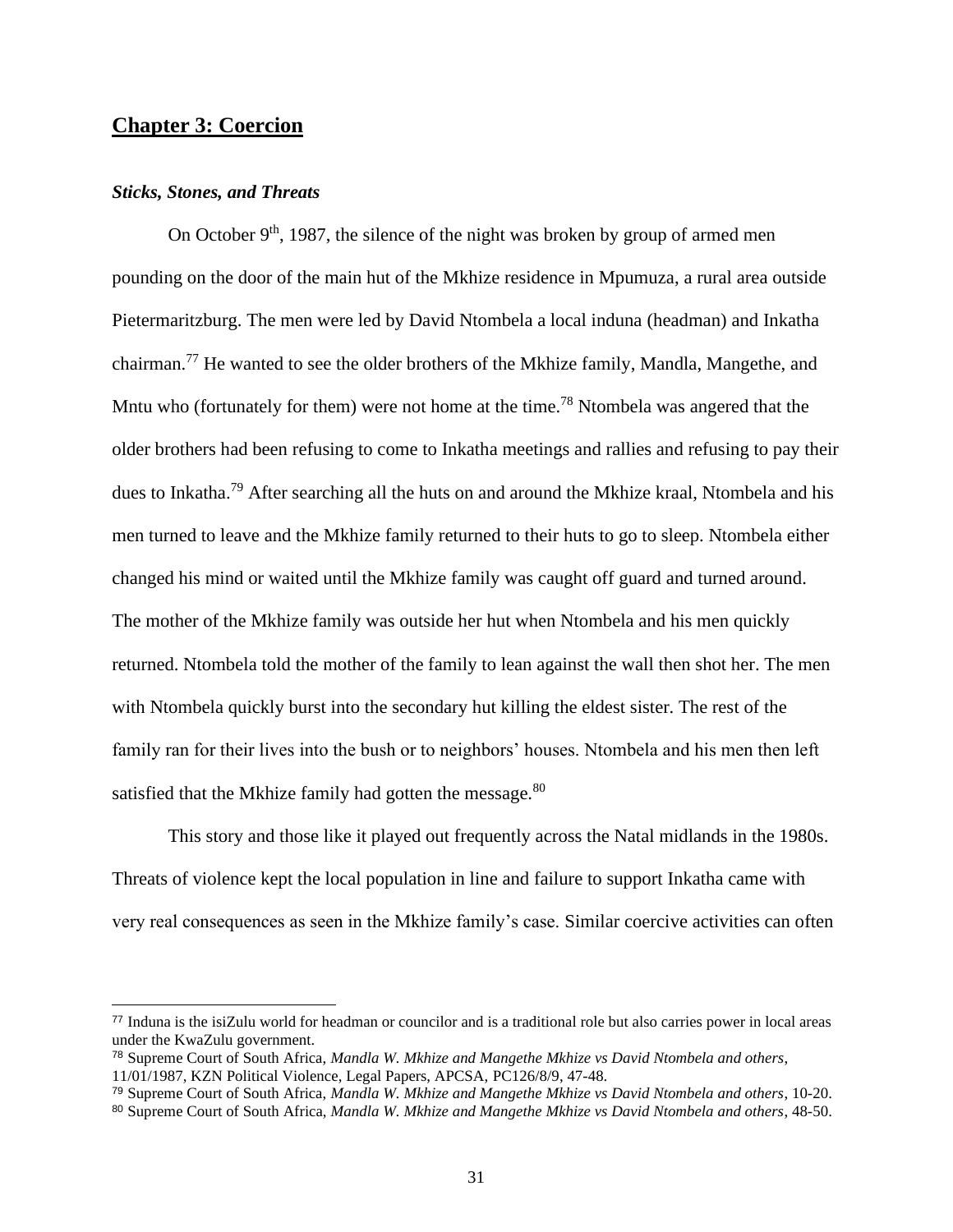be seen at the local leader level, wherein a local chief, headman, *Induna* (plural *iziNduna*) or other influential leader used his power over those under him to force them to join Inkatha and engage in violence on Inkatha's behalf. Another example of this can be seen in the 1987 indictment brought against Christopher Zuma, an Inkatha official and local leader near Pietermaritzburg, by another family, also with the last name Mkhize (no relation). Zuma consistently abused his position of power to harass and threaten local families into joining Inkatha. Those that did not join faced beatings or murder, not only of themselves, but also their relatives. Zuma also used the theft of property, particularly the stealing of cattle, to coerce those under him. These same tactics were used by Zuma to force these unwitting supporters to engage in violence. $81$ 

One witness and victim, Mxolisi Hadebe testifies, "I was told that they were recruiting members for Inkatha and that those who did not join would be assaulted. I was also told if I did not join my house would be burnt. As a result of these threats, I said that I was willing to join Inkatha even though this was untrue."<sup>82</sup> Other witnesses of the indictment testified that they or others they knew were forced to join "raiding parties" which targeted supporters or sympathizers of Inkatha's main political rival, the UDF. One of the applicants explained that he was a previous supporter of Inkatha, but the recent acts of violence led to his desire to revoke his membership. He was worried, however, that his lack of support for these violent acts and his wish to leave Inkatha would make him a target, and he feared for his family's safety.<sup>83</sup>

Another common method Inkatha used to coerce its supporters into violence was by forcing them to take part in rallies. Particularly in the mid to late 1980s, Inkatha bused its

<sup>81</sup> Supreme Court of South Africa, *Hebron Bhekokwakhe Mkhize, et al vs Christopher Sichizo Zuma*, 11/02/1987, KZN Political Violence, Legal Papers, APCSA, PC126/8/9, 30.

<sup>82</sup> Supreme Court of South Africa, *Hebron Bhekokwakhe Mkhize, et al vs Christopher Sichizo Zuma*, 30.

<sup>83</sup> Supreme Court of South Africa, *Hebron Bhekokwakhe Mkhize, et al vs Christopher Sichizo Zuma*, 30-40.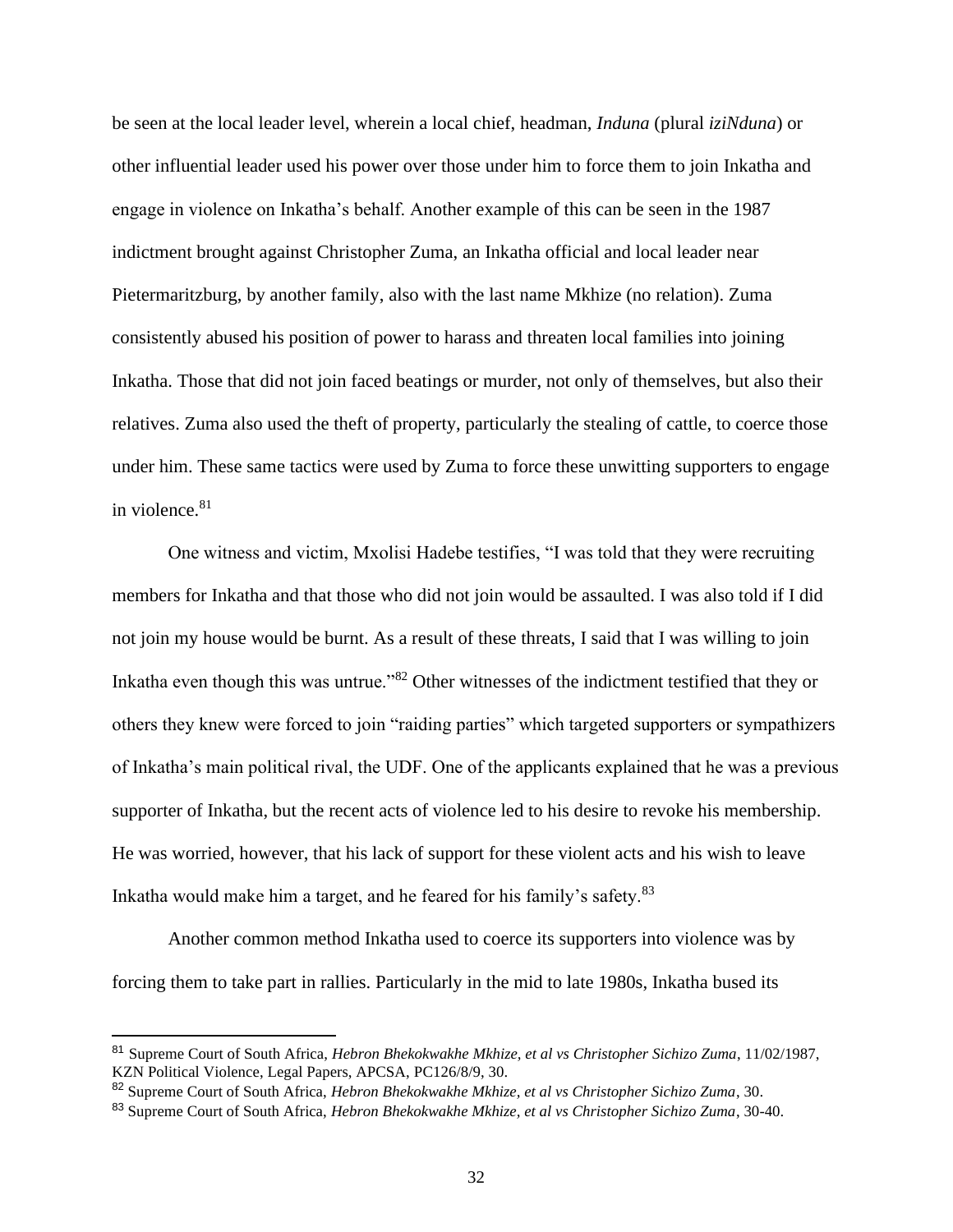supporters into areas largely controlled by its political opponents and provoked conflict. These bused-in supporters were forced into a hostile environment and encouraged to fight on Inkatha's behalf. In an interview with reporter Carmel Rickard, two young Inkatha supporters recalled such a situation immediately after it happened to them. The two young men, one 18 and the other 19, explained they had no intention of engaging in violence and did not even suspect that they would be forced to fight. They were told that they were bused to Lamontville for the memorial service of someone who had died there. They were not given any further information and were wildly unprepared for the violent situation they were unwittingly placed into. The young men noted that others around them were armed with spears and shields. Initially, they did not think much of this, as it is part of the Zulu custom to carry these traditional weapons at ceremonies. However, looking back on the situation, they noted it was clear these men were prepared for conflict.

After the service, the two young men related that they were told to march through Lamontville, but they were met with resistance not long after entering the township. Several of the residents (likely UDF supporters) threw stones at the Inkatha supporters as they began their march, and things quickly turned into a violent street brawl. The two young men stated that they were frightened and ran. After running and hiding for most of the night they met an Inkatha official who stopped them from walking home. He ordered them to go back and fight. He told them to pick up stones and the scared young men initially agreed until they found a moment to run from him too. $84$ 

<sup>84</sup> Carmel Rickard, "Lamontville Interview, IFP Supporters," 1984, Carmel Rickard Cassette Donation, Killie Campbell Africana Library, KCAV42498. Note: This information was taken from cassettes that have not yet been digitized or transcribed. I could not record the playback, so I only have my notes. Due to this and the fact that this interview (and others) was done through a Zulu to English translator with paraphrase no direct quotes are available. This will apply for all references from the Carmel Rickard Cassette Donation in this thesis.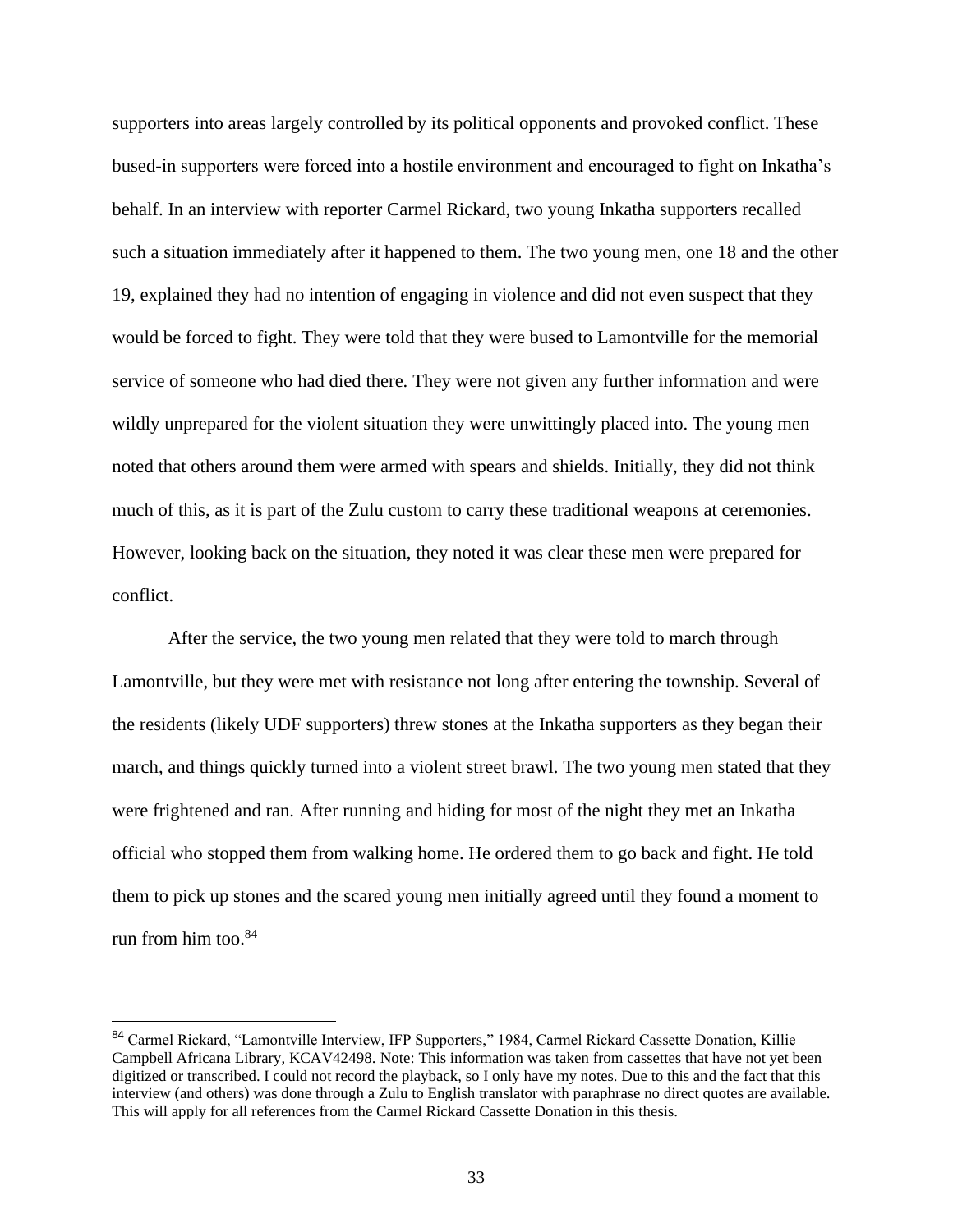What these young men described is an episode in a wider event that would be known as the Lamontville Crisis, which began in 1984. Inkatha wanted to exert greater control over Lamontville by incorporating it into KwaZulu, but the residents resisted, creating violent clashes. These young men, as stated in the interview, obviously had no idea of the wider implications of why they were in Lamontville until it was too late. By obfuscating the purpose of their presence in Lamontville and forcing their supporters into a situation of violence, Inkatha's actions demonstrate a clear example of coercion. Additionally, the unnamed Inkatha official exerted a more direct form of coercion when he used his status to order the young men to go back and fight. This stated example, however, was not a unique occurrence.

An Institute for Black Research report on violence in Natal in 1985 contains a case which also took place during a rally in the midst of the Lamontville Crisis. In an interview with a resident of Umlazi, an Inkatha stronghold, the resident described how he was forced to go to Lamontville and engage in violence. The resident reported that around 100 armed Inkatha supporters came and forced him from a friend's home. He and others were forced to take up sticks or whatever weapons were available and go to the Umlazi stadium. Once at the stadium, he reports that, "We were then ordered to drink as much sorghum beer as our stomachs could take."<sup>85</sup> Afterwards a local Inkatha official, Winnington Sabelo, arrived and gave a speech calling on them to march on Lamontville and "kill everything including cats and rats. He said he was going to point out the houses which should be destroyed."<sup>86</sup>

The interviewed man says he then managed to leave the group, as they were very drunk, but he subsequently witnessed the group robbing houses and stealing property. Anyone who

<sup>85</sup> Fatima Meer, ed. "Special Report: Unrest in Natal August 1985," Institute for Black Research, 1985, Killie Campbell Africana Library, 322.4 MEE/KC24176, 23.

<sup>86</sup> Meer, "Special Report," 23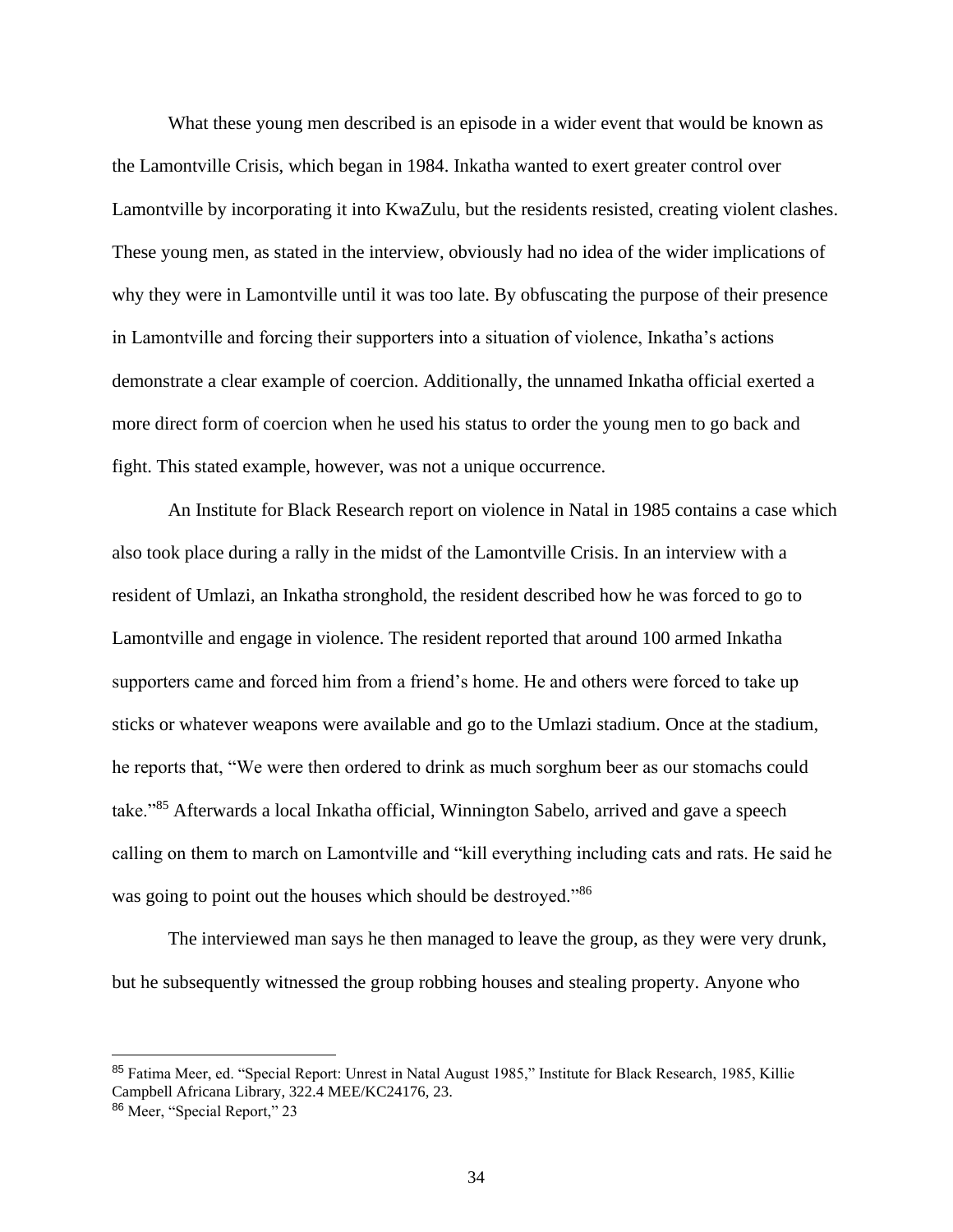resisted was severely beaten, some sustaining seemingly mortal wounds from spears. In some cases, even those that had their things stolen from them were forced to join the marauding group spreading violence further throughout the township. Inkatha leaders, such as Sabelo, made it a practice to force supporters to engage in violence, threatening their person or property if they did not comply. Additionally, everyone was ordered to drink beer until drunk, indicating that Inkatha used alcohol to induce the support and obedience of the men while also facilitating them towards violence.<sup>87</sup>

Incidents similar to those above continued throughout the 1980s and 1990s and were in no way limited to the Lamontville Crisis. A man named Mshyeni Ndovu gave a statement of how he was forced to participate in an Inkatha rally in the mid 1980s. Like the Umlazi resident above, Ndovu recounts how he was told to grab a stick and follow other armed Inkatha men led by Mandla Shabalala. Ndovu describes how he was threatened with a beating if he did not comply. Ndovu stated that, "anyone who refused to come along was beaten with sticks by certain people who appeared to be in charge."<sup>88</sup> He was then forced onto a bus with several others armed with sticks and various traditional weapons. Ndovu and the bus eventually ended up in Congella. Ndovu makes it clear that once he got off the bus, he was going to be expected to fight, which worried him greatly. Once the bus started to arrive in Congella, people (presumably UDF supporters) started to stone the bus. Someone shot at the bus and Ndovu was struck in the arm and stomach and was later taken to the hospital.<sup>89</sup> Ndovu managed to avoid being forced into fighting in a street brawl typical of Inkatha rallies at this time but only at great personal cost to his health, and not by choice.

<sup>87</sup> Meer, "Special Report," 24

<sup>88</sup> Mshyeni Ndovu, *Mshyeni Ndlovu Affidavit*, March 1986, KZ/Inkatha Politics, APCSA, PC16/3/19, 4.

<sup>89</sup> Ndovu, *Mshyeni Ndlovu Affidavit*, 1-3.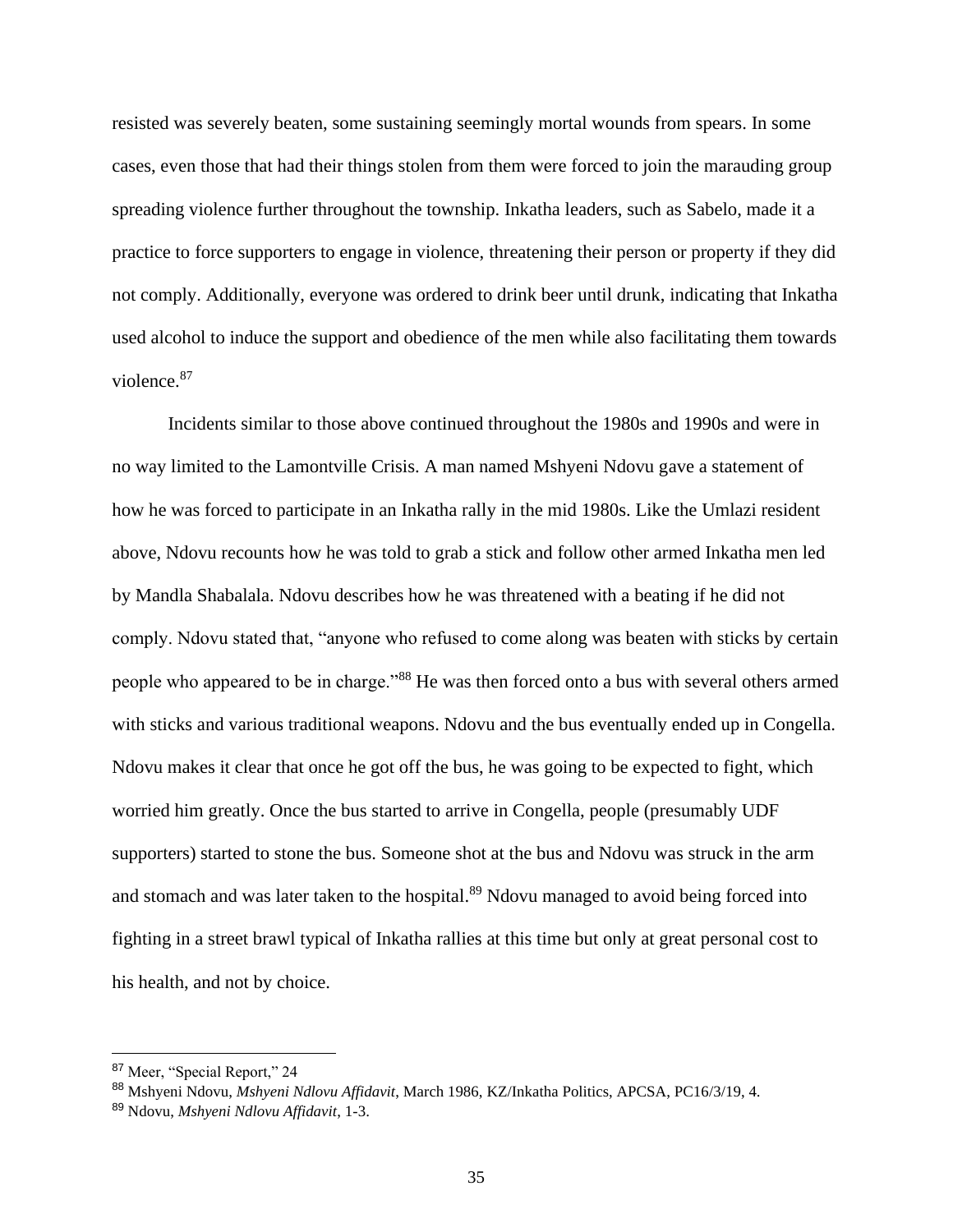Besides these examples of rallies that were engineered to cause violence, people were coerced into violence in "everyday" settings, often close to the homes of the victims and perpetrators. A collection of statements from various people affected by Inkatha's violence from the township of Newcastle describes some of this "everyday" violence and the coercive tactics used to achieve it. By simply refusing to participate in Inkatha activities, the Dlamini family had unknowingly made themselves targets and an example to others who might think of retracting their support. Dudu-Zile Dlamini recounts how his family was targeted by a local leader and Inkatha official, resulting in the death of the father of the family and one of the brothers. Dudu-Zile testified that:

I think there were a number of reasons why we were attacked. First of all, my mother was an Inkatha member for a while but then decided to leave. She said she was not satisfied with the organization. Secondly, at a certain time there were a number of vigilantes moving around the township looking for men who would join their mob. They wanted my father to join but he decided not to participate.<sup>90</sup>

Even those who were supporters of Inkatha were often forced to engage in potentially violent situations. One such supporter was a civil servant for KwaZulu, who was forced to participate in a march from the capital of KwaZulu, Ulundi. Inkatha youths and KwaZulu police working for Inkatha forced several groups of people to join the march. The civil servant was not told where they were going or how long the march would be. The nature of the march was clearly hostile, as members were armed and held signs with slogans attacking political enemies of Inkatha. At one point, someone attempted to leave the marching column but was immediately attacked and stoned by youths (possibly Inkatha Youth Brigade members). Another person was

<sup>90</sup>Prof. Sibankulu et al, *Newcastle Statements*, 1985-1987, KZ/Inkatha Politics, Alan Paton Centre and Struggle Archives, PC16/3/19.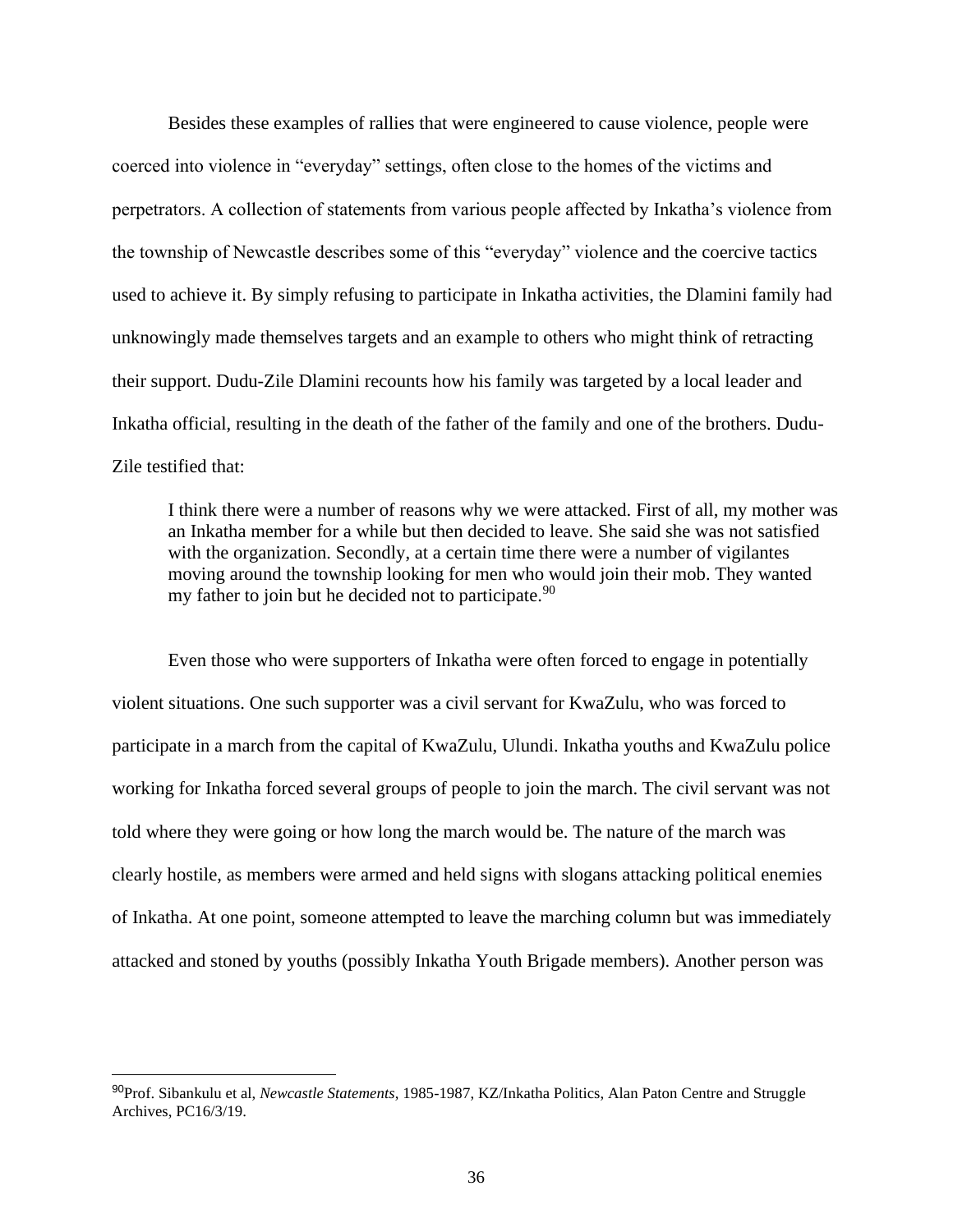injured but was forced to keep marching. The civil servant broke her ankle and was allowed to leave before seeing the conclusion of the march.<sup>91</sup>

Inkatha vigilantes also took advantage of dire situations among those living in the urban and semi-urban areas of what is today, KwaZulu-Natal. Vigilantes was the name often given to Inkatha supporters who attacked comrades, usually in these settings. The term vigilantes came from the belief that they were merely attacking criminals, as Inkatha had labeled comrades as such. Reports show that these vigilantes often ran protection rackets for those without permanent housing (often referred to as squatters). Furthermore, the squatters complained that the vigilantes forcefully recruited members and instead of offering protection, they often forced these recruited members to join in on attacks on Inkatha's political opponents in other parts of the township.<sup>92</sup>

<sup>91</sup> Prof. Sibankulu, *Newcastle Statements*.

<sup>92</sup> Meer, "Unrest in Natal", 53-55.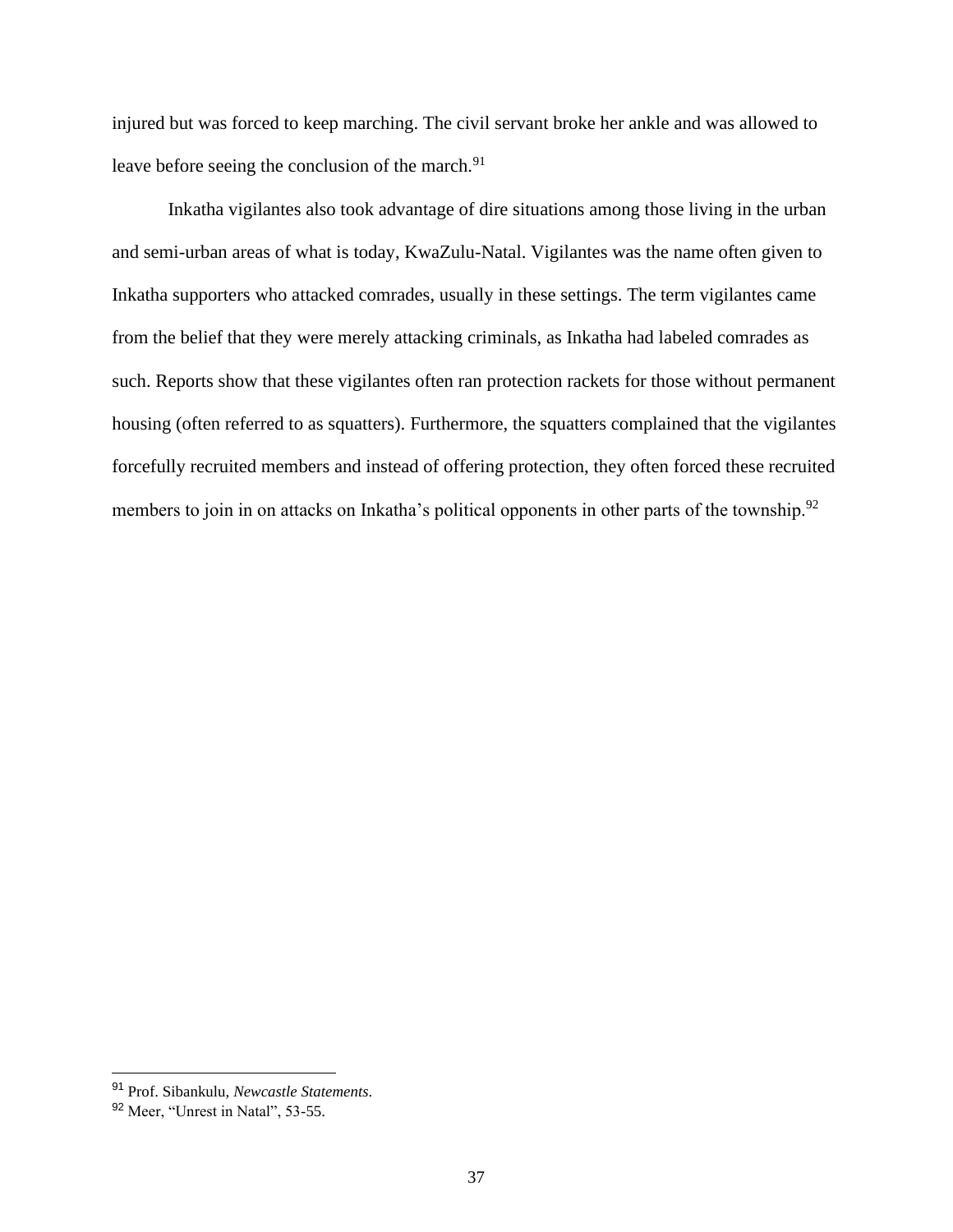# **Chapter 4: Opportunistic Violence and the Struggle to Survive**

### *Raids, Looting, and War*

Coercion was clearly a major factor in Inkatha sponsored or directed violence in KwaZulu-Natal, however many Inkatha supporters did not have to be coerced. Instead, the promise of loot, payment, and/or status lead Inkatha supporters to choose to engage in violence out of their own volition. It is perhaps unsurprising that so many would kill and attack for gain rather than be faced with violence if they did not.

Inkatha supporters had used violence for personal gain since the beginning of the 1980s and often looted and stole when they engaged in various kinds of violence and killings on Inkatha's behalf. By the mid to late 1980s, not only did the violence grow, but so did the number of lootings and thefts. In part, this was caused by the economic downturn experienced in South Africa in the mid-1980s. Slowed economic growth, in addition to sanctions and divestment from major countries and corporations in the West lead to large unemployment and economic instability that South Africa has never truly recovered from.<sup>93</sup> Subsequently, engaging in violence for personal economic gain became more appealing and more prevalent among Inkatha supporters. Additionally, because of the economic stagnation some participated more out of desperation. The desire for basic goods could push Inkatha supporters to violence in a variety of instances. This situation was most apparent in the direct theft and looting that occurred wherever Inkatha leadership organized acts of violence, most commonly called raids.

Raids were an effective tool for Inkatha to deal with their opponents, but also proved to be opportunities for Inkatha supporters to personally benefit. Looting was a common occurrence

<sup>93</sup> For discussion on disinvestment as well as Inkatha's reaction to it Gerhard Mare's work on Buthelezi is a good starting point. Maré, Gerhard and Hamilton, Georgina*, An Appetite for Power: Buthelezi's Inkatha and South Africa* (Johannesburg, Ravan Press, 1988).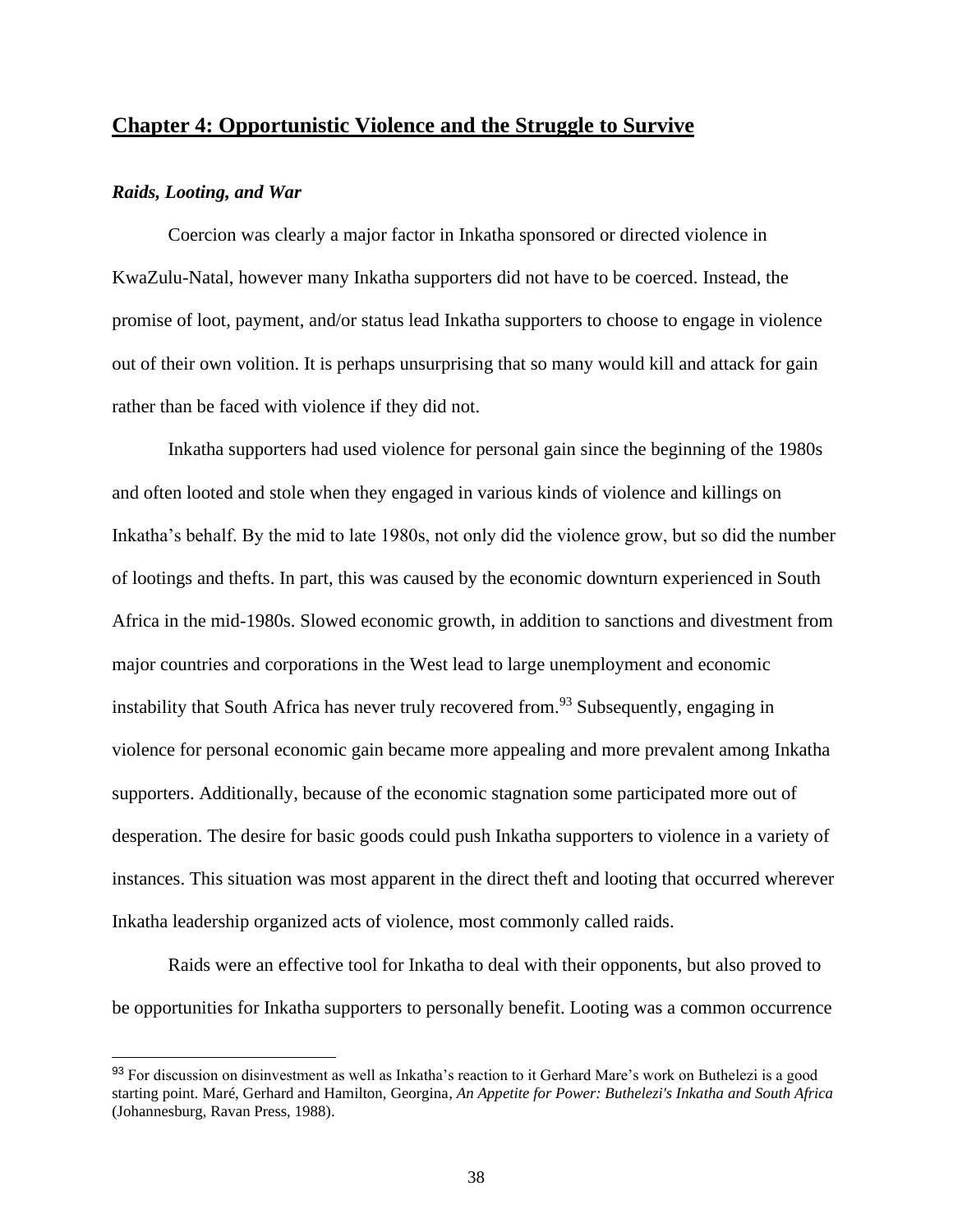in Inkatha fighting, as seen in the above example of the Umlazi man forced to participate in a raid where looting had a prevalent role. Looting, in this case, could be interpreted as a form of payment for participation and a potential tool for attracting more supporters to the Inkatha cause.

The interviewed Umlazi resident noted that groceries were a prime target for looting. He stated, "I also observed that members of Sabelo's group were moving from house to house robbing people of their property and especially groceries. Any resistance was mercilessly crushed."<sup>94</sup> The perceived value of such everyday items indicates the severe impact the economic downturn had at the time and gives further credence to the idea of looting as a necessary- or at least deeply motivating- action for these participants. Furthermore, the Umlazi resident noted that, "even the people from whom the groceries had been taken…were not taken to the police station. Instead, they were ordered to join the group, so that they moved around in the townships terrorizing the residents."<sup>95</sup> Evidently, even those that did not want to be there or were even directly affected by the violence still participated in the looting.

The Seven Days War, which was described in the introduction of this thesis, encompasses the most accounts of looting occurring during a single event. These seven days of intense violence saw organized Inkatha supporters attack their UDF opponents in the rural and semi-urban areas around Pietermaritzburg from approximately March 24/25 to March 31, 1990 (however, fighting continued in some areas for over a month).

Sibongile Mkhize was interviewed in 1996 about her involvement and experiences during the Seven Days War, and she commented on the widespread looting. First, she made special mention of the theft of cattle during the chaos (cattle were particularly important to the economic lifeblood of many rural areas). Mkhize noted that most of the cattle were consolidated at chiefs'

<sup>94</sup> Meer, "Unrest in Natal", 23.

<sup>95</sup> Meer, "Unrest in Natal", 23.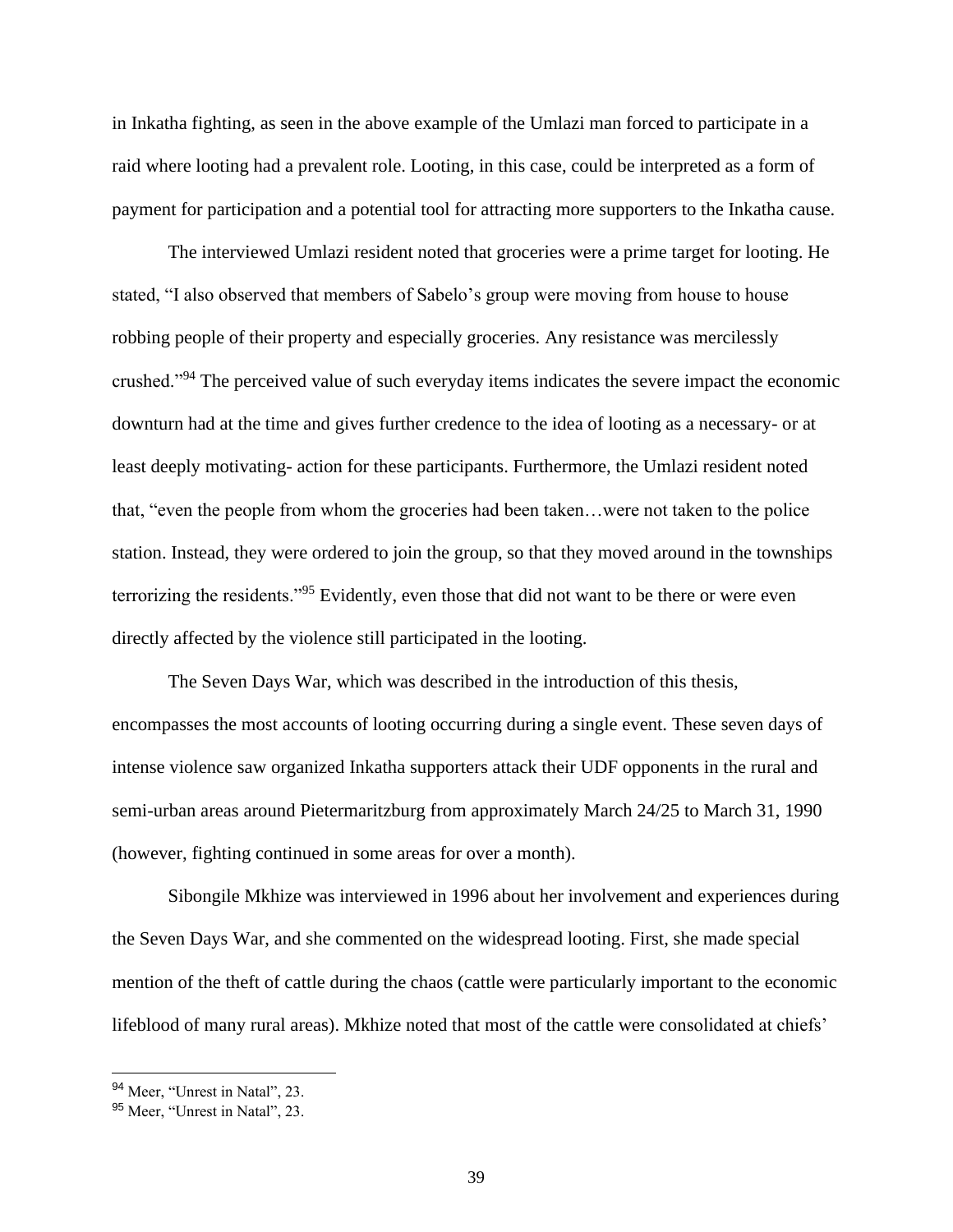houses, who most often were Inkatha supporters, and the rest were sold off. She went on to say that those who attempted to retrieve their cattle were attacked. Mkhize noted that upwardly mobile homes were particularly targeted because they were viewed to have things of value inside. She continued by stating, "If you go to these Inkatha homes today, you will see about 5 televisions, 4 fridges, and 3 lounge suites with leopard skins or lion skins. Even if you had money, why would you buy 3 lounge suites or 5 televisions? In the whole thing the Inkatha people gained and we lost."<sup>96</sup> In all, these raids and violent attacks were directly beneficial to those who participated and certainly motivated some Inkatha supporters to be involved.

Another report on the violence of the Seven Days War includes a chronological time frame and several first-hand accounts, where looting is mentioned several times. <sup>97</sup> For example, a resident of the township of Taylor's Halt stated that he was told he should go to Inkatha meetings, but he refused. Later, his home was completely looted and destroyed.<sup>98</sup> A female resident was intimidated into giving up some food but was otherwise unhurt.<sup>99</sup> Another entry in the report notes that a resident of Gezubuso, "had her television set, radio cassette, and husband's clothes stolen."<sup>100</sup> Several other entries in the report make note of stolen and looted items of varying value, indicating that looters took what they could in the midst of violence. Similar to Mkhize's account of the violence, special attention is paid to cattle theft (or "rustling") in the report. Cattle rustling is an old practice in KwaZulu due to the symbolic importance and prestige of a large cattle herd. Cattle is also perceived as materially valuable because cattle are a mainstay of the rural economy to this day.

<sup>96</sup> Lou Levine, "Faith in Turmoil: The Seven Days War," *Msunduzi Journal*, Vol. 3, 2012, KCJ4294, 14-16.

<sup>97</sup> John Aitchison, *The Seven Days War: 25-31 March 1990 The victim's narrative*, Centre for Adult Education, May

<sup>9, 1991,</sup> KZN Political Violence, APCSA, PC126/8/5.

<sup>98</sup> Aitchison, *The Seven Days War,* 6.

<sup>99</sup> Aitchison, *The Seven Days War,* 12.

<sup>100</sup> Aitchison, *The Seven Days War,* 15.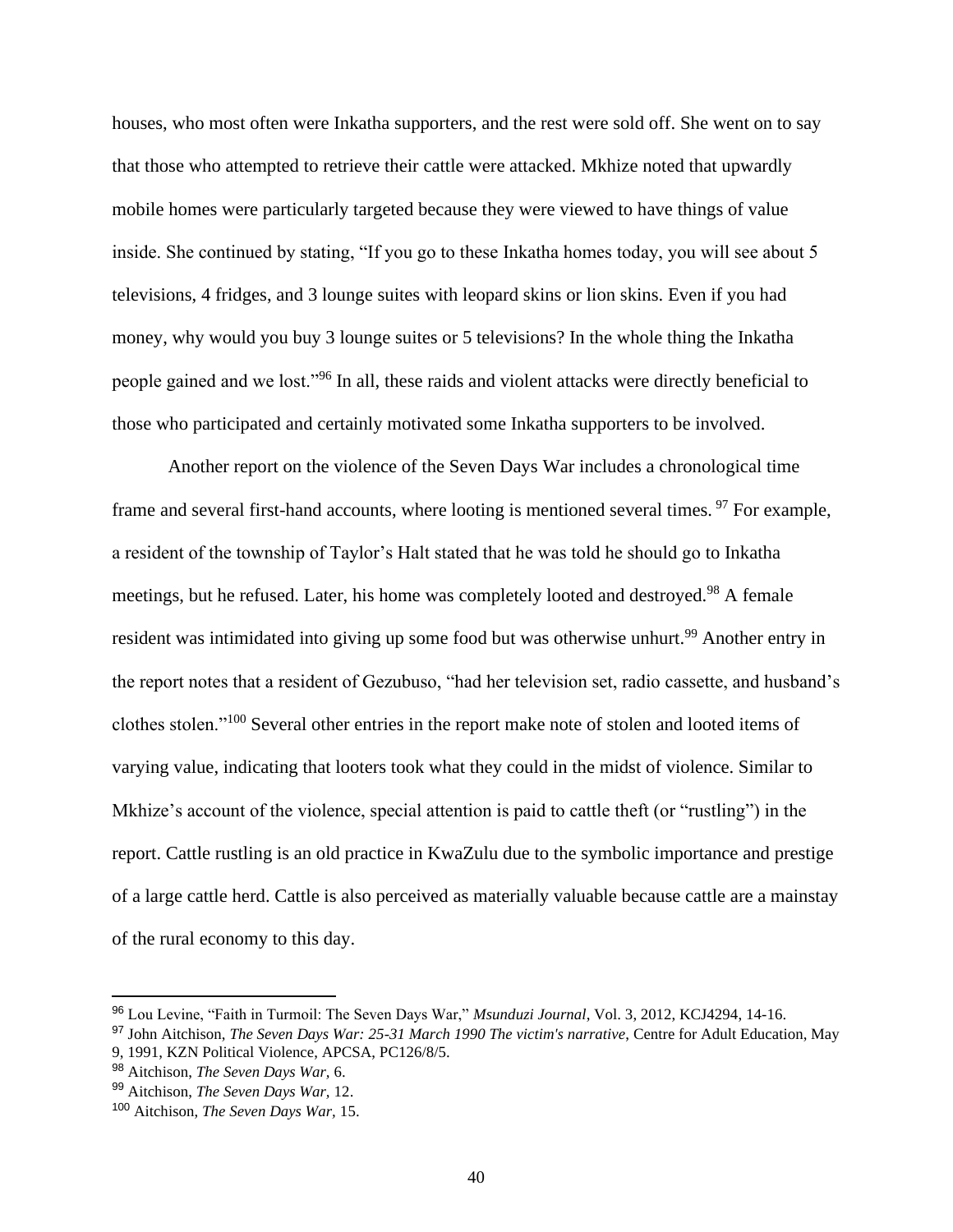# *Violence as a Job*

Beyond the everyday fighters, full members with special status in Inkatha and low- and mid-level Inkatha leaders could benefit directly through fees and goods paid for engaging in violence. Similarly, local chiefs allied with Inkatha benefited not just through salaries and perks paid out by the KwaZulu government and Inkatha, but also through violence. Christopher Zuma (mentioned in Chapter 2), during the seeking out and attacking UDF supporters, also used his status as a local chief to extort membership fees out of those under him and was also accused of theft of both household goods and cattle. Zuma essentially used his position to become a racketeer. One young man described that he was forced by men loyal to Zuma to join Inkatha and pay a membership fee against his will.<sup>101</sup> In another instance, a former male Inkatha member, who was targeted for wanting to leave the organization, stated, "During the course of that night, [Zuma], together with his followers, broke into our house, looted its contents and stole and butchered our cow."<sup>102</sup>

Almost identical types of racketeering and motives played out in another township near Pietermaritzburg. Several local Inkatha officials and a chief used their status to extort fines and fees and threatened those that refused with violence. Some members of the community attempted to organize in response to what they described as the oppressive nature of Inkatha. In retaliation, the local leaders and Inkatha officials killed members of one of the families attempting to lead this new organization. Those affected claimed that they were hit with unfair fines and forced "donations" to Inkatha, all of which were backed by the threat of violence.  $^{103}$ 

<sup>101</sup> The Supreme Court of South Africa, *Hebron Bhekokwakhe Mkhize, et al vs Christopher Sichizo Zuma*, 27-30.

<sup>102</sup> The Supreme Court of South Africa, *Hebron Bhekokwakhe Mkhize, et al vs Christopher Sichizo Zuma*, 24.

<sup>103</sup> Supreme Court of South Africa, *Mandla W. Mkhize and Mangethe Mkhize vs David Ntombela and others*, Nov 1st, 1987, KZN Political Violence, Legal Papers, APCSA, PC126/8/9, 20-25.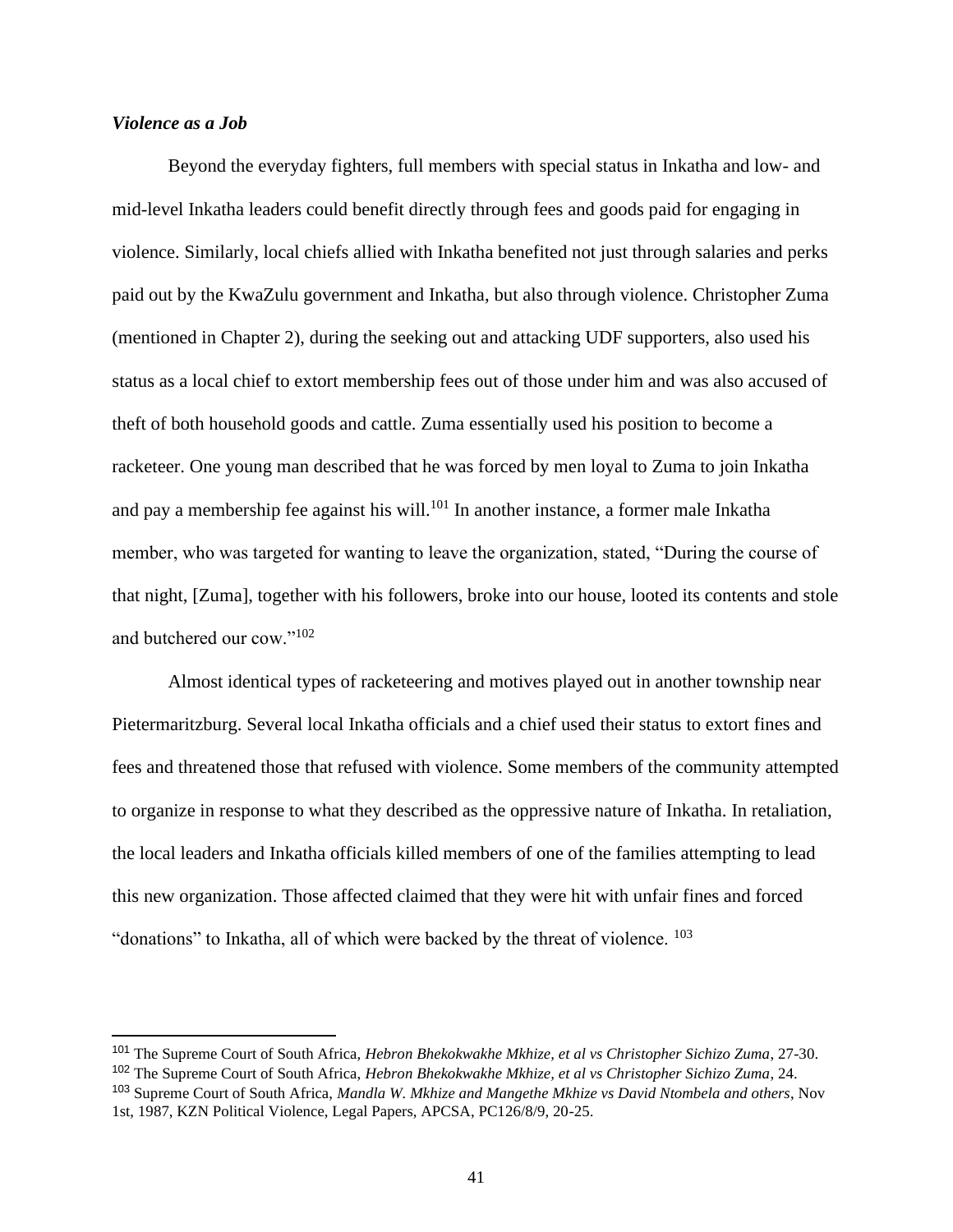In some cases, the violence itself became a paying job for some Inkatha members.

KwaZulu government Member of Parliament, Inkatha official, and professed *impi* (a Zulu term for army) leader Thomas Shabalala was no stranger to violence and extortion. Shabalala claimed that, "With this [pistol] I will leave hundreds of UDF supporters dead on the battlefield."<sup>104</sup> Shabalala used his status and position to extort a monthly fee from the Lindelani township. This fee was used to pay Shabalala's monthly "salary" as well as an "army of 208 'cops' under his control."<sup>105</sup> Payments towards the police likely not only contributed to Shabalala's free reign, but also served as payment for the police to directly engage in the violence on Inkatha's behalf. This kind of arrangement was not unusual, since police often sided with Inkatha and reports of police helping Inkatha were common.<sup>106</sup> The KwaZulu Police who were administered by the KwaZulu homeland government, and thus Inkatha, acted as a paid army for Inkatha's goals (this will be discussed in greater length in the last chapter).<sup>107</sup> Men around Shabalala also stated that they were awaiting payment for a raid they carried out against a student meeting (likely a youth or student organization with links to the UDF). Fees for living in "Inkatha areas" allowed local leaders aligned with Inkatha to personally enrich themselves and also pay men to carry out raids and political hits against anyone or any organization that would challenge their rule.

Misizi Jethro Hlope was in a similar situation working for Samuel Begezizwe Yamile in the late 1980s and later told the Truth and Reconciliation Commission that he aided Yamile in carrying out violence during the Clermont conflict.<sup>108</sup> Hlope worked with a hit squad that was

<sup>104</sup> Sibusiso Mngadi, "War cries of an angry Amabutho," *The City Press*, 06/01/86, KZN Political Violence, APCSA, PC126/8/5.

<sup>105</sup> Mngadi, "War cries of an angry Amabutho."

<sup>106</sup> Aitchison, *The Seven Days War,* 1.

<sup>107</sup> Douek, *Insurgency and Counterinsurgency in South Africa*, 86.

<sup>108</sup> The Clermont conflict was a similar situation to the Lamontville Crisis in that Inkatha wanted Clermont to be incorporated into KwaZulu and extend their influence and power in the area. Inkatha leadership and paramilitary operatives worked to target specific leaders that opposed this incorporation.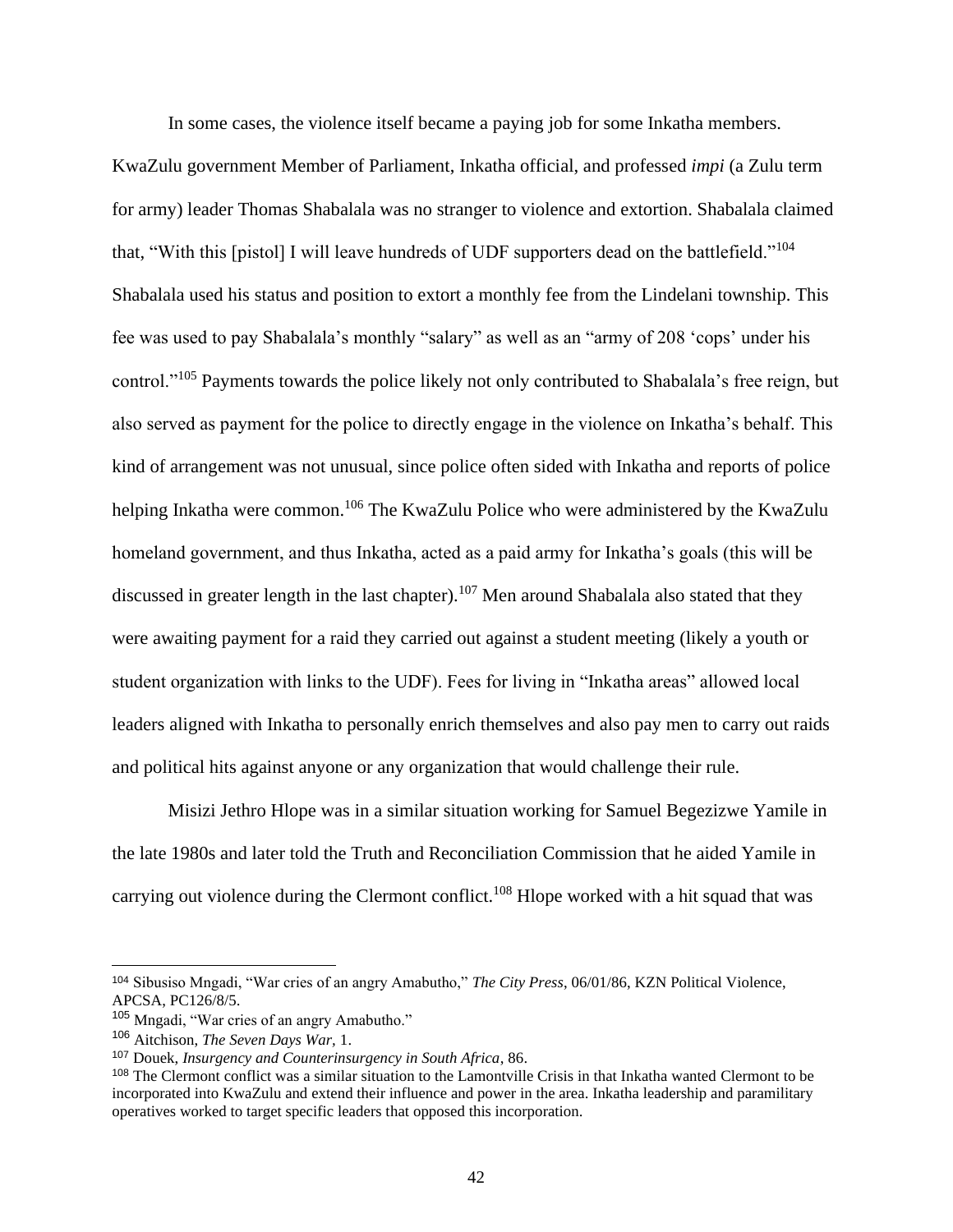targeting people that opposed Inkatha. It was Hlope's job to point out these people as he knew what they looked like and where they stayed. Hlope claimed that he never directly engaged in murder, however. Regardless, for his involvement Hlope was paid by becoming a full cardcarrying member of Inkatha, employment as a Special Constable in the KwaZulu Police, and 600 Rand. Hlope also witnessed Yamile paying others R100 to stay silent on their knowledge or involvement in murder and assassination. Over the course of his testimony, it is also unclear the extent to which those killed or targeted were done so for political or personal reasons. Since Yamile was a local businessman and those targeted were also prominent members of Clermont it is possible that they were killed to remove market competition for Yamile. Due to the extent of the violence and the existence of similar cases of local Inkatha leaders abusing their power for personal gain, those killed were likely targeted for both political and personal/economic reasons for Yamile. 109

#### *The Resource Struggle*

Issues of access to limited resources also forced more cases of violence and highlighted the violence as part of the struggle to survive. In the atmosphere of the 1980s and 90s in KwaZulu-Natal, violence of any kind was often backed by political organizations such as Inkatha. Examples of this can most commonly be seen in urban township violence. In one township, tensions between squatters and permanent residents created a state of conflict. The large influx of squatters in self-constructed dwellings wanted access to various necessities. A man from the squatter side described that they simply wanted access to "water, roads, bus stops," etc. in the permanent housing section but were denied and attacked.<sup>110</sup> Those living in the

<sup>109</sup> Truth and Reconciliation Commission, "Misizi Jethro Hlope," *TRC Amnesty Hearings*, August 4th, 1997, Durban, Day 6; Hit squad activities will be further elaborated on and put in greater context in chapter 4 of this thesis. <sup>110</sup> Carmel Rickard, "Interview with resident of poor Inkatha area and issue of IFP-ANC violence," Thurs March 1989, Carmel Rickard Cassette Donation, Killie Campbell Africana Library, KCAV42495.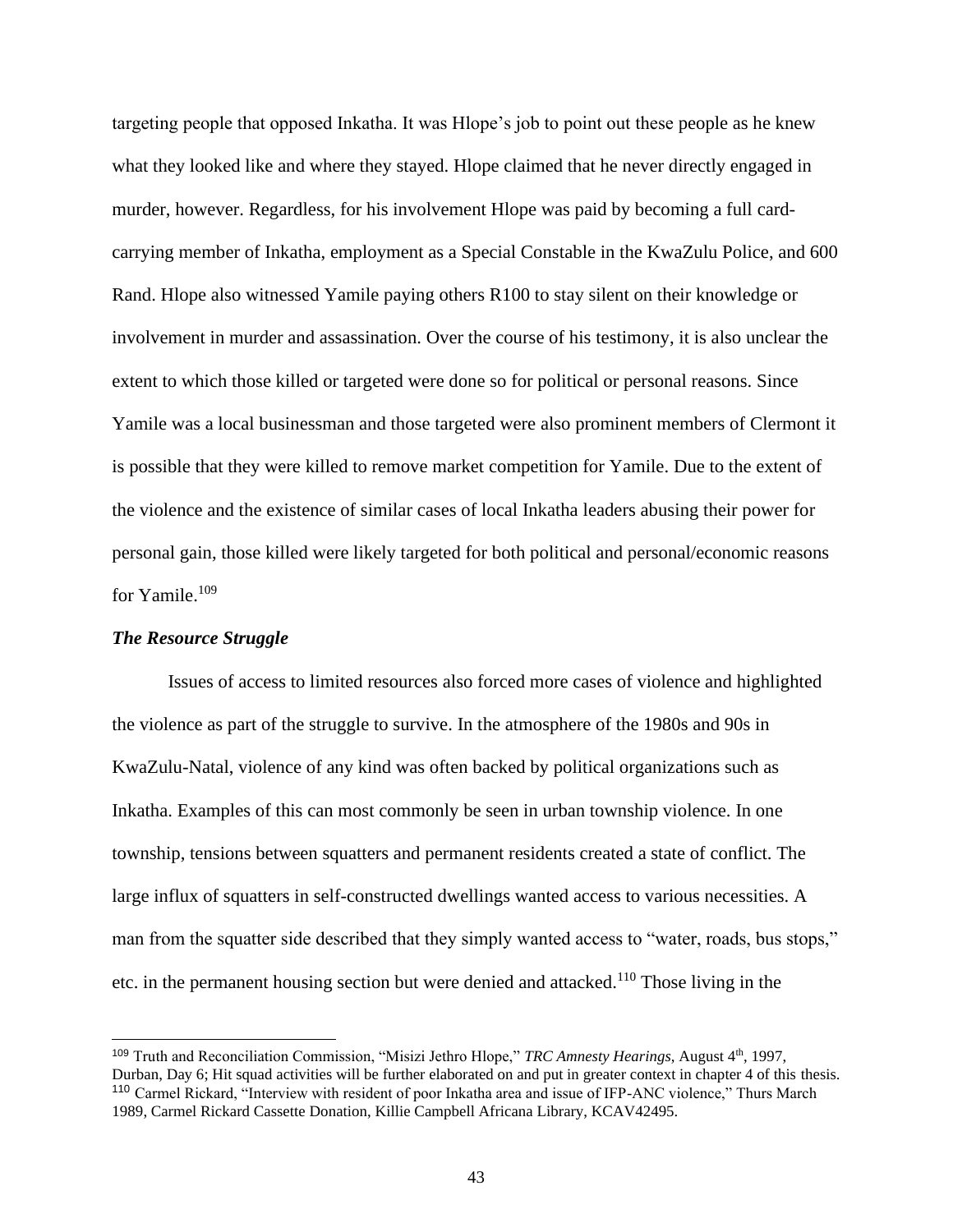permanent housing sections countered, claiming that the squatters were using up already scarce resources and were trying to monopolize them for themselves using the threat of force.

Conflict over housing and necessities like water became political as organizations picked sides to bolster their ranks. Inkatha exerted influence over the squatters and promised them better conditions if they attacked the permanent housing section. Similarly, the permanent housing section was offered protection from the squatters and Inkatha by the ANC/UDF. Instead of using their influence to solve the problem, Inkatha backed a side to bolster their ranks, and the violence continued to escalate. The desires of the squatters were mobilized to further the goals of Inkatha and to create a situation where they would have a pool of manpower from which they could continually recruit. The permanent housing side remarked that Inkatha brought in outside help to continue the fight. One individual from the squatter side mentioned that he supported Inkatha because, "Inkatha owns my house," and the only way to stop the violence would be if everyone had permanent housing. $^{111}$ 

Disputes over resources also played out in cases such as the conflict over the Inanda-Phoenix Relief Fund. The Inanda-Phoenix Relief Fund was a community created and run project intended to help those affected by violence, initially for residents of the Inanda and Phoenix townships outside Durban, but the fund eventually grew to help those throughout KwaZulu-Natal.<sup>112</sup> One member of the executive committee of the relief fund was a man mentioned earlier, Winnington Sabelo. He was also a member of the KwaZulu Legislative Assembly and an Inkatha official. Sabelo was charged with bias in how aid was distributed by some of those who applied for it. Those most affected by the violence, especially those who had their homes destroyed and

<sup>111</sup> Rickard, "Interview with resident of poor Inkatha area and issue of IFP-ANC violence," Thurs March 1989. <sup>112</sup> Linda Vergnani, "Refugees fear relief fund officer's 'bias,'" *The Sunday Tribune*, 12/08/85, KZN Political Violence, APCSA, PC126/8/5.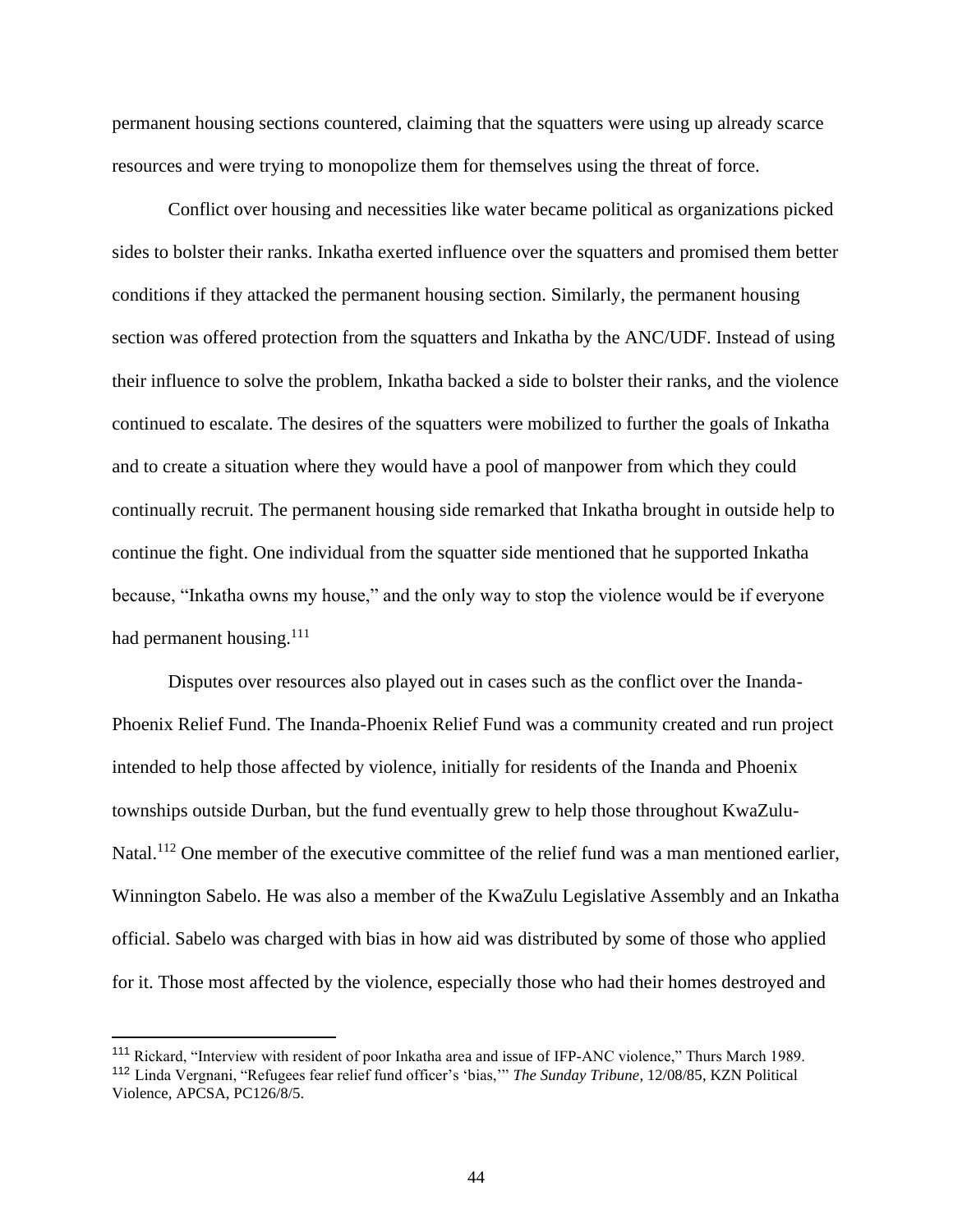burned, were supposed to receive aid from an impartial board. Sabelo instead used his position to selectively give aid to Inkatha supporters and denied it to UDF supporters. Sabelo went even further by targeting UDF supporters who had applied for aid, making others fearful to even apply.<sup>113</sup> Those affected by violence were then presented with a tough decision. Either they could join Inkatha, likely the organization that caused them to need aid or receive no aid at all.

Given the economic woes and expanding civil war in KwaZulu-Natal in the 1980s, it is not surprising that so many turned to violence for personal gain and for survival purposes. Inkatha was more than willing to capitalize on this situation, providing opportunities to loot and in some cases even full-time jobs predicated on the use of violence. However, it was most often the need or desire for wealth and goods that motivated these Inkatha supporters to participate in these raids.

<sup>113</sup> Vergnani, "Refugees fear relief fund officer's 'bias,'" *The Sunday Tribune*.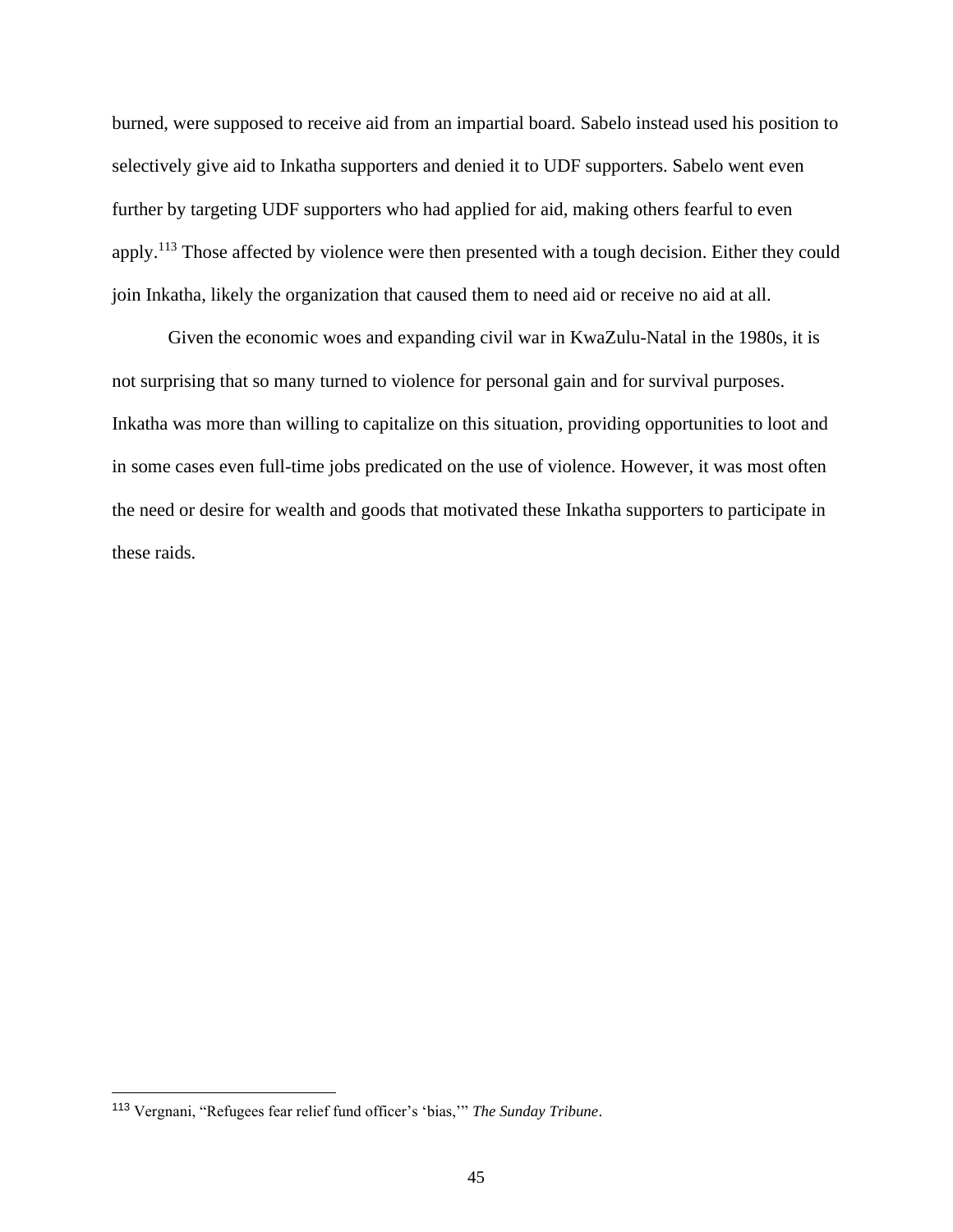# **Chapter 5: Caprivi Operatives and the Truth and Reconciliation Commission**

# *Inkatha and the Apartheid State*

Now that there is a clear understanding of the motives driving individuals to engage in violence on Inkatha's behalf, it's important to examine how these same motives impact the men committing violence in some of Inkatha's most political and high-profile killings. These motives will appear at various times throughout the struggle the Caprivi Operatives waged in the 1980s and 1990s and will overlap and coverage in several instances. By following the story of these men who were closely related to violence in KwaZulu-Natal there will also be an examination of these motives in the context of "Third Force" arguments. The case of the Caprivi operatives is likely the most blatant and infamous example of collusion between Inkatha and the Apartheid State.

Under P.W. Botha's leadership, Apartheid South Africa had engaged in its Total Strategy which intended to bolster the already advanced security state and contest black liberation movements at all costs. Part of this strategy involved working with (and sometimes outright creating) counter revolutionary movements to act as surrogates for Apartheid state violence. These surrogates were more acceptable methods of control in areas where white domination was becoming increasingly difficult. Initially, this strategy largely only applied to areas outside of South Africa such as the Apartheid governments backing, training, and equipping groups like UNITA and RENAMO in Angola and Mozambique, respectively.<sup>114</sup> However, by the mid-1980s the Apartheid State began to apply the same policy inside South Africa. This policy was

<sup>114</sup> UNITA was founded by Jonas Savimbi and fought for liberation against the Portuguese but then fought against the communist aligned MPLA in Angola's civil war. During this period, they received aid and support from the West such as the United States and South Africa. RENAMO was founded in 1975 as an anti-communist party and insurgency in Mozambique that was originally backed by Rhodesian intelligence and then received support and aid from South Africa.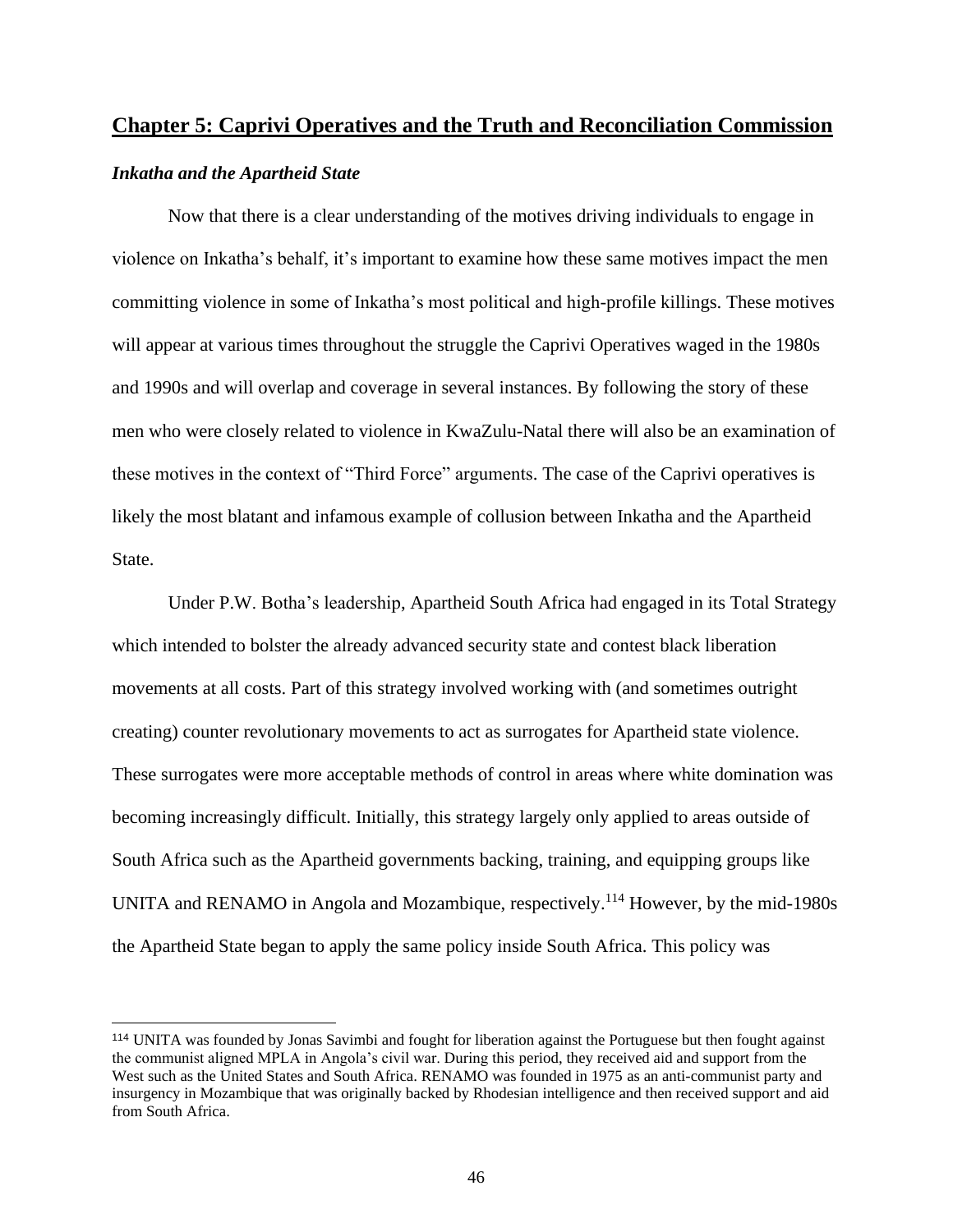motivated both by fear and past success. South Africa was beginning to lose ground beyond its borders in Angola but organizations like UNITA and RENAMO had proved useful to South Africa's interests. Inside South Africa, Inkatha fit a similar mold that the Apartheid state was looking for and they were already in conflict with the ANC/UDF.<sup>115</sup> Additionally, if this project proved to be a success, the Apartheid state planned to use it in other homelands.<sup>116</sup>

On November 25<sup>th</sup>, 1985, Chief Buthelezi and the KwaZulu Police Commissioner, General Sipho Mathe meet with General Tiene Groenewald, the Director of Military Intelligence, in Ulundi. General Groenewald informed Chief Buthelezi and General Mathe that uMkhonto we Sizwe (MK), the armed wing of the ANC, was planning to assassinate Chief Buthelezi and several high-ranking members in the KwaZulu government. General Groenewald also mentioned a plot by the ANC to destroy KwaZulu government buildings.<sup>117</sup> Chief Buthelezi responded in this meeting that he needed greater protection both personally and a better security apparatus for KwaZulu more broadly. General Groenewald reported this back to the Chief of Staff of Intelligence who recommended that the government covertly train a defensive and offensive unit for counterinsurgency in KwaZulu. Chief Buthelezi plus high-ranking members of Inkatha met again with multiple members of Military Intelligence (MI) and the South African Defense Force (SADF) in Cape Town to iron out the details.

In all, 200 men would be picked by Inkatha and trained by the SADF. Initially they agreed on three groups- Intelligence, Defensive contra-mobilization, and Offensive contra-

<sup>115</sup> Douek, *Insurgency and Counterinsurgency in South Africa*, 98-100

<sup>116</sup> Stiff, *Warfare by Other Means*, 177

<sup>117</sup> Stiff, *Warfare by Other Means*, 159-160; Stiff notes that the information given to Chief Buthelezi by Military Intelligence was called into question by the Deputy President of the ANC Thabo Mbeki. Mbeki refuted that the ANC ever tried to assassinate Chief Buthelezi and claimed that this was manufactured by the Apartheid state to get Chief Buthelezi "on side." Chief Buthelezi countered this by producing a letter and secret intelligence from Reverend Londa Shembe who had close covert links with both MK and the ANC. It is unclear if these documents are confirmed as genuine and Rev Shembe is unable to clarify as he was murdered in 1989 (Rev Shembe's family claim he would never betray the ANC).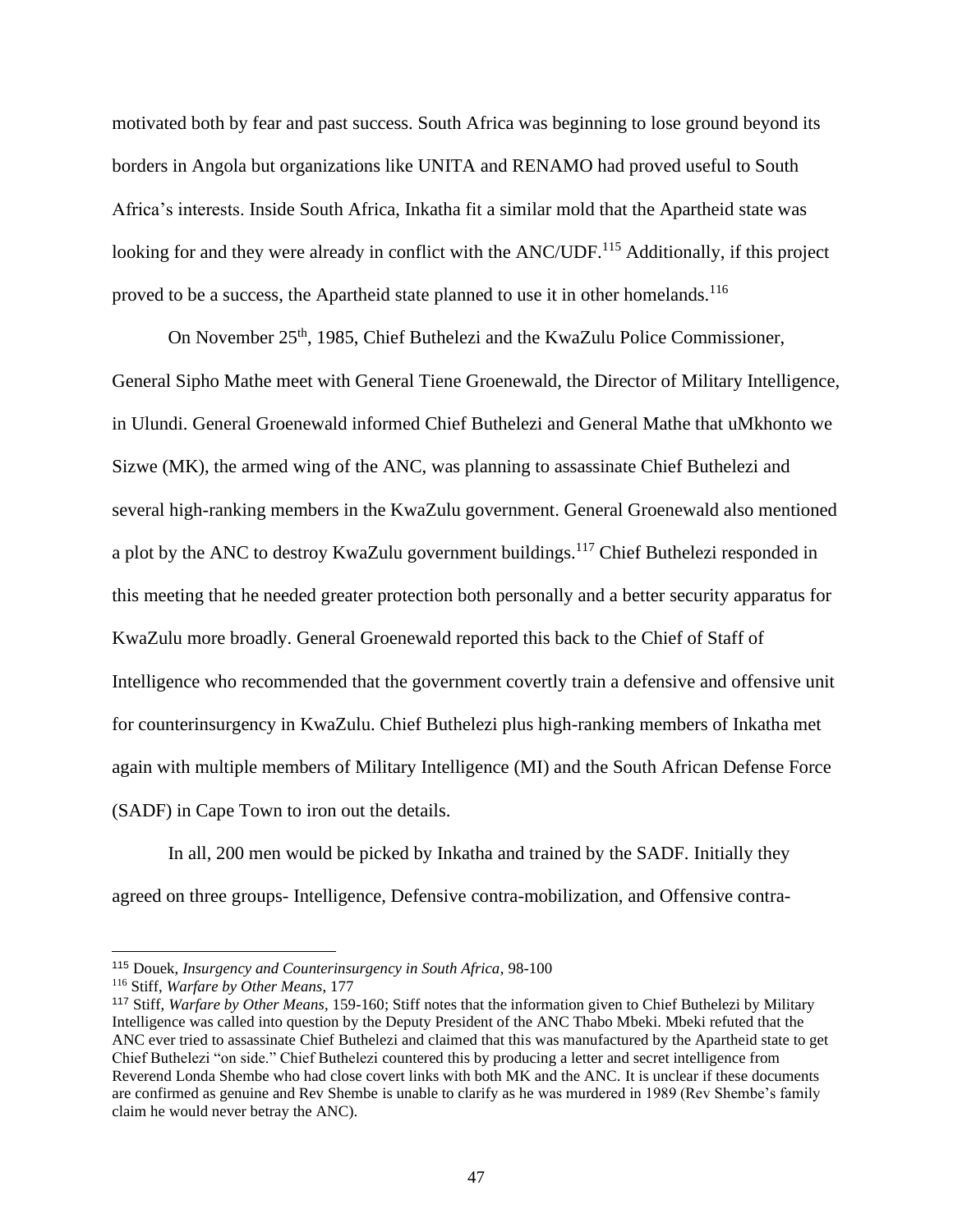mobilization- taken together they would provide targets and early warning to Inkatha, protect Inkatha VIPs and buildings, and carry out assassinations and attacks against the ANC/UDF. This would give Inkatha greater capabilities and power in KwaZulu-Natal while allowing the Apartheid government to support them covertly and indirectly while hampering black opposition. Military Intelligence code named it *Operation Marion*. 118

### *Daluxolo Luthuli*

In 1979 Daluxolo Luthuli was released from Robben Island after completing his ten years of hard labor he was sentenced to under the Terrorism Act.<sup>119</sup> Daluxolo was the nephew of the famous Albert Luthuli who was previously a president of the ANC and a Nobel Peace Prize Laureate, and the son of a very active ANC member, Japhta Skhumbuzo Luthuli (Daluxolo Luthuli will be referred to by his first name for the remainder of this paper to avoid confusion). Daluxolo left South Africa as a teen to join MK as encouraged by his father. Daluxolo spent many years in the ANC camps abroad where he receiving training and served in the Wankie campaign where MK attempted to infiltrate into Rhodesia (modern day Zimbabwe) but was captured by white security forces when he attempted to sneak into South Africa. After leaving prison in 1979, Daluxolo was contacted by the ANC and asked to imbed himself into Inkatha. At this time the ANC and Inkatha had not yet had their major split (or at least the split was not in the stage of open violence), and it was thought that Daluxolo could continue helping MK by organizing young men and women inside Inkatha into joining MK abroad to receive training. Daluxolo would also report back to the ANC about activities inside Inkatha.<sup>120</sup>

<sup>118</sup> Stiff, *Warfare by Other Means*, 160-177.

<sup>119</sup> Robben Island was one of the most infamous prisons in South Africa which housed Nelson Mandela and other high ranking revolutionary leaders and fighters. After Daluxolo was captured but before he was transferred to the prison system in South Africa, he experienced torture which he describes as brutal, humiliating, and a transformative experience.

<sup>120</sup> Thula Bopela and Daluxolo Luthuli, *Umkhonto we Sizwe: Fighting for a divided people*, (Alberton: Galago Publishing, 1999), 59-67; 156.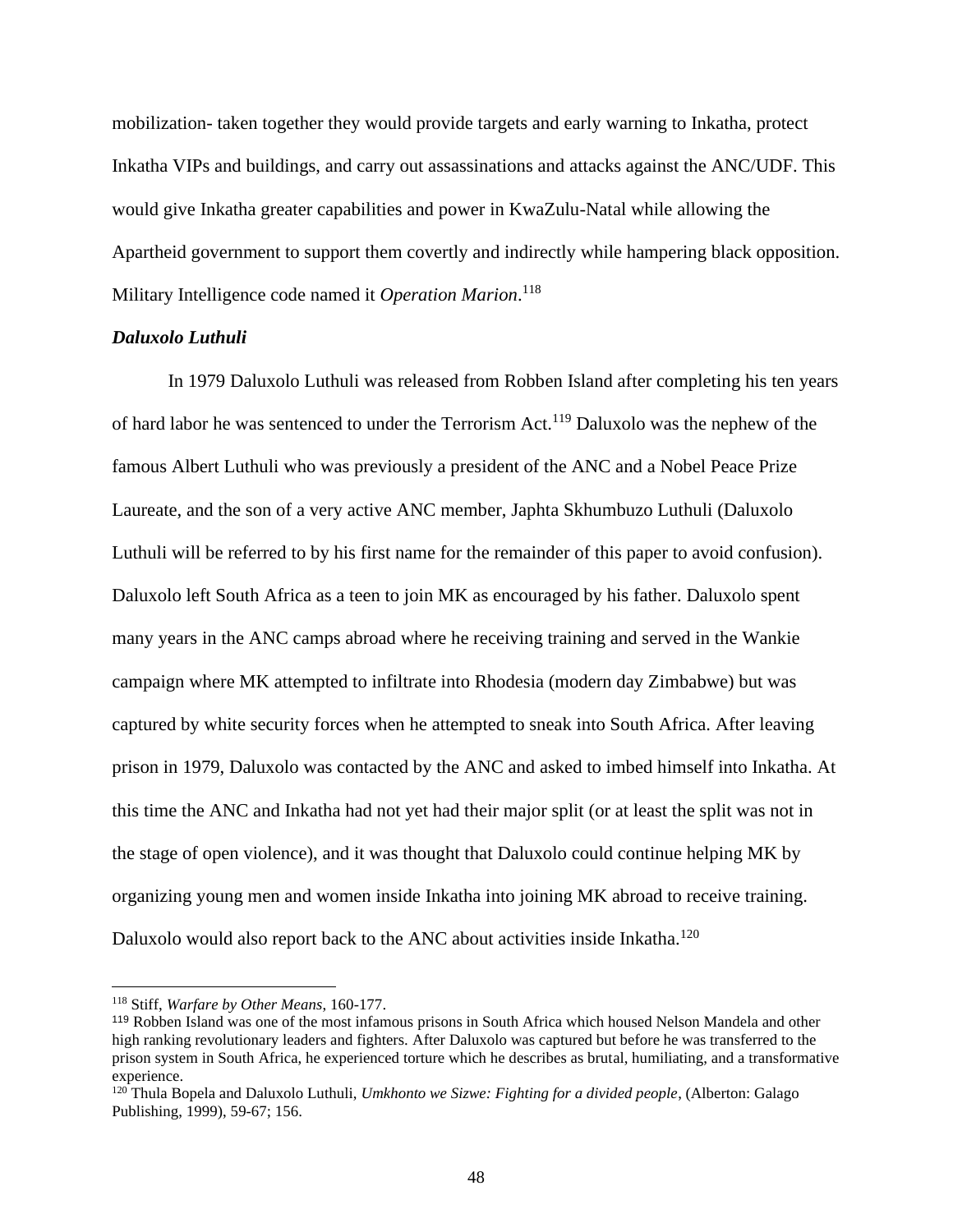Daluxolo's father, who was also both an ANC and Inkatha member at the time, helped Daluxolo get membership in Inkatha. Early on, Daluxolo met Chief Buthelezi in person who remarked that many Zulus were transitioning from the ANC to Inkatha.<sup>121</sup> Before long Daluxolo was in regular contact with Melchizedeck Zakhele 'M. Z.' Khumalo who was Chief Buthelezi's personal assistant and possibly the second most powerful individual in Inkatha at time. Additionally, Daluxolo was regularly reporting back to his MK handler, Chris Hani in Lesotho.<sup>122</sup> Daluxolo overtime began to have less frequent contact with Hani which he attributes to South African Military Intelligence attempting to assassinate Hani. After Hani was forced to flee Lesotho for Lusaka, Daluxolo lost all contact with MK but continued to work inside Inkatha. $123$ 

Initially, Daluxolo was not very active in Inkatha but "he met people, attended meetings and gather[ed] information on how the IFP worked."<sup>124</sup> He started his political involvement in the Inkatha aligned and sponsored United Workers Union of South Africa (UWUSA) as an organizer. During this time "Daluxolo immersed himself in UWUSA and IFP policy and began to think and act like an UWUSA shop steward."<sup>125</sup> During his time as an UWUSA organizer, Daluxolo followed through on the real purpose of UWUSA which was not to fight for workers' rights and protections (like most trade unions) but to organize workers behind Inkatha. Furthermore, the union was designed to pull workers away from ANC/UDF aligned COSATU (Congress of South African Trade Unions) and impress upon them that COSATU was the enemy. Daluxolo stated plainly, "UWUSA's enemy was COSATU, not the employers."<sup>126</sup>

<sup>121</sup> Bopela and Luthuli, *Umkhonto we Sizwe*, 186.

<sup>122</sup> Chris Hani was the leader of both the South African Communist Party and uMkhonto we Sizwe.

<sup>123</sup> Bopela and Luthuli, *Umkhonto we Sizwe*, 187-190.

<sup>124</sup> Bopela and Luthuli, *Umkhonto we Sizwe*, 194.

<sup>125</sup> Bopela and Luthuli, *Umkhonto we Sizwe*, 194.

<sup>126</sup> Bopela and Luthuli, *Umkhonto we Sizwe*, 196-197.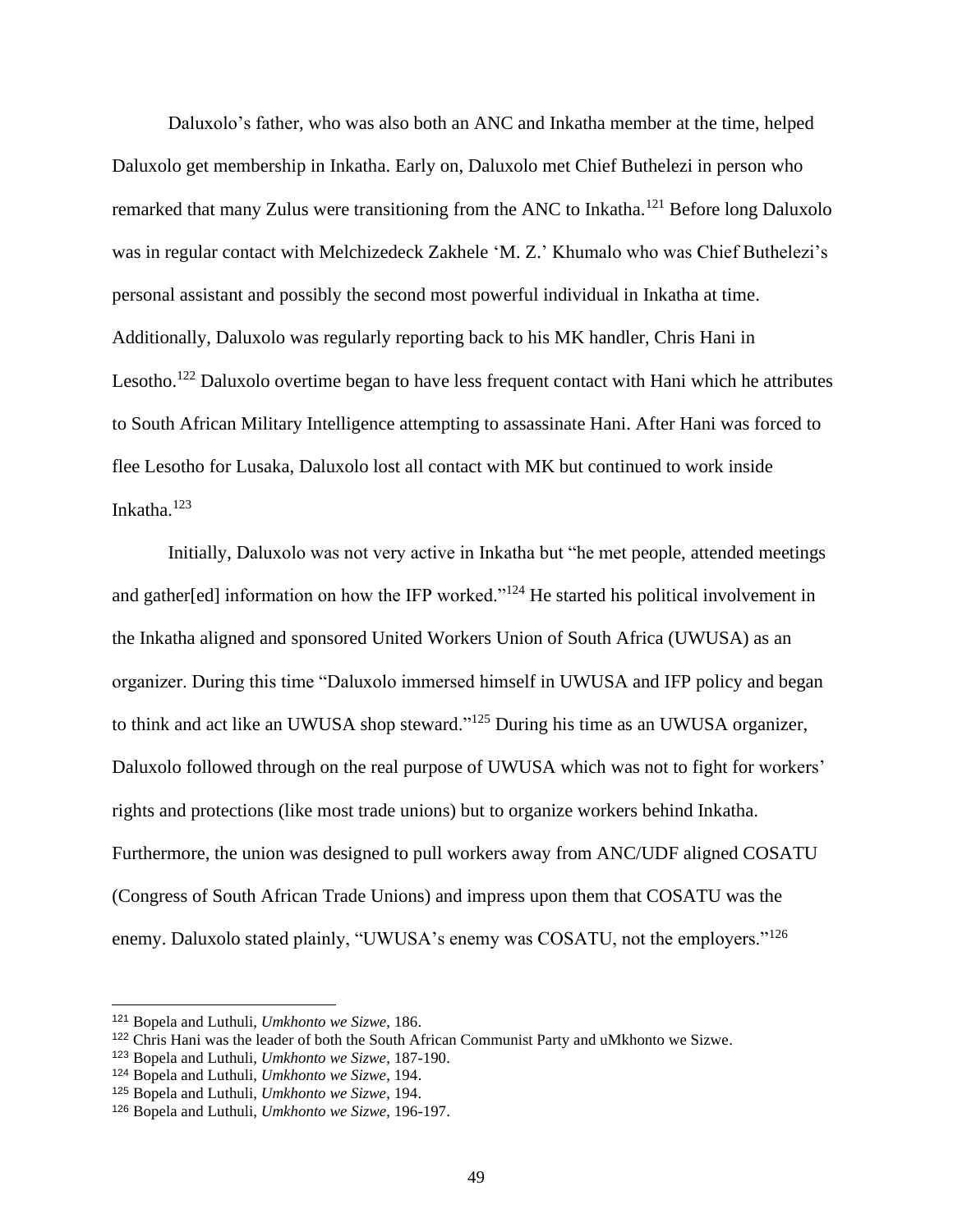The propaganda tactics used by Inkatha (as discussed earlier in this thesis) were used by Daluxolo as an organizer for UWUSA. Daluxolo would try to convince workers by arguing that COSATU, like the ANC, was communist aligned, and as such, once they were in power they would hand over South Africa to the Russians and Chinese who would loot the country of all its wealth. He elaborates by stating, "We also told them that by calling for disinvestment the ANC/COSATU alliance wanted to take away their jobs and let their families starve."<sup>127</sup> These arguments did not always prove to be effective, however, especially among older members who had a great amount of trust in their COSATU leadership. In these cases, coercion was once again used as Daluxolo explains, "we resorted to terror and intimidation tactics."<sup>128</sup> Daluxolo's coauthor Bopela expands on this, stating that there were numerous cases of Inkatha supporters and UWUSA members intimidating COSATU members into leaving and intimidating employers into banning COSATU unions. Additionally, Bopela describes a couple of high-profile murders of COSATU leaders who were targeted because they were both organizing for COSATU and because they were Zulu and seen as betraying their fellow Zulus.<sup>129</sup>

Before long Daluxolo rose to a leadership position in Inkatha and later a seat on the Inkatha Central Committee. Between falling out of touch with his close comrade and handler Hani and being increasingly active inside Inkatha, Daluxolo "became a true [Inkatha] follower and not a double agent for the ANC."<sup>130</sup> The ANC called Daluxolo to Swaziland for a meeting where he gave them some information, but they expressed their displeasure with Daluxolo rising to such a senior position and stated that this was not Daluxolo's mission. Daluxolo countered that he felt he could not refuse the position and he can now give the ANC top level information. It

<sup>127</sup> Bopela and Luthuli, *Umkhonto we Sizwe*, 198.

<sup>128</sup> Bopela and Luthuli, *Umkhonto we Sizwe*, 198.

<sup>129</sup> Bopela and Luthuli, *Umkhonto we Sizwe*, 198.

<sup>130</sup> Bopela and Luthuli, *Umkhonto we Sizwe*, 194.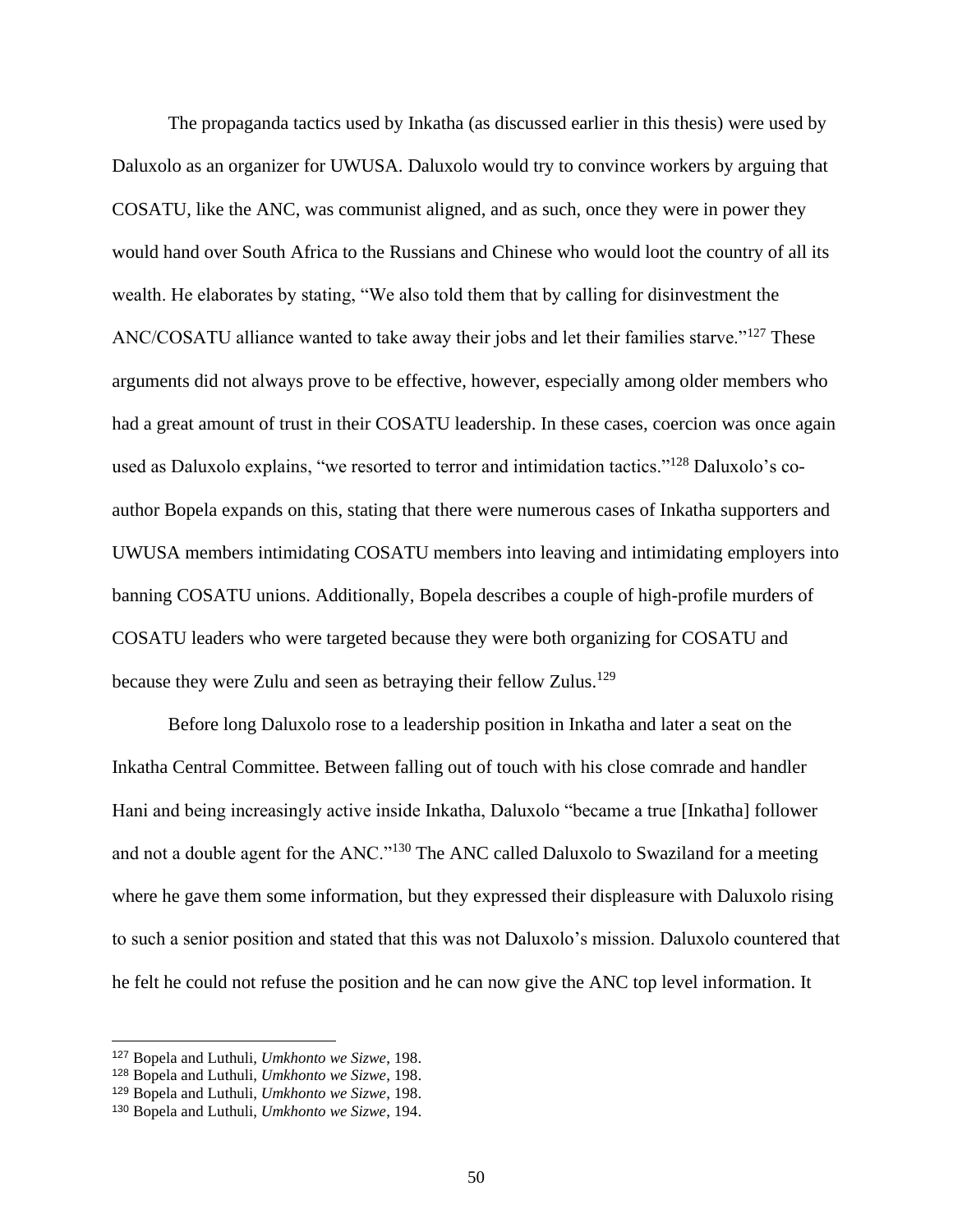appears that the trust was broken, however, because when Daluxolo was called to Swaziland again he did not attend and was tipped off by a friend that the ANC was possibly going to kill him. $131$ 

With the rise of the UDF in 1983 and increasing violence between them and Inkatha in the realms of students, workers, and increasingly everyday people, Daluxolo found himself increasingly involved in Inkatha's leadership. As he was working hard to propagandize workers to pull them away from COSATU and into UWUSA, he would have seen, heard, and participated in this atmosphere of violence. He increasingly not just identified with Inkatha but came to see the ANC/UDF as the enemy. Despite Daluxolo being no stranger to violence, the UDF's practice of necklacing (placing a gasoline-soaked tire around the body, usually the neck, of a suspected informant for SAP or SADF and igniting it leading to a painful and public execution) appalled Daluxolo, describing the practice as "barbaric."<sup>132</sup>

In April of 1986 Daluxolo was approached by three Inkatha members: M. Z. Khumaloassistant to Chief Buthelezi, Siegfried Bhengu- ex-MK fighter and Central Committee member, Mangaqa Mncwango- also a Central Committee member. Daluxolo was informed that Inkatha was creating an armed wing and he was to be appointed Chief Political Commissar of this new wing (this position would later evolve into commander of Inkatha's contra mobilization forces and eventually overall commander of the Caprivi operatives). Daluxolo accepted the position and swore to keep it a secret.<sup>133</sup> What Daluxolo did not know at the time is that he had just agreed to head a force of operatives and hitmen that would be trained and dependent on the SADF under *Operation Marion* as discussed between Chief Buthelezi and SADF/MI.

<sup>131</sup> Bopela and Luthuli, *Umkhonto we Sizwe*, 194-195.

<sup>132</sup> Bopela and Luthuli, *Umkhonto we Sizwe*, 136, 199.

<sup>133</sup> Bopela and Luthuli, *Umkhonto we Sizwe*, 200-201.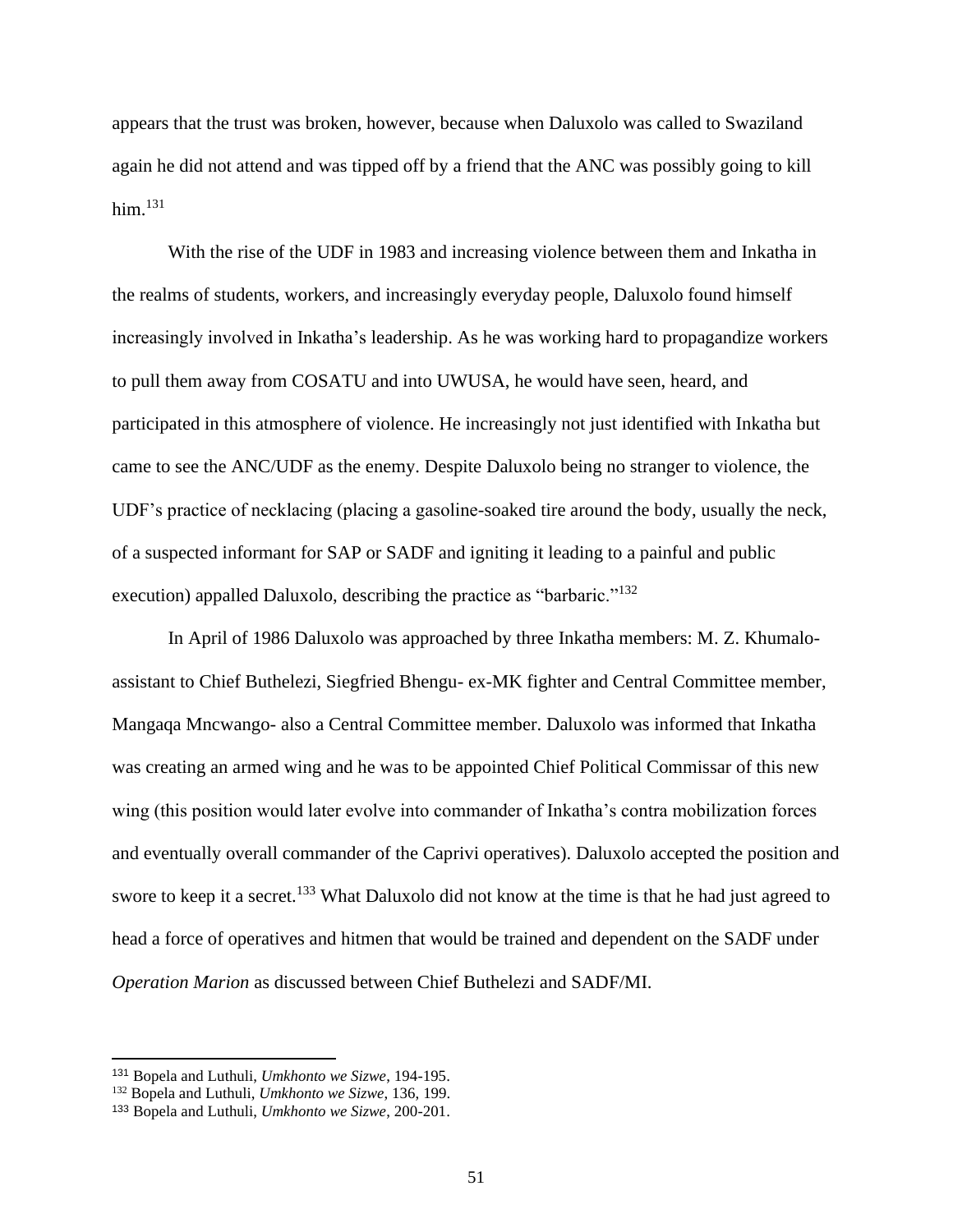# *Caprivi*

On April 16th Daluxolo was called to an urgent meeting at a camp near Ulundi. There Daluxolo found 50 other men as well as several members of Inkatha's leadership. He was informed by the leadership that these men were to be the first to undergo military training and he would go with them. They were to leave immediately, Daluxolo did not even get to pack a bag or say goodbye to his fiancée. Daluxolo and the men were covertly transported to the Louis Botha Airport (Durban International today) in a furniture removal truck. They boarded an SA Air Force C130 transport plane and took off to an unknown destination. A rumor started that they were going to Israel to be trained by Mossad. No one knew how far Israel was from South Africa, so after five hours of flight time and arriving in an arid environment, they believed that they truly had arrived in Israel.<sup>134</sup> They arrived in darkness and were driven through the early morning to their camp where they were ordered to dismount. At first light it became clear that their camp was only brush and there was nothing around besides four huts which were occupied by white instructors.<sup>135</sup>

It was only later that Daluxolo realized they had landed on the Caprivi strip in modern day Namibia. Specifically, Hippo Base which was part of the Military Intelligence's overall San Michelle base which was used for training guerillas and counterrevolutionary groups.<sup>136</sup> The group of 50 men set to work building their base and were soon joined by 3 more staggered

<sup>&</sup>lt;sup>134</sup> The rumor that the Caprivi operatives were trained by the Israelis did not seem to dissipate until after the late 1990s TRC hearings about the operatives. Because of this in some of these hearings and in other testimony the Caprivi operatives are sometimes referred to as Israelis or Israelites. It is unclear if this rumor was kept alive intentionally or unintentionally. Regardless, I will refer to these men as the Caprivians or Caprivi operatives unless taken from a quote.

<sup>135</sup> Bopela and Luthuli, *Umkhonto we Sizwe*, 201-202.

<sup>136</sup> Bopela and Luthuli, *Umkhonto we Sizwe*, 201-202. The San Michelle base was also used for training other guerilla forces backed by Apartheid South Africa such as UNITA and RENAMO. Daluxolo occasionally meet officers from both UNITA and RENAMO while training in Caprivi, but the Inkatha men were forbidden from visiting the other camps that housed UNITA and RENAMO fighters.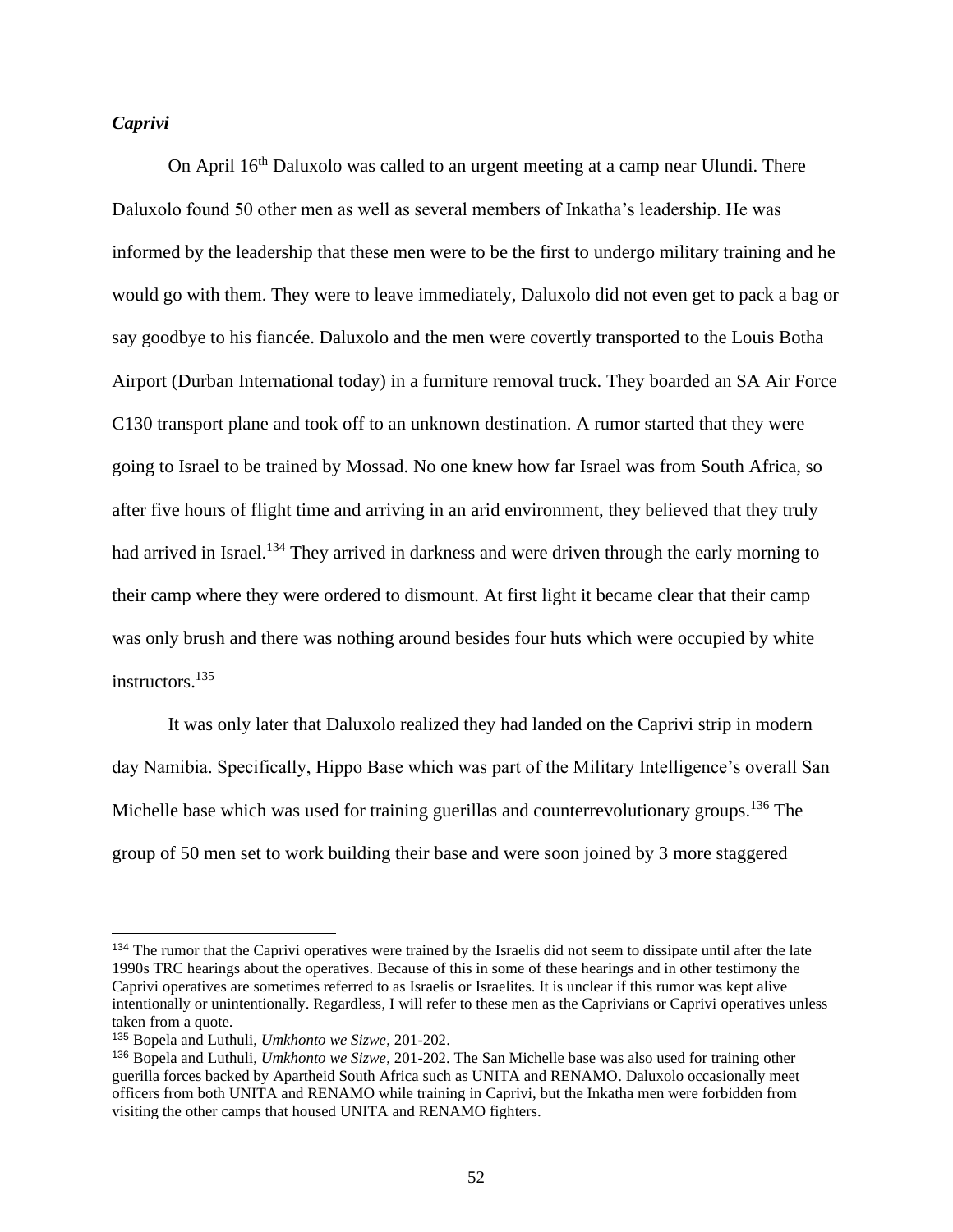groups of about 50 men bringing the total number of men up to 202. Each group of 50 men chose a man to be their leader and were assigned a white instructor to provide their specialized training. The white instructors claimed to be private contractors and gave *noms de guerre* like JJ and JP.

Daluxolo described the beginning of their instruction as "a six week course in basic discipline, drill, physical training, and political indoctrination."<sup>137</sup> Every man was given and trained with a G3 and an AK-47 rifle because the G3 was the standard issue rifle for KwaZulu Police, and the AK-47 was used by the ANC/UDF and was an increasingly common weapon in South Africa.<sup>138</sup> Beyond their standard issue rifles the men were taught how to operate a number of weapons from both NATO and Warsaw Pact countries, as well as explosives. They also received extensive instruction in "guerilla and counter-guerilla warfare".<sup>139</sup> Daluxolo describes his role at this stage by stating, he "didn't train the men himself, but interpreted where necessary, helped to explain things, motivated the men and demonstrated what the instructors wanted done."<sup>140</sup>

For the last part of their training the 202 men then broke into 4 groups to receive specialization in an area chosen based on their physical and mental traits as well as performance in the various areas of training so far. Daluxolo as well as the white officers choose which men would be placed in which groups. The largest group was the so called Contra-Mobilization group which had 100 men and was led by Joyful Mthethwa. This group engaged in propaganda for

<sup>137</sup> Bopela and Luthuli, *Umkhonto we Sizwe*, 202.

<sup>138</sup> Specific rifles often portrayed allegiance in the confused warfare of KwaZulu-Natal, for example the G3 and the South African produced R series rifles showed that the user likely bought or received this weapon from the police or the state meaning they were more likely to be aligned with Inkatha as a surrogate for the state. The reverse of this is seen in the AK pattern rifles supplied to the ANC by communist aligned countries which in turn made their way into South Africa to ANC aligned movements like the UDF. When the Caprivi operatives would be taking on a legitimate role as police, they had to be trained with the G3. While the AK-47 was often used when they were engaging in their role as a paramilitary unit. By using the AK pattern rifle they provided an anonymity to the real identity and motive of the user and in some cases allowed the user to carry out false flag attacks or portray criminal instead of political intent.

<sup>139</sup> Bopela and Luthuli, *Umkhonto we Sizwe*, 203.

<sup>140</sup> Bopela and Luthuli, *Umkhonto we Sizwe*, 203.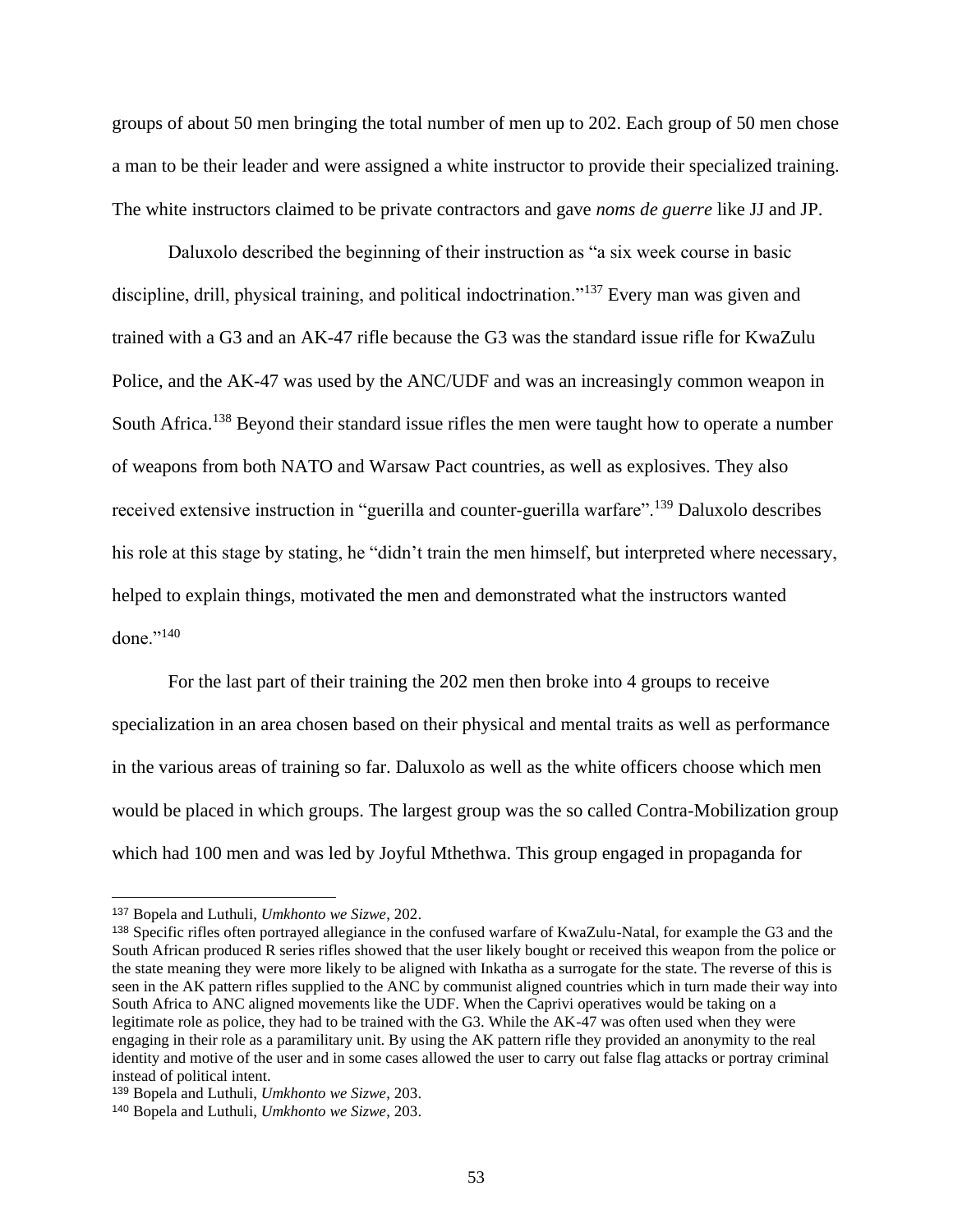Inkatha in generic forms such as giving speeches, lectures, and providing pamphlets to "expand Inkatha's support base and promote its image as a liberation organization."<sup>141</sup> Their propaganda duties also extended to recruiting further organizers. The Contra-Mobilization group also further helped the Caprivi operatives by identifying rival leaders and organizers to be targeted such as those in the UDF as well as internal 'trouble-makers' who opposed Inkatha or hampered its growth. $142$ 

The Contra-Mobilization group would report these targets to the Defensive group which specialized in intelligence and was made up of 30 men headed by Sitwell Mkhwanazi and Phumlani Mshengu. Daluxolo referred to the defensive group as the most important because it was the "eyes, ears, and brain" for the Caprivi operatives.<sup>143</sup> The Defensive group took in rumors, observations, and hearsay. After taking in this information, the Defensive group would in turn verify it and transform it into workable intelligence. The Defensive group was also trained to engage in their own spy work and intelligence gathering to collect useful information.<sup>144</sup>

Part of this information collection was also to identify targets which would then be eliminated by the Offensive group. The Offensive group consisted of 40 men led by Leslie Mkhulisi and Peter Msane who were chosen for their physical acumen as much as their ruthlessness. Daluxolo describes that these men were called *oTheleweni* (ruthless killers in isiZulu) and calls the Offensive group "men who placed a low premium on life and would eliminate the party's enemies without batting an eyelid."<sup>145</sup> Because the Offensive group would

<sup>141</sup> Bopela and Luthuli, *Umkhonto we Sizwe*, 203.

<sup>142</sup> Bopela and Luthuli, *Umkhonto we Sizwe*, 203.

<sup>143</sup> Bopela and Luthuli, *Umkhonto we Sizwe*, 204.

<sup>144</sup> Bopela and Luthuli, *Umkhonto we Sizwe*, 204.

<sup>145</sup> Bopela and Luthuli, *Umkhonto we Sizwe*, 204.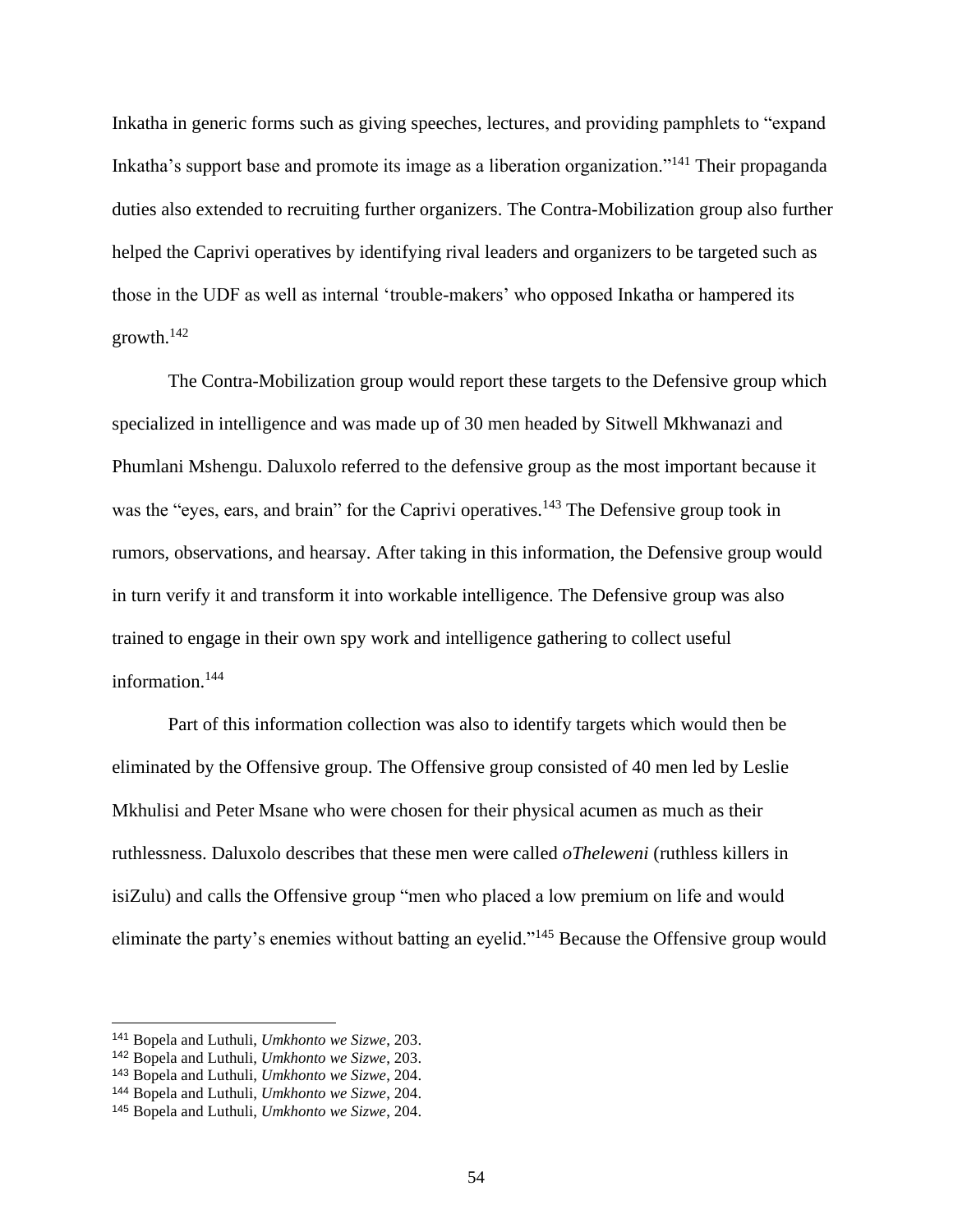be eliminating targets their members were the top performers in weapons, explosives, and physical training. Their specialized training would consist of home invasion, abduction, ambushing, and booby-traps. $146$ 

The final group of 32 men would make up the VIP Protection Unit and were led by Bheki Zikalala. This group would be responsible for the protection of various VIPs inside and associated with Inkatha. This group was chosen from the men that excelled in driving (particularly in terms of protecting the VIP), handguns, and marksmanship. This is the only group whose activities were entirely legal as having armed bodyguards in South Africa was not only legal but common practice among politicians and VIPs.<sup>147</sup>

Over the course of their training and especially when Daluxolo attended the officers' meetings, it became clear to him that their white instructors were not in fact private contractors as they claimed but SADF officers. Daluxolo's suspicion was later confirmed when he learned that all the white instructors he had met were either SADF, MI, or both. For example, one instructor Major Jake Jacobs (*nom de guerre* JJ) was a recce operator and experienced specialist in training RENAMO fighters.<sup>148</sup> Although Daluxolo was near certain that the men training him were SADF officers he was not fazed by this and wrote that at the time he felt "it made no difference to the eventual result, so he just got on with it."<sup>149</sup> Beyond this Daluxolo doesn't directly expand on why at the time he was unbothered by the fact he was being trained by men

<sup>146</sup> Bopela and Luthuli, *Umkhonto we Sizwe*, 204.

<sup>147</sup> Bopela and Luthuli, *Umkhonto we Sizwe*, 204.

<sup>&</sup>lt;sup>148</sup> Recce (slang for reconnaissance) is the colloquial term for the South African Special Forces. This group was involved in a wide range of conflicts in Southern Africa during the Cold War and operated inside South Africa as both a counter-terrorism unit and secretive tool of Military Intelligence to stoke conflict in majority black areas during the 1980s and 90s. For more information see *Insurgency and Counterinsurgency in South Africa* by Daniel L. Douek.

<sup>149</sup> Bopela and Luthuli, *Umkhonto we Sizwe*, 202.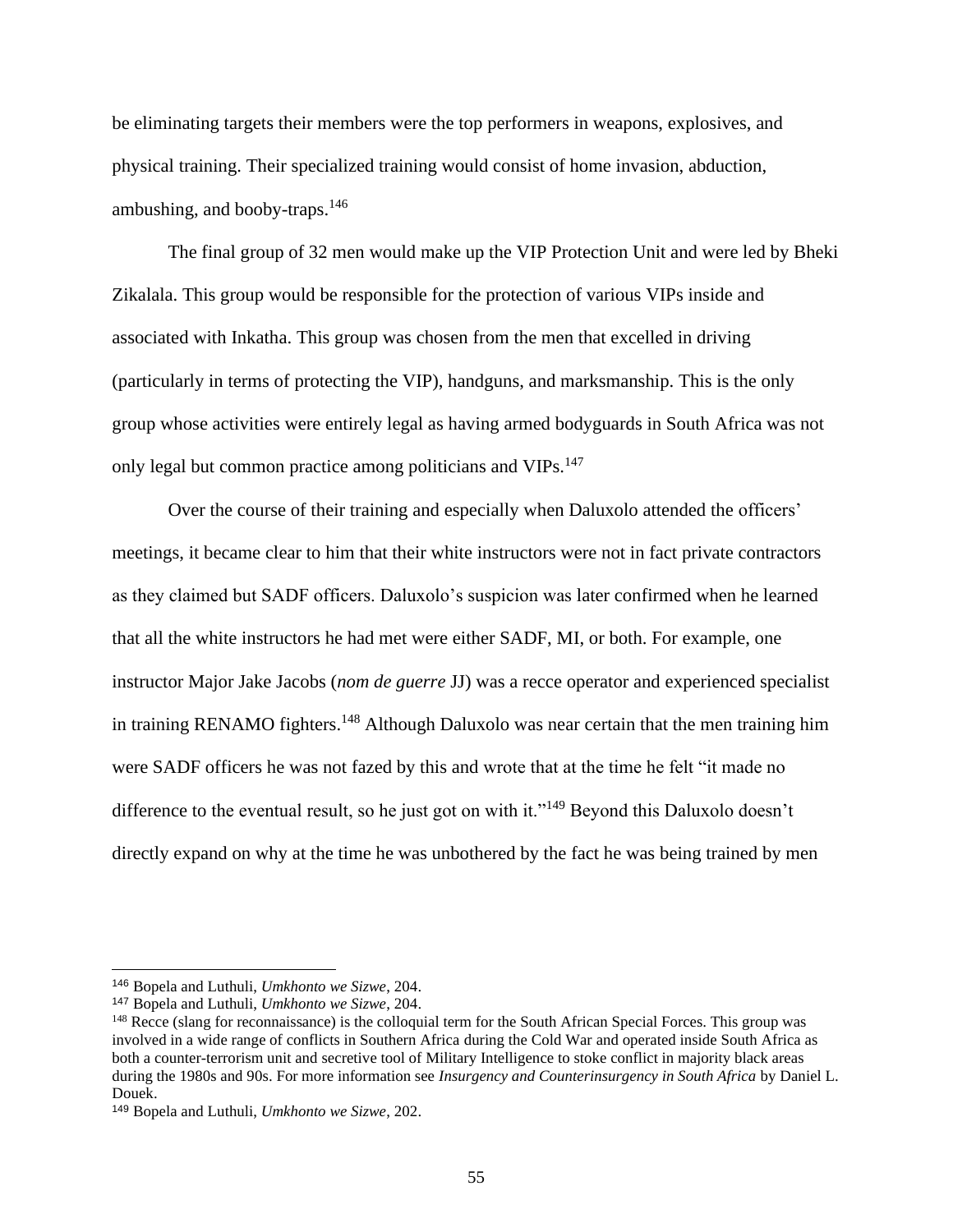from the same organization he fought against in Zimbabwe or part of the Apartheid state which Inkatha claimed to against.

What Daluxolo does explain, shortly after writing that he came to this realization, is that while undergoing training he and the other Caprivi operatives received political indoctrination and each month M. Z. Khumalo would arrive with a salary of R400 (R500 for Daluxolo as an officer) and a message of satisfaction with the progress the men were making. Furthermore, the men were promised positions inside the KwaZulu Police after their training and Daluxolo knew he would have a continuing role as Political Commissar of Inkatha's new paramilitary wing.<sup>150</sup> With political indoctrination which reenforced that the ANC was the enemy, and a salary perhaps it is easier to see why SADF instructors "made no difference to the eventual result" to Daluxolo at the time. $151$ 

Brian Quna Mkhize was one of the Caprivi operatives under Daluxolo's command in the Contra-Mobilization unit and described a similar overall experience to Daluxolo. Brian Mkhize's experience is also exemplative of the general Caprivi operative's experience. Brian Mkhize grew up in KwaZulu and was early on in his life involved with Inkatha. Mkhize was one of many children during the 70s who was introduced and indoctrinated by Inkatha through its Ubuntu education system in KwaZulu. Additionally, both of Mkhize's parents were supporters of Inkatha with Mkhize's father even holding a position in the KwaZulu government as a Counsellor. In March of 1989 Mkhize was unemployed and was job searching when he was approached by Zakhile Mkhize. Zakhile Mkhize was Brian Mkhize's cousin and a local Inkatha leader in the Mpumalanga area. Zakhile offered Brian Mkhize a job in the KwaZulu Police Force and Brian Mkhize accepted. After going through a brief selection process to make sure he was an

<sup>150</sup> Bopela and Luthuli, *Umkhonto we Sizwe*, 203

<sup>151</sup> Bopela and Luthuli, *Umkhonto we Sizwe*, 202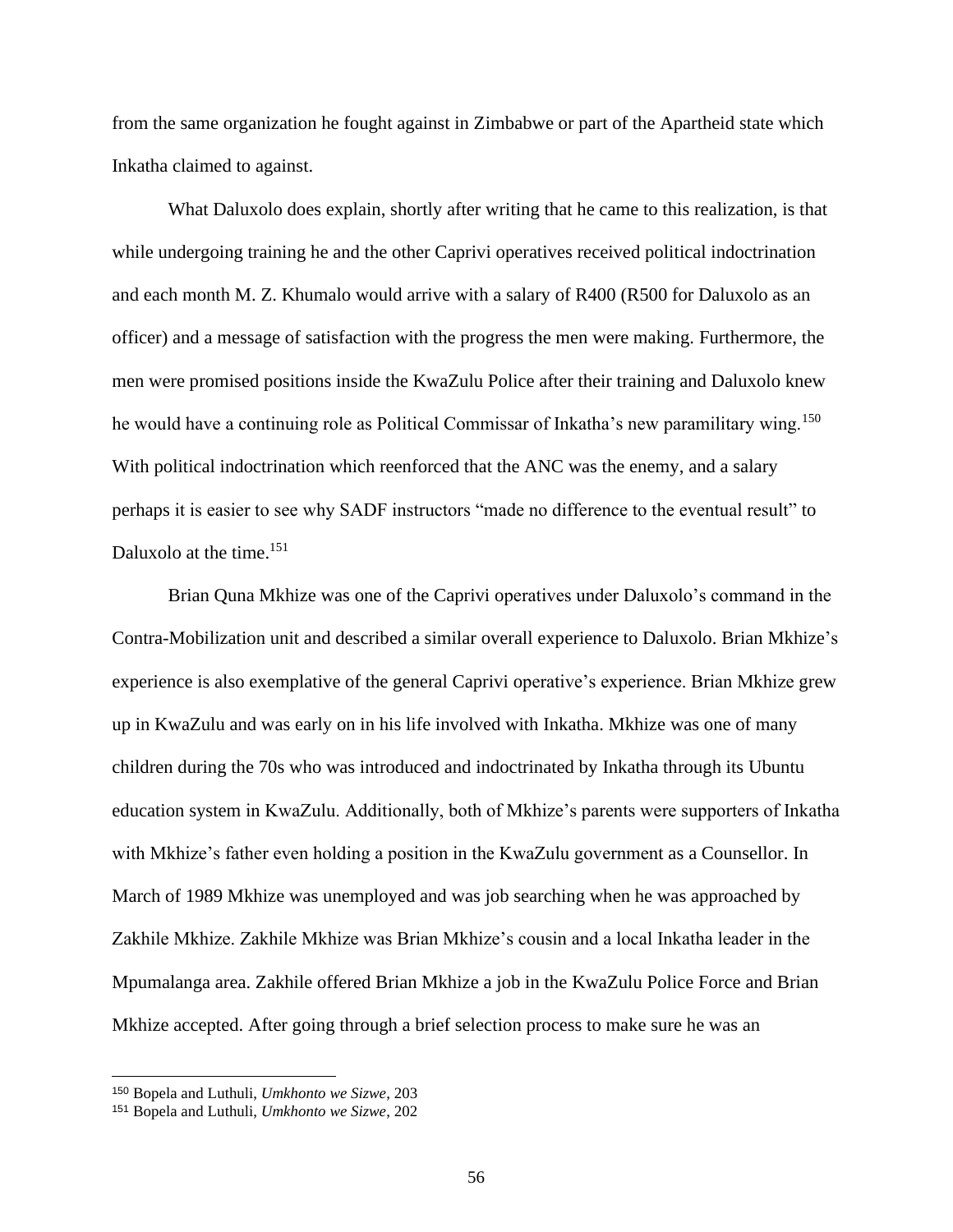acceptable candidate for Caprivi, Brian described the same experience of suddenly arriving and training at Caprivi as Daluxolo.<sup>152</sup>

Mkhize stressed that while he was at Caprivi, propaganda was a central part of his training, much of which he was taught either directly or at least in part by Daluxolo most days. Mkhize recalled that, "from the time we arrived at Caprivi, politics was our daily bread."<sup>153</sup> Mkhize also made it clear that this propaganda training was not just on the politics and positions of Inkatha. Mkhize described that his training "emphasized that we should know it very well, whom we are fighting against and why we are fighting."<sup>154</sup> Another point that Mkhize stressed helped him through the training was the fact that he and the other Caprivi Operatives each received R400 per month during his training at Caprivi. While he was largely unable to spend his money during his training at Caprivi (due to its remoteness), he did not have to pay for housing, clothes, food, etc. during this time. Mkhize said that this provided a large sum which he could utilize after the end of his training.<sup>155</sup> On top of this, Mkhize recalled that each man received a R2000 bonus for completing the training, a large sum in the 80s.<sup>156</sup>

After receiving their training, the Caprivi operatives held a parade and demonstration of the skills and training they had learned in front of M.Z. Khumalo and various white South African military leaders. Chief Buthelezi did not attend this ceremony, which Daluxolo attributes to the bad press Chief Buthelezi would have gotten if anyone had found out that he was there

<sup>152</sup> Truth and Reconciliation Commission, "Brian Quna Mkhize," *TRC Amnesty Hearings*, April 14-16th, 1998, Richard's Bay, Day 4, https://sabctrc.saha.org.za/documents/amntrans/richards\_bay/54692.htm.

<sup>153</sup> Truth and Reconciliation Commission, "Brian Quna Mkhize," *TRC Amnesty Hearings*, Richard's Bay, Day 4.

<sup>154</sup> Truth and Reconciliation Commission, "Brian Quna Mkhize," *TRC Amnesty Hearings*, Richard's Bay, Day 4.

<sup>155</sup> Truth and Reconciliation Commission, "Brian Quna Mkhize," *TRC Amnesty Hearings*, Richard's Bay, Day 4.

<sup>156</sup> Truth and Reconciliation Commission, "Brian Quna Mkhize," *TRC Amnesty Hearings*, Richard's Bay, Day 5.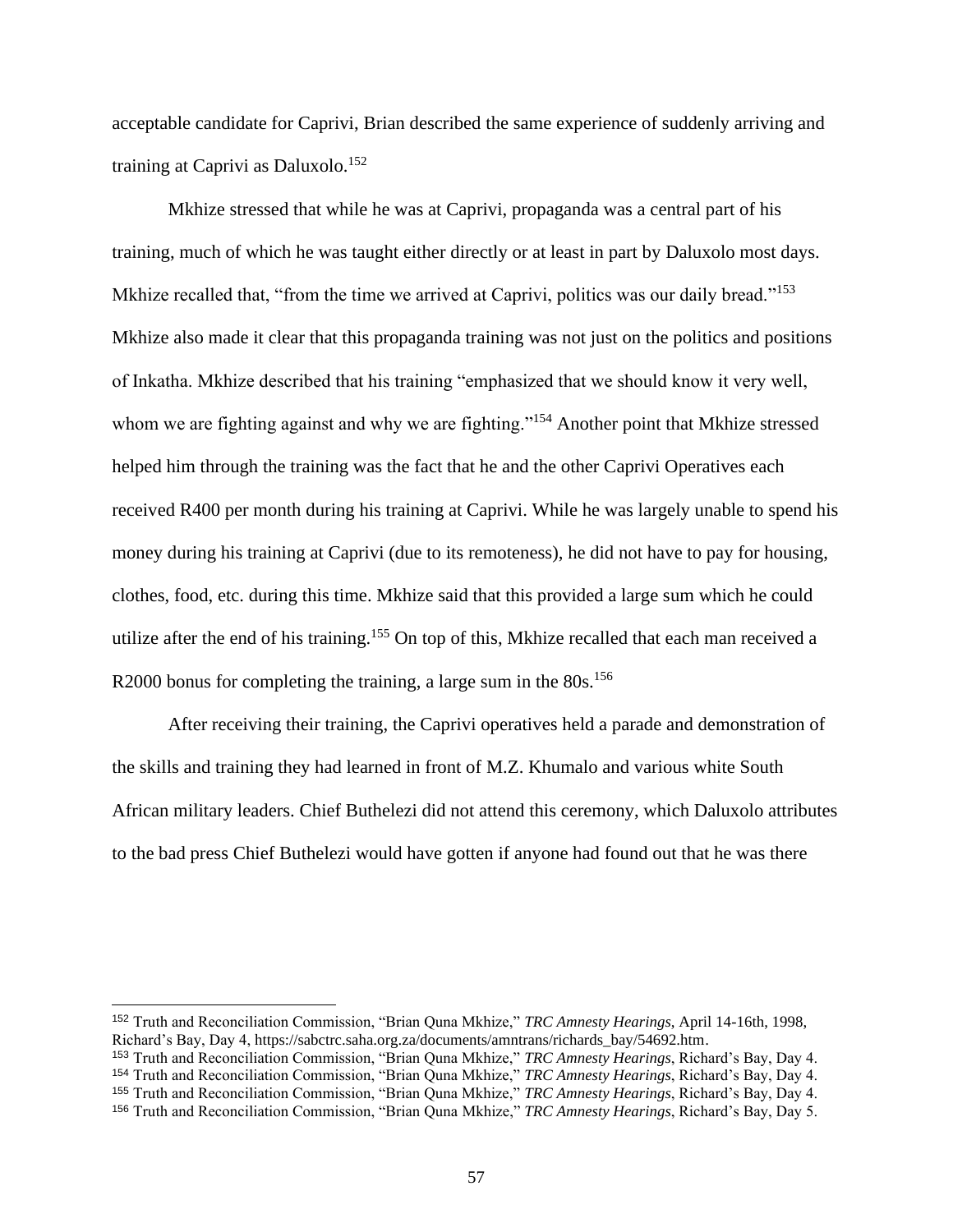with white military leaders.<sup>157</sup> The ceremony was however videotaped and Daluxolo was informed by M.Z. Khumalo that Chief Buthelezi received a copy.<sup>158</sup>

After this the Caprivi operatives were flown back to South Africa and from the airport were driven back to Nhlungwane Camp in KwaZulu. Here all the Caprivians meet Chief Buthelezi who personally welcomed them home and "thanked them for volunteering to defend [Inkatha]."<sup>159</sup> Chief Buthelezi continued to couch his language in terms of defense, even to his own men, to assure them of the justness of their cause as well as keep up appearances at this seemingly public event. If what M. Z. Khumalo told Daluxolo was true, then Chief Buthelezi would have certainly known that the training and intended use of the Caprivi operatives was not purely defensive. The Caprivians also meet various KwaZulu Police leaders who they would outwardly appear to be operating under as detective constables to disguise their operations as Caprivians. After these final festivities, the Caprivi operatives would either receive more training elsewhere in South Africa for six weeks or receive a month off before beginning their new work for Inkatha.<sup>160</sup> After receiving his additional training, Brian Mkhize started his position in the KwaZulu Police. In his case, he was initially placed near Pietermartizburg as the area needed help against the ANC/UDF. The use of the KwaZulu Police as covers turned out to be a lucrative arrangement for the Caprivi operatives as they received both a continuing salary of R700 for their roles as Caprivians and a standard KwaZulu policeman's salary on top of that.<sup>161</sup>

Soon after the "graduation" ceremony, Daluxolo and M. Z. Khumalo traveled to a meeting at a SADF military base in Mtubatuba with several high ranking military officers, some

<sup>157</sup> Truth and Reconciliation Commission, "Dalaqolo W. Luthuli," *TRC Amnesty Hearings*, April 7, 1998, Durban Days 1-2, http://sabctrc.saha.org.za/documents/amntrans/durban/54690.htm.

<sup>158</sup> Bopela and Luthuli, *Umkhonto we Sizwe*, 203.

<sup>159</sup> Bopela and Luthuli, *Umkhonto we Sizwe*, 205.

<sup>160</sup> Bopela and Luthuli, *Umkhonto we Sizwe*, 205.

<sup>161</sup> Truth and Reconciliation Commission, "Brian Quna Mkhize," *TRC Amnesty Hearings*, Richard's Bay, Day 5.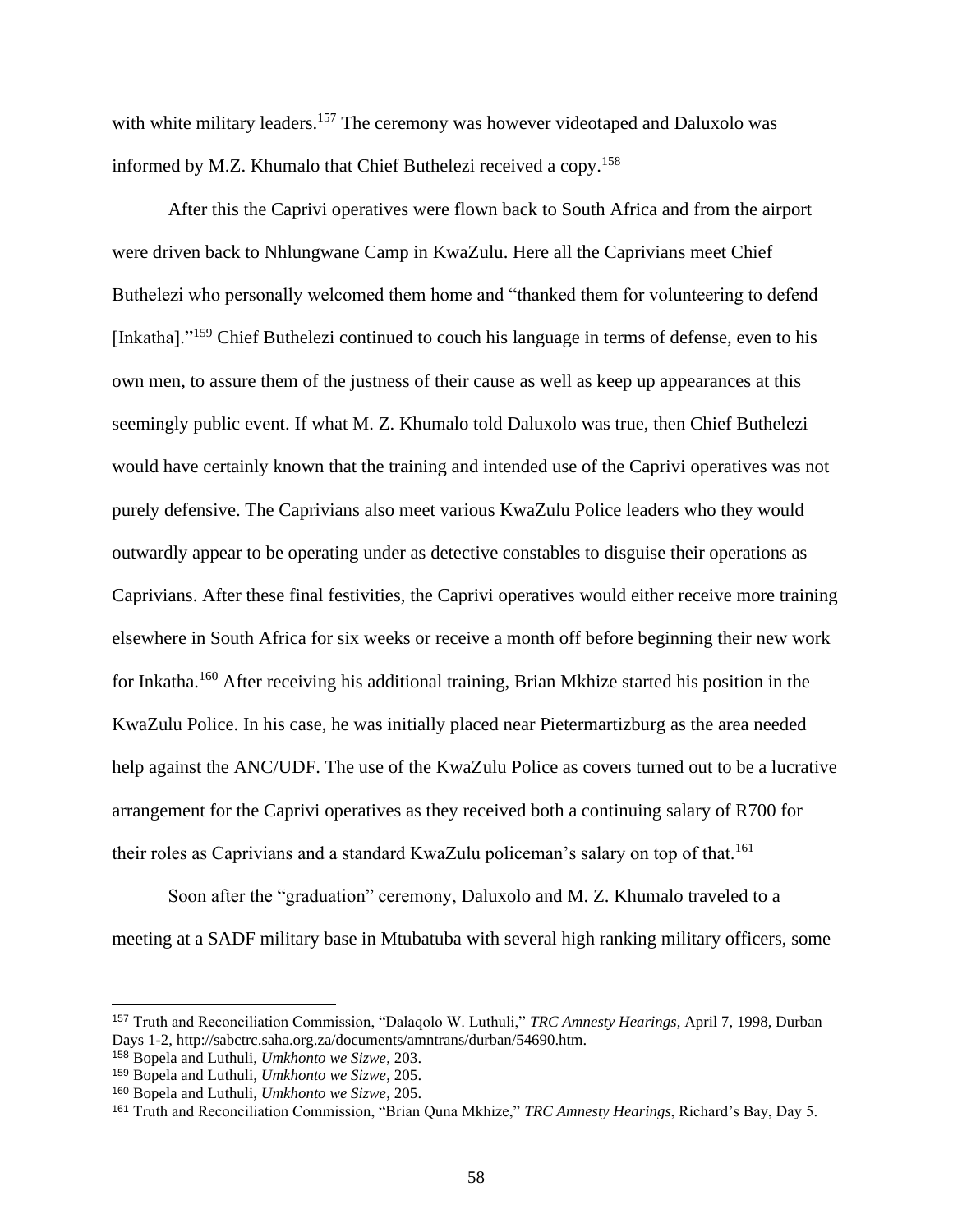of whom Daluxolo had met before but also some new faces. This group would become the Planning Committee and were intended to control the targets and operations of the Caprivi Operatives. The Planning Committee decided that three of the four Caprivi Operative groups were placed under the command of white officers who controlled their access to weapons and vehicles provided by the SADF, especially in the case of the Offensive group. Daluxolo assumed command of the Contra-mobilization group as this group was staying close to their homes and largely engaged in political propaganda work and intelligence gathering.<sup>162</sup>

This meeting once again caused Daluxolo to question what he was doing, largely regarding Inkatha's willingness to work with, if not under, the white SADF (Daluxolo blankets them as the Boers). He raised these concerns with M.Z. Khumalo by asking, "why the white people who trained them in Caprivi were rejoining them in Natal. Were they going to direct operations and select targets? If that was so, how could the Caprivians be able to escape the reality that they were being commanded by SADF officers? Had the IFP become a surrogate organization of the Boers? If it had, was Chief Minister Buthelezi aware of this and did he approve?"163

M. Z. Khumalo attempted to ease Daluxolo's mind by informing him that Chief Buthelezi was aware of the situation and did approve it. He also explained the reasoning of the Caprivians working under the SADF by stating, "They are giving us the money and weapons that enable us to fight, so we can't just brush them aside now that the training is over."<sup>164</sup> Daluxolo was not wholly satisfied by this explanation and worried about Inkatha's position as a liberation movement. He worried that Inkatha would instead be forced to attack those that had not attacked

<sup>162</sup> Bopela and Luthuli, *Umkhonto we Sizwe*, 206-207.

<sup>163</sup> Bopela and Luthuli, *Umkhonto we Sizwe*, 207.

<sup>164</sup> Bopela and Luthuli, *Umkhonto we Sizwe*, 207.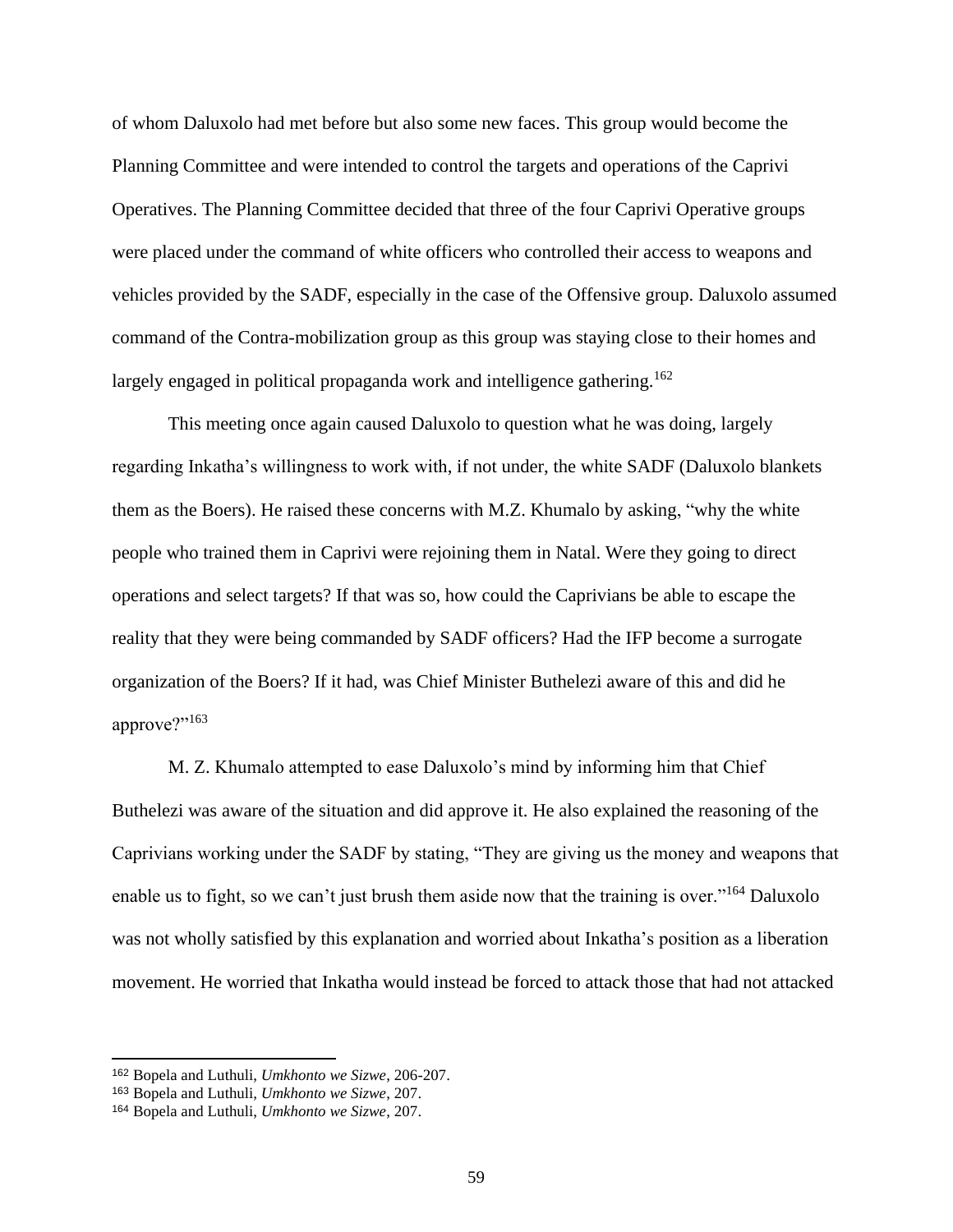Inkatha first. M. Z. Khumalo promised he would bring these concerns to Chief Buthelezi and "provide feedback" but it was unlikely he ever even raised these concerns.<sup>165</sup> After this Daluxolo was often excluded from Planning Committee meetings, he suspects this is because M. Z. Khumalo told the committee he was "asking awkward questions."<sup>166</sup> Daluxolo's concerns would turn out to be justified but this was a path that Inkatha took itself rather than one that was imposed by the SADF. Regardless, Daluxolo still largely kept his concerns to himself and continued with his duties with the Caprivi operatives. At this time, he still had a "disgust" of the UDF and felt they had attacked Inkatha and must be punished in kind.<sup>167</sup>

# *The First Hit*

In late 1986 M. Z. Khumalo wanted the Caprivi Operatives to get involved in offensive operations and requested action from the officers in Military Intelligence. The officers agreed and Daluxolo was told by Captain Opperman of MI that he should select four targets "whose death would have a positive impact on Inkatha."<sup>168</sup> Daluxolo in turn ordered the Defensive group to compile a list of four targets with full dossiers. The prime target selected was Victor Ntuli who was a "UDF activist and... paymaster."<sup>169</sup> On January 20<sup>th</sup>, 1987, Daluxolo and 11 other men (mostly from the Offensive group) arrived at a dry riverbed where they received AK-47s from Captain Opperman to carry out the hit. The men taped flashlights to their weapons to see in the dark, outlined how they were going to enter and sweep the house, and practiced one last time with their weapons. They were told by Captain Opperman to kill all occupants of the house.<sup>170</sup>

<sup>165</sup> Bopela and Luthuli, *Umkhonto we Sizwe*, 207.

<sup>166</sup> Bopela and Luthuli, *Umkhonto we Sizwe*, 207.

<sup>167</sup> Bopela and Luthuli, *Umkhonto we Sizwe*, 210, 138.

<sup>168</sup> Bopela and Luthuli, *Umkhonto we Sizwe*, 207.

<sup>169</sup> Bopela and Luthuli, *Umkhonto we Sizwe*, 207.

<sup>170</sup> Bopela and Luthuli, *Umkhonto we Sizwe*, 208.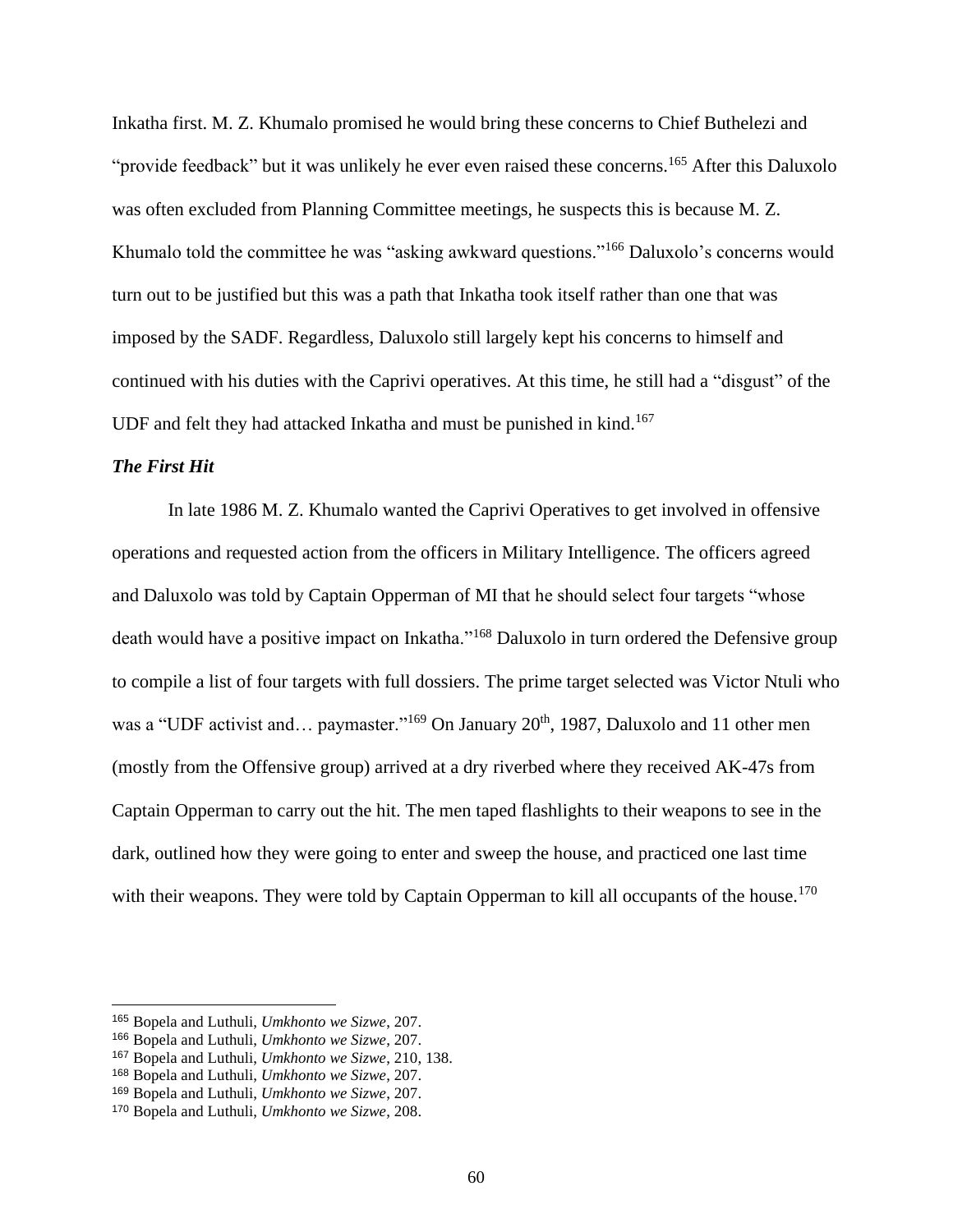The men piled into a white Combi (small bus) and traveled to the Ntuli residence where they efficiently and brutally carried out the hit, spraying tens of bullets into each room killing as they went. In all 13 people were killed, mostly women and children who were relatives of Victor Ntuli, but not Victor Ntuli himself. Ntuli was spared as he was not even in the residence and had been in hiding for the past month. Despite missing their target and the killing of so many innocents the Caprivians and the security officers called their raid a success. South African Police arriving on the scene later helped cover up any evidence that might have implicated the Caprivi operatives or any government involvement.<sup>171</sup>

While the level of brutality of that night would be repeated too many times to count over the coming years, the involvement of MI and the SADF would wane. Captain Opperman later alleged that his superiors ordered an end to all *Operation Marion* activities. The reason for this stoppage is unclear but it could be that the high profile and brazen murder of innocents worried Military Intelligence. Over this period MI's control over the Caprivi operatives was slowly shifted to the South African Police who were providing the covers and "jobs" for the Caprivians during the day. By 1989 SAP buildings and Inkatha buildings across KwaZulu-Natal acted as bases of operations for the Caprivians. Additionally, the Caprivians increasingly only acted on instructions from Inkatha officials or operated in small groups entirely independently. One of the Caprivians confirmed that many of his instructions came from Inkatha during his TRC hearing when he stated that, "There was no difference between the KwaZulu Police, the IFP and the KwaZulu government. In my opinion they were one entity. I received instructions [to kill people] from Captain Langeni [KwaZulu Police], Mr. MZ Khumalo [KwaZulu government] and [Mr. Daluxolo] Luthuli [Inkatha]."<sup>172</sup>

<sup>171</sup> Stiff, *Warfare by Other Means,* 182-183.

<sup>172</sup> Douek, *Insurgency and Counterinsurgency in South Africa*, 86.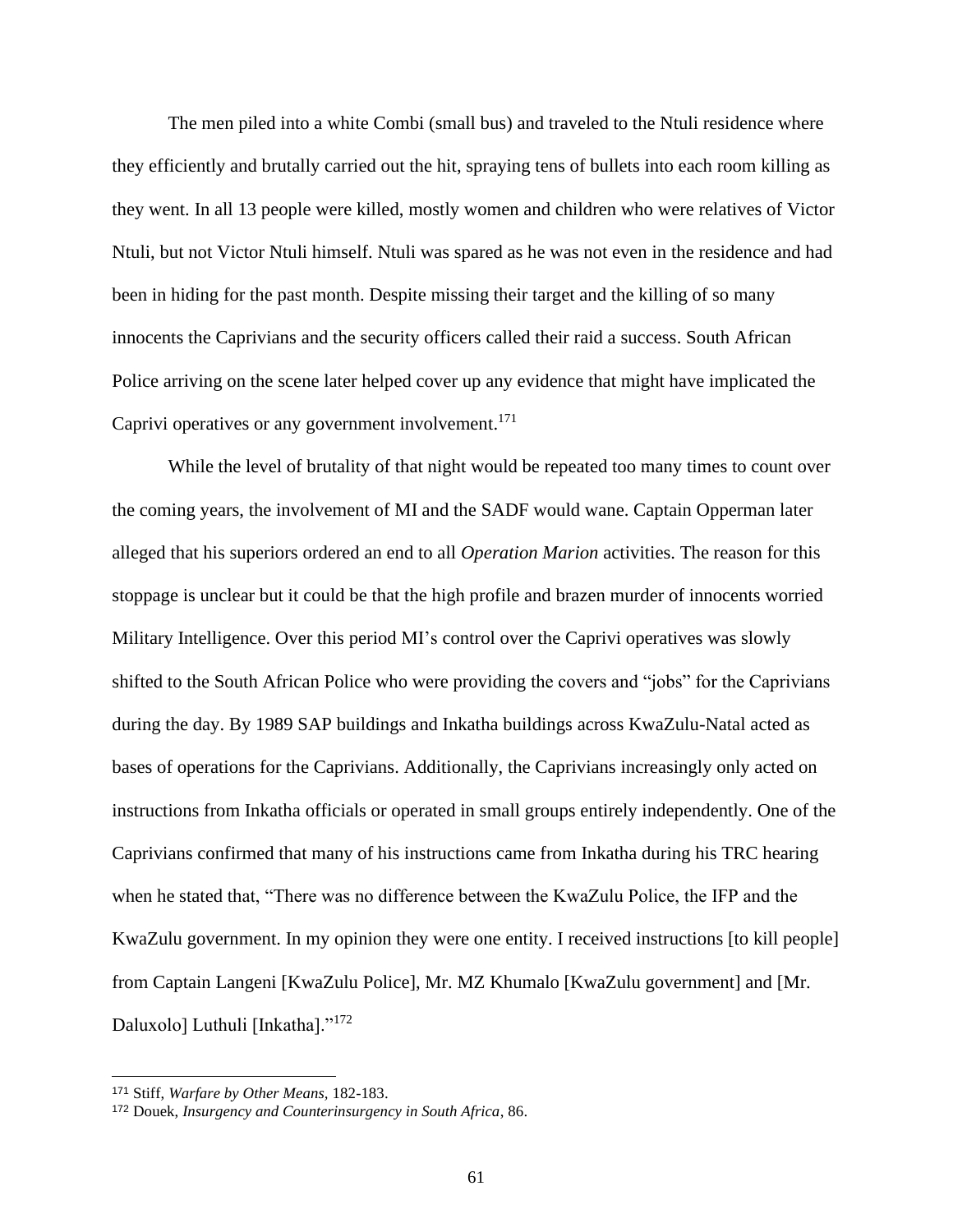Many Caprivians would only show up to Ulundi once a month to get paid and most of those actively operating were only engaged in fighting in their own local area. <sup>173</sup> The original groups and structure of the Caprivi operatives also began to break down, particularly by the 1990s. Men that were capable were pulled to areas where they were needed or operated in the same area for extended periods of time, relying on who was local rather then what group they belonged too. This meant that Daluxolo expanded his command over most Caprivians as he was the leader on the ground able to make decisions. This is in contrast to MI or even the SAP who tried to keep their direct involvement in Caprivi activities at arm's length. The Security Branch did not totally divest themselves from the Caprivi operatives and *Operation Marion*, however, as they still provided arms and ammunition on multiple occasions and continued to fund the Caprivians until at least 1991, likely longer. $174$ 

This next section will largely pull its evidence from the Truth and Reconciliation Commission (TRC) in South Africa in the late 1990s. This commission was designed to help pull the Republic of South Africa together by encouraging the nation to hear and watch those affected by violence tell their story and allowing those who committed violence to give their testimonies to an open session that was also broadcasted on radio and television. For those who committed violence, the TRC allowed them to apply for amnesty for their crimes under the conditions that they told the full truth about their involvement and could prove that their crime was politically motivated. This thesis will be primarily pulling from these amnesty hearings from Inkatha supporters and Caprivians like Daluxolo. Because these men are applying for amnesty and attempting to prove that their crimes are completely politically motivated, this thesis will at times

<sup>173</sup> Stiff, *Warfare by Other Means,* 184.

<sup>174</sup> Stiff, *Warfare by Other Means,* 184; Douek, *Insurgency and Counterinsurgency in South Africa*, 89-90.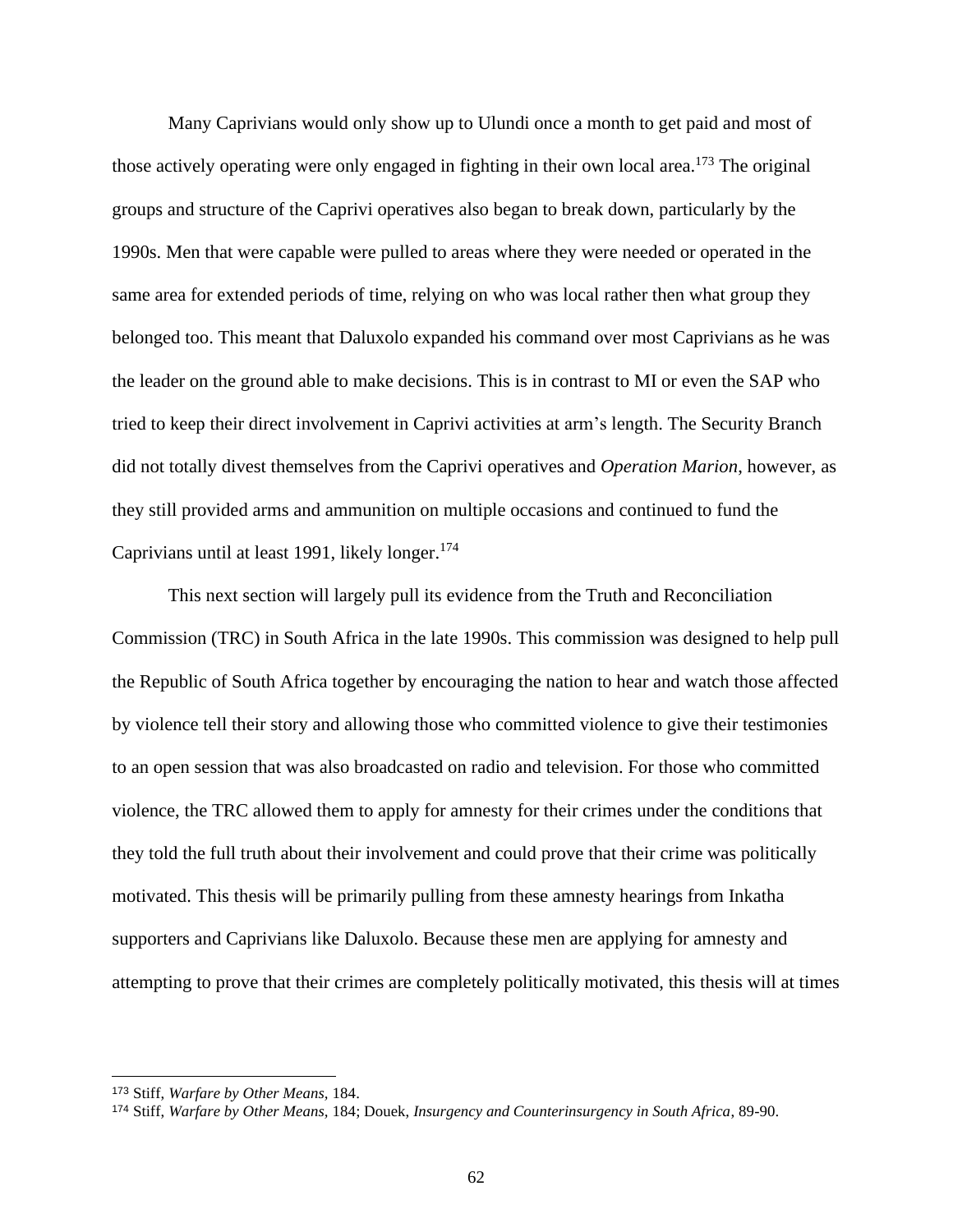question these testimonies regarding what information they omit, lie about, or how it is otherwise presented.

This is not intended to negate or otherwise accuse the entire testimony of being false nor is this intended to be a critique of the Truth and Reconciliation process. After all, this thesis is still utilizing this information and operating under the same assumption of the committee that the majority of the information is truthful and will be challenged when necessary. Due to the nature of this violence, the TRC provides a valuable source of information that otherwise would not be available. Nevertheless, the information provided must be approached with a certain level of caution which must be pointed out before the discussion of Caprivi operative and hit squad activities unfold in this chapter.

# *Mpumalanga 1986-1987*

After the attempted assassination of Victor Ntuli and massacre at the Ntuli residence, Daluxolo was ordered by Inkatha leadership to move to Mpumalanga and take control of the situation there. Daluxolo began his involvement in 1986 but was in full control of Caprivi operative activities in the area by 1987. Daluxolo was faced with a dilemma when he first arrived at Mpumalanga due to the intense violence and what he described as the undisciplined nature of Inkatha supporters there. This was causing an internal struggle in the local Mpumalanga Inkatha branch between Zakhile Mkhize and a Mrs. Qolo (her full name is never given). Mkhize was the Chairman of the Mpumalanga Inkatha branch and a member of the Inkatha Central Committee. His faction supported what Daluxolo described as the reckless violence against the UDF and anyone they saw as UDF supporting. Daluxolo described that they attacked in broad daylight, would attack whole families if even a single member supported the UDF, or even attack those that they saw as economically well off. Qolo and her faction supported ending the violence and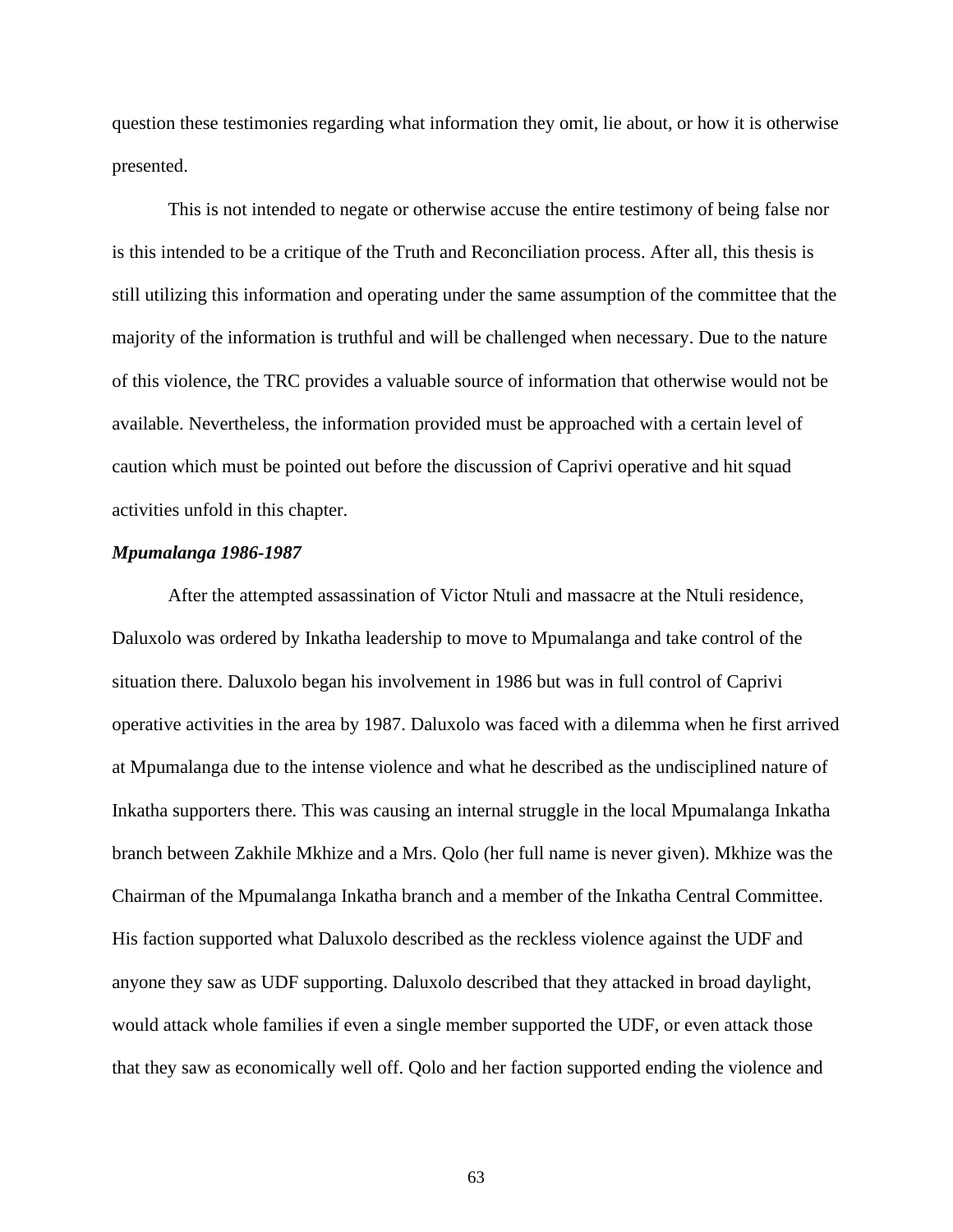Daluxolo was generally supportive of her position. His position as political commissar likely influenced his opinion that the aggressive brand of violence used by Mkhize's supporters were harming the image of Inkatha not only in Mpumalanga but nationally.<sup>175</sup>

Daluxolo and Qolo were summoned to Ulundi to meet with Chief Buthelezi as well as the KwaZulu cabinet to find that Mkhize was already there. Mkhize had complained to Chief Buthelezi and others in the KwaZulu/Inkatha leadership that Daluxolo and Qolo were letting Inkatha supporters be attacked by the UDF and not allowing them to defend themselves. Daluxolo clarified his position by stating he was concerned with the lack of discipline among the Inkatha supporters in Mpumalanga and brought his concerns about the reckless actions of these supporters. Mkhize was forced to accept that some of his supporters did engage in these actions and Chief Buthelezi subsequently agreed with Daluxolo's position and ordered him to return to Mpumalanga to "fix things."<sup>176</sup>

Daluxolo did as he was told and worked to install discipline, but by no means did he think his mission was to end the violence, nor did he intend to in this crucial battleground area during 1987. Instead, he encouraged violence to be carried out at night and targets to be more clearly defined. Daluxolo also forbade Inkatha supporters from speaking openly about the fact that almost all the police in the area were Inkatha members or at least Inkatha aligned.<sup>177</sup> He recognized the leadership's position that the violence was necessary to Inkatha's mission in Mpumalanga, but Inkatha must maintain the ability of denial to protect their popular support. In many ways, Daluxolo applied what he learned as a political organizer and at Caprivi and used it

<sup>175</sup> Truth and Reconciliation Commission, "Dalaqolo W. Luthuli," *TRC Amnesty Hearings*, Day 1, https://www.justice.gov.za/trc/amntrans/durban/dbn1.htm.

<sup>176</sup> Truth and Reconciliation Commission, "Dalaqolo W. Luthuli," *TRC Amnesty Hearings*, Day 1.

<sup>177</sup> Truth and Reconciliation Commission, "Dalaqolo W. Luthuli," *TRC Amnesty Hearings*, Day 1.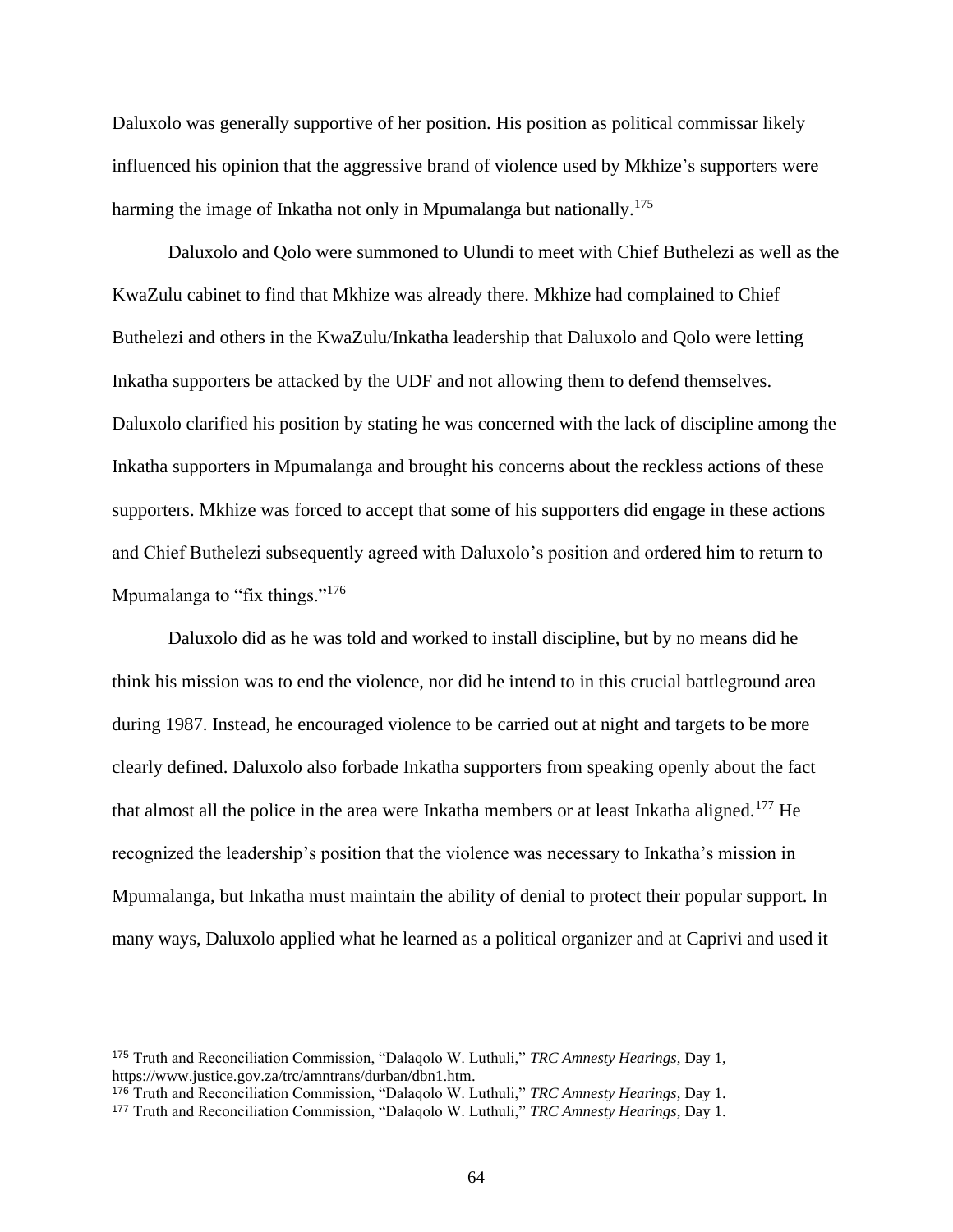to continue to persuade the Mpumalanga Inkatha supporters towards violence in a more "practical" manner.

# *Clermont and Pietermartizburg*

In the middle of 1987, M. Z. Khumalo at Ulundi pulled Daluxolo away from Mpumalanga to deal with urgent business in Clermont, a township near Durban (not to be confused with Claremont, the suburb of Cape Town). When he arrived in Clermont, Daluxolo was placed at the disposal of local leader Samuel Yamile who was the Clermont Inkatha Chairman and a KwaZulu Member of Parliament (later Deputy Minister). Yamile had been working to turn Clermont to an Inkatha stronghold but had faced fierce UDF opposition, so much so that an attempt was made on his life by a hand grenade attack. Other Caprivi operatives were also transported on kombis to Clermont to protect Yamile and his properties.

Yamile told Daluxolo that he was certain that the main man behind the attack was Zazi Khuzwayo who Yamile had been in conflict with for some time. Yamile even mentioned that he had attempted to have Khuzwayo killed many times before but had not succeeded. Yamile further justified Khuzwayo as the target by telling Daluxolo, "if we could kill Mr. Khuzwayo, it would be easy to convert Clermont into an IFP area."<sup>178</sup> Daluxolo then went to work planning the hit but he would stay with Yamile while it was carried out.

Daluxolo utilized four Caprivi operatives that were assigned to protect Yamile to carry out the hit- Pumlani Mshengo, Nosboo 'Spo' Bengu, Bekhisiso 'Alex' Khumalo, and Vela Nquno. Pumlani Mshengo and Nosboo Bengu were supposed to be the ones actually killing Khuzwayo and were armed with .38 Special revolvers supplied by Daluxolo.<sup>179</sup> Bekhisiso

<sup>178</sup> Truth and Reconciliation Commission, "Dalaqolo W. Luthuli," *TRC Amnesty Hearings*, Day 1.

<sup>&</sup>lt;sup>179</sup> Daluxolo states that he supplied Mshengo and Bengu with revolvers because they do not leave cartridges behind so they could not be traced by the police.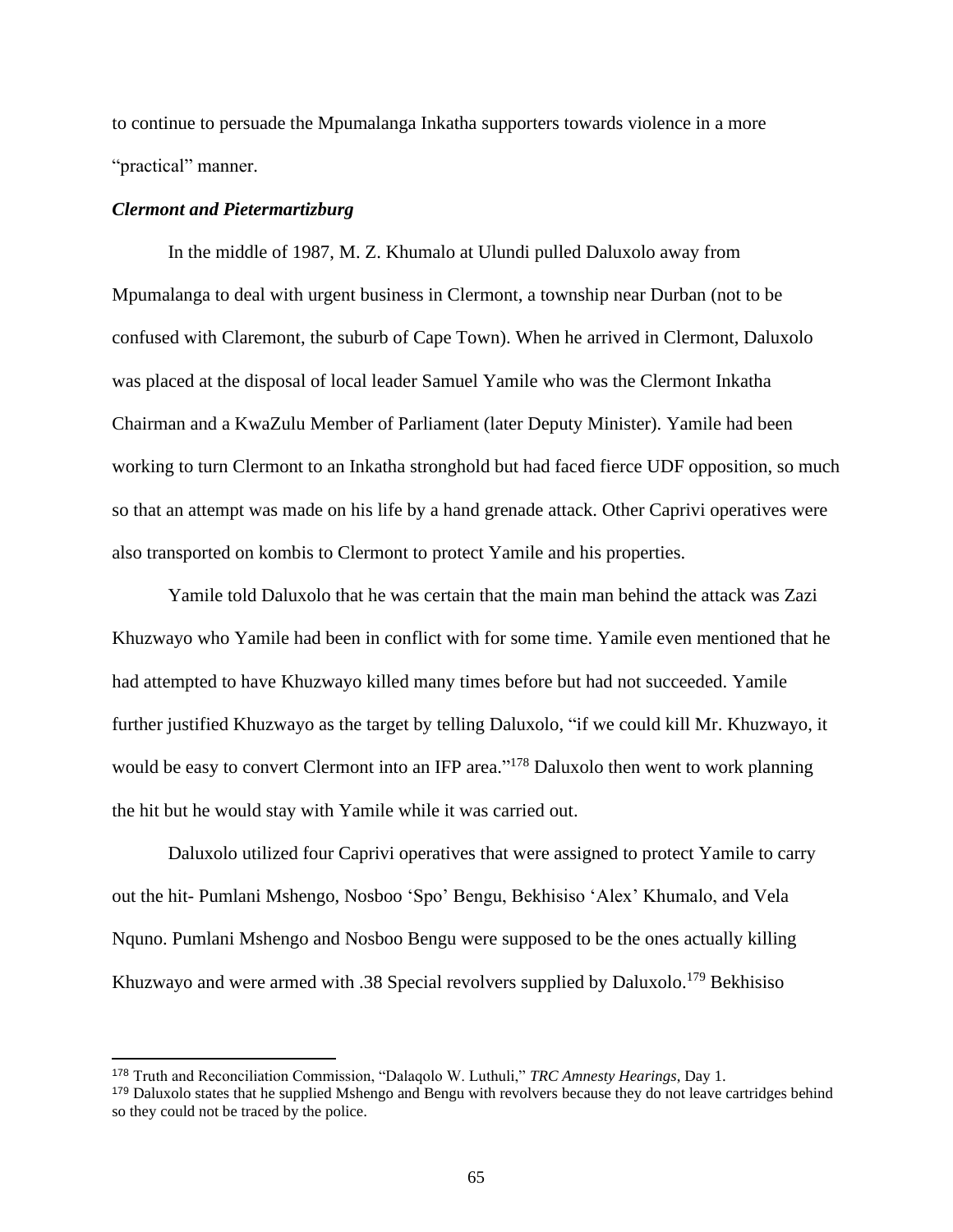Khumalo and Vela Nquno were supposed to stand guard and were armed with 9mm pistols supplied by Yamile. Hleganpani Yamile, Samuel Yamile's son, would drive the Caprivians because he was the only one who knew the area well (ironically, he drove them around in a hearse).<sup>180</sup> Another local, Misizi Hlope, also rode with them because he knew Khuzwayo well and could point him out to the Caprivians.<sup>181</sup>

Bekhisiso Khumalo described the hit-

"When we parked outside the post office, Msisi got out of the car as planned and went to check inside [Khuzwayo's] shop. He returned and told us that everything was okay. Because we had agreed that if he was there, he would be in his office. We got out of the car and Msisi disappeared. Then we went separately into the shop. I and Vela were the first ones to go in and pretended to be buying something. At that time, Pumlani Mshengo and Spo Bengu appeared, passed us and then disappeared. At that, when they passed us, we went to position ourselves by the entrance. I then heard gunshots. After that Pumlani and Spo emerged, passed us and then we followed them. When we left this place, when we already on the street, I heard gunshots behind me. When I looked back, I saw Vela's gun pointing upwards, then I realised that he was shooting in the air and I proceeded. Before I got to the car, I also heard gunshots. I turned back, but I couldn't see anything. I was the last one to get into the car. We then agreed that we should go straight to Mpumalanga. We then arrived at Mpumalanga and I am not sure who amongst us phoned Yamile's house to inform them that everything had gone well."<sup>182</sup>

Daluxolo then went to Mpumalanga to collect the Caprivi operatives and bring them back

to Yamile's house. When he arrived, he decided that Mshengo and Bengu should stay in Mpumalanga for a bit in case their faces were recognized in Clermont, which could cause them to be targeted by the UDF. After returning to Yamile's house and explaining the hit was successful, Yamile was excited and gave Daluxolo and all the Caprivi operatives R100 as a thank you. Hlope was rewarded even further for showing his loyalty and helping Yamile in other

<sup>180</sup> Truth and Reconciliation Commission, "Bekhisiso Khumalo," *TRC Amnesty Hearings*, April 9, 1998, Durban Day 3, https://sabctrc.saha.org.za/documents/amntrans/durban/54691.htm.

<sup>181</sup> Truth and Reconciliation Commission, "Misizi Jethro Hlope," *TRC Amnesty Hearings*, August 4th, 1997, Durban Day 6, Case No. 1779/96, https://www.justice.gov.za/trc/amntrans/durban/hlope.htm.

<sup>182</sup> Truth and Reconciliation Commission, "Bekhisiso Khumalo," *TRC Amnesty Hearings*, Day 3.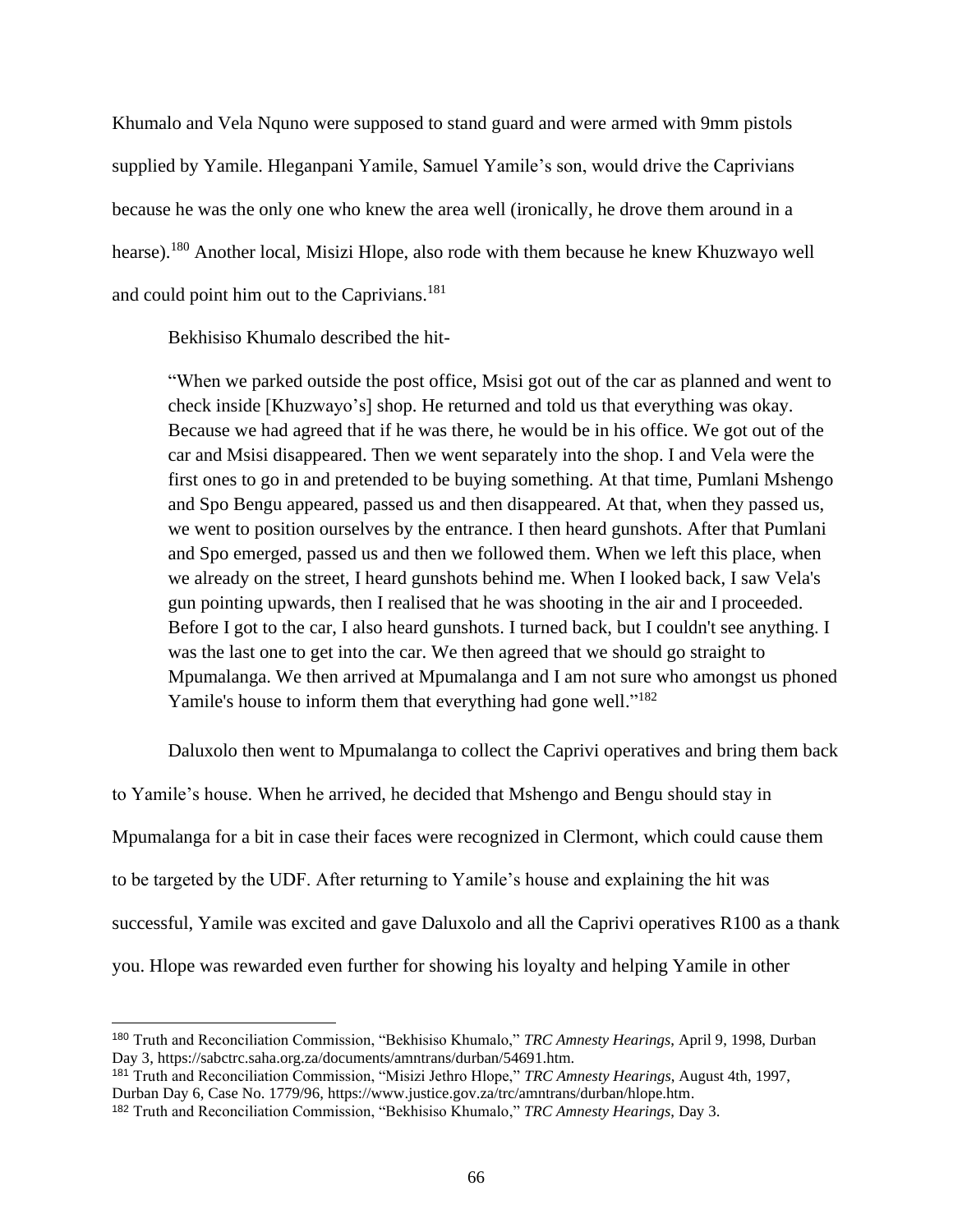instances. Hlope would receive membership into Inkatha, a job as Zulu Police Special Constable (kitskonstabel) with a 9mm pistol and identification to match, and after doing a few more jobs for Yamile he would act as his personal security and would receive a R600 salary in 1989. Hlope also noted that he was not always sure of the motive behind Yamile's choice of targets, many of whom Yamile had ordered the assassination of both before, during, and after the Caprivians were in Clermont. Hlope speculated that the reasons behind these hits may have been because these people were in competition with Yamile's business interests and he may have used Inkatha members and the Caprivians to advance himself financially, these statements could not be confirmed by Hlope however.<sup>183</sup>

After the hit in Clermont, Daluxolo was then told by M. Z. Khumalo to bring some Caprivi operatives and go to the area around Pietermaritzburg controlled by local Inkatha aligned chiefs (amakozi, singular Inkozi or Nkosi). Daluxolo and his fellow Caprivians (largely from the contra-mobilization group) spent most of their time in Chief (Nkosi) Nqobo's area because he was losing support and land to the UDF. Another hit squad was already active in the Pietermaritzburg area led by KwaZulu Police Captain Hlengwa. This hit squad was mostly made of locals but also included Caprivi operative Bigboy Ndlovu who embedded himself into the local police and hit squad because he was born and raised in the area.<sup>184</sup>

A group of KwaZulu MPs and Chiefs came to Chief Nqobo and expressed their frustration at his area being UDF dominated. Daluxolo explained that "the inkozi was told to call a meeting of the community. Those who did not attend the meeting, would have to leave the area and move to areas which were controlled by the comrades. I realised that the inkozi was in trouble because he was put in a situation where he didn't really belong in. He was being forced to

<sup>183</sup> Truth and Reconciliation Commission, "Misizi Jethro Hlope," *TRC Amnesty Hearings*, Day 6.

<sup>184</sup> Truth and Reconciliation Commission, "Dalaqolo W. Luthuli," *TRC Amnesty Hearings*, Day 1.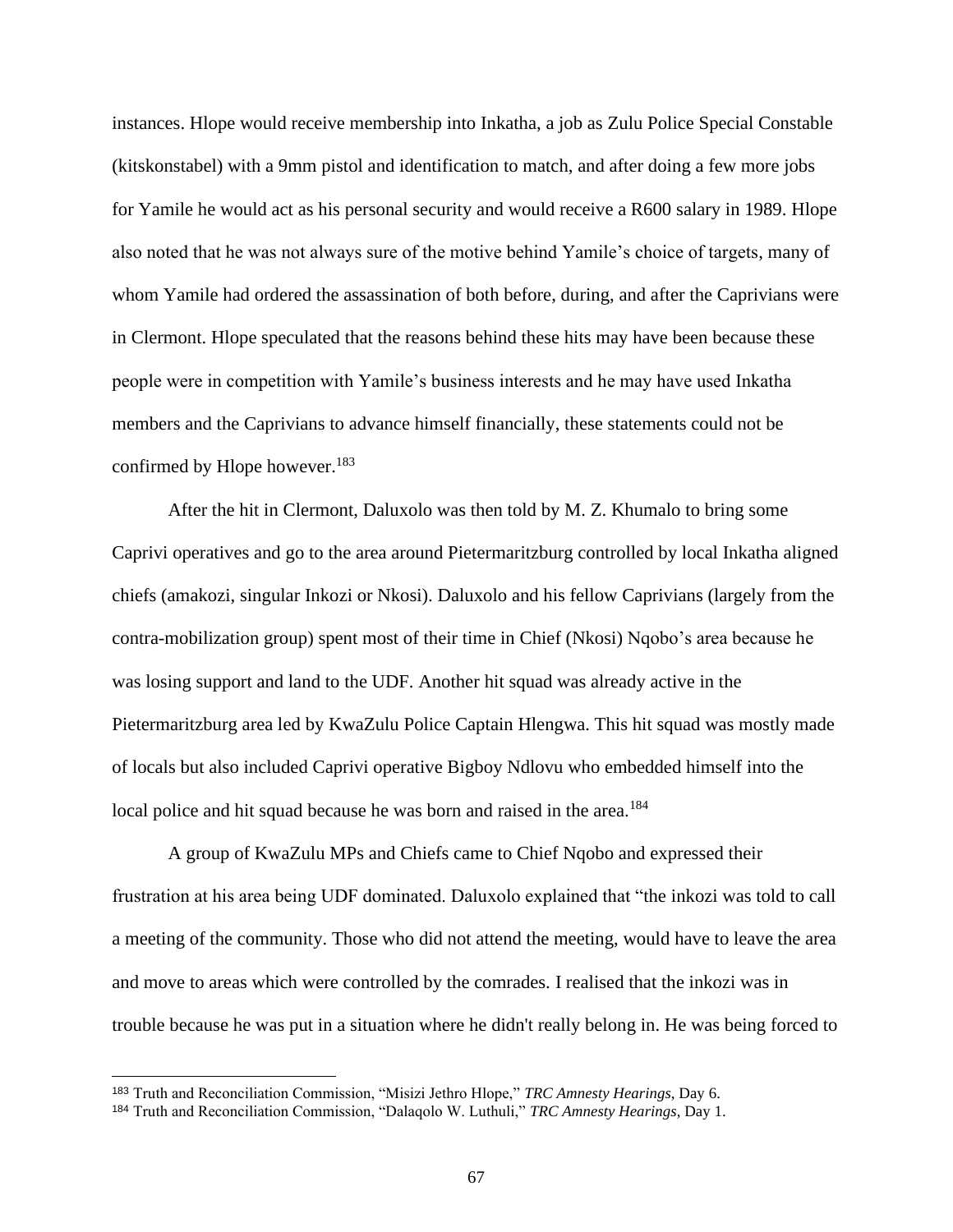call a meeting. Those who didn't attend these meetings, would be killed by hit squad, the Hlengwa hit squad in the night."<sup>185</sup> At this same meeting Hlengwa was also ordered to use his hit squad to kill a local counsellor who was defiant of Chief Nqobo and declaring his support for the UDF. Daluxolo recalled that Hlengwa's hit squad carried out numerous attacks while he was in the Pietermaritzburg area and also engaged in cattle rustling. Beyond the economic benefits of cattle rustling as discussed before, the stealing of cattle had a political purpose because the number of cattle was tied to power in Zulu custom. Thus, the stealing of cattle was intended to signal that the opposition was weak while the Inkatha backed chiefs were strong.<sup>186</sup>

Daluxolo claims that he was not involved in any of Hlengwa's hit squad activities at this time but instead was more directly engaged in propaganda and training activities. Daluxolo recalled, "I had come with the contra-mobilization group, it was to accompany the Nkosi when he went to meetings in different districts. Then the contra-mobilization would educate the youth about Inkatha and at the same time, they will train the youth on how to protect themselves and in the handling of guns so that they could assist the Nkosi when we left."<sup>187</sup> Again we see Daluxolo applying his training at Caprivi not only to be utilized in propaganda efforts but also to train others in direct action and violence campaigns.<sup>188</sup>

# *Mpumalanga 1987-1990*

Daluxolo then returned to Mpumalanga from 1987-1988 and the situation there had only escalated since his absence. Inkatha continued to engage in public and ruthless violence in attempts to control the entire area and threaten the opposition into silence. Daluxolo described Inkatha as being involved in the "kidnapping, rape, stealing, burning and the shooting of, killing

<sup>185</sup> Truth and Reconciliation Commission, "Dalaqolo W. Luthuli," *TRC Amnesty Hearings*, Day 1.

<sup>186</sup> Truth and Reconciliation Commission, "Dalaqolo W. Luthuli," *TRC Amnesty Hearings*, Day 1.

<sup>187</sup> Truth and Reconciliation Commission, "Dalaqolo W. Luthuli," *TRC Amnesty Hearings*, Day 1.

<sup>188</sup> Truth and Reconciliation Commission, "Dalaqolo W. Luthuli," *TRC Amnesty Hearings*, Day 1.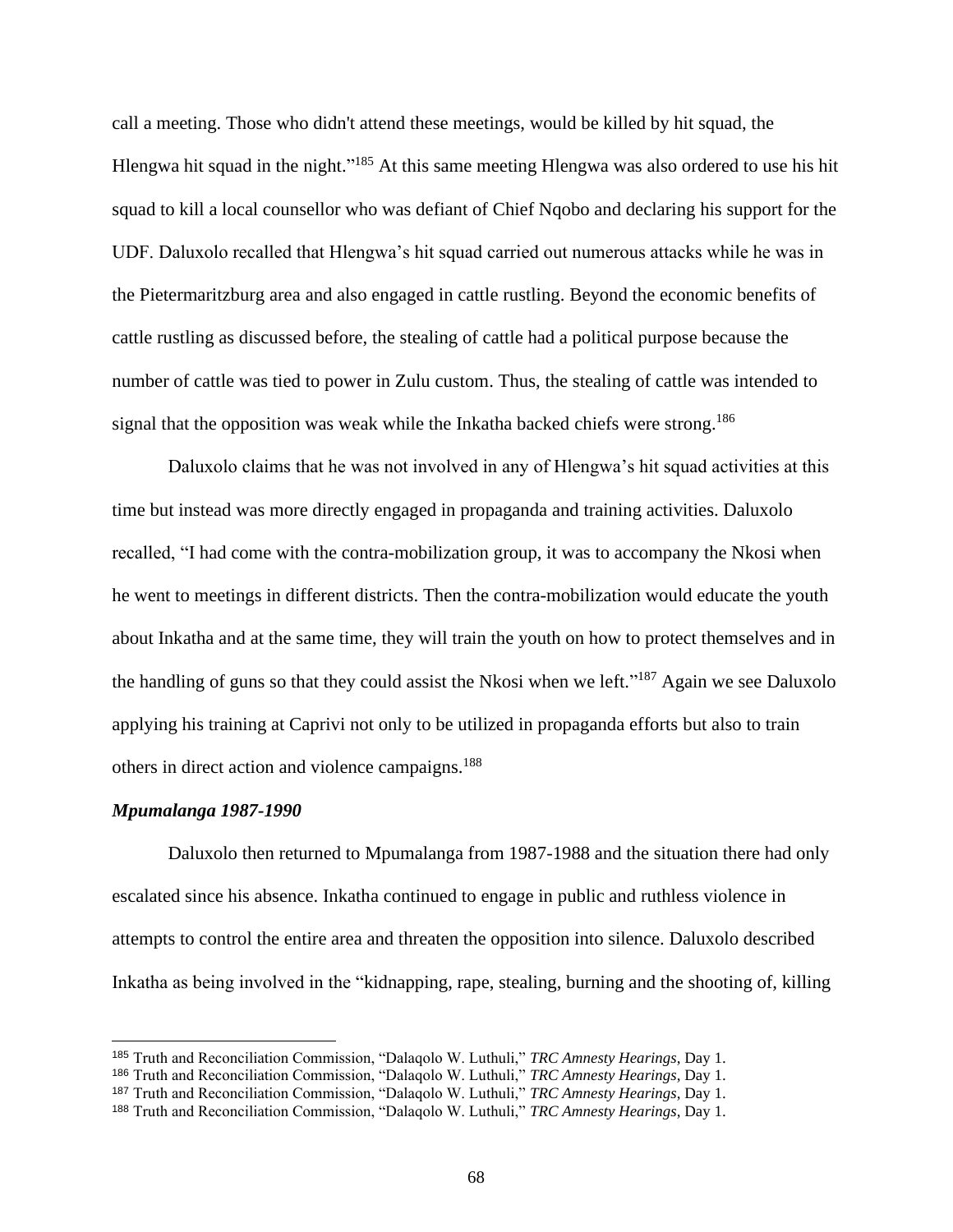of people in broad daylight."<sup>189</sup> Because of Inkatha's continued brazen actions and targeting of even those not aligned with the UDF, the UDF was instead beginning to swell in popularity. With more support from the community and experience from Inkatha attacks, the UDF's resolve was beginning to harden. Daluxolo again attempted to enforce discipline in the local Inkatha supporters and move activities away from broad daylight attacks and the targeting of non-aligned individuals. And again, Daluxolo was no stranger to violence, and continued to organize and/or take part in numerous attacks and raids on the UDF controlled areas in Mpumalanga.<sup>190</sup>

Not long after Daluxolo's return to Mpumalanga a fellow Caprivi operative, Walter Ntalani, who was living and operating in the area had their home attacked by the UDF. While Ntalani was not harmed, his sister was killed. This brazen daytime attack against one of their own sparked Daluxolo and his fellow Caprivians in the area into action. Daluxolo collected several Caprivi operatives living in and around the area to retaliate immediately, especially because Ntalani was able to identify his attackers and he knew where they lived. The group moved out at night towards the house of Ntalani's attackers. Upon arriving the group threw petrol bombs into the house and shot at the people running out of the burning building. Daluxolo was not certain if they survived or died under this hail of bullets. Satisfied that he and his group had had their revenge on their target he left command with David Ndlamini and Sibisi Nqolo. They continued to attack other houses in the area, although Daluxolo did not stay to see this.<sup>191</sup>

In another instance in Mpumalanga, Daluxolo provided several AK-47s and 9mm handguns to an Inkatha supporter who requested them to carry out a retaliatory attack against the UDF. When local police officers investigated the scene they found the AK-47 cartridges and

<sup>189</sup> Truth and Reconciliation Commission, "Dalaqolo W. Luthuli," *TRC Amnesty Hearings*, Day 1.

<sup>190</sup> Truth and Reconciliation Commission, "Dalaqolo W. Luthuli," *TRC Amnesty Hearings*, Day 1.

<sup>191</sup> Truth and Reconciliation Commission, "Dalaqolo W. Luthuli," *TRC Amnesty Hearings*, Day 1.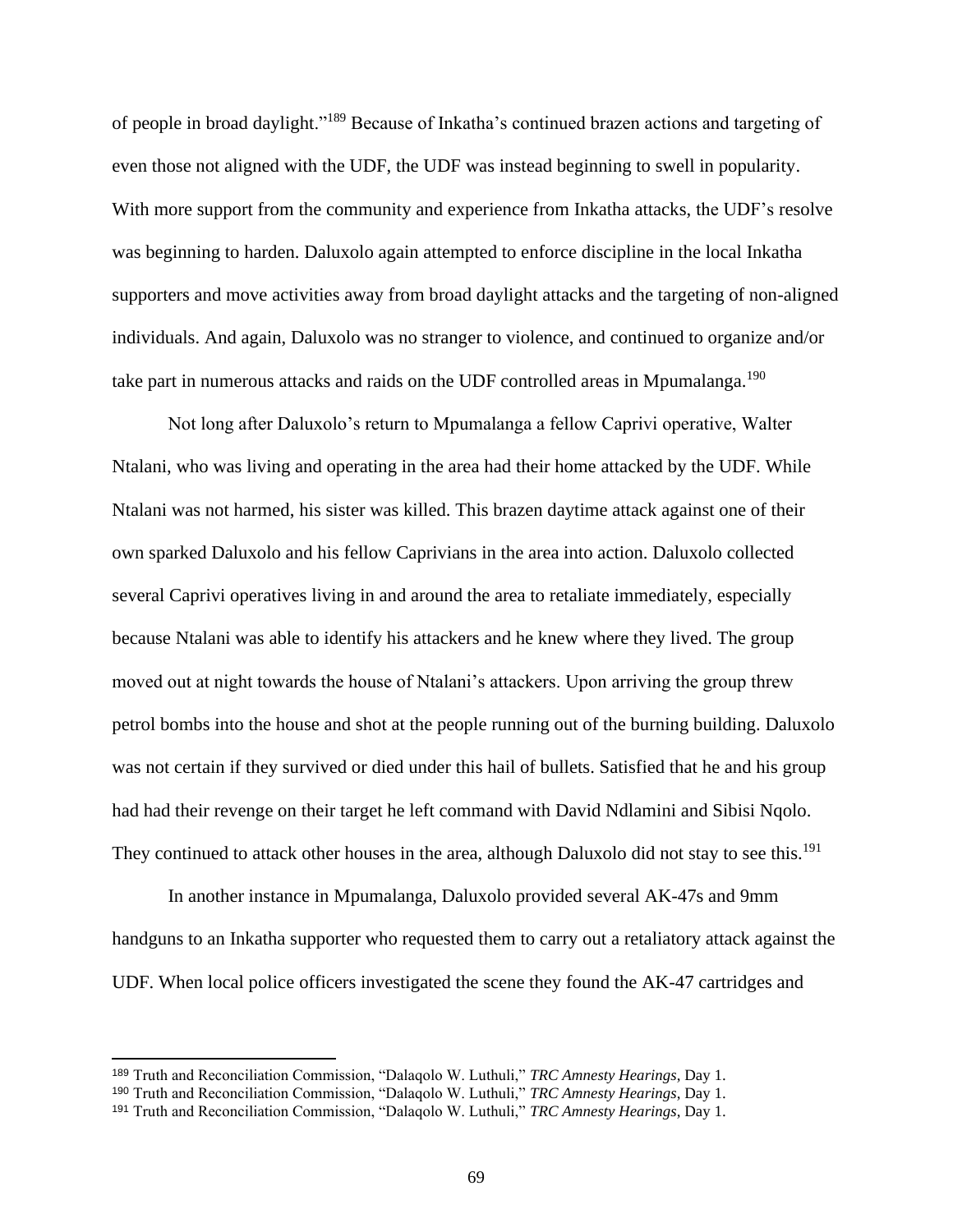went to Zakhile Mkhize asking about the guns so that they could "find" the AKs somewhere and cover up the crime for Inkatha. Mkhize pointed them towards Daluxolo who had provided the weapons. Daluxolo not wanting to give away that he had likely acquired the AK-47s through his activities as a Caprivi operative, refused to give any information or weapons to these policemen. The police then accused him of being an MK fighter and arrested him.<sup>192</sup> Daluxolo was eventually able to clear his name by taking the police to talk to M. Z. Khumalo at Ulundi. The police continued to hold Daluxolo until M. Z. Khumalo brought the guns to them. Daluxolo was eventually released on bail but the charges against him were already filed.<sup>193</sup>

In August 1988 the Planning Committee, which was still technically in control of the Caprivi operatives, was deeply worried that the charges against Daluxolo could uncover the relationship between Inkatha and the Apartheid state. Internally, high officers in the SADF were deeply worried that Daluxolo was going to tell everyone in prison about *Operation Marion* and threaten the National Party's hold on to power and Inkatha as a whole. They requested Military Intelligence carry out an assassination on Daluxolo, but MI officials would not do it unless local police and Inkatha were on board. M. Z. Khumalo was greatly opposed and so the assassination option was dropped.<sup>194</sup> Daluxolo did not know of this potential assassination until after 1994. Instead, the Planning Committee met with Daluxolo in Durban and informed him that he would skip his next bail meeting and instead be sent into hiding on a MI base in Lesotho. During this

<sup>192</sup> The fact the guns were AK-47s and thus the weapon most commonly used by MK likely pushed this accusation after Daluxolo's refusal to hand them over. Daluxolo was given the AK-47s by MI to hide Inkatha's and the state's involvement in some of the killings creating an ironic twist to this accusation.

<sup>193</sup> Truth and Reconciliation Commission, "Dalaqolo W. Luthuli," *TRC Amnesty Hearings*, Day 1.

<sup>194</sup> Bopela and Luthuli, *Umkhonto we Sizwe*, 210.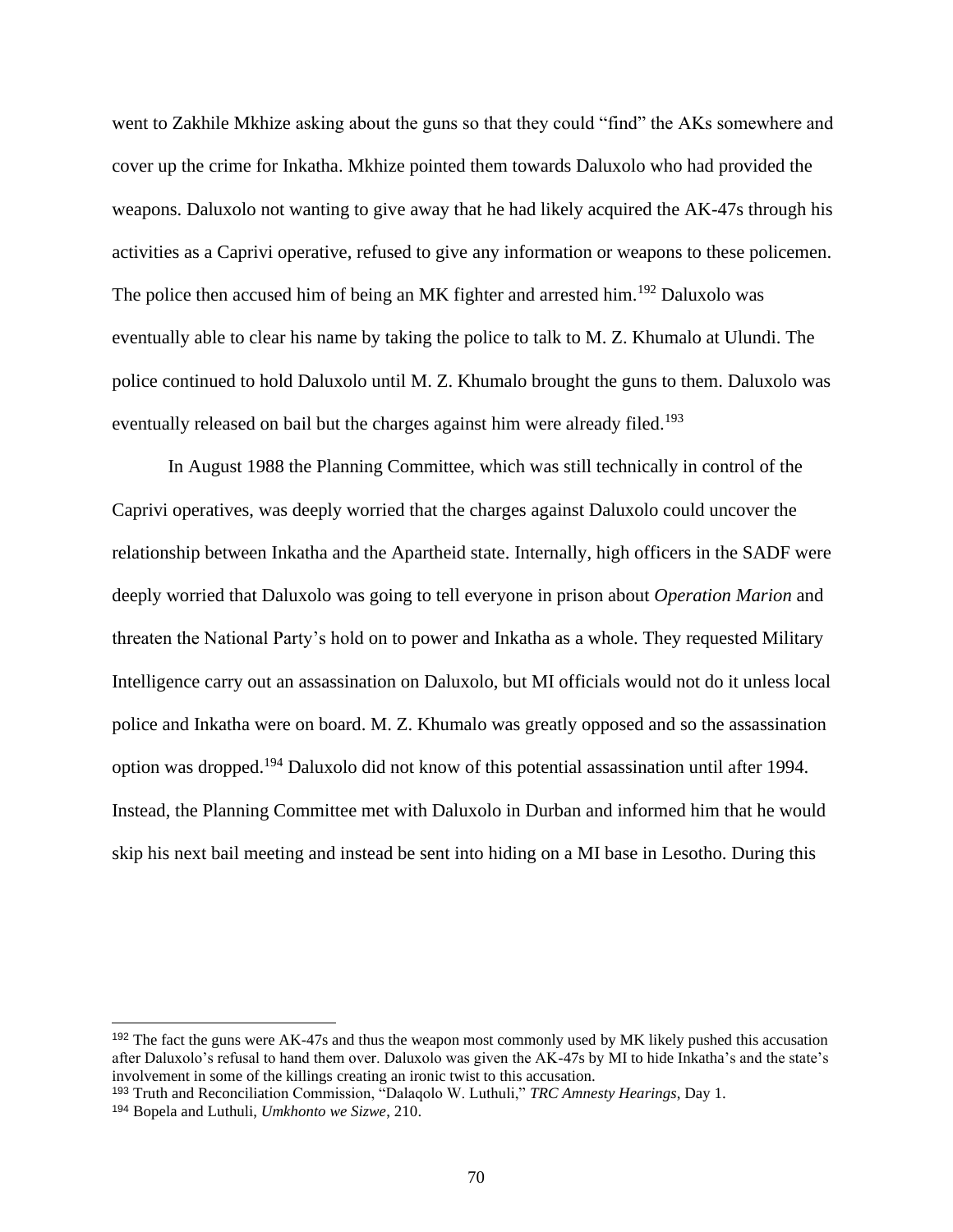time the Planning Committee would work behind the scenes to attempt to destroy the charges against Daluxolo and any evidence that could link the crime to Operation Marion.<sup>195</sup>

Daluxolo was then moved to another camp in KwaZulu-Natal before returning to his same activities in Mpumalanga in 1989. While Daluxolo was in hiding the situation in Mpumalanga had only worsened. No longer was it Inkatha raids into UDF controlled areas and counter actions by the UDF but a state of civil war in Mpumalanga with near constant fighting. During this time Inkatha's local leader Zakhile Mkhize had been killed and a power vacuum opened up. Another Inkatha chairman, Sipho Mlaba, stepped into this role in large part due to MI officer Major Paul Berry who provided him with bodyguards, planning, and other support.<sup>196</sup> After Daluxolo had been commanding Inkatha forces in Mpumalanga during three particularly tough days of fighting he contacted Major Paul Berry about launching an attack at a UDF stronghold named 25 Rand. This neighborhood had been the source of numerous attacks against Mlaba's areas of influence in Mpumalanga. Major Paul Berry informed Daluxolo that the attack would have to be postponed so he could remove his men from the area. Daluxolo was confused by this and had the following conversation with the Major-

"Major", Daluxolo asked incredulously, "you have men at 25 Rand?"

"Yes, I have, Commander Luthuli", the major responded.

"What are they doing there, Major? The people who have mounted attack after attack against Mlaba's house liver there. What's the role of your men?"

"Military Intelligence's role is to keep balance and ensure that neither side wipes out the other. If that happens the fighting will stop. In a nutshell, if the IFP gains the upper hand our men intervene on the side of the UDF and vice versa."

Daluxolo stood there flabbergasted and speechless.

"You seem surprised Commander Luthuli. I felt sure you knew this."

<sup>195</sup> Truth and Reconciliation Commission, "Dalaqolo W. Luthuli," *TRC Amnesty Hearings*, Day 1; It appears the charges were either eventually dropped or in some way inhibited. Daluxolo was never arrested again regarding his missed bail meeting or his distribution of the AK-47s.

<sup>196</sup> Truth and Reconciliation Commission, "Dalaqolo W. Luthuli," *TRC Amnesty Hearings*, Day 1; It is unclear if the Major's name is Paul Berry or simply the last name Pollberry this thesis will use Paul Berry for clarity. It is also unclear if this is even his real name as MI officers usually used noms de guerre.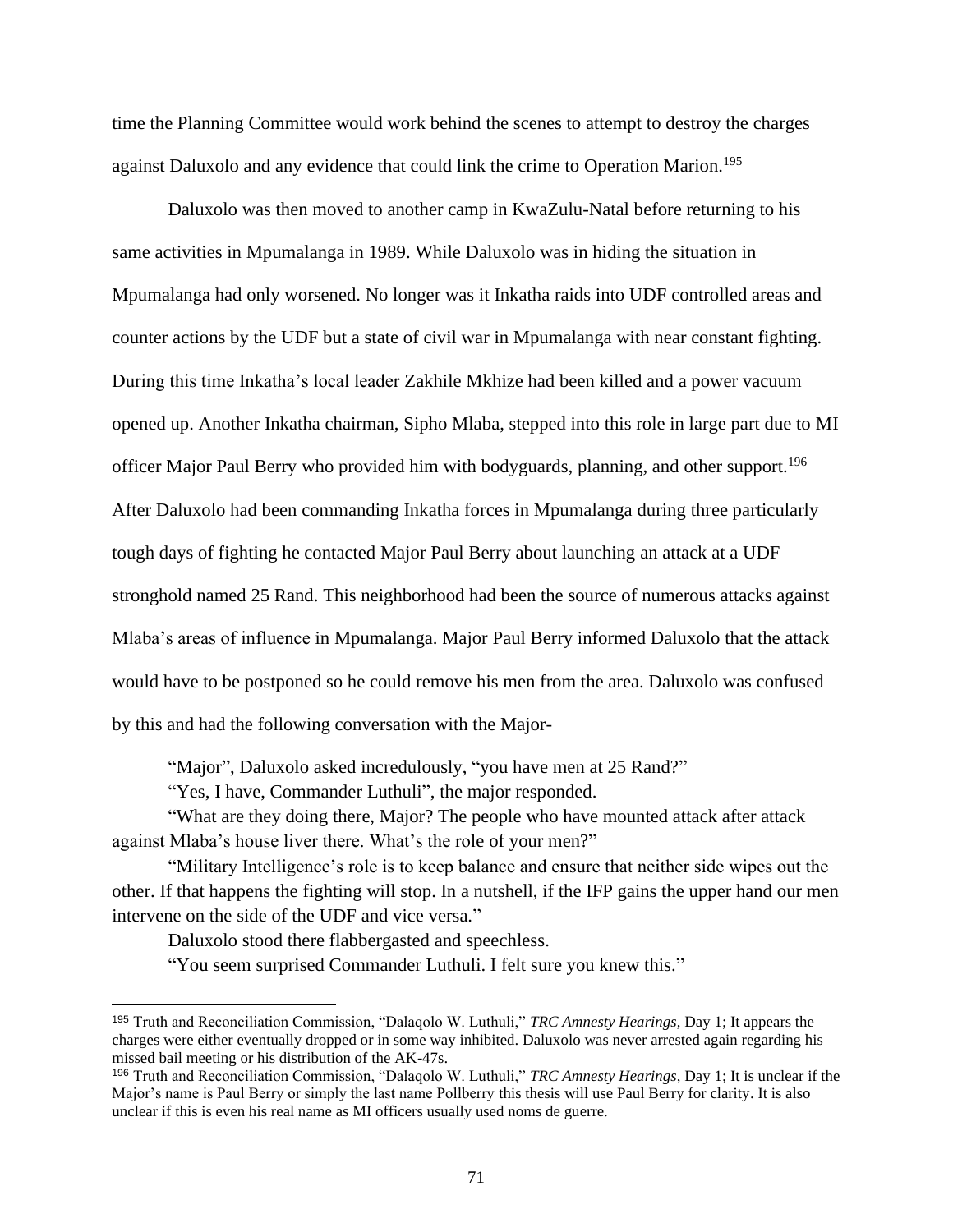"So the people at 25 Rand who've been attacking and killing our supporters could be your men?"

"It's possible", the major responded diffidently.<sup>197</sup>

Daluxolo was filled with rage, but he quietly left his meeting with Major Paul Berry and went to talk with Mlaba. Daluxolo explained what he had learned from the Major to Mlaba, and the two men decided to call off their attack on 25 Rand. The two men then drank and thought through the night on what to do about their predicament in Mpumalanga. Eventually, the two men decided to "halt all anti-UDF operations" and move towards opening communication with the UDF.<sup>198</sup> The idea was to move towards some sort of settlement or at least a ceasefire rather than continue to play into the hands of MI and the Apartheid government. The men also decided to not contact Ulundi or any higher ups in Inkatha about their decision as they would likely try to force them back to fighting. They figured it would be harder for Inkatha officials to reverse the peace after it had been cemented and it was better to ask for forgiveness rather than permission.<sup>199</sup>

Mlaba was able to convince Mr. Mbambo who owned a funeral parlor in Mpumalanga and represented Inkatha to start peace talks with his friend Boy Maqinga Mjola who represented the ANC/UDF. Despite some initial difficulties the talks were proving successful and Mlaba began to speak publicly and positively of the peace talks in the area. The Inkatha leadership, including Chief Buthelezi, was angered by this peace initiative as Inkatha was still in conflict with the ANC/UDF in other areas and did not want to appear weak. Despite this a ceasefire was called in Mpumalanga and Daluxolo was adamant in his testimony that it was the local people that made peace possible. He stated, "The peace initiative in Mpumalanga was organised by the

<sup>197</sup> Bopela and Luthuli, *Umkhonto we Sizwe*, 247.

<sup>198</sup> Bopela and Luthuli, *Umkhonto we Sizwe*, 248.

<sup>199</sup> Bopela and Luthuli, *Umkhonto we Sizwe*, 248.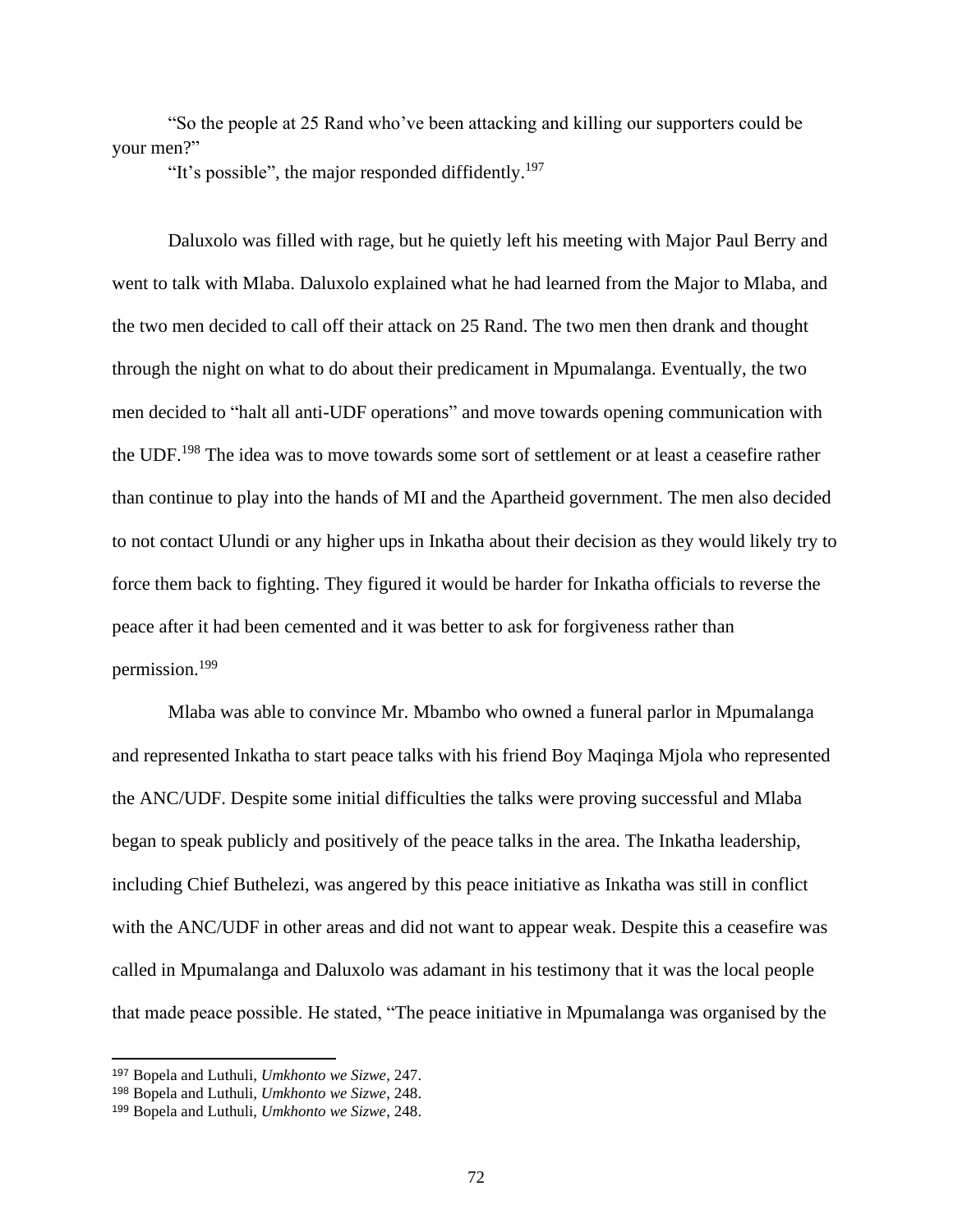Mpumalanga community because they were tired of killing each other. That is the reason why the initiative succeeded, not really because the IFP showed its commitment or encourage [sic] Mlaba to pursue the peace process."<sup>200</sup>

Despite Daluxolo's earlier acquiescence to Inkatha's close relationship to the Apartheid state and working alongside white officers, Daluxolo could not keep the cognitive dissonance at bay for much longer. Daluxolo's loyalty to Inkatha leadership, his pride and identification in his Zulu-ness, and the political messaging of Inkatha all meant little when it was apparent that he and the men he commanded were being used as pawns. Daluxolo could not simply stop or give up, however. He knew all too well that those that stopped could and would be targeted- "made to ride the first bus" was the code they used for killing one of their own.<sup>201</sup> This was a serious threat. Several Caprivians had already meet that fate. This threat also likely affected many Caprivians, not just Daluxolo, and kept them in the fight even as they grew weary towards the end.<sup>202</sup> Daluxolo's rank and closeness with the Inkatha leadership had largely protected him from that fate so far, but he knew that he was on thin ice. Daluxolo had been recalled to Ulundi to sit behind a desk instead of work in the field as punishment for his role in the Mpumalanga peace initiative and so that Inkatha leadership and Military Intelligence could keep a close eye on him. $203$ 

Another reason Daluxolo was recalled and remained in Ulundi during 1991 was due to the Goldstone Commission. In July 1991 the then *Weekly Mail* (today the *Mail & Guardian*) obtained internal state Security Branch documents which detailed the state's close relationship

<sup>200</sup> Truth and Reconciliation Commission, "Dalaqolo W. Luthuli," *TRC Amnesty Hearings*, Day 1.

<sup>201</sup> Truth and Reconciliation Commission, "Dalaqolo W. Luthuli," *TRC Amnesty Hearings*, Day 1.

<sup>202</sup> Truth and Reconciliation Commission, "Dalaqolo W. Luthuli," *TRC Amnesty Hearings*, Day 2.

<sup>203</sup> Bopela and Luthuli, *Umkhonto we Sizwe*, 249; Daluxolo's rank certainly would not protect him as MI had already pushed for him to be assassinated once but at this time Daluxolo was unaware of that fact.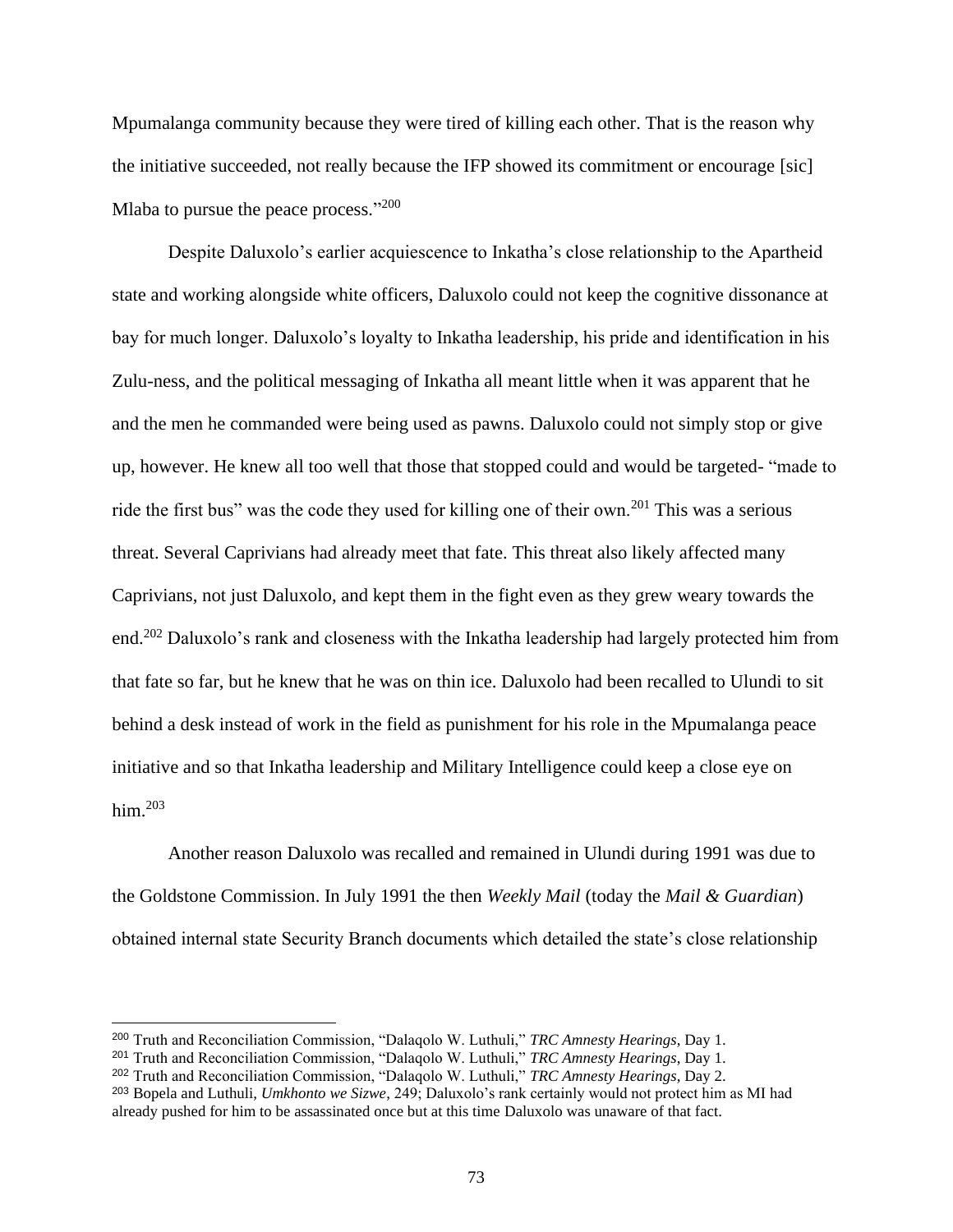with Inkatha, including many of the main objectives of *Operation Marion*, the transfer of money to fund Inkatha and other counter-revolutionary groups in South Africa and Southwest Africa (Namibia), and the training of the Caprivi operatives. This leak by the *Weekly Mail* and subsequent scandal is often referred to as "Inkathagate." <sup>204</sup> In no small part due to the *Weekly Mail*, F. W. de Klerk created the formally titled *Commission of Inquiry Regarding the Prevention of Public Violence and Intimidation*, to investigate the political violence occurring in South Africa from 1991 to the election in 1994. Justice Richard Goldstone was selected to head the commission and so it is commonly referred to as the Goldstone Commission.<sup>205</sup>

Inkatha as a whole and its leadership was deeply implicated by the *Weekly Mail* report and decided that some of its members would testify at the Goldstone Commission. Daluxolo was one of those selected to testify but before he testified, Daluxolo had a meeting with M. Z. Khumalo, M. Armzemla- Secretary of the KwaZulu Legislative Assembly, and a Mr. Mkhize- a high ranking Inkatha official. At this meeting it was decided that Daluxolo and all Inkatha members would deny all allegations and lie whenever necessary. At his Goldstone Commission hearing Daluxolo claimed that he and all the other Caprivi Operatives only received training to be part of the KwaZulu Police. Daluxolo denied all involvement in hit squad activities and even went as far as denying knowledge of or having met people like Yamile. Daluxolo described that M. Z. Khumalo pushed the most for Daluxolo to lie to protect Inkatha and Chief Buthelezi. Daluxolo explained, "I could not have divulged the truth because I would have been killed."<sup>206</sup> This was even more pressing for Daluxolo because he was staying in Ulundi at the time- the

<sup>204</sup> Douek, *Insurgency and Counterinsurgency in South Africa*, 89-90

<sup>205</sup> Goldstone, et al, "The Goldstone Booklet," *Commission of Inquiry Regarding the Prevention of Public Violence and Intimidation*, Oct. 27, 1994, https://hurisa.org.za/wp-content/uploads/2009/11/Goldstone-Booklet.pdf. <sup>206</sup> Truth and Reconciliation Commission, "Dalaqolo W. Luthuli," *TRC Amnesty Hearings*, Day 1.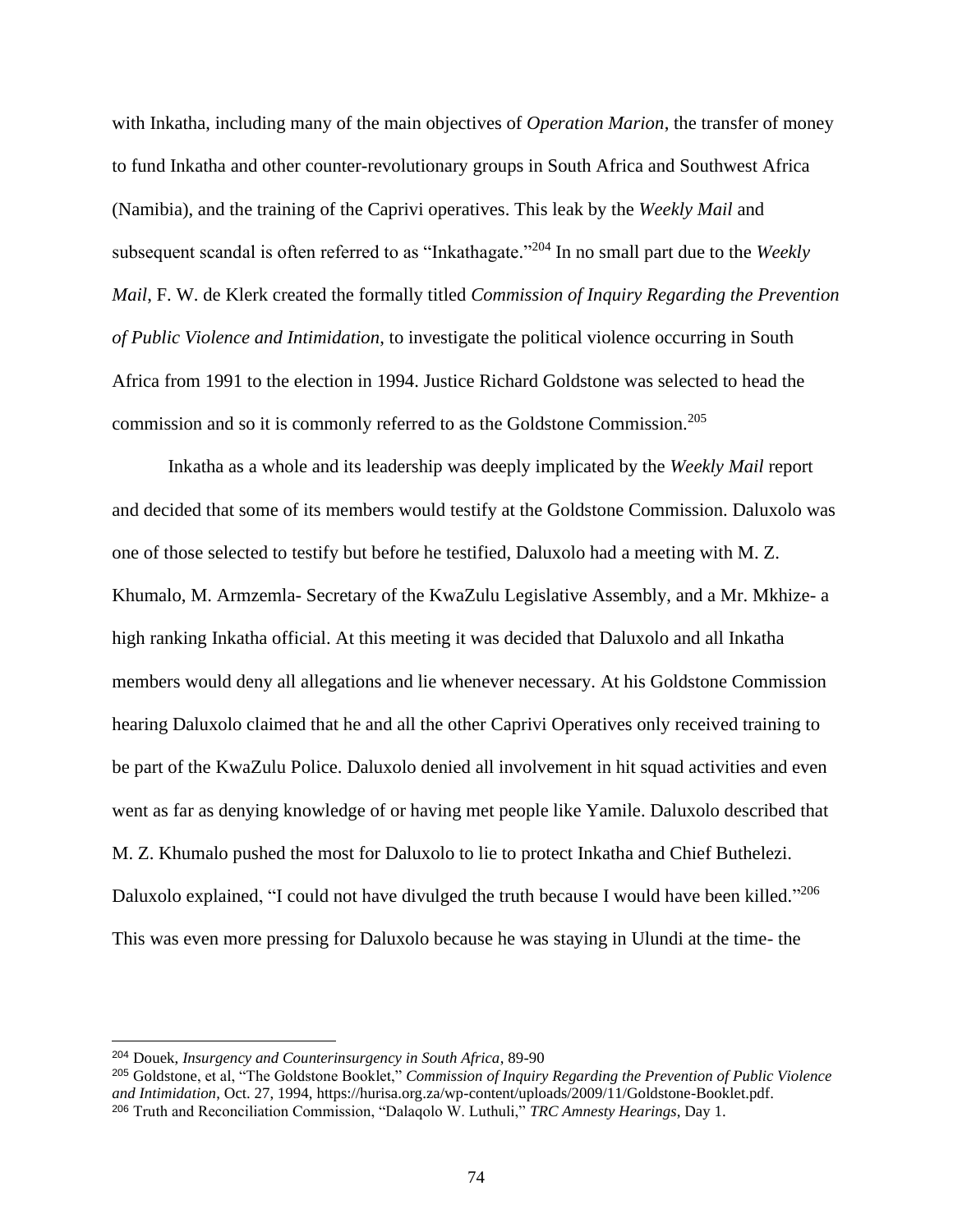heart of Inkatha operations.<sup>207</sup> Despite his own inability to truthfully testify at the Goldstone Commission, Daluxolo still later facilitated the truth to come out.

## *eSikhawini Hit Squad, 1990-1993*

Before he was recalled to Ulundi, Daluxolo worked with Captain Langeni, Prince Gideon Zulu (from the Zulu Royal Family), and other local Inkatha leadership to set up a hit squad in eSikhawini, a township south of Richard's Bay. Daluxolo collected Caprivians from surrounding areas and brought them to eSikhawini to be placed under the command of Captain Langeni who answered to Prince Gideon Zulu and the local Inkatha leadership. The first person Daluxolo asked was Brian Mkhize, who had worked under Daluxolo before (Daluxolo referred to him by his middle name Quna). Because Daluxolo was not involved in the eSikhawini hit squad's activities beyond its inception we will mostly follow Mkhize's report of events. Daluxolo also added Caprivi operatives Zweli Ndlamini and Israel Hlongwane who had been active around Durban and Pietermaritzburg and were recognized by Inkatha for their successful operations in those areas. Prince Gideon Zulu also called for Themba Xhosa who was previously operating in Johannesburg.<sup>208</sup> This formed the heart of the eSikhawini hit squad, but Mkhize notes that members were added at later times, even those who were not Caprivi operatives.<sup>209</sup>

The situation in eSikhawini in the 1990s was similar to that of Mpumalanga in the late 1980s. eSikhawini and the surrounding area were divided by political influence and party with whole sections being dominated by Inkatha and opposing areas likewise dominated by the ANC/UDF. Certain shops and shibeens (also written shebeen, they are illicit or illegal bars owned and frequented by Africans in townships) in the area were also divided by political

<sup>207</sup> Truth and Reconciliation Commission, "Dalaqolo W. Luthuli," *TRC Amnesty Hearings*, Day 1.

<sup>208</sup> Truth and Reconciliation Commission, "Dalaqolo W. Luthuli," *TRC Amnesty Hearings*, Day 1.

<sup>209</sup> Truth and Reconciliation Commission, "Brian Quna Mkhize," *TRC Amnesty Hearings*, Richard's Bay, Day 5.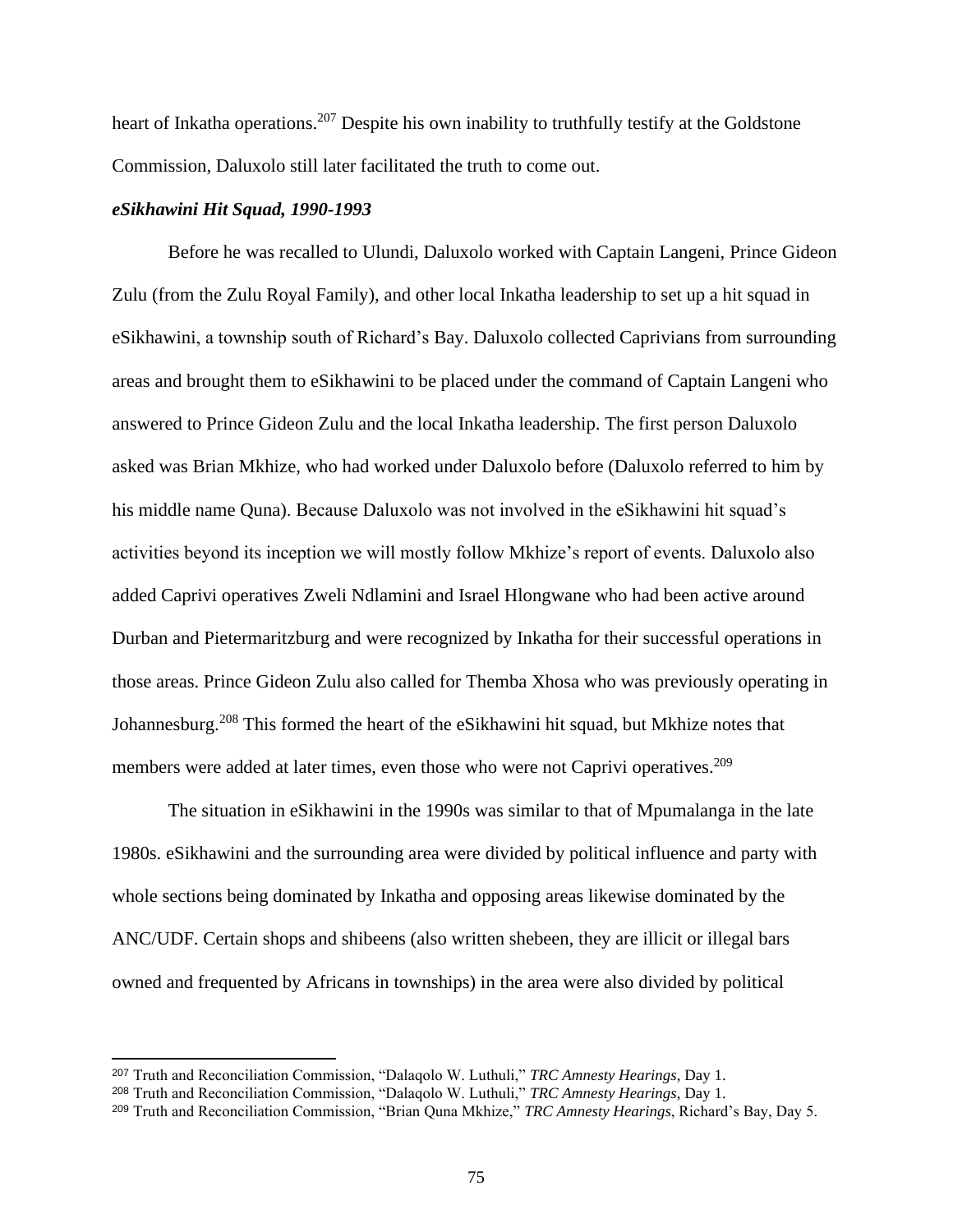influence with them often acting as congregating points. ANC supporters could not frequent Inkatha controlled shops and shibeens and vice versa. These areas would also be frequently targeted with violence and shootings because of their political affiliation, regardless of whether important political figures were in that location or not.<sup>210</sup>

This was the kind of everyday violence and ongoing war that preoccupied the Caprivi operatives and Inkatha at large as they struggled for total control with the ANC/UDF. Conflict also provided Inkatha with a way to enrich itself and help offset some of the costs of the war it was waging. Mkhize described that, "J2 for example is known to be an IFP area. There is nobody who resides in that area who would not take out or pay a certain amount towards the IFP. People would pay and donate, people who were in charge of protecting the community, would be paid."<sup>211</sup> Caprivians, as well as Inkatha supporters at large, who engaged in violence in eSikhawini saw themselves as the protectors of these areas and as such used the community to pay them for that privilege. As elsewhere in KwaZulu-Natal, Inkatha engaged in a form of racketeering just under the guise of political alignment and protecting the people. Mkhize further states the purpose of collecting money was too, "buy guns and *indistinct* [supplies?] … to strengthen the people and therefore anybody who resided in that section belonging to the organization would be expected to pay these monies, even though it would be against his or her will, but such a person would pay these monies and attend meetings because if that person did not do that, such a person would be attacked and ex-communicated."<sup>212</sup> Again we see the motives of opportunistic violence and coercion meld as Mkhize says that anyone who refused to

<sup>210</sup> Truth and Reconciliation Commission, "Brian Quna Mkhize," *TRC Amnesty Hearings*, Richard's Bay, Day 5. <sup>211</sup> Truth and Reconciliation Commission, "Brian Quna Mkhize," *TRC Amnesty Hearings*, Richard's Bay, Day 5; Sections of houses in townships were often denoted by a letter and then a number- in this case J2. Mkhize states the nearby section of J1 was ANC dominated.

<sup>212</sup> Truth and Reconciliation Commission, "Brian Quna Mkhize," *TRC Amnesty Hearings*, Richard's Bay, Day 5.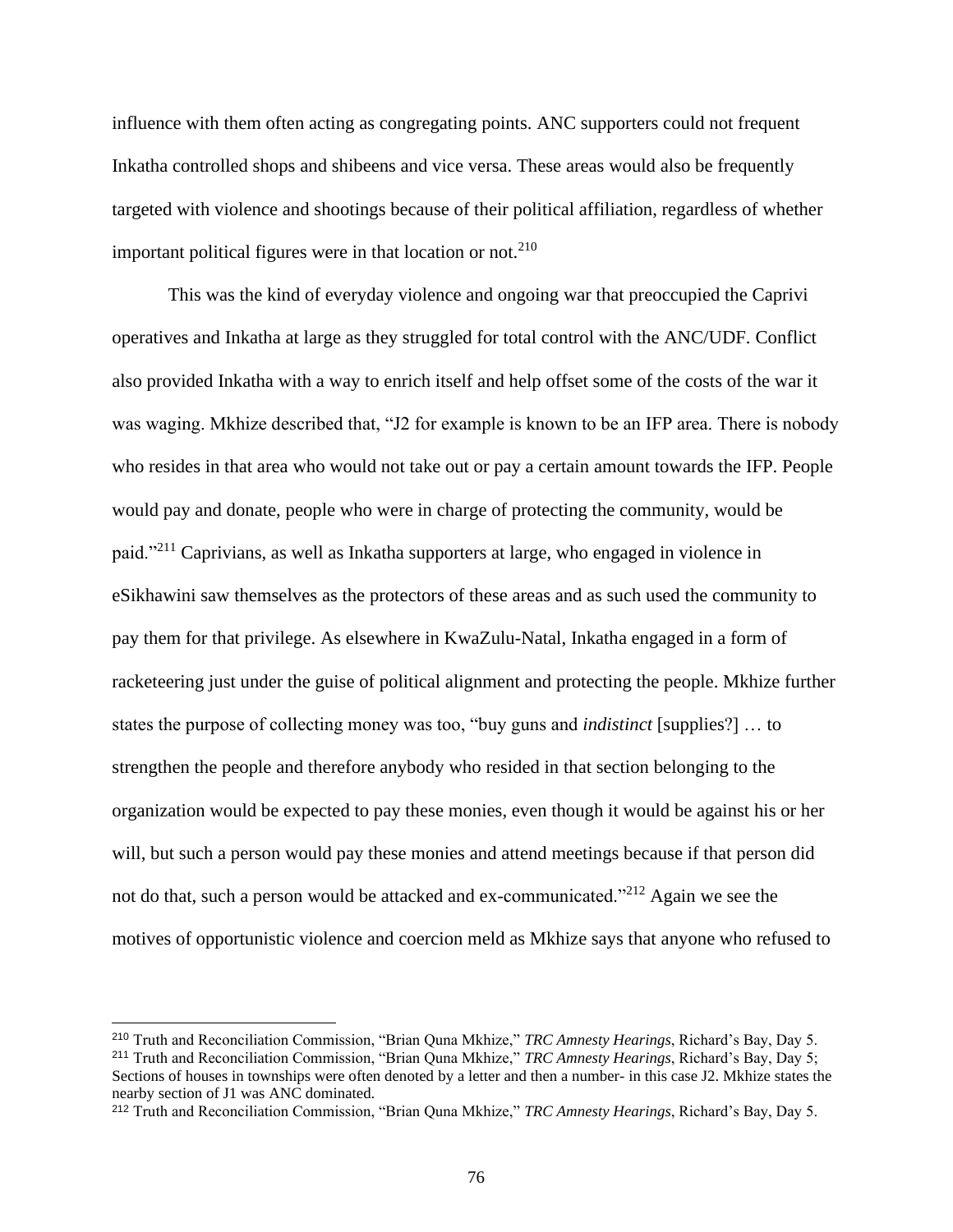pay was faced with the very real threat of violence. Additionally, some of the money went not only to the personal enrichment of the local Inkatha supporters but to continuing the cycle of violence between Inkatha and the ANC/UDF in eSikhawini.

Beyond the everyday violence of eSikhawini, the Caprivian hit squad was tasked with eliminating particular targets and attacking ANC/UDF stronghold/meeting areas. In 1992, Mkhize and his fellow Caprivians were tasked with assassinating several individuals which the local Inkatha leadership saw as "problematic."<sup>213</sup> Four of these targets were actually KwaZulu Policemen who were selected because they appeared to be double agents, working for the ANC, or giving information to investigative bodies such as the Goldstone Commission. The evidence on which these policemen were accused of being double agents or informers was sometimes limited at best. For example, one man was accused of being a double agent because he was seen with a person affiliated with the ANC and it was rumored he was being paid by the ANC for information.<sup>214</sup> Another man was suspected because he was seen doing "anti-Inkatha" activities such as swearing at a portrait of Chief Buthelezi or being angered by Inkatha members utilizing state vehicles for transporting people to rallies. It was later put forth that he was giving information to the Goldstone Commission which confirmed him as a target for assassination.<sup>215</sup>

Eliminating these fellow policemen was a high priority for local leadership and the Caprivi operatives because it jeopardized them directly. Mkhize explained, "we were no longer safe because we could be arrested and attacked."<sup>216</sup> Besides the fact that it often affected them directly, the Caprivians were also likely selected to carry out these hits because the Caprivians were highly trusted by Inkatha leadership thus making them well suited for taking care of

<sup>213</sup> Truth and Reconciliation Commission, "Brian Quna Mkhize," *TRC Amnesty Hearings*, Richard's Bay, Day 5.

<sup>214</sup> Truth and Reconciliation Commission, "Brian Quna Mkhize," *TRC Amnesty Hearings*, Richard's Bay, Day 5.

<sup>215</sup> Truth and Reconciliation Commission, "Brian Quna Mkhize," *TRC Amnesty Hearings*, Richard's Bay, Day 5.

<sup>216</sup> Truth and Reconciliation Commission, "Brian Quna Mkhize," *TRC Amnesty Hearings*, Richard's Bay, Day 5.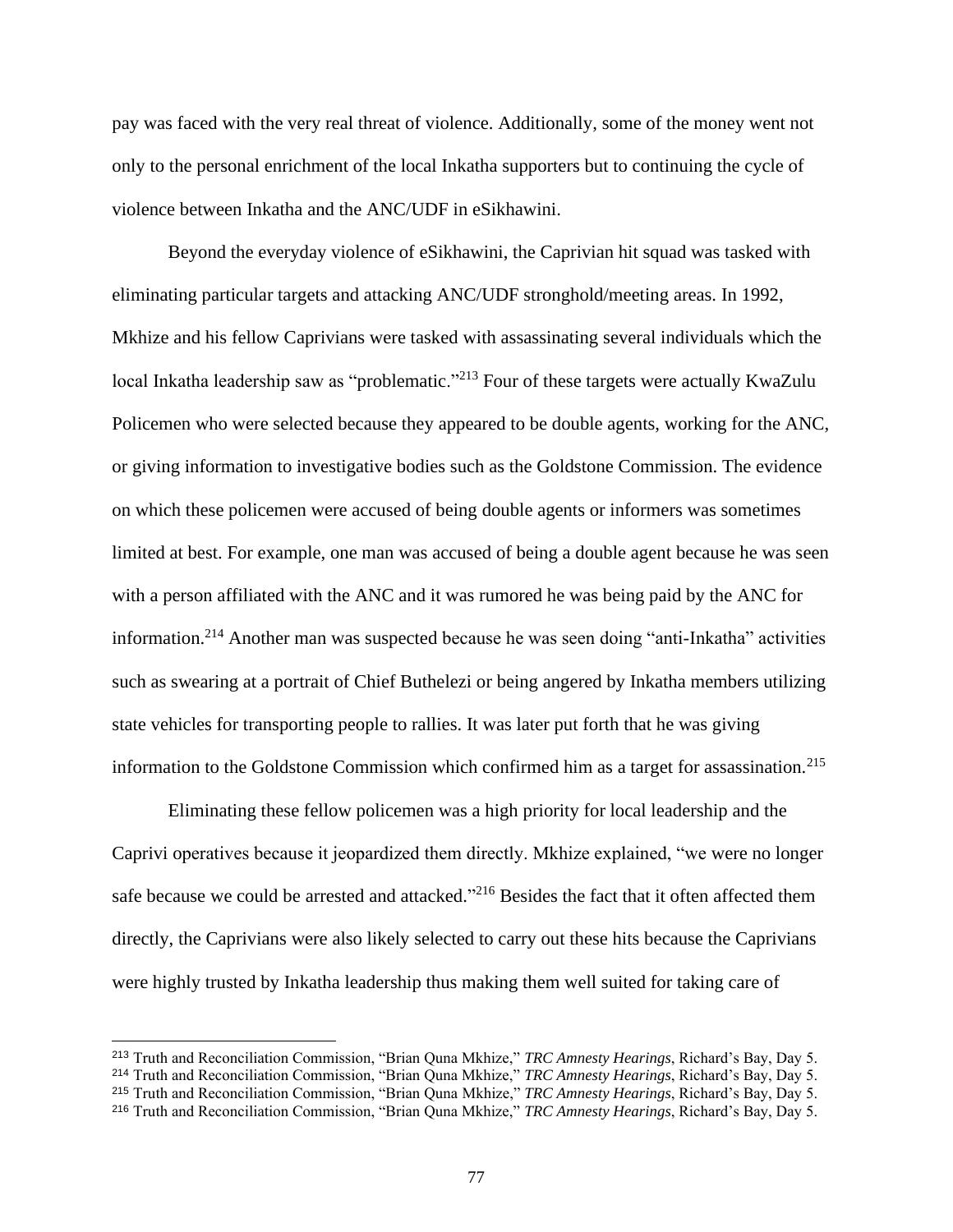internal enemies. "Regular" Inkatha supporters may not have been trusted to follow through on killing one of their own.

Mkhize and his fellow Caprivi operatives were also utilized to assassinate a number of important ANC members in eSikhawini and carry out attacks deep within ANC dominated areas intended to threaten and terrorize the people living there. Targets for assassination included ANC hitmen and a local ANC organizer.<sup>217</sup> As part of a general strategy of terror and show of force as pushed by Prince Gideon Zulu, Mkhize and his fellow hitmen were supposed to attack areas known to be frequented by the ANC/UDF and visible to the public. Mkhize, Joyful Mthethwaanother Caprivian, and Victor Buthelezi- not a Caprivian but a trusted policeman and bodyguard used by Inkatha leadership- organized themselves to attack a bus stop in eSikhawini that Mkhize refers to as the Gundani bus stop. Mkhize states that the Gundani bus stop was chosen because it was near a shibeen of the same name frequented by ANC supporters and many ANC supporters were going to be at this bus stop to be transported to an ANC rally happening the same day as the attack. Using a hand grenade and automatic weapons the three men unleashed hell on a bus and surrounding area killing and wounding an unknown number of people. Mkhize recalled that several people died, and more were injured. Captain Langeni was excited by this when Mkhize reported back to him after they had completed the attack. $^{218}$ 

The Caprivians were also rewarded in kind for carrying out these types of activities. For example, Mkhize explains that because of the level of trust he had with Inkatha leadership and the large number of operations he had completed on their behalf, he was able to get perks and gifts. One such gift was a car that was given to him by the KwaZulu government and a card to

<sup>217</sup> Truth and Reconciliation Commission, "Brian Quna Mkhize," *TRC Amnesty Hearings*, Richard's Bay, Day 5; ANC hitmen and/or MK operatives would often be carrying out similar activities to Inkatha but obviously targeting Inkatha VIPs and operatives. Targeted assassinations and attacks on known Inkatha controlled areas were the norm. <sup>218</sup> Truth and Reconciliation Commission, "Brian Quna Mkhize," *TRC Amnesty Hearings*, Richard's Bay, Day 5.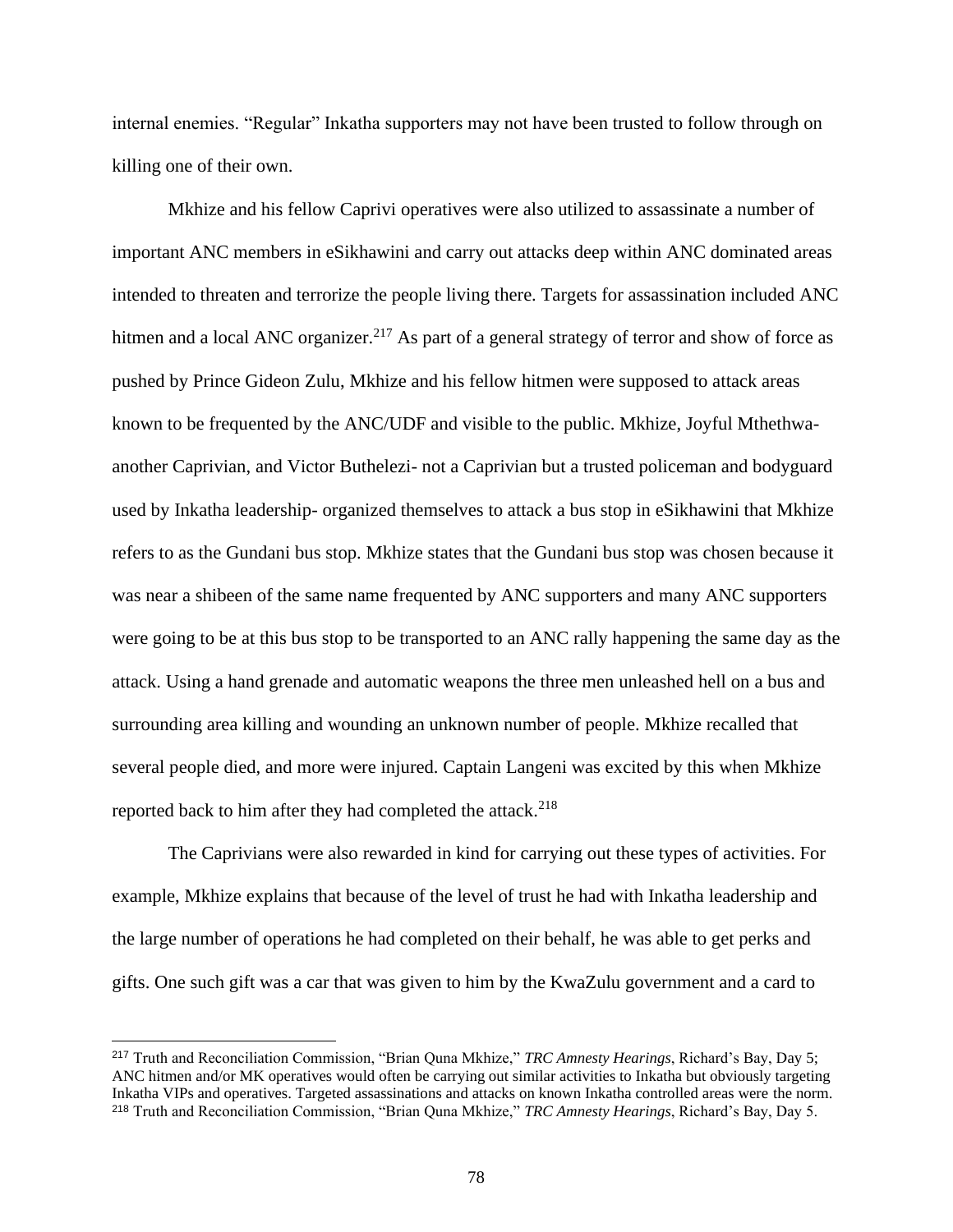pay for gas for the car. He was given the car to help him get around South Africa in the course of his job as a Caprivi operative, but he describes that he also used it for personal use and used the car for over  $5,000$  kilometers.<sup>219</sup> Mkhize described that he could get access to KwaZulu government vehicles easily even for mundane activities like moving furniture.<sup>220</sup> Additionally, Mkhize mentions that he was able to receive money from Inkatha in many instances and for general use, not related to his "work" for Inkatha. Mkhize recalled in one case, "one day I wanted R2,300 to go and pay for my house at Dundee. A house that I had just bought. They easily gave me the money and I did not pay it back. And it was not even indicated that I should pay it back."<sup>221</sup> After describing all these perks and gifts, Mkhize flatly told the TRC, "those are the kinds of things that motivated me to continue the struggle in which I was engaged." $222$ 

Even though money, gifts, and perks came easy for Caprivians like Mkhize, the protection from arrest and killing he was supposed to be afforded by Inkatha and the KwaZulu government did not prove to be so forthcoming. The assassination of policemen and the high profile attacks the eSikhawini hit squad had been carrying out had put them further in the public eye and made them a main concern of the Goldstone Commission. The South African Police from outside KwaZulu began to investigate the assassinations of the policemen. This proved a be a problem for Inkatha as they could not make the charges so easily disappear as they had before. Inkatha did not have the same power and sway with the SAP outside of KwaZulu and the SAP would likely not drop a case already being investigated by the Goldstone Commission. Between eyewitness testimony and bullet cases linking them to the crime scenes, most of the various hit

<sup>219</sup> Truth and Reconciliation Commission, "Brian Quna Mkhize," *TRC Amnesty Hearings*, Richard's Bay, Day 5.

<sup>220</sup> Truth and Reconciliation Commission, "Brian Quna Mkhize," *TRC Amnesty Hearings*, Richard's Bay, Day 6.

<sup>221</sup> Truth and Reconciliation Commission, "Brian Quna Mkhize," *TRC Amnesty Hearings*, Richard's Bay, Day 6.

<sup>222</sup> Truth and Reconciliation Commission, "Brian Quna Mkhize," *TRC Amnesty Hearings*, Richard's Bay, Day 6.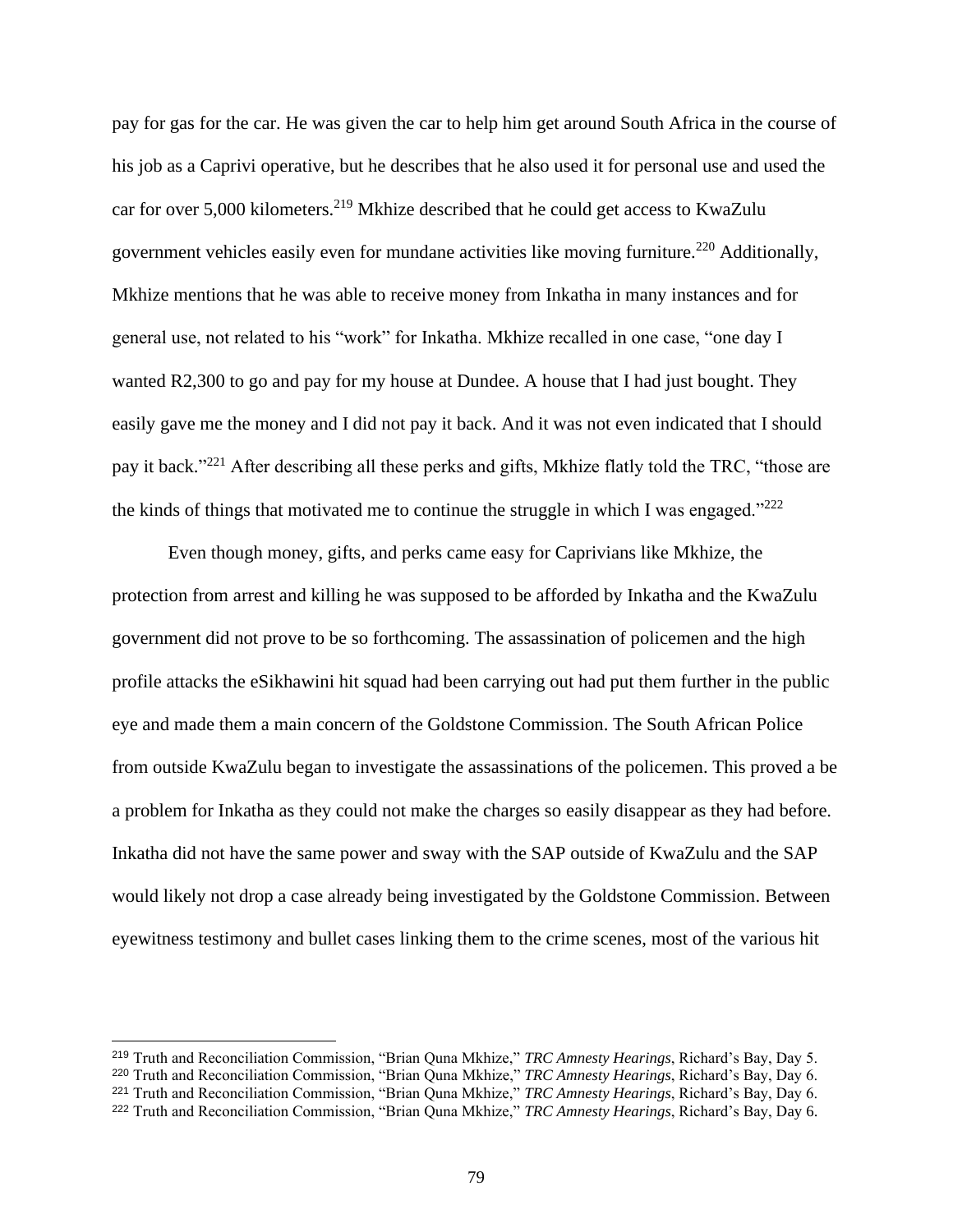squad members in eSikhawini were arrested except for Mkhize. At this time Daluxolo was sent to eSikhawini to take Mkhize to meet the Inkatha leadership and then take him into hiding.

Daluxolo took Mkhize to Ulundi where they met with Captain Lengani and M. R. Mzimela. Lengani and Mzimela suggested that Mkhize go into hiding, but Mkhize responded that he did not want to go into hiding because he would have to remain in hiding for a long time. Unable to sway him further Lengani and Mzimela told Mkhize that they would see what they could do to make the case against him disappear and get him a lawyer. Daluxolo then took Mkhize back to his home.<sup>223</sup> Later, on the  $18<sup>th</sup>$  of August 1993 Mkhize turned himself in at his own police station, not wishing to hide any longer. $224$ 

Despite the promises made to him by high levels of Inkatha leadership such as M. Z. Khumalo towards the beginning of his operations as a Caprivi operative and the more recent promises of Captain Lengani and M. R. Mzimela, little was done to help Mkhize. In the past, Inkatha leaders would have worked with their Apartheid state counterparts in MI and the SAP to make the case disappear/drop the charges but the officers who helped organize *Operation*  Marion had been forced to be more covert since the 1990s, especially due to Inkathagate.<sup>225</sup> This would have been especially true in Mkhize's case due to the fact that his case was part of the Goldstone Commission investigation and thus highly public. Furthermore, MI already expressed their willingness to leave Inkatha members holding the bag or worse have them assassinated (such as the close call Daluxolo had earlier), rather than risk exposure.<sup>226</sup> Inkatha leadership faced with many of the same risks, decided to distance themselves and did not even bother to

<sup>225</sup> Douek, *Insurgency and Counterinsurgency in South Africa*, 89-90.

<sup>223</sup> Truth and Reconciliation Commission, "Dalaqolo W. Luthuli," *TRC Amnesty Hearings*, Day 1.

<sup>224</sup> Truth and Reconciliation Commission, "Brian Quna Mkhize," *TRC Amnesty Hearings*, Richard's Bay, Day 6.

<sup>226</sup> Bopela and Luthuli, *Umkhonto we Sizwe*, 210.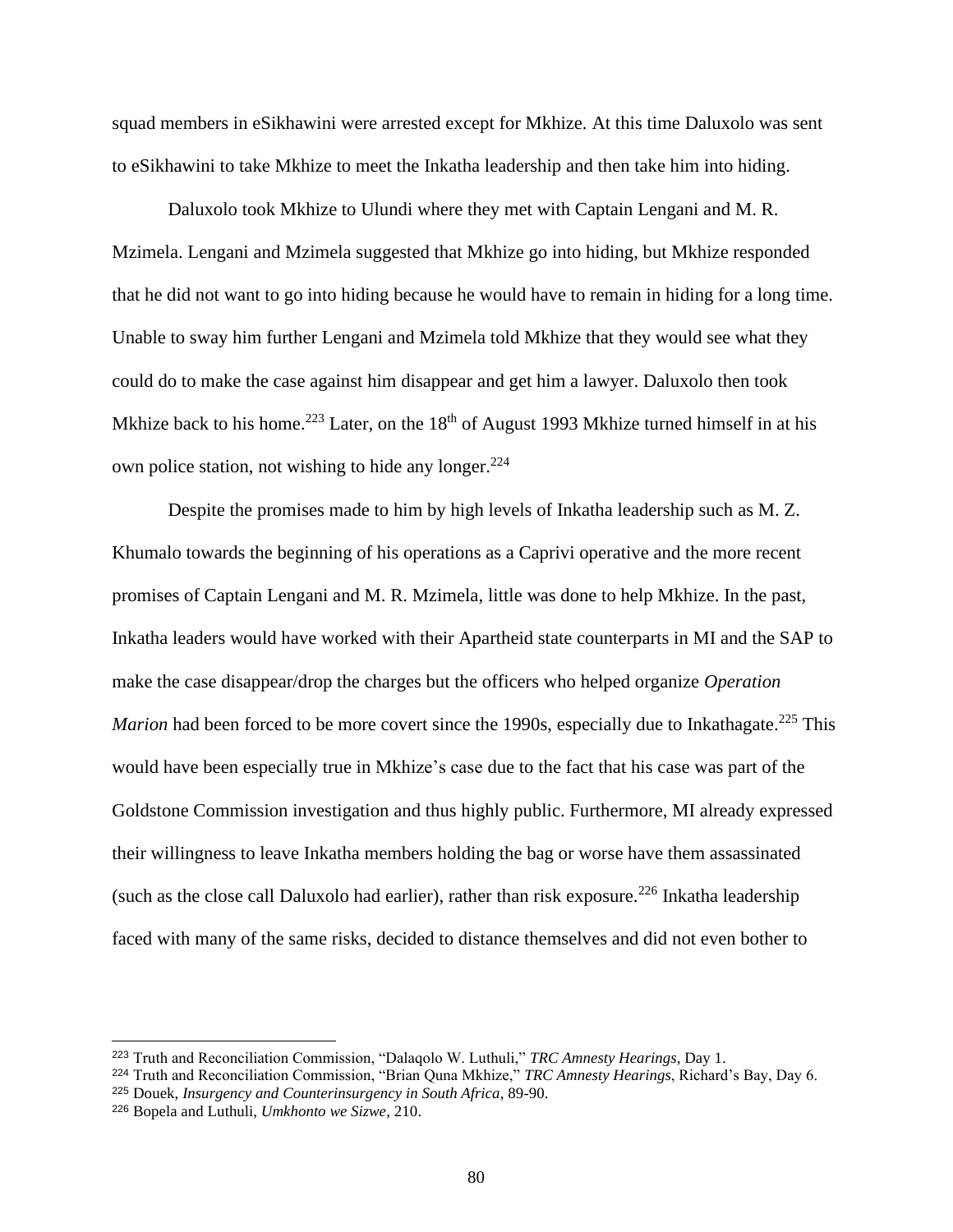provide Mkhize with a lawyer. The leadership further publicly distanced themselves from the other Caprivians arrested and any Caprivi activities they themselves ordered and organized.<sup>227</sup>

Daluxolo did not want to sit idly by as his comrade and man he felt responsible for was left behind in prison and he wanted to ensure at the least he would have a good lawyer. Daluxolo explained that "I found difficulties because no one wanted to get closer to me and closer to them, and I concluded that I should get closer and on getting closer, I went to Mzimela and M. Z. Khumalo, pleading with them to assist. They pushed me from pillar to post, I ended up loosing [sic] courage."<sup>228</sup> Faced with no other option and his growing distrust of Inkatha and disgust at the leadership's unwillingness to protect their own, Daluxolo decided on a personal meeting with Mkhize while he was in prison. Daluxolo informed Mkhize that the only way he could possibly get at least a better sentence was to cooperate with the Goldstone Commission, to tell them everything he knew. Furthermore, Daluxolo heard rumors of a reconciliation process and possibility for amnesty in the future and encouraged him to testify before that body too when he was able. $229$ 

### *Election or Civil War? 1994-1996*

In 1994 South Africa was near to holding a historic election but also teetered on the brink of complete civil war. Inkatha seemed to be only cementing their position with the white right wing and preparing weapons and personnel for an expanded conflict. The Goldstone Commission began to release and publish its findings including the testimony of Mkhize about his Caprivi and hit squad activities. Inkatha leadership was outraged by the findings and angered by the betrayal and Daluxolo had to feign the same emotions.<sup>230</sup> Daluxolo had seen the writing

<sup>227</sup> Truth and Reconciliation Commission, "Brian Quna Mkhize," *TRC Amnesty Hearings*, Richard's Bay, Day 6.

<sup>228</sup> Truth and Reconciliation Commission, "Dalaqolo W. Luthuli," *TRC Amnesty Hearings*, Day 1.

<sup>229</sup> Truth and Reconciliation Commission, "Dalaqolo W. Luthuli," *TRC Amnesty Hearings*, Day 1.

<sup>230</sup> Truth and Reconciliation Commission, "Dalaqolo W. Luthuli," *TRC Amnesty Hearings*, Day 1.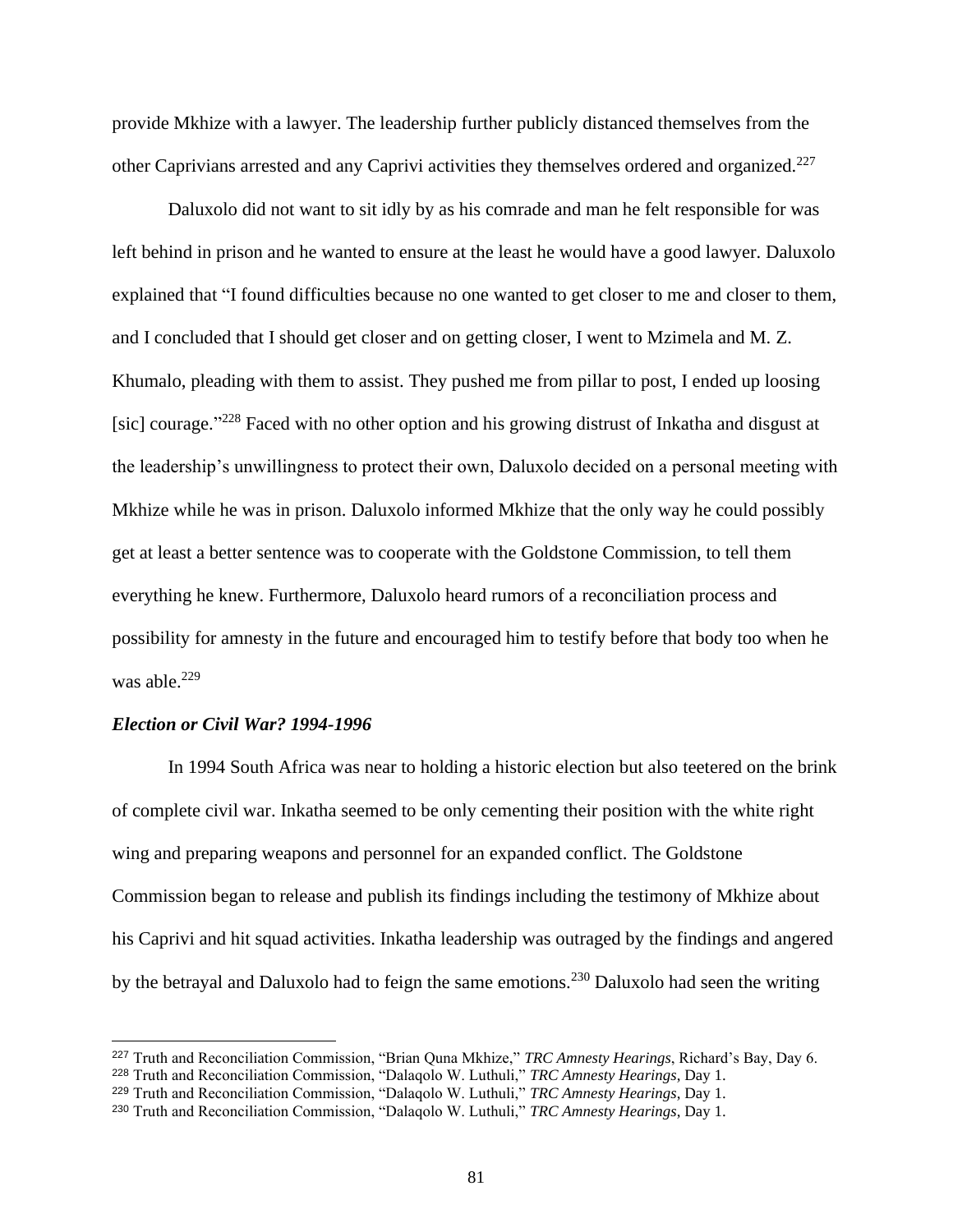on the wall and Mkhize's testimony was another push towards Daluxolo abandoning Inkatha. Shortly after this, Inkatha leadership's trust in Daluxolo had run out. M. Z. Khumalo, who had previously worked so closely with Daluxolo, started a rumor that he was working with the ANC and the ANC were providing him with gifts so that he would defect. This was not true, claims Daluxolo, but regardless the rumor was gaining ground. It became even more apparent to Daluxolo that he was running out of time and that came with the very real risk that he could be the next assassination target. Daluxolo was in fact tipped off to this effect by some of his fellow Caprivians in early  $1994.<sup>231</sup>$ 

Daluxolo was fortunate that his men had trust in him. Daluxolo was close with many of his fellow Caprivians who had even attended his wedding.<sup>232</sup> This trust also built since the men met at Caprivi because they had fought and killed with Daluxolo directly on the streets rather than the higher Inkatha leadership which seemed detached in Ulundi. By 1994 many were less willing to blindly follow Inkatha's leadership as the election grew closer, thus Daluxolo was spared assassination from one of his own. This did not mean, however, that he was safe. Daluxolo heard rumors that M. Z. Khumalo was in talks with MI to have him killed.<sup>233</sup> Daluxolo needed to quickly come up with a plan. The obvious answer to Daluxolo was that he needed to get back in contact with the ANC who were appearing more and more to be the victors in the upcoming election and thus the new rulers of the country. Daluxolo could not easily walk up to the ANC and switch sides, however. He had spent years fighting against them and was well known to be a high level leader in Inkatha.

<sup>231</sup> Truth and Reconciliation Commission, "Dalaqolo W. Luthuli," *TRC Amnesty Hearings*, Day 1.

<sup>232</sup> Bopela and Luthuli, *Umkhonto we Sizwe*, 138.

<sup>233</sup> Bopela and Luthuli, *Umkhonto we Sizwe*, 249.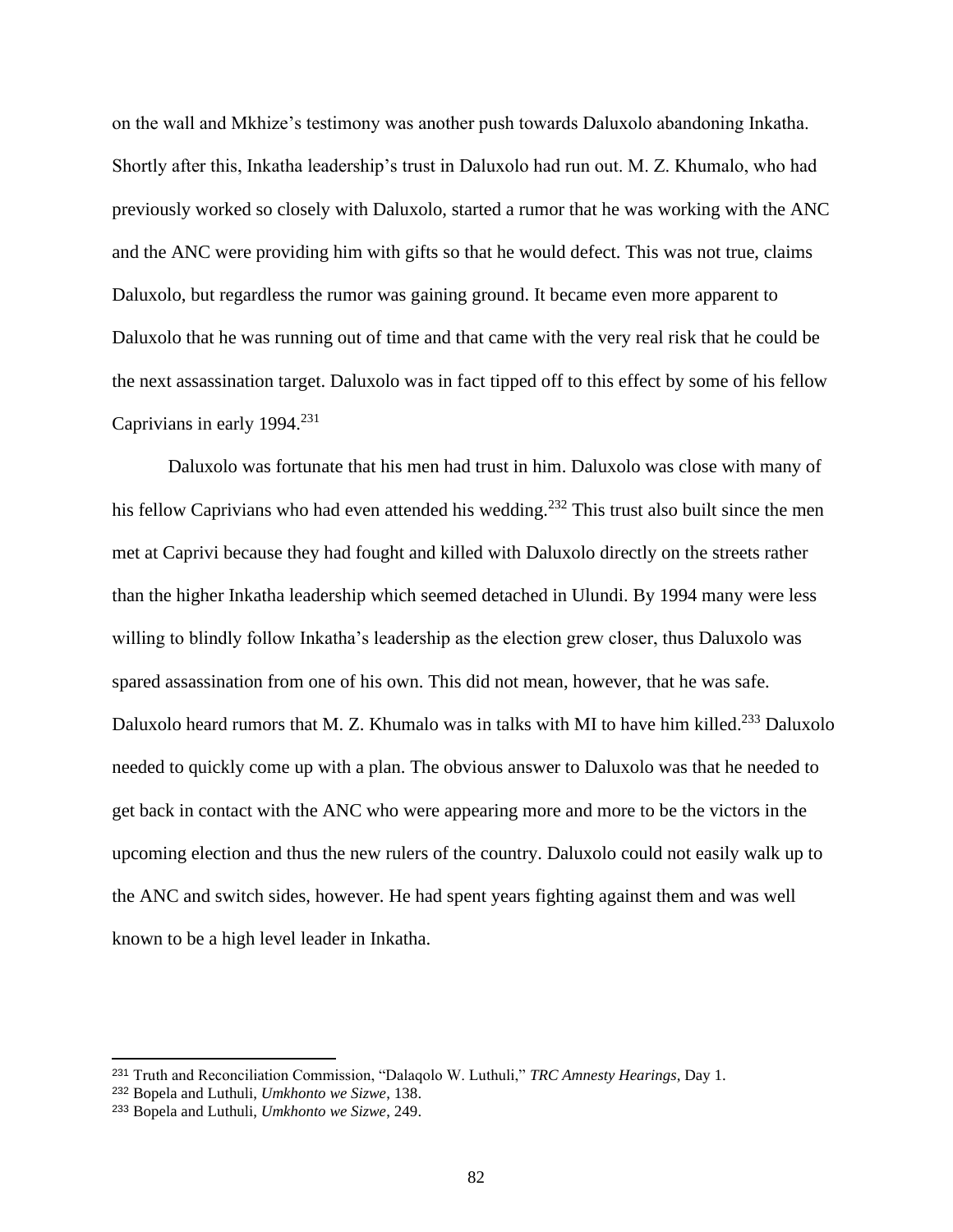Daluxolo put out feelers to men under him that may have known people in the government investigative bodies and people that were ANC sympathetic or had ANC connections that Daluxolo was willing to talk. He started talking with officers working with the Transitional Executive Council (TEC), but things were moving slowly and there was still the risk that MI or others would catch wind of these talks.<sup>234</sup> By a stroke of luck Daluxolo heard from a Inkatha member that a man he worked with was named Thula Bopela, the same name of a former MK fighter Daluxolo was close friends with and fought with during the Wankie Campaign in then Rhodesia in 1967. Daluxolo took a gamble and called the man who turned out to in fact be his friend from all those years ago. Daluxolo had some of his fellow Caprivians watch and surveil Bopela because while Daluxolo had been close friends with him, it had been many years. Daluxolo did not know if Bopela was still working for MK and worried that he might set Daluxolo up for an ambush if they tried to meet. Eventually Daluxolo agreed to meet Bopela.<sup>235</sup>

Daluxolo told Bopela all that happened to him since they were separated at the Botswana border and both men were arrested. Daluxolo explained how he got into Inkatha and why he continued to side with them after their split with the ANC, and how MI had been playing both sides to continue black on black violence. Daluxolo ended his retelling of events by informing Bopela about Inkatha's recent plan to work with right-wingers to push South Africa into a full civil war.<sup>236</sup> Daluxolo then pleaded with Bopela to get him into a meeting with any ANC contacts he had left and vouch for him. Daluxolo promised he would provide the ANC with information and told Bopela "I'm the commander-in-chief of all IFP hit squads…If I tell my men

<sup>234</sup> Truth and Reconciliation Commission, "Dalaqolo W. Luthuli," *TRC Amnesty Hearings*, Day 1; The TEC was a multiparty body created in 1993 as part of state negotiations with the ANC to transition South Africa to full democracy and help organize the 1994 election.

<sup>235</sup> Bopela and Luthuli, *Umkhonto we Sizwe*, 250-251.

<sup>236</sup> Bopela and Luthuli, *Umkhonto we Sizwe*, 251-252.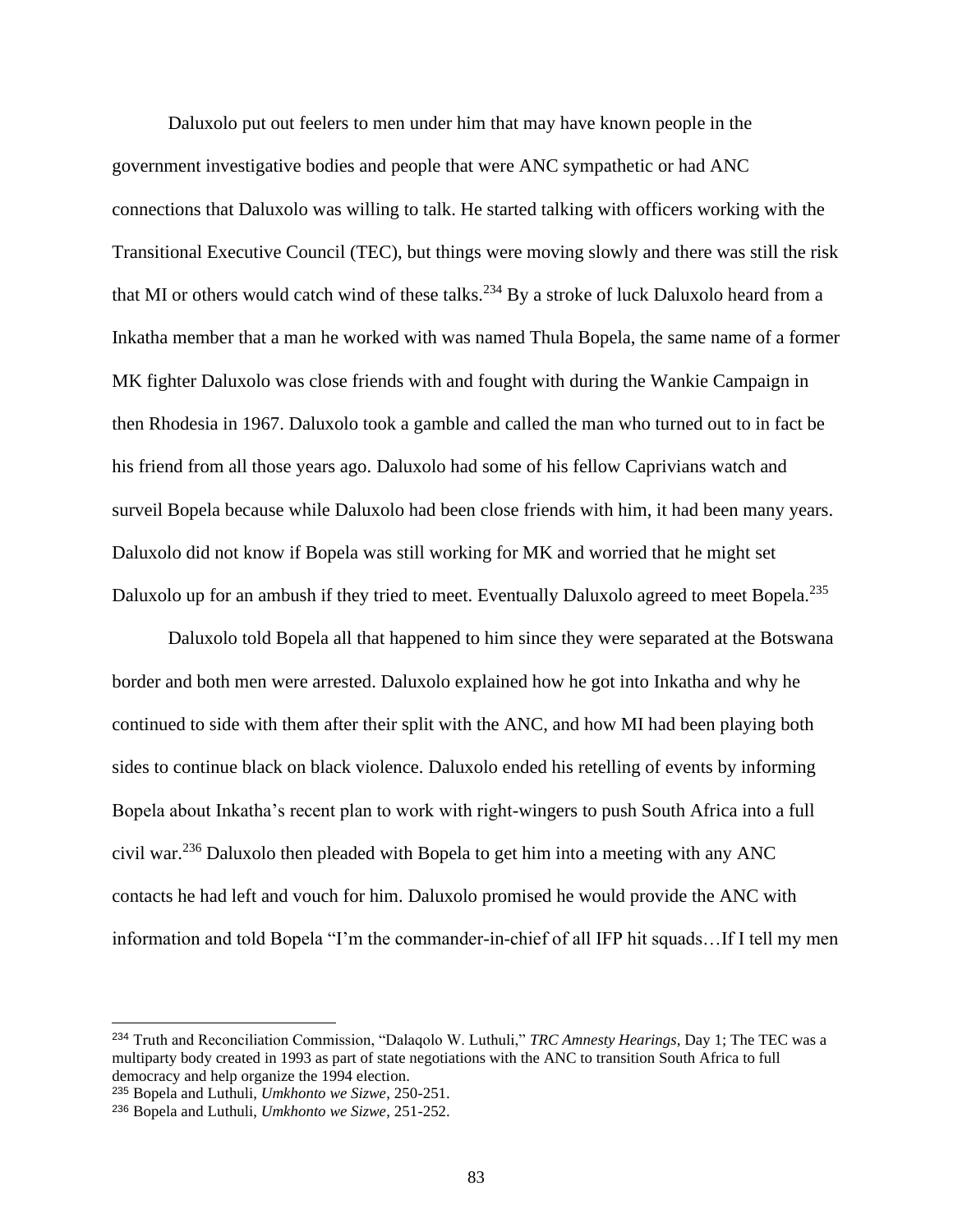to stop fighting the UDF, they'll obey me."<sup>237</sup> After some more convincing and time alone with his old comrade, Bopela finally agreed, he would speak with Jacob Zuma, a high ranking ANC official at the time (and a future president of South Africa). Daluxolo thanked his friend and told him "I accept that I have betrayed the ANC, Thula... We should now focus on the future and decide what to do to frustrate the strategies of the apartheid government. We cannot allow them to roll back the liberation struggle. I'll leave it in your hands. See Zuma and explain things. Let him decide what should be done."<sup>238</sup> The men shook hands but before he left Bopela asked "How can you be sure I won't kill you for betraying the cause?" Daluxolo responded "I know you well enough. If given the choice of killing me or stopping a counter-revolution, I think that both you and Jacob Zuma will opt for the latter. I could be wrong, of course."<sup>239</sup> The two men laughed it off, still able to joke at the absurdity and weight of their predicament.

Bopela's service in the Wankie campaign impressed Zuma and gave his words weight when the two men first met. Bopela told Zuma of Daluxolo's story of how he had served in the Wankie campaign as well and how he had become the leader of Inkatha hit squad activities. Bopela also told him that Daluxolo knew of Inkatha's alliance with right wingers and elements of the security branch who wanted to start a civil war rather than abide by the upcoming election. Bopela went to explain Daluxolo's position, "He says he has convinced his men that they should pull out of the IFP and expose hit squad activity to the newspapers and the TEC [Transitional Executive Council]. He is willing to do this on condition that all ANC military activities against

<sup>237</sup> Bopela and Luthuli, *Umkhonto we Sizwe*, 253.

<sup>238</sup> Bopela and Luthuli, *Umkhonto we Sizwe*, 254.

<sup>239</sup> Bopela and Luthuli, *Umkhonto we Sizwe*, 254.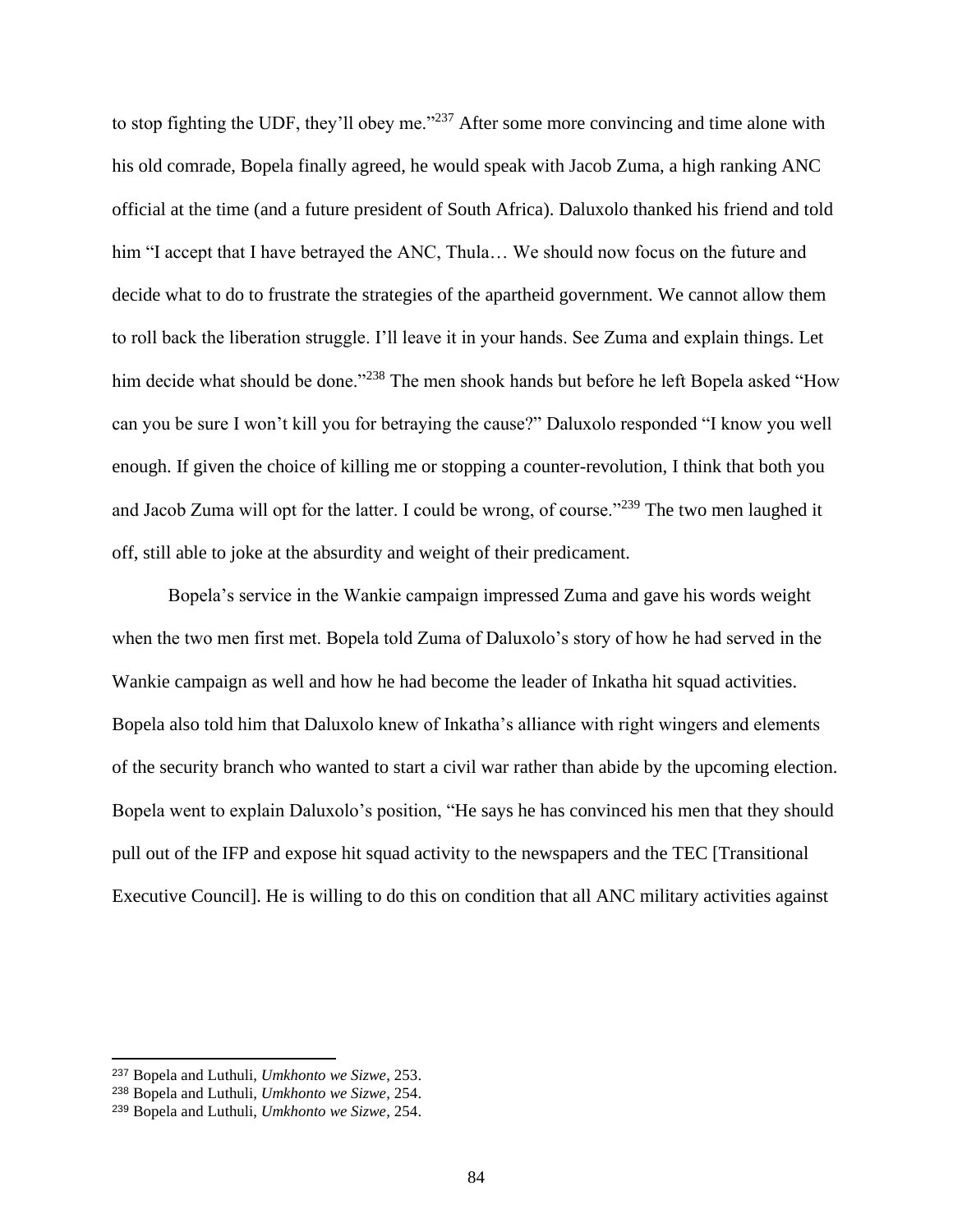the IFP are also stopped."<sup>240</sup> Zuma thought for a long moment staring into the distance until he turned back to Bopela, finally agreeing to a meeting with Daluxolo.<sup>241</sup>

At his meeting with Zuma, Daluxolo reiterated his position as outlined by Bopela, who was silent for most of the meeting having little to add. The two men talked for over an hour making headway and the beginning of promises. Daluxolo reiterated his wish to stop the Caprivians from further involvement in the violence and Zuma began to make assurances that the ANC would act accordingly and provide protection for Daluxolo, but nothing was yet certain. Everyone left the meeting and there was no contact for several days.<sup>242</sup> Eventually Zuma contacted Daluxolo again offering another meeting this time with President Nelson Mandela. Daluxolo was initially hesitant fearing that this was a trap to have him assassinated. Daluxolo agreed to the meeting only after he was assured it was safe and his friend Bopela could be there with him. $243$ 

Despite the apprehensions and cloak and dagger, the meeting between Daluxolo and Mandela went on without incident. Mandela showed his total trust and faith in Daluxolo. Bopela recalled, "For his part, Daluxolo was overcome with emotion and wept openly. It was an amazing moment. There was this great man, tall and upright, accepting the apologies of a man who had once been his soldier- but who had defected to the enemy. Now he had returned to the ANC fold. All was forgiven."<sup>244</sup>

Daluxolo was safe at last and entered the witness protection program, staying in Denmark until the ANC ascended to power after the successful election. Inkatha at almost the last moment

<sup>240</sup> Bopela and Luthuli, *Umkhonto we Sizwe*, 262.

<sup>241</sup> Bopela and Luthuli, *Umkhonto we Sizwe*, 262.

<sup>242</sup> Bopela and Luthuli, *Umkhonto we Sizwe*, 263.

<sup>243</sup> Bopela and Luthuli, *Umkhonto we Sizwe*, 263-264.

<sup>244</sup> Bopela and Luthuli, *Umkhonto we Sizwe*, 265.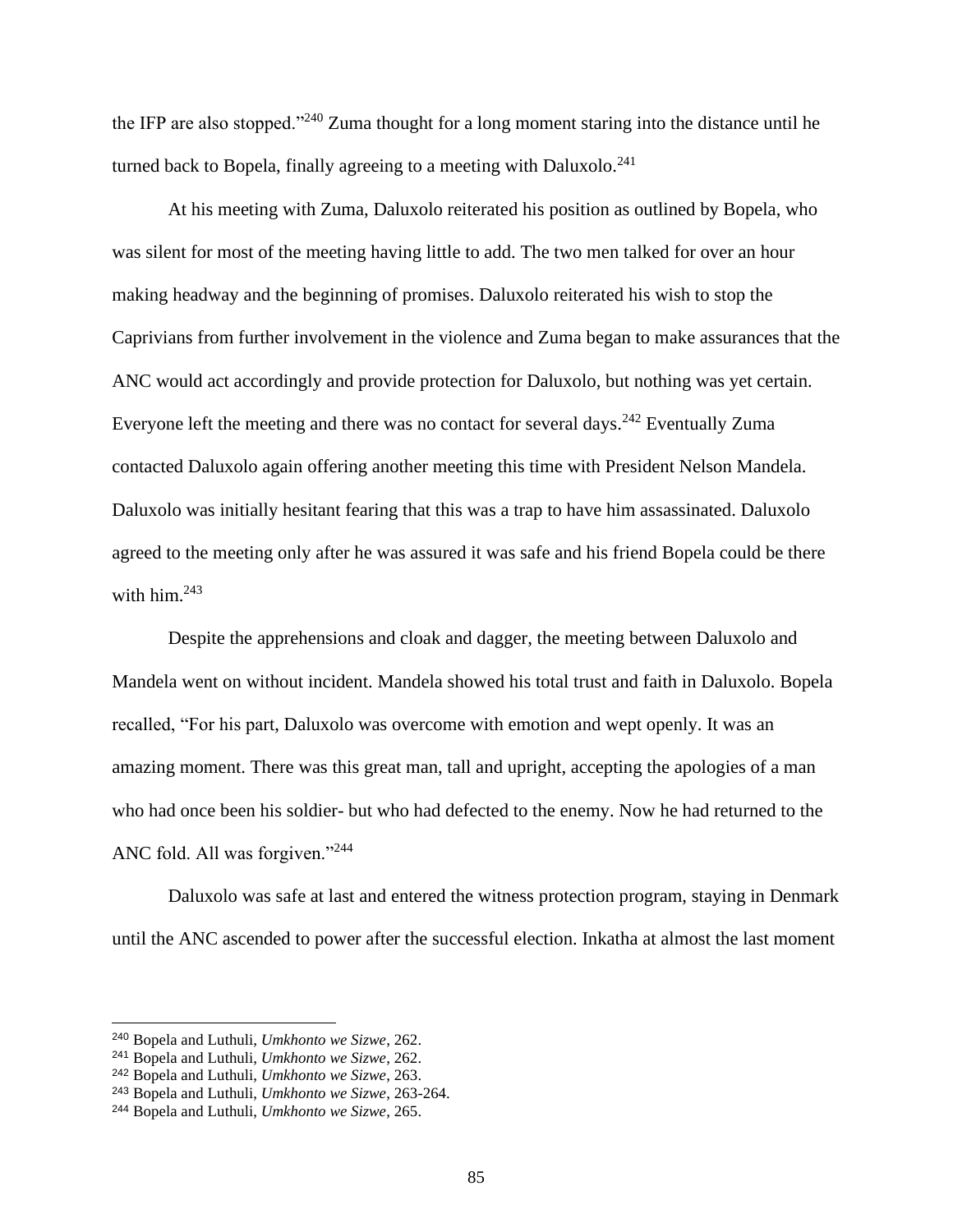agreed to negotiations with ANC and participated in the elections. There were a variety of reasons for this decision but Daluxolo's defection and the unwillingness of most Caprivians to back Inkatha any longer certainly played a role. The civil war that many feared was coming had been avoided and the ANC won the election by a landslide. Daluxolo was able to return to South Africa and received amnesty after telling the TRC about his activities with Inkatha, Military Intelligence, and the Caprivi operatives. Daluxolo would later become a lieutenant-colonel in the new South African National Defense Force.

Daluxolo and his fellow Caprivi operatives are arguably some of the most important individuals in the epic that is the violent political struggle between the ANC/UDF and Inkatha. They are often written about but rarely named. Their actions are used in commentaries on Inkatha and the Security branch, but little has been written about the motives of these men themselves. Like the rest of Inkatha, the Caprivians are no monolith obeying every word of Buthelezi or blindly pushed forward by ethnic nationalism. The fact that many Caprivians under Daluxolo defected and still others were angrily left in the lurch by Inkatha leadership proves that the leadership did not have complete control. Furthermore, the number of Zulus, ANC aligned or non-aligned, killed by Caprivians proves that ethnicity was not factored in the vast majority of cases. Instead, we can again apply the motivators outlined throughout this thesis to the Caprivi operatives.

Daluxolo provides an example of a man convinced by Inkatha's propaganda ability. The fact that he was previously an ANC and MK member gives credence to Inkatha's propaganda apparatus which effectively vilified the ANC/UDF and provided the raison d'être to kill this enemy. Furthermore, Daluxolo was so involved that he became a propagandist himself further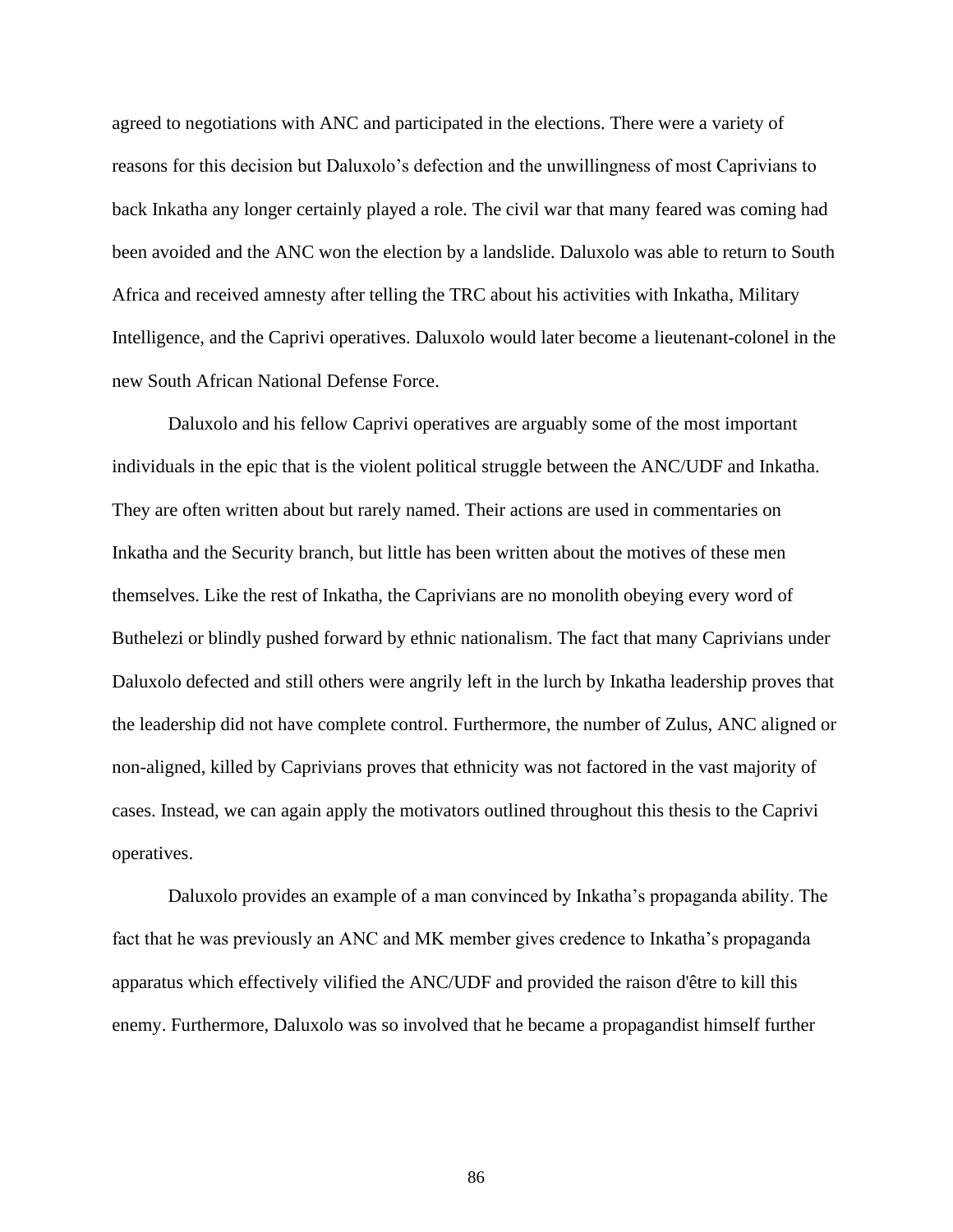confirming this point, as do the other Caprivians who commented on the importance of propaganda in their training.

Multiple Caprivians such as Brian Mkhize were likewise motivated by the opportunities, financial or otherwise, provided by working for Inkatha as a hitman. The promise of good, steady pay in the face of economic downturn proved to be alluring for some of the men to initially join. The pay increase after training and various financial incentives provided by full-time work in Inkatha motivated these men to continue killing even more. Those that were good at the violence Inkatha required were singled out for praise and given greater rewards ranging from cash to cars to help acquiring a house.

The carrot, of course, is always preferable to the stick which proved to be an ever present and powerful motivator that kept the Caprivi operatives in line. Caprivians were no strangers to killing off their own, one will recall the Caprivi operative's euphemism for this being "made to take the first bus." Inkatha leadership was also more than willing to outsource this killing if necessary to white security personnel who had no qualms assassinating blacks. The fear of death is a powerful motivator that kept many like Daluxolo from stopping or switching sides until they could be assured that they would be protected.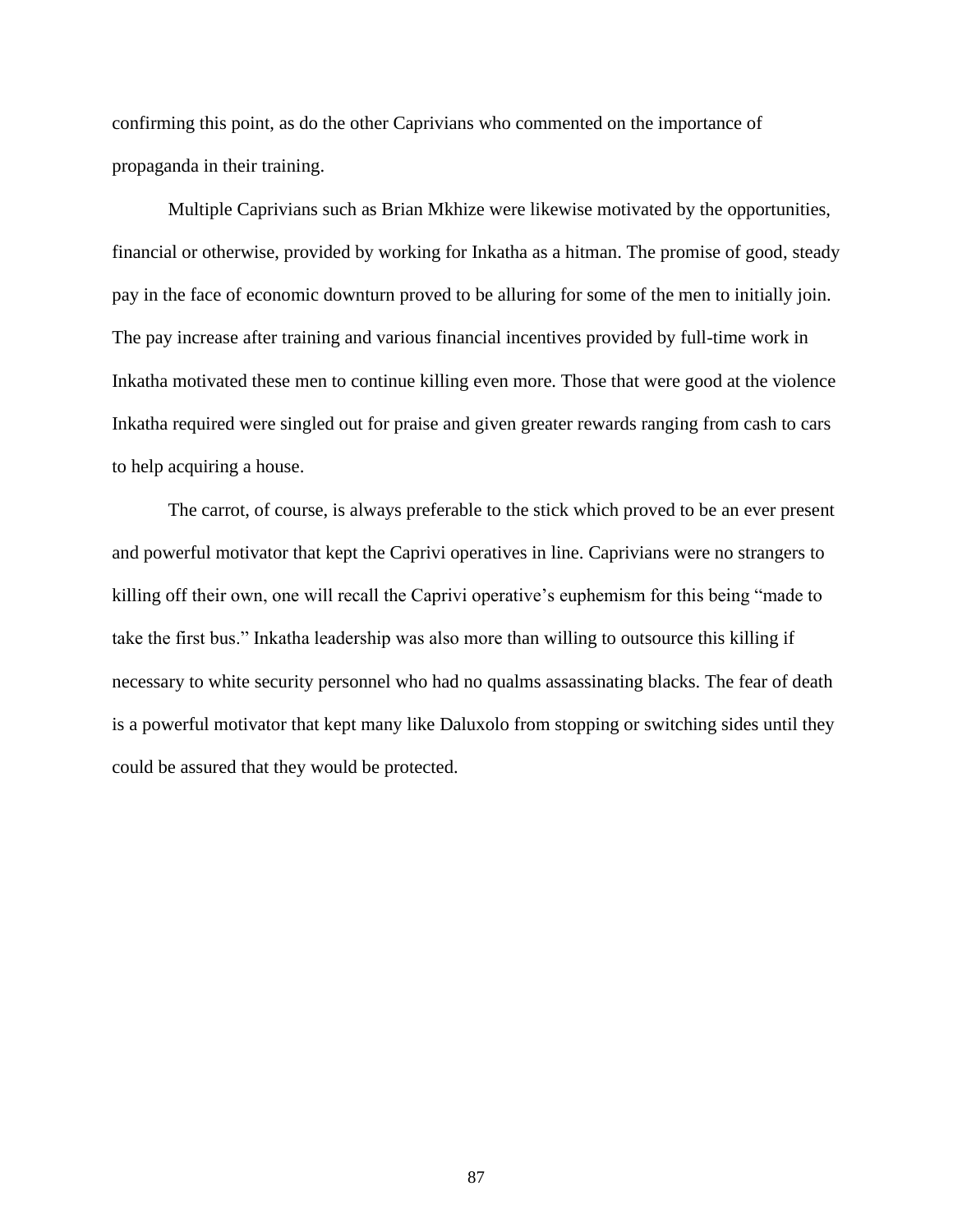# **Conclusion**

The deep dive this thesis has taken into one group that were but one part of the struggle for liberation and democracy in South Africa may give the reader pause. The fact is that despite it being a grand historical moment, the end of Apartheid is often lacking in detail to the average reader, even an academic one. This is in no small part due to the smaller role African history has in the profession but also because the relatively recent end of Apartheid. This recentness perhaps made it an unsuitable topic for many historians to tackle for some time. In spite of- or perhaps because of- these reasons this topic is one worthy of further examination, especially now. There are still many stories left in uncovering the end of Apartheid in South Africa and they should be told before their keepers forget them or they are lost to time. The prevailing myth of the peaceful end of Apartheid, particularly in the West, would on its surface make the language and lens of war seem strange to apply to this area. Hopefully the reader has seen that throughout this thesis the language of war was not applied after the fact but used every day in the struggle South Africans waged for years. This also exemplifies the need to study the social and societal aspects of this conflict. The violence explored in this thesis is deeply personal and it tore communities and even families apart. Taking a social approach and understanding why the supporters of Inkatha engaged in violence is intended not only to create a better understanding of Inkatha but also of the entire conflict in KwaZulu-Natal. Despite unclear battle lines and confusing friends and foes, the low level civil war of KwaZulu-Natal and covert war waged between various Security Branch forces and the ANC should not be understood in any other way.

It would have been impossible to take a purely historian focused approach to this thesis, many times the motives of Inkatha could only be best understood through the lens of a political scientist. On their face many of the actions of Inkatha do not make sense from the outside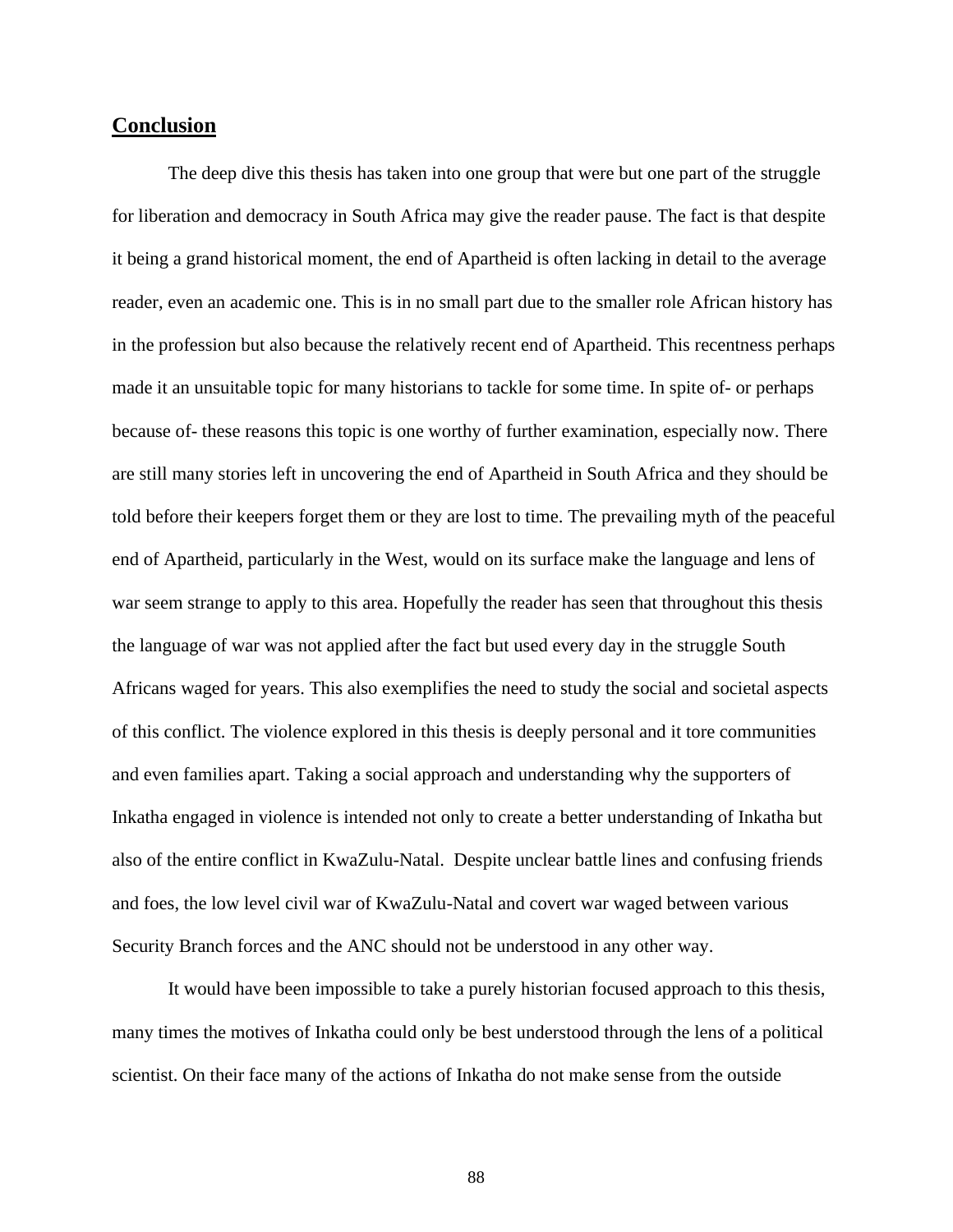looking in, but to a realist politician (which one could argue Chief Buthelezi was) the doublespeak and covert actions could all be justified in the name of political gains and survival. In mentioning doublespeak, skills in history, political science, and even literature all had to be applied in the service of researching and writing about propaganda. Metaphors and abstractions can have very real impacts in the fickle and confusing world of propaganda, an area of study relatively few have used in the study of Inkatha.

In the service of these goals and fields of study, this thesis seeks to explain why Inkatha members and supporters engaged in violence on behalf of a self-proclaimed non-violent organization. While it is not possible to answer this question completely, as it is individual to each member, the three categories described throughout this thesis demonstrate the wide range of motivating factors. For example, Inkatha's use of propaganda to blame its political rivals for violence and to justify its own violent actions as "defensive" signaled to its supporters that violence was acceptable and even necessary. While the aim of this propaganda was political, the justification of violence was sophisticated and aware enough to go beyond mere aggrandizement of the organization. Instead, Inkatha's propaganda was able to engage in complex manipulation allowing them to turn a large section of the KwaZulu population into supporters. And in turn able to convince these supporters of a vilified enemy worthy of being meet with necessary violence. These justifications and Inkatha's embracement of policies like "an eye for an eye" certainly played a role in the vicious cycle of violence that characterized the low-intensity civil war in KwaZulu-Natal.

For those who were not swayed by the violent messages in Inkatha's propaganda, they could be forced to participate in the violence against their will. Both those that supported Inkatha and those who were whole-heartedly opposed were told to pick up a weapon and fight. Dire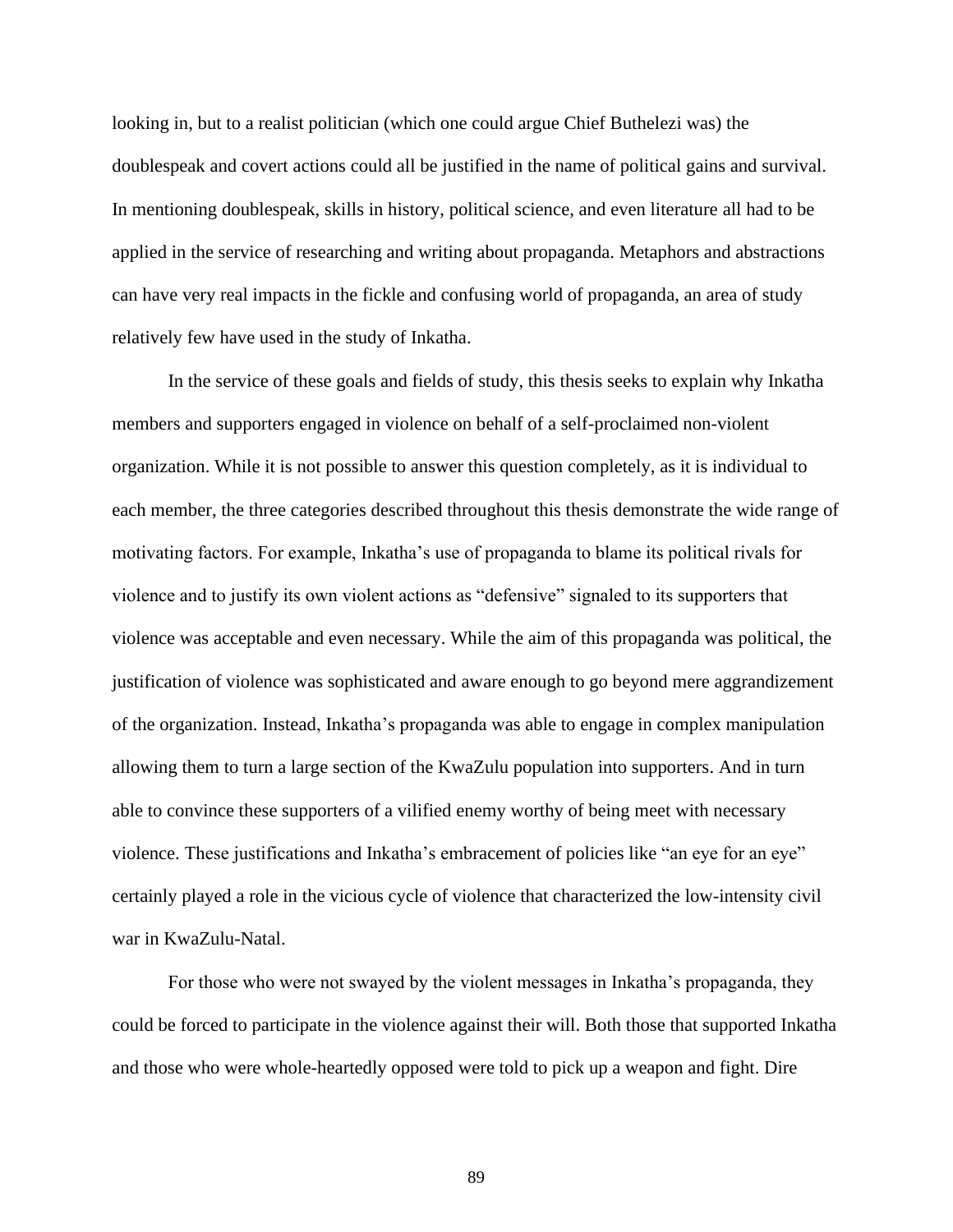consequences directed at their person, their family, or their property befell those that refused. Inkatha's base, as illustrated throughout this paper, was clearly not a monolith of Zulu nationals all fighting for the same end, and as such, modern scholarship has largely begun to move beyond this notion. Reaching beyond this characterization of Inkatha supporters, the extensive use of coercion puts into question how many supporters truly had agency in the face of violence. At the very least, the question now arises as to how much the Inkatha supporter base willingly agreed with or supported the organization's unofficial policy of violence.

Finally, there are those who were allured by what they might gain through violence or pushed towards the use of violence to survive. Working directly for Inkatha as a high status member or professional hitman was a road to money and power for some. Local chiefs, headmen, and Inkatha officials exerting their influence and power over those under them to engage in violence was common. This desire to amass wealth and power are prime examples of opportunistic trend that drove so much of the violence in KwaZulu-Natal. For others that joined in on Inkatha's lucrative raids the motives of survival and opportunism are seen in the theft of everything from groceries to television sets from those deemed to be the enemy of Inkatha. The vast range of items of seemingly low value taken shows that economic situation had taken its toll and survival motivated many. Still others sought personal enrichment in targeting affluent areas for luxury items. Violence in KwaZulu-Natal was rapid and brutal as is often expected in situations of political violence that spin out into low-intensity civil wars. This prevailing atmosphere of violence coupled with the economic downturn of South Africa in the 1980s and 90s makes it seem almost unavoidable that fighting for money or even groceries would motivate so many. The proverbial barrier of entry was lowered, and more fuel was added to the fire.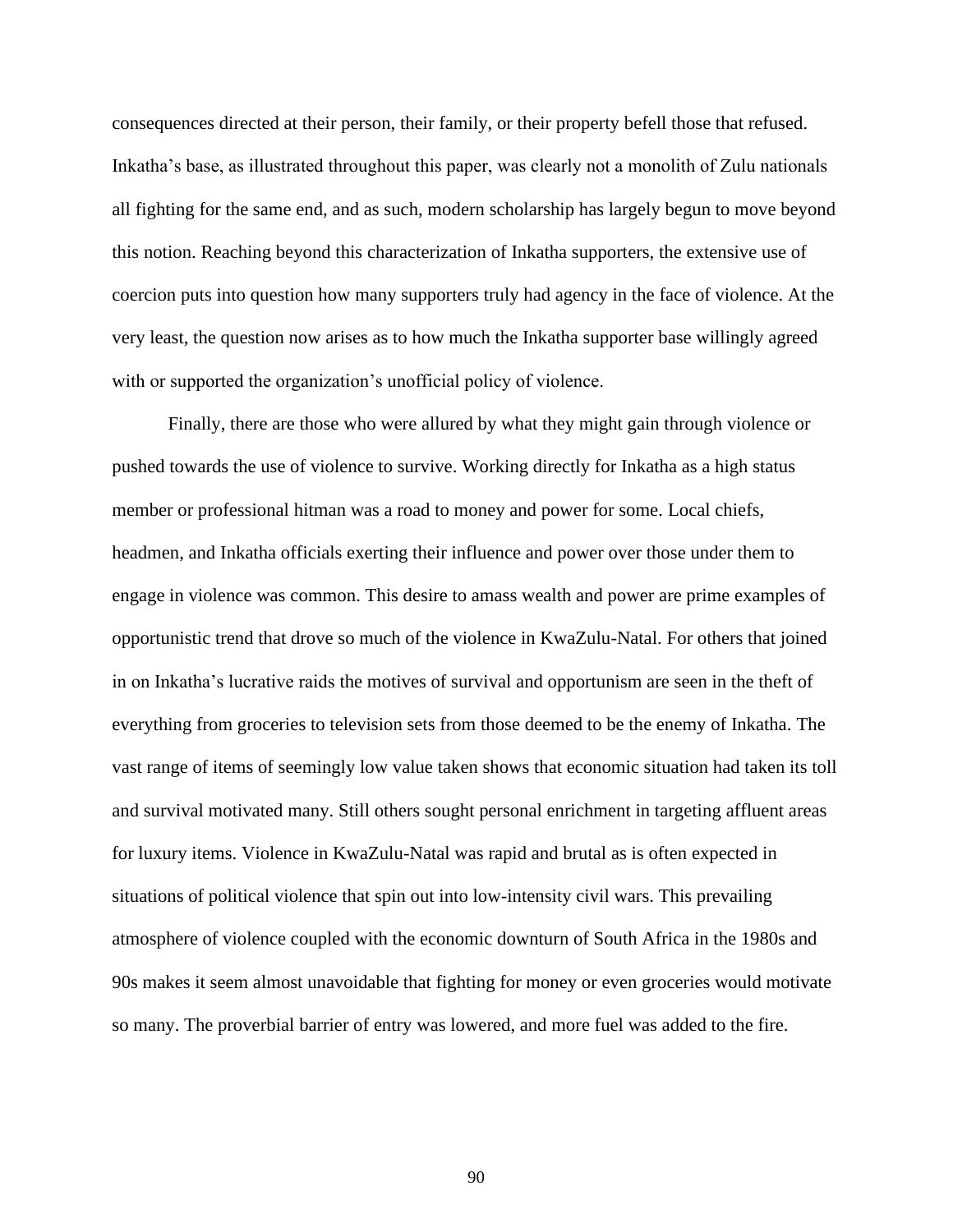Discussing and understanding the motivations of Inkatha's supporters and why they choose or were forced to engage in violence are crucial because it paints a different picture than that of a purely political or top-down history of Inkatha. In many cases, it could be argued that politics didn't factor at all into the motivations of violence for some Inkatha supporters. To the man who stole to survive as part of an Inkatha raid, the political 'why?' may hardly seem relevant. This sentiment is glaringly apparent in the testimonies of those forced to fight against their will. Furthermore, the ability of Inkatha to rally support is woefully under-appreciated by those that describe them as a purely Zulu nationalist organization. Inkatha's use of propaganda demonstrated their understanding of what motivated their supporters. Such as the numerous times Inkatha manipulated their supporters' desires for personal and economic safety to recruit and encourage violence on the organization's behalf. Only by understanding the motivations of those who actually committed the violence is it truly possible to understand the nature of the violence in KwaZulu-Natal in the 1980s and 90s and Inkatha's dominating role in it.

# *Epilogue*

Although this thesis's discussion of violence in KwaZulu-Natal ends just after the 1994 election, the violence did not. Particularly in KwaZulu-Natal, tensions and violence remained high due to Inkatha's attempts to influence the local election in 1996, to continue to exert control over the new local KwaZulu-Natal government. Inkatha had a strong enough showing in the 1994 general election to be part of the coalition government with their previously professed enemy, the ANC, yet Inkatha support continued to dwindle. Today, Inkatha remains a political player as the Inkatha Freedom Party but has limited seats in the national government and currently heads the opposition in the KwaZulu-Natal provincial legislature.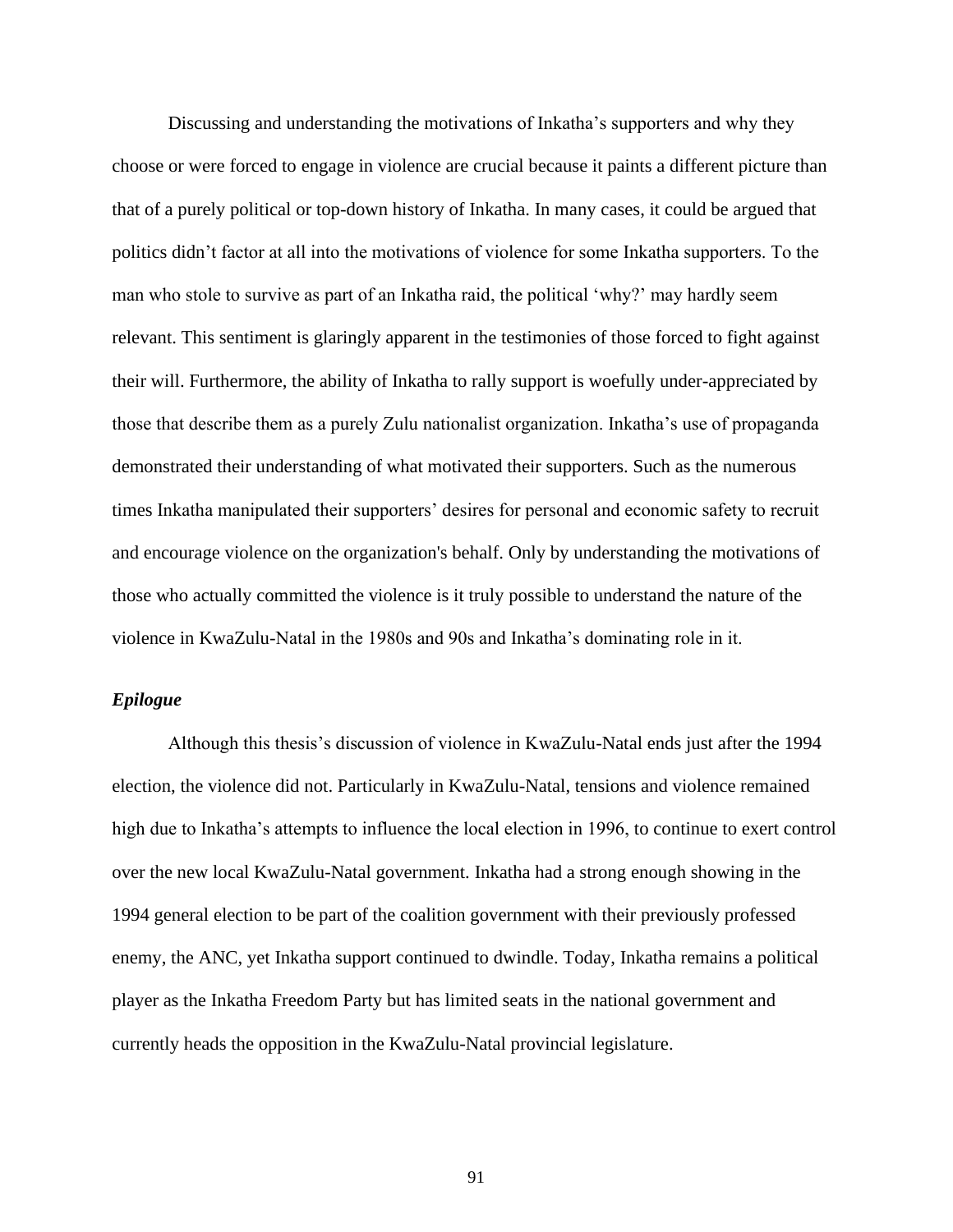Violence continues to be a problem in KwaZulu-Natal, as within the rest of South Africa; however, most of the violence today is primarily due to criminal activity. The large amount and easy access to weapons combined with continued economic hardship faced by so many means crime has remained a central issue in South Africa. Continued economic woes and corruption mean that South Africa still has a long road ahead of her. In the middle of writing this thesis, in July 2021, South Africa experienced the worst unrest since the end of Apartheid and much of it was centered in KwaZulu-Natal. Over 300 people died and over 3,400 people were arrested. Former President Jacob Zuma was arrested due to failing to appear in court for charges related to corruption during his presidency and his supporters took to the streets to protest.<sup>245</sup> There appears to be some cloak and dagger among Zuma's supporters who encouraged the protests to turn to riots and the police are already investigating certain individuals with ties to Zuma. $^{246}$ 

However, most of the experts and media agree that the majority of those involved were not politically motivated as seen by the general motive of looting and theft. South Africa has over half of its population living in poverty and a  $32\%$  unemployment rate.<sup>247</sup> Descriptors of tribalism, racism, and politics have all be posited as motivators and while this may have been true in some cases, it is impossible to ignore the state of South Africa's economy as the overwhelming motivator for most. The targets of the riots being shops, malls, shipping trucks, and shipping containers further speak to this motive. The billions of dollars in damages and

<sup>&</sup>lt;sup>245</sup> "Where does South Africa go from here?", *The Economist*, July 24<sup>th</sup>, 2021, https://www.economist.com/middleeast-and-africa/2021/07/24/where-does-south-africa-go-from-here.

<sup>&</sup>lt;sup>246</sup> Liela Magnus, "Senior ex-intelligence agents and ANC members under probe for allegedly igniting Zuma riots", *SABC News*, July 13th, 2021, https://www.sabcnews.com/sabcnews/some-ex-intelligence-agents-and-anc-membersunder-probe-for-alleged-involvement-in-igniting-zuma-riots/.

<sup>247</sup> Reuters Staff, "UPDATE 1-South Africa's unemployment rate reaches new record high in first quarter," *Reuters*, June 1, 2021, https://www.reuters.com/article/safrica-economy-unemployment-idUSL2N2NJ0NV.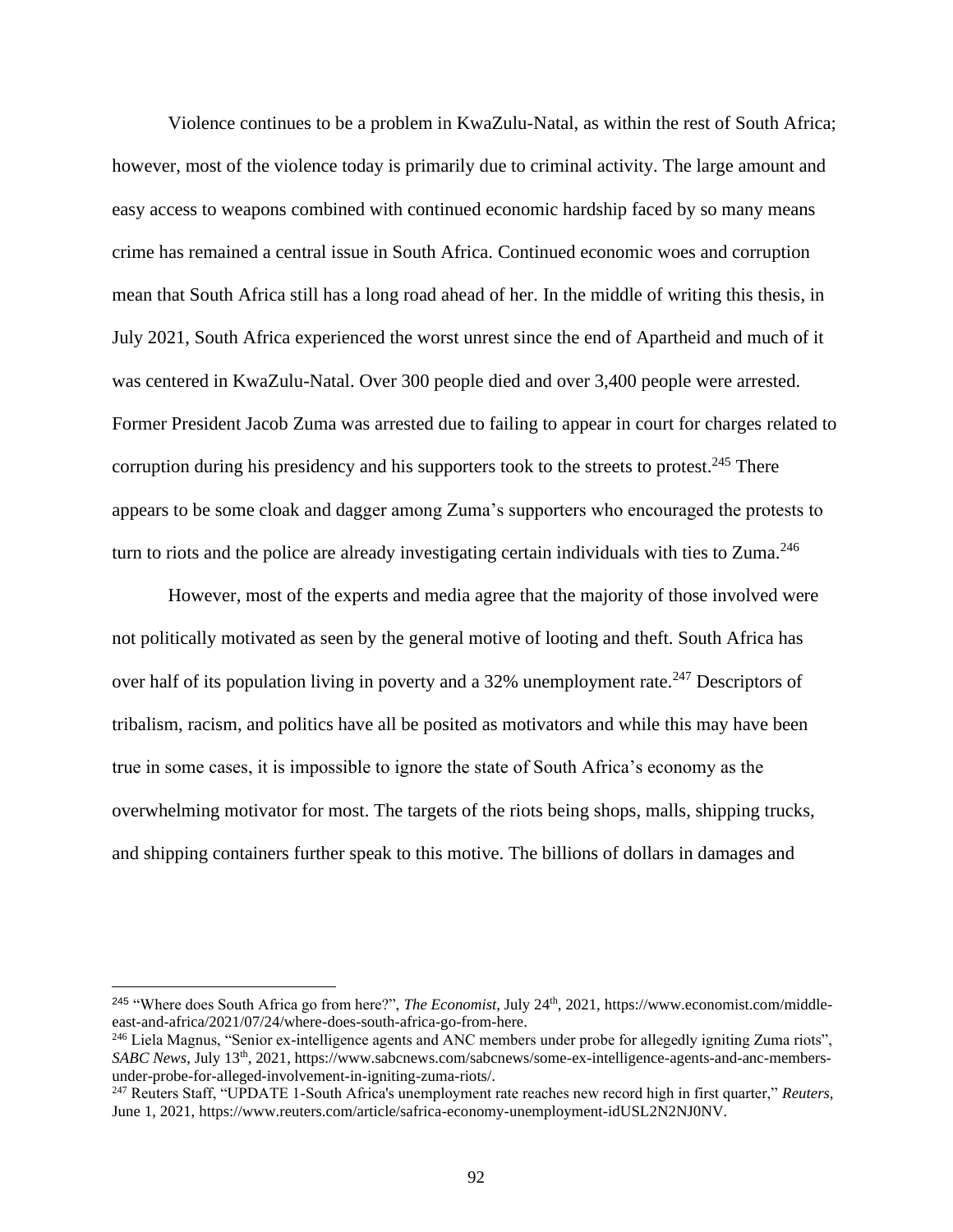looting, the ongoing global pandemic, and continuing if not rising income inequality place South Africa on a tough course ahead.<sup>248</sup> Let's hope she can weather the storm.

<sup>248</sup> Reuters Staff, "South African court grants delay in Zuma's arms deal corruption trial," *Reuters*, July 20, 2021, https://www.reuters.com/world/africa/safrica-court-adjourns-zumas-arms-deal-corruption-trial-next-month-2021-07- 20/.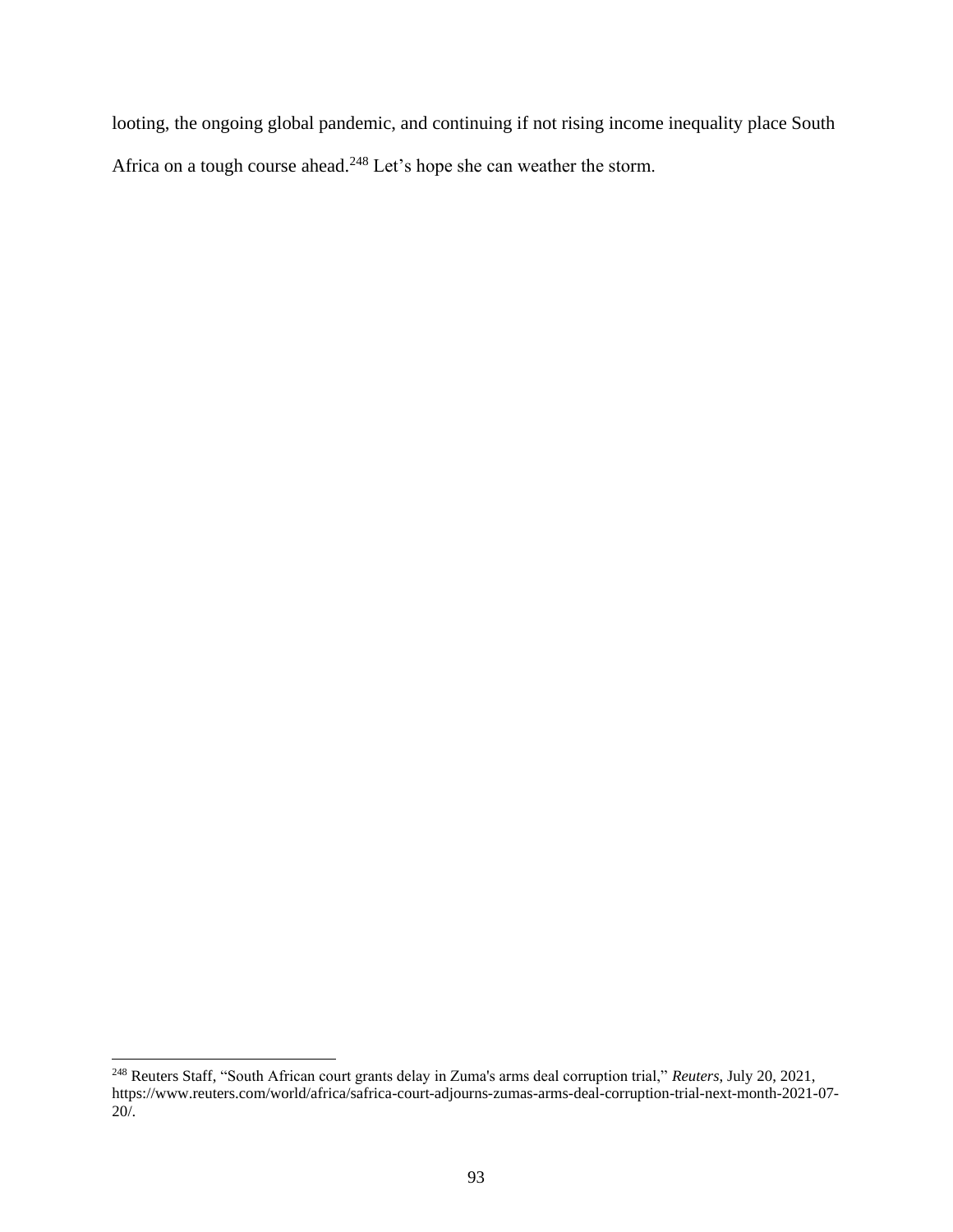# **Bibliography**

### *Secondary Sources*

- Clark, Nancy L. and Worger, William H., *South Africa: The Rise and Fall of Apartheid*  (Edinburgh: Pearson Education Limited, 2011).
- Dlamini, S. Nombuso, "The construction, meaning and negotiation of ethnic identities in KwaZulu-Natal", Social Identities, October 1998, Vol. 4.
- Douek, Daniel L., *Insurgency and Counterinsurgency in South Africa*, (London: Hurst and Company, 2020)

"Election for South African National Assembly," South Africa, *ElectionGuide: Democracy Assistance and Election News*, accessed September 13, 2021, https://www.electionguide.org/elections/id/2721/.

Ellis, Stephen, "The Historical Significance of South Africa's Third Force" *Journal of Southern African Studies* 24, no. 2 (1998).

Golan, Daphna. "Inkatha and Its Use of the Zulu Past." *History in Africa* 18 (1991). 113-26.

- Kelly, Jill E., *To Swim with Crocodiles: Land, Violence, and Belonging in South Africa, 1800- 1996* (East Lansing: Michigan State University Press, 2018).
- Knight, Richard, "Sanctions, Disinvestment, and U.S. Corporations in South Africa," in *Sanctioning Apartheid*, edited by Robert E. Edgar, (African World Press, 1990).
- Kynoch, Gary, *Township Violence and the End of Apartheid: War on the Reef* (Johannesberg: Wits University Press, 2018).
- Sapa, "Ilanga owners accuse strikers," *Independent Online*, 04/11/2012, [https://www.iol.co.za/business-report/companies/ilanga-owners-accuse-strikers-1273901.](https://www.iol.co.za/business-report/companies/ilanga-owners-accuse-strikers-1273901)
- Lowe, Chris, "Buthelezi, Inkatha, and the Problem of Ethnic Nationalism in South Africa", *Radical History Review*, Vol. 1990, issue 46-47.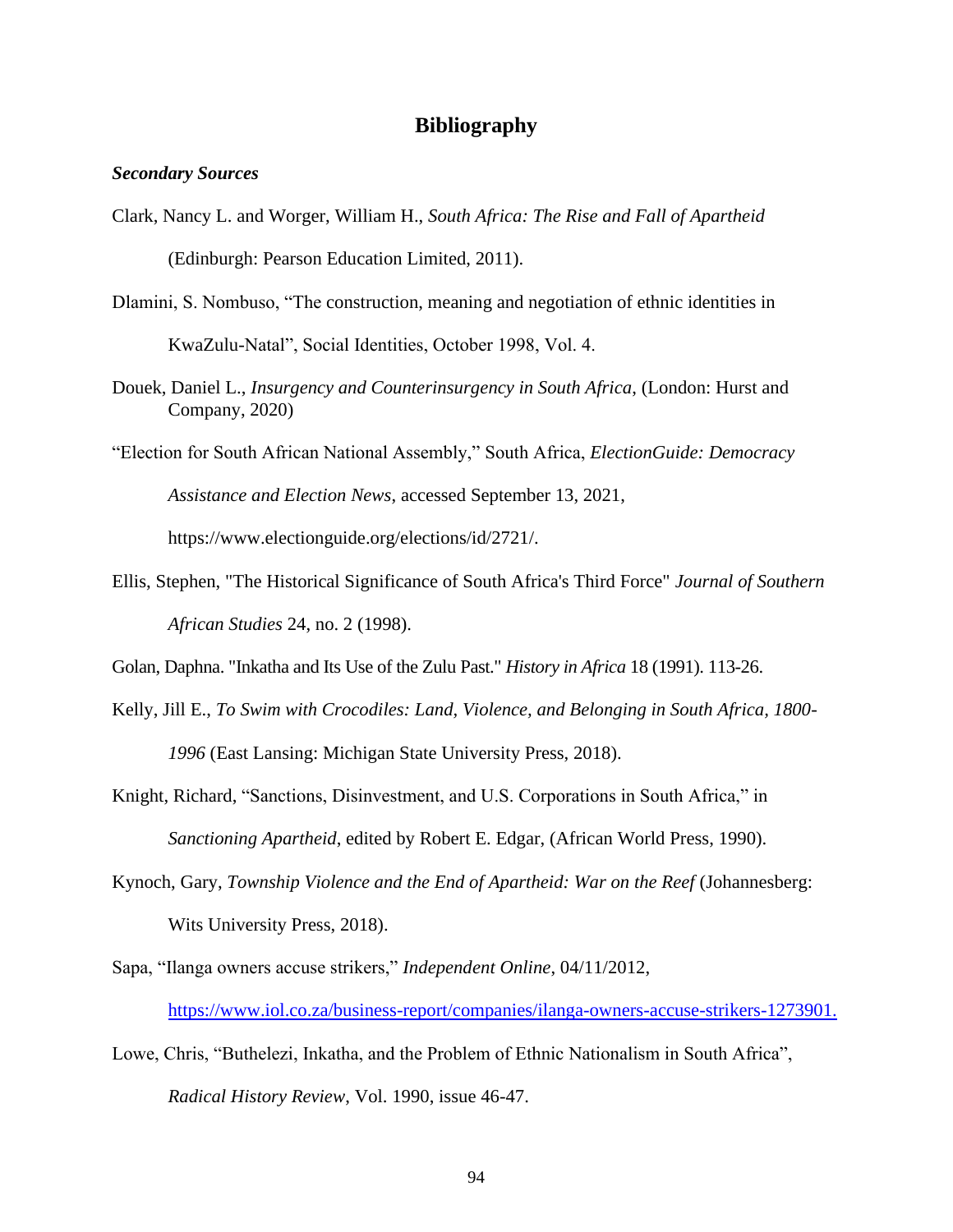Magnus, Liela, "Senior ex-intelligence agents and ANC members under probe for allegedly igniting Zuma riots", *SABC News*, July 13<sup>th</sup>, 2021,

[https://www.sabcnews.com/sabcnews/some-ex-intelligence-agents-and-anc-members](https://www.sabcnews.com/sabcnews/some-ex-intelligence-agents-and-anc-members-)under-probe-for-alleged-involvement-in-igniting-zuma-riots/.

Mamdani, Mahmood, "Indirect Rule, Civil Society, and Ethnicity: The African Dilemma," *Social Justice* 23, no. 1/2 (63-64) (1996), 145-150.

- Maré, Gerhard, "Education in a 'liberated zone': Inkatha and education in KwaZulu," *South-North Cultural and Media Studies* Vol. 5, Issue 1, 1988.
- Maré, Gerhard and Hamilton, Georgina, *An Appetite for Power: Buthelezi's Inkatha and South Africa* (Johannesburg, Ravan Press, 1988).
- Maré, Gerhard and Wright, John, "Ethnicity, Society and Conflict in Natal," *Review of African Political Economy* 21, no. 59 (1994).
- Mugumbate, Jacob Rugare and Chereni, Admire, "Now, the theory of Ubuntu has its space in social work," *African Journal of Social Work*, Vol. 10, No. 1: Special Issue on Ubuntu Social Work, April 2020.
- Piper, Laurence, "Nationalism without a Nation: The rise and fall of Zulu nationalism in South Africa's transition to democracy, 1975-1999", *Nations and Nationalism*, January 2002, Vol.8.
- Reuters Staff, "South African court grants delay in Zuma's arms deal corruption trial," *Reuters*, July 20, 2021, [https://www.reuters.com/world/africa/safrica-court-adjourns-zumas-arms](https://www.reuters.com/world/africa/safrica-court-adjourns-zumas-arms-)deal-corruption-trial-next-month-2021-07-20/.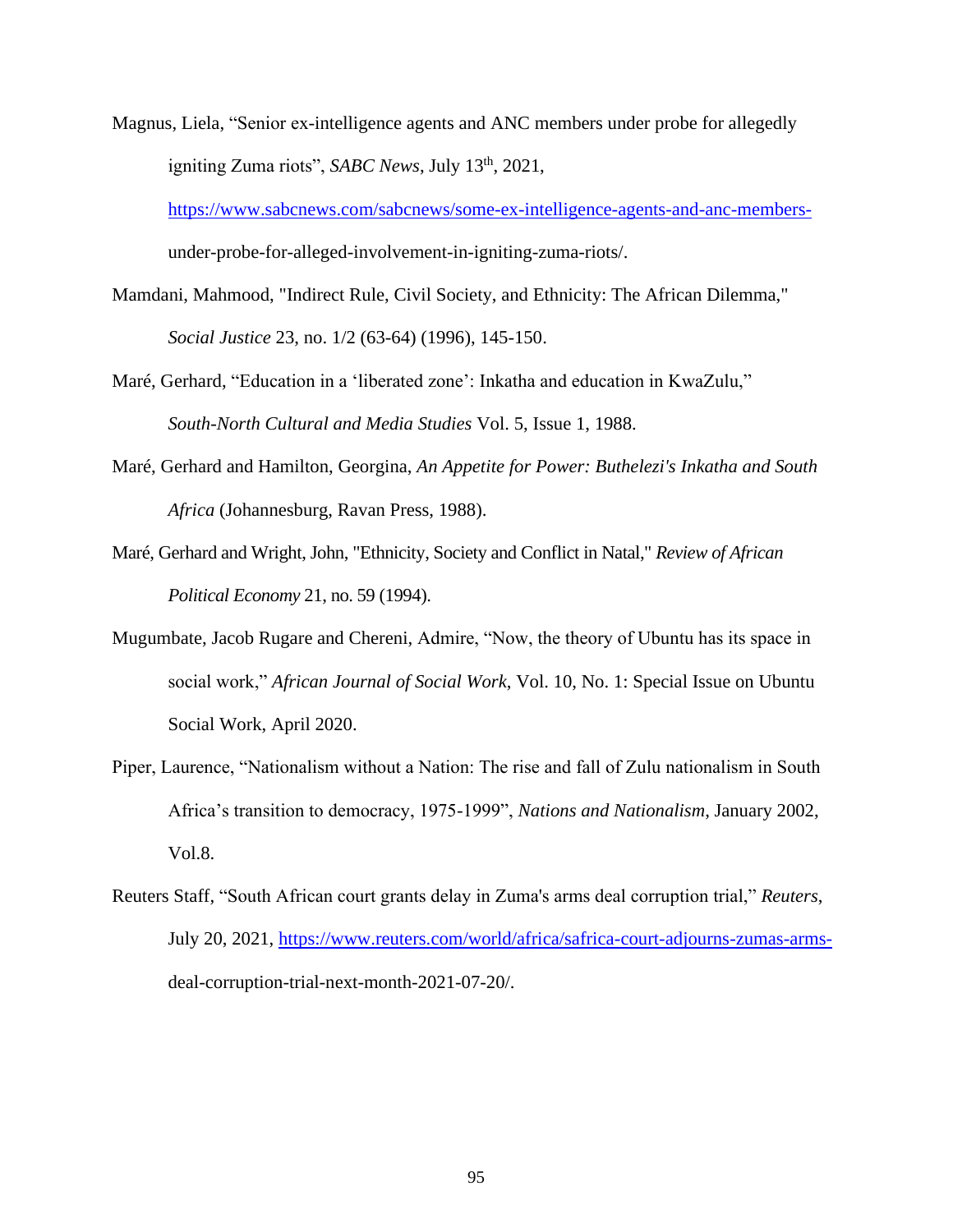- Reuters Staff, "UPDATE 1-South Africa's unemployment rate reaches new record high in first quarter," *Reuters*, June 1, 2021, https://www.reuters.com/article/safrica-economyunemployment-idUSL2N2NJ0NV.
- Stiff, Peter, *Warfare by Other Means: South Africa in the 1980s and 1990s*, (Alberton: Galago Publishing, 2001)
- Tilton, Doug. "Creating an 'Educated Workforce': Inkatha, Big Business, and Educational Reform in KwaZulu." *Journal of Southern African Studies* 18, no. 1 (1992). 166-89.

"Where does South Africa go from here?", *The Economist*, July 24<sup>th</sup>, 2021,

[https://www.economist.com/middle-east-and-africa/2021/07/24/where-does-south-africa](https://www.economist.com/middle-east-and-africa/2021/07/24/where-does-south-africa-)go-from-here.

One Planet Nations Online, *Small Map of South Africa Provinces* [map],

[https://www.nationsonline.org/oneworld/map/za\\_provinces\\_map2.htm,](https://www.nationsonline.org/oneworld/map/za_provinces_map2.htm) 1998.

South Africa Venues, *Hybrid Physical/Political Map in KwaZulu Natal* [map],

[https://www.sa-venues.com/maps/kwazulunatal/physical.php,](https://www.sa-venues.com/maps/kwazulunatal/physical.php) 2018.

# *Primary Sources*

- Aitchison, John, *The Seven Days War: 25-31 March 1990 The victim's narrative*, Centre for Adult Education, May 9th, 1991, KZN Political Violence, Alan Paton Centre and Struggle Archive, PC126/8/5.
- Archbishop Tutu, Desmond, et al, *Truth and Reconciliation Commission of South Africa Report*, Vol. 3, Chapter 1, October 29, 1998,

[https://www.justice.gov.za/trc/report/finalreport/Volume%203.pdf.](https://www.justice.gov.za/trc/report/finalreport/Volume%203.pdf)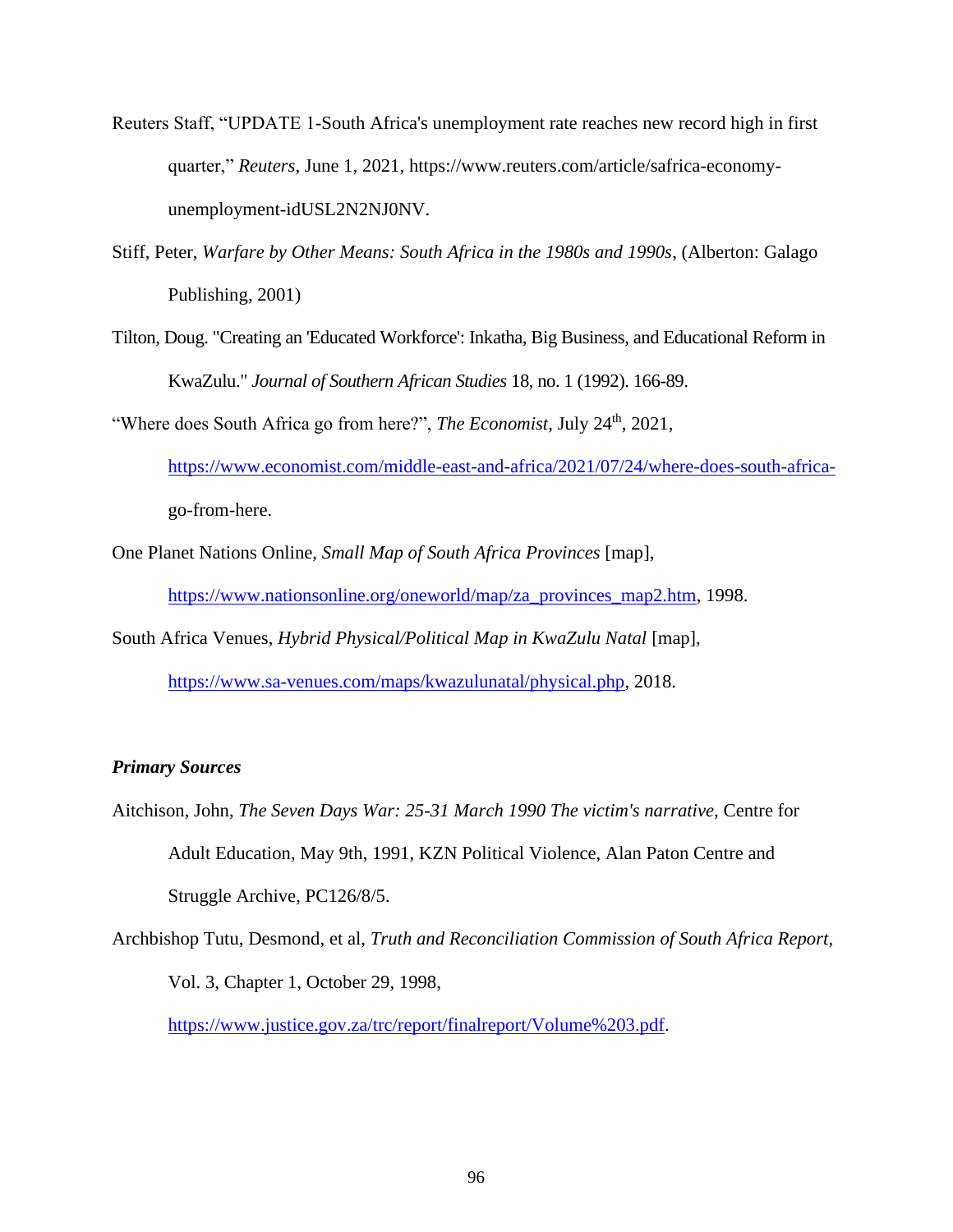- Bopela, Thula and Luthuli, Daluxolo, *Umkhonto we Sizwe: Fighting for a divided people*, (Alberton: Galago Publishing, 1999).
- Daily News Reporter, "Inkatha Camp Call for More Youths", *The Daily News*, 12/17/81, Inkatha Youth and Women's Brigade, APCSA, PC126/3/9.
- Daily News Reporter, "Inkatha Youth Reaffirms Policy of Non-Violence", *The Daily News*, 08/17/81, Inkatha Youth and Women's Brigade, APCSA, PC126/3/9.

Daily News Reporters, "Takeover: Ilanga's news staff go on strike," *The Daily News*, 04/16/1987, APCSA, PC126/3/11.

Justice Goldstone, Richard, et al, "The Goldstone Booklet," *Commission of Inquiry Regarding the Prevention of Public Violence and Intimidation*, Oct. 27, 1994, https://hurisa.org.za/wp-content/uploads/2009/11/Goldstone-Booklet.pdf.

"Ilanga battles without staff", *The Natal Mercury*, 04/18/1987, APCSA, PC126/3/11.

- Rickard, Carmel, "Interview with Inkatha (IFP) Youth Brigade- Carmel with Mary de Haas", 1988, Carmel Rickard Cassette Donation, Killie Campbell Africana Library, KCAV42481.
- Rickard, Carmel, "Interview with resident of poor Inkatha area and issue of IFP-ANC violence", Thurs March 1989, Carmel Rickard Cassette Donation, Killie Campbell Africana Library, KCAV42495.
- Rickard, Carmel, "Lamontville Interview, IFP Supporters", 1984, Carmel Rickard Cassette Donation, Killie Campbell Africana Library, KCAV42498.
- Rickard, Carmel, "John Aitcheson on KwaZulu-Natal Violence Statistics", May 3, 1990, Carmel Rickard Cassette Donation, Killie Campbell Africana Library.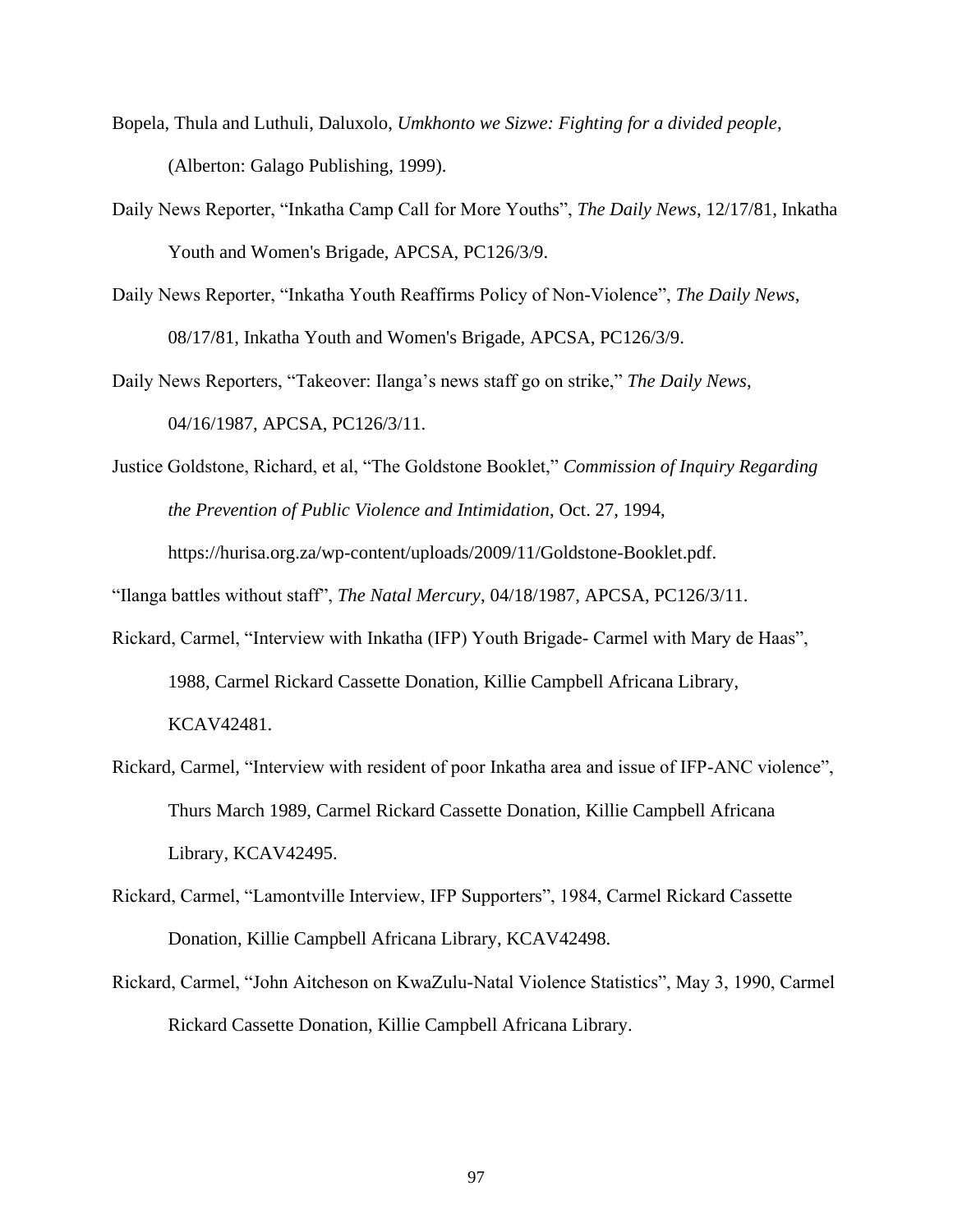- KwaZulu Ministry of Communications, "Pietermaritzburg Peace Plan And now will the agony end?", Clarion Call, Special Edition, 1988, Killie Campbell Africana Library, KCJ2937.
- KwaZulu Ministry of Communications, "South Africa: World Spotlight", Clarion Call, Vol. 4, 1985, Killie Campbell Africana Library, KCJ2938.
- KwaZulu Ministry of Communications, "Inkatha and Violence", 1983, Inkatha Pamphlet Collection, Hoover Institution, JQ2099 K9I5.
- KwaZulu Dept of Education and Culture, Syllabus for Primary and Secondary/High Schools, 1978, Education and Inkatha syllabus, APCSA, PC126/20/7.
- Legal Resources Centre*, Names of Inkatha Functionaries and Police Officers Involved in Violence*, May 1986, KZ/Inkatha Politics, PC16/3/19.
- Levine, Lou "Faith in Turmoil: The Seven Days War", *Msunduzi Journal*, Vol. 3, 2012, Killie Campbell Africana Library, KCJ4294.
- Meer, Fatima, ed. "Special Report: Unrest in Natal August 1985," Institute for Black Research, 1985, Killie Campbell Africana Library, 322.4 MEE/KC24176.
- Mngadi, Sibusiso "War cries of an angry Amabutho", *The City Press*, 06/01/86, KZN Political Violence, APCSA, PC126/8/5.
- Ndovu, Mshyeni, Mshyeni Ndlovu Affidavit, March 1986, KZ/Inkatha Politics, APCSA, PC16/3/19.
- Prof. Sibankulu et al, *Newcastle Statements*, 1985-1987, KZ/Inkatha Politics, Alan Paton Centre and Struggle Archives, PC16/3/19.
- Post Reporter, "Buthelezi's answer to unemployment", *The Post*, 01/15/80, Inkatha Youth and Women's Brigade, APCSA, PC126/3/9.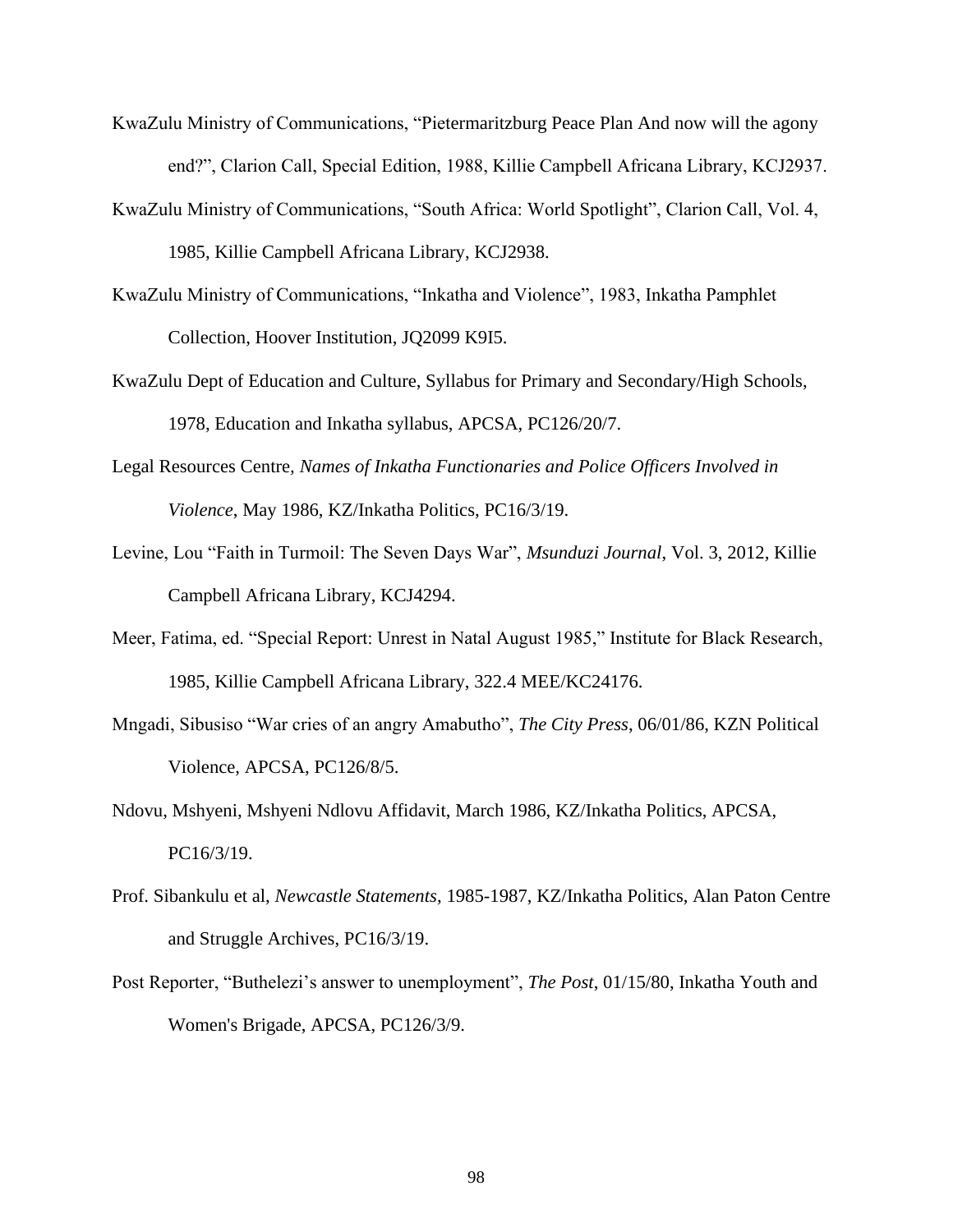- Post Reporter, "Inkatha's Youth on the move", *The Post*, 01/15/80, Inkatha Youth and Women's Brigade, APCSA, PC126/3/9.
- Unknown author, *Students Who Want to Learn: Parents Who Want Their Students to Learn*, transcribed pamphlet, KZN Political Violence, APCSA, PC126/8/5.
- Rand Daily Mail Reporters, "Anti-Inkatha teachers distress Buthelezi", *Rand Daily Mail,* 6/11/78, Education and Inkatha syllabus, APCSA, PC126/20/7.
- Rand Daily Mail Reporters, "Teachers are told to join Inkatha", *Rand Daily Mail*, 6/11/1978, Education and Inkatha syllabus, APCSA, PC126/20/7.
- South Africa Institute of Race Relations- Natal Region, "The Inkatha Syllabus", 1978, Education and Inkatha syllabus, APCSA, PC126/20/7.
- Supreme Court of South Africa, *Hebron Bhekokwakhe Mkhize, et al vs Christopher Sichizo Zuma*, 11/02/1987, KZN Political Violence, Legal Papers, APCSA, PC126/8/9.
- Supreme Court of South Africa, *Mandla W. Mkhize and Mangethe Mkhize vs David Ntombela and others*, Nov 1st, 1987, KZN Political Violence, Legal Papers, APCSA, PC126/8/9.
- Truth and Reconciliation Commission, "Bekhisiso Khumalo," *TRC Amnesty Hearings*, April 9, 1998, Durban, https://sabctrc.saha.org.za/documents/amntrans/durban/54691.htm.
- Truth and Reconciliation Commission, "Brian Quna Mkhize," *TRC Amnesty Hearings*, April 14- 16th, 1998, Richard's Bay,

https://sabctrc.saha.org.za/documents/amntrans/richards\_bay/54692.htm.

Truth and Reconciliation Commission, "Dalaqolo W. Luthuli", *TRC Amnesty Hearings*, April 7- 10, 1998, Durban, [http://sabctrc.saha.org.za/documents/amntrans/durban/54690.htm.](about:blank) Truth and Reconciliation Commission, "Misizi Jethro Hlope," *TRC Amnesty Hearings*, August 4<sup>th</sup>, 1997, Durban.